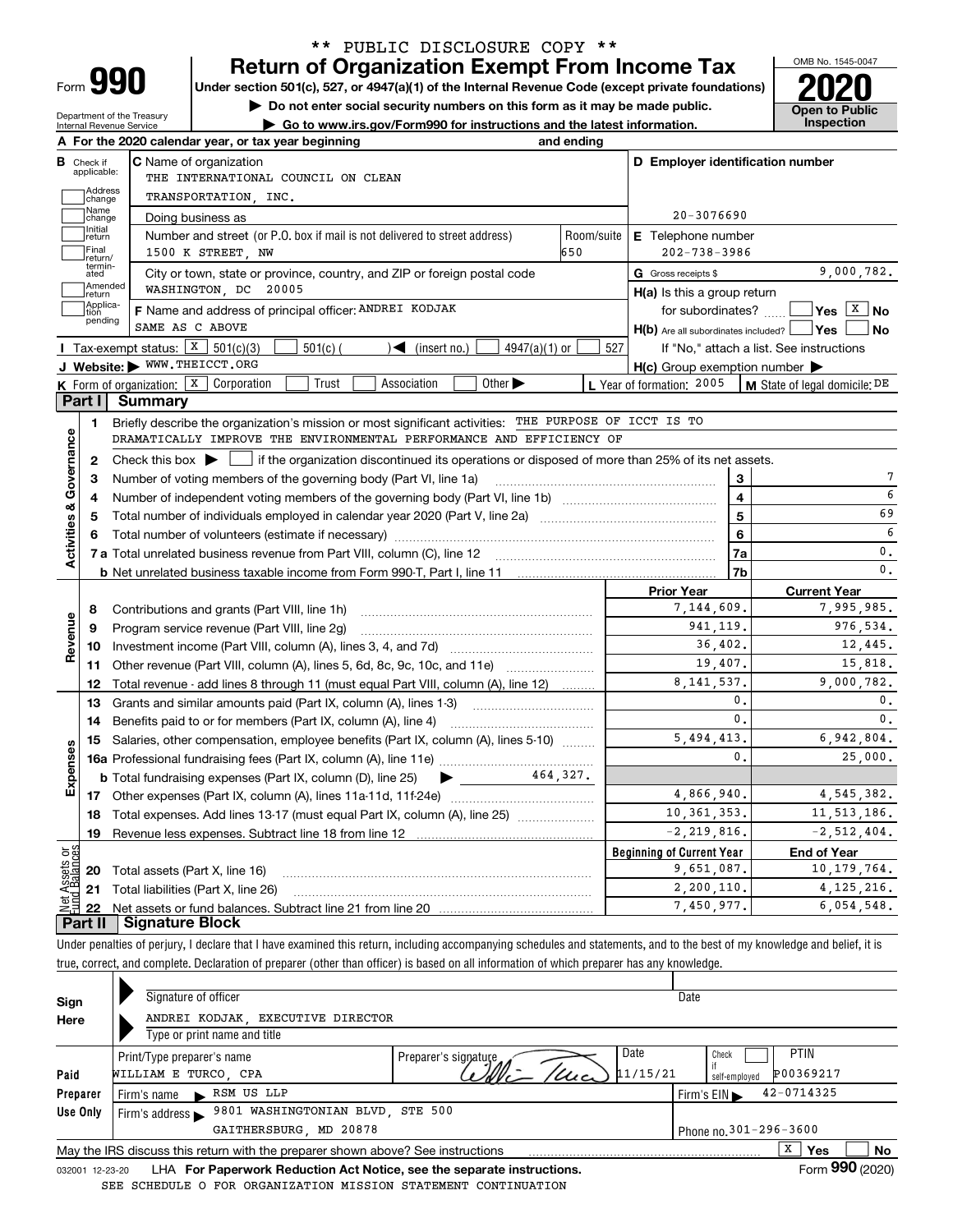|              | THE INTERNATIONAL COUNCIL ON CLEAN                                                                                                           |            |                                                               |
|--------------|----------------------------------------------------------------------------------------------------------------------------------------------|------------|---------------------------------------------------------------|
|              | TRANSPORTATION, INC.<br>Form 990 (2020)                                                                                                      | 20-3076690 | Page 2                                                        |
|              | <b>Part III   Statement of Program Service Accomplishments</b>                                                                               |            |                                                               |
|              |                                                                                                                                              |            | x                                                             |
| 1            | Briefly describe the organization's mission:                                                                                                 |            |                                                               |
|              | OUR MISSION IS TO IMPROVE THE ENVIRONMENTAL PERFORMANCE AND ENERGY                                                                           |            |                                                               |
|              | EFFICIENCY OF ROAD, MARINE, AND AIR TRANSPORTATION, IN ORDER TO                                                                              |            |                                                               |
|              | BENEFIT PUBLIC HEALTH AND MITIGATE CLIMATE CHANGE.                                                                                           |            |                                                               |
|              |                                                                                                                                              |            |                                                               |
| $\mathbf{2}$ | Did the organization undertake any significant program services during the year which were not listed on the                                 |            |                                                               |
|              | prior Form 990 or 990-EZ?                                                                                                                    |            | $Yes \begin{array}{ c c } \hline X & \textbf{No} \end{array}$ |
|              | If "Yes," describe these new services on Schedule O.                                                                                         |            |                                                               |
| 3            |                                                                                                                                              |            | $\sqrt{\mathsf{Yes} \mid \mathsf{X} \mid \mathsf{No}}$        |
|              | If "Yes," describe these changes on Schedule O.                                                                                              |            |                                                               |
| 4            | Describe the organization's program service accomplishments for each of its three largest program services, as measured by expenses.         |            |                                                               |
|              | Section 501(c)(3) and 501(c)(4) organizations are required to report the amount of grants and allocations to others, the total expenses, and |            |                                                               |
|              | revenue, if any, for each program service reported.                                                                                          |            |                                                               |
| 4a           |                                                                                                                                              |            |                                                               |
|              | PASSENGER VEHICLES/ELECTRIC VEHICLES:                                                                                                        |            |                                                               |
|              | PASSENGER CARS, LIGHT TRUCKS AND VANS, MOTORCYCLES, SCOOTERS, AND OTHER                                                                      |            |                                                               |
|              | TWO- AND THREE-WHEELED VEHICLES ACCOUNT FOR ABOUT A THIRD OF GLOBAL OIL                                                                      |            |                                                               |
|              | DEMAND AND PRODUCE ABOUT HALF OF ALL TRANSPORTATION-RELATED GREENHOUSE                                                                       |            |                                                               |
|              | GAS EMISSIONS. AND WHILE GREAT STRIDES HAVE BEEN MADE IN CONTROLLING                                                                         |            |                                                               |
|              | POLLUTANT EMISSIONS FROM LIGHT-DUTY VEHICLES THAT CONTRIBUTE TO LOCAL                                                                        |            |                                                               |
|              | AIR POLLUTIONCARBON MONOXIDE, UNBURNED HYDROCARBONS, SULFUR OXIDES,                                                                          |            |                                                               |
|              | NITROGEN OXIDES, PARTICULATES, OTHER AIR TOXINSTHOSE VEHICLES ARE STILL                                                                      |            |                                                               |
|              | A SIGNIFICANT CAUSE OF UNHEALTHY AIR WORLDWIDE, PARTICULARLY NEAR MAJOR                                                                      |            |                                                               |
|              | ROADWAYS AND IN URBAN AREAS WITH A HIGH CONCENTRATION OF VEHICLE                                                                             |            |                                                               |
|              | ACTIVITY. EFFICIENCY STANDARDS ARE REDUCING OIL CONSUMPTION AND GHG                                                                          |            |                                                               |
|              | EMISSIONS FROM THE GROWING LIGHT-DUTY FLEET, BUT MORE FORCEFUL PUBLIC                                                                        |            |                                                               |
| 4b           | (Code:                                                                                                                                       |            |                                                               |
|              | HEAVY DUTY VEHICLES/ ELECTRIC VEHICLES:                                                                                                      |            |                                                               |
|              | POLICYMAKERS CAN DRAW ON A GROWING PORTFOLIO OF MEASURES TO REDUCE                                                                           |            |                                                               |
|              | CLIMATE IMPACTS AND LOCAL AIR POLLUTION FROM ON-ROAD FREIGHT. THESE                                                                          |            |                                                               |
|              | INCLUDE VOLUNTARY MEASURES, SUCH AS GREEN FREIGHT PROGRAMS OR                                                                                |            |                                                               |
|              | FUEL-EFFICIENCY LABELING, MANDATES SUCH AS VEHICLE EFFICIENCY STANDARDS                                                                      |            |                                                               |
|              | OR EXHAUST POLLUTANT LIMITS AND ZERO EMISSION OR ELECTRIFICATION                                                                             |            |                                                               |
|              | TARGETS. ICCT'S HEAVY-DUTY VEHICLES PROGRAM CONDUCTS RESEARCH TO                                                                             |            |                                                               |
|              | IDENTIFY AND PROMOTE COST-EFFECTIVE TECHNOLOGICALLY AMBITIOUS EFFORTS                                                                        |            |                                                               |
|              | ACROSS THAT PORTFOLIO OF POLICY OPTIONS, AND CONTRIBUTES PRACTICAL                                                                           |            |                                                               |
|              | EXPERTISE TO GOVERNMENTS AND OTHER STAKEHOLDERS ENGAGED IN DESIGNING                                                                         |            |                                                               |
|              | OPERATING, AND EVALUATING PROGRAMS TO ADVANCE THE DEVELOPMENT OF A                                                                           |            |                                                               |
|              | CLEANER FREIGHT TRANSPORTATION SECTOR.                                                                                                       |            |                                                               |
|              | 4c (Code: 111,901.) (Expenses \$2000,000) (Expenses \$2000,000) (Revenue \$200,000) (Revenue \$200,000)                                      |            |                                                               |
|              | MARINE & AVIATION:                                                                                                                           |            |                                                               |
|              | ICCT'S AVIATION PROGRAM WORKS TO ENSURE THATENVIRONMENTAL POLICY FOR                                                                         |            |                                                               |
|              | THE AVIATION SECTOR IS INFORMED BY HIGH-QUALITY TRANSPARENT ANALYSIS                                                                         |            |                                                               |
|              | OF THE ENVIRONMENTAL PERFORMANCE OF BOTH AIRCRAFT AND AIRLINES. ICCT                                                                         |            |                                                               |
|              | HAS PURSUED THAT GOAL THROUGH RESEARCH ONAIRCRAFT TECHNOLOGY                                                                                 |            |                                                               |
|              | DEVELOPMENT AIRLINE FUEL EFFICIENCY ENVIRONMENTAL STANDARD DESIGN AND                                                                        |            |                                                               |
|              | THE USE OFALTERNATIVE FUELSIN AVIATION. THANKS TO ITS MEMBERSHIP IN                                                                          |            |                                                               |
|              | GROUPS LIKE THEINTERNATIONAL COALITION FOR SUSTAINABLE AVIATION(ICSA),                                                                       |            |                                                               |
|              | ICCT IS ABLE TO CONTRIBUTE RESEARCH DIRECTLY TO GOVERNMENT AGENCIES                                                                          |            |                                                               |
|              | LIKE THEINTERNATIONAL CIVIL AVIATION ORGANIZATION(ICAO), TO                                                                                  |            |                                                               |
|              | PRAGMATICALLY INFORM THE DESIGN OF POLICIES TO REDUCE TO ENVIRONMENTAL                                                                       |            |                                                               |
|              | IMPACT OF FLYING. ICCT RESEARCH ALSO SUPPORTS EFFORTS BY CONSUMERS TO                                                                        |            |                                                               |
|              | 4d Other program services (Describe on Schedule O.)                                                                                          |            |                                                               |
|              | $1,258,060.$ including grants of \$<br>(Expenses \$<br>) (Revenue \$<br>8,289,360.                                                           | 87,980.    |                                                               |
|              | 4e Total program service expenses                                                                                                            |            |                                                               |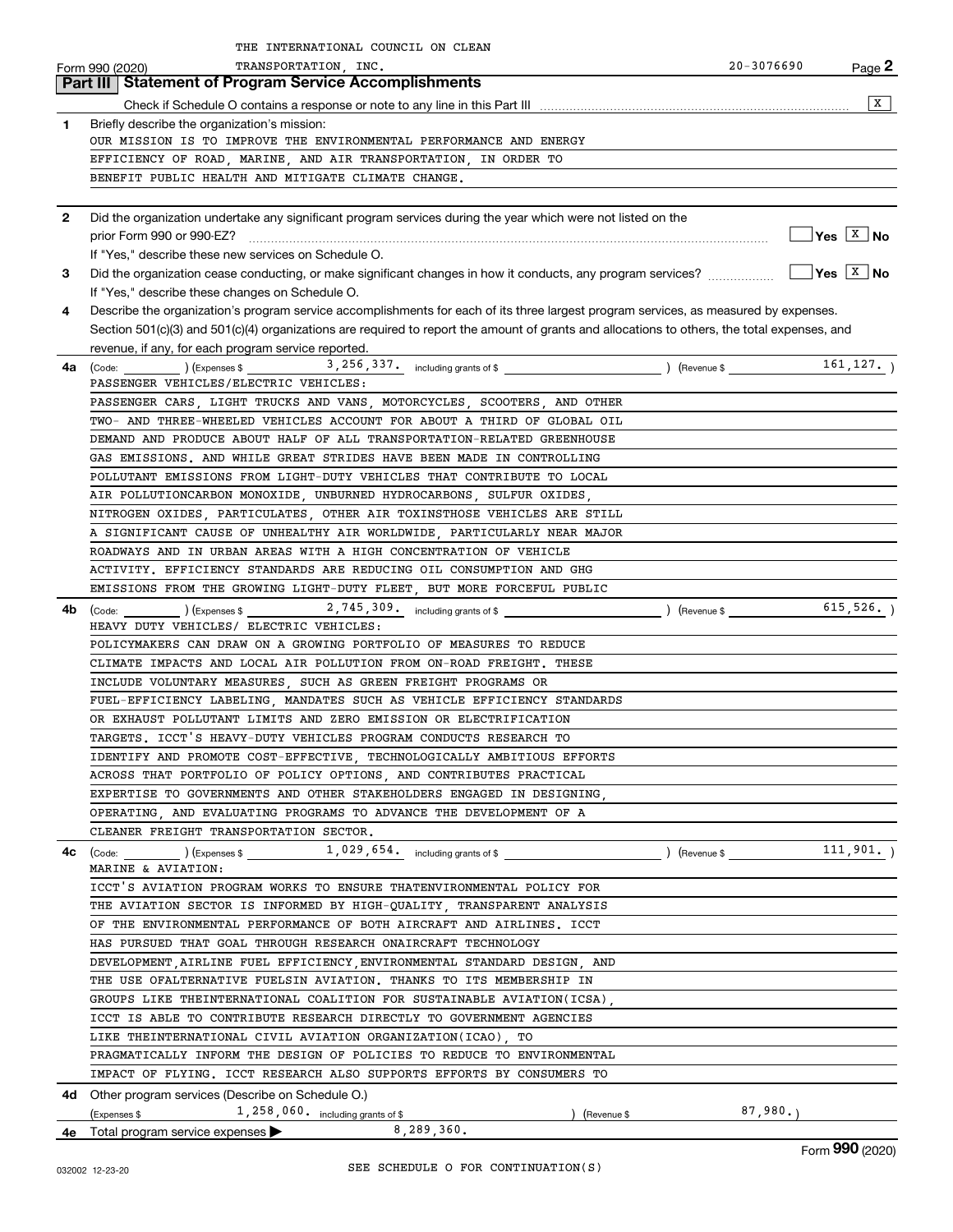|     | TRANSPORTATION INC.<br>$20 - 3076690$<br>Form 990 (2020)                                                                         |                 |     | Page $3$         |
|-----|----------------------------------------------------------------------------------------------------------------------------------|-----------------|-----|------------------|
|     | <b>Part IV   Checklist of Required Schedules</b>                                                                                 |                 |     |                  |
|     |                                                                                                                                  |                 | Yes | No               |
| 1   | Is the organization described in section $501(c)(3)$ or $4947(a)(1)$ (other than a private foundation)?                          |                 |     |                  |
|     |                                                                                                                                  | 1               | х   |                  |
| 2   |                                                                                                                                  | $\mathbf{2}$    | x   |                  |
| 3   | Did the organization engage in direct or indirect political campaign activities on behalf of or in opposition to candidates for  |                 |     |                  |
|     |                                                                                                                                  | 3               |     | х                |
| 4   | Section 501(c)(3) organizations. Did the organization engage in lobbying activities, or have a section 501(h) election in effect |                 |     |                  |
|     |                                                                                                                                  |                 |     | x                |
|     |                                                                                                                                  | 4               |     |                  |
| 5   | Is the organization a section 501(c)(4), 501(c)(5), or 501(c)(6) organization that receives membership dues, assessments, or     |                 |     |                  |
|     |                                                                                                                                  | 5               |     | x                |
| 6   | Did the organization maintain any donor advised funds or any similar funds or accounts for which donors have the right to        |                 |     |                  |
|     | provide advice on the distribution or investment of amounts in such funds or accounts? If "Yes," complete Schedule D, Part I     | 6               |     | x                |
| 7   | Did the organization receive or hold a conservation easement, including easements to preserve open space,                        |                 |     |                  |
|     |                                                                                                                                  | $\overline{7}$  |     | х                |
| 8   | Did the organization maintain collections of works of art, historical treasures, or other similar assets? If "Yes," complete     |                 |     |                  |
|     |                                                                                                                                  | 8               |     | х                |
| 9   | Did the organization report an amount in Part X, line 21, for escrow or custodial account liability, serve as a custodian for    |                 |     |                  |
|     | amounts not listed in Part X; or provide credit counseling, debt management, credit repair, or debt negotiation services?        |                 |     |                  |
|     |                                                                                                                                  |                 |     | х                |
|     |                                                                                                                                  | 9               |     |                  |
| 10  | Did the organization, directly or through a related organization, hold assets in donor-restricted endowments                     |                 |     |                  |
|     |                                                                                                                                  | 10              |     | х                |
| 11  | If the organization's answer to any of the following questions is "Yes," then complete Schedule D, Parts VI, VII, VIII, IX, or X |                 |     |                  |
|     | as applicable.                                                                                                                   |                 |     |                  |
|     | a Did the organization report an amount for land, buildings, and equipment in Part X, line 10? If "Yes," complete Schedule D,    |                 |     |                  |
|     |                                                                                                                                  | 11a             | Х   |                  |
| b   | Did the organization report an amount for investments - other securities in Part X, line 12, that is 5% or more of its total     |                 |     |                  |
|     |                                                                                                                                  | 11 <sub>b</sub> |     | х                |
|     | c Did the organization report an amount for investments - program related in Part X, line 13, that is 5% or more of its total    |                 |     |                  |
|     |                                                                                                                                  | 11c             |     | х                |
|     | d Did the organization report an amount for other assets in Part X, line 15, that is 5% or more of its total assets reported in  |                 |     |                  |
|     |                                                                                                                                  |                 |     | х                |
|     |                                                                                                                                  | 11d             | X   |                  |
|     | e Did the organization report an amount for other liabilities in Part X, line 25? If "Yes," complete Schedule D, Part X          | 11e             |     |                  |
| f   | Did the organization's separate or consolidated financial statements for the tax year include a footnote that addresses          |                 |     |                  |
|     | the organization's liability for uncertain tax positions under FIN 48 (ASC 740)? If "Yes," complete Schedule D, Part X           | 11f             |     | х                |
|     | 12a Did the organization obtain separate, independent audited financial statements for the tax year? If "Yes," complete          |                 |     |                  |
|     |                                                                                                                                  | 12a             |     |                  |
|     | <b>b</b> Was the organization included in consolidated, independent audited financial statements for the tax year?               |                 |     |                  |
|     | If "Yes," and if the organization answered "No" to line 12a, then completing Schedule D, Parts XI and XII is optional            | 12 <sub>b</sub> |     | x                |
| 13  |                                                                                                                                  | 13              |     | х                |
| 14a | Did the organization maintain an office, employees, or agents outside of the United States?                                      | 14a             |     | х                |
| b   | Did the organization have aggregate revenues or expenses of more than \$10,000 from grantmaking, fundraising, business,          |                 |     |                  |
|     | investment, and program service activities outside the United States, or aggregate foreign investments valued at \$100,000       |                 |     |                  |
|     |                                                                                                                                  | 14b             | x   |                  |
| 15  | Did the organization report on Part IX, column (A), line 3, more than \$5,000 of grants or other assistance to or for any        |                 |     |                  |
|     |                                                                                                                                  |                 |     | х                |
|     |                                                                                                                                  | 15              |     |                  |
| 16  | Did the organization report on Part IX, column (A), line 3, more than \$5,000 of aggregate grants or other assistance to         |                 |     |                  |
|     |                                                                                                                                  | 16              |     | x                |
| 17  | Did the organization report a total of more than \$15,000 of expenses for professional fundraising services on Part IX,          |                 |     |                  |
|     |                                                                                                                                  | 17              | x   |                  |
| 18  | Did the organization report more than \$15,000 total of fundraising event gross income and contributions on Part VIII, lines     |                 |     |                  |
|     |                                                                                                                                  | 18              |     | х                |
| 19  | Did the organization report more than \$15,000 of gross income from gaming activities on Part VIII, line 9a? If "Yes."           |                 |     |                  |
|     |                                                                                                                                  | 19              |     | х                |
| 20a |                                                                                                                                  | 20a             |     | х                |
| b   | If "Yes" to line 20a, did the organization attach a copy of its audited financial statements to this return?                     | 20 <sub>b</sub> |     |                  |
|     |                                                                                                                                  |                 |     |                  |
| 21  | Did the organization report more than \$5,000 of grants or other assistance to any domestic organization or                      |                 |     | х                |
|     |                                                                                                                                  | 21              |     | $000 \times 000$ |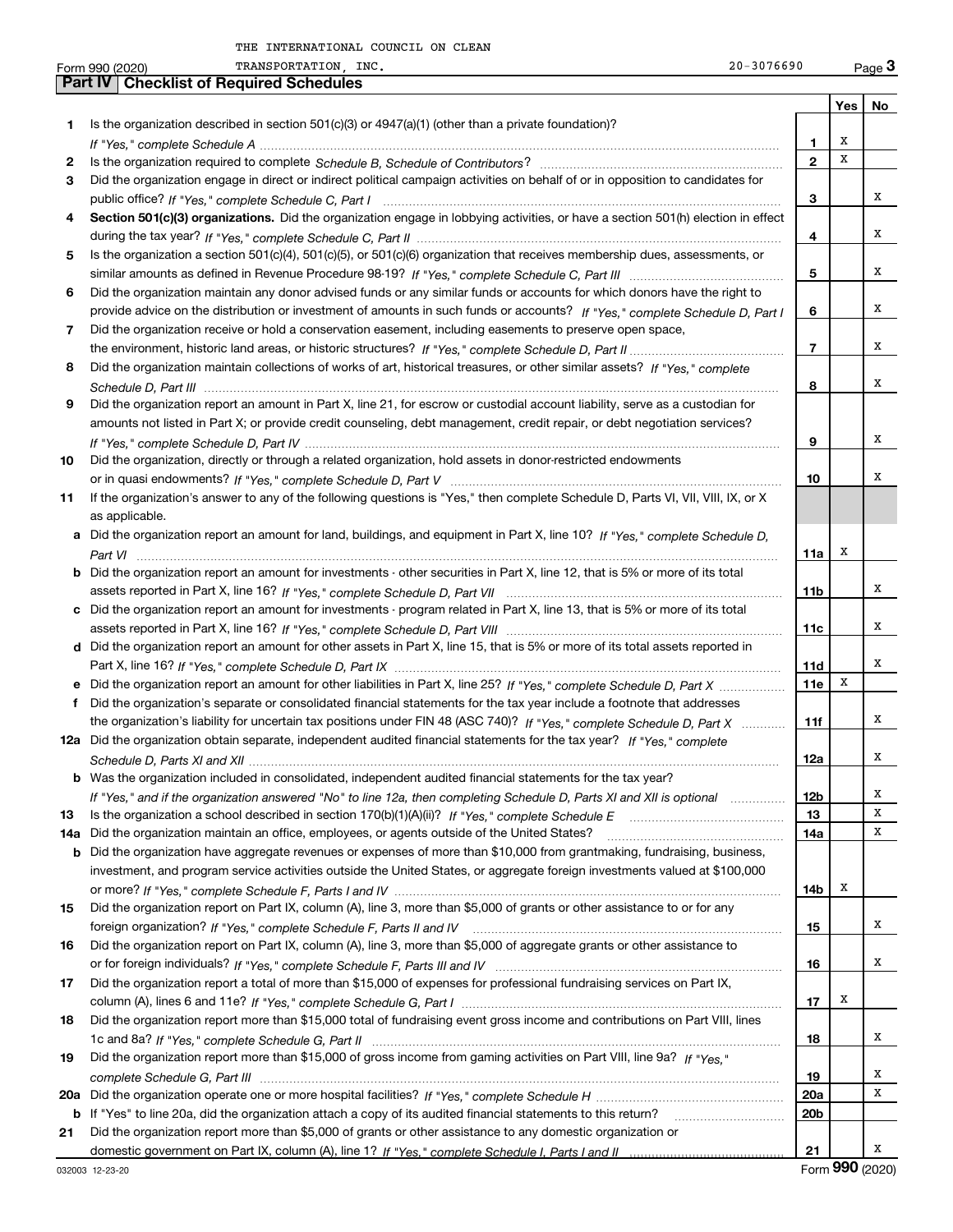|          | TRANSPORTATION, INC.<br>$20 - 3076690$<br>Form 990 (2020)                                                                                                                                                   |                 |     | Page 4 |
|----------|-------------------------------------------------------------------------------------------------------------------------------------------------------------------------------------------------------------|-----------------|-----|--------|
|          | <b>Part IV   Checklist of Required Schedules</b> (continued)                                                                                                                                                |                 |     |        |
|          |                                                                                                                                                                                                             |                 | Yes | No     |
| 22       | Did the organization report more than \$5,000 of grants or other assistance to or for domestic individuals on                                                                                               |                 |     |        |
|          |                                                                                                                                                                                                             | 22              |     | X      |
| 23       | Did the organization answer "Yes" to Part VII, Section A, line 3, 4, or 5 about compensation of the organization's current                                                                                  |                 |     |        |
|          | and former officers, directors, trustees, key employees, and highest compensated employees? If "Yes," complete                                                                                              |                 |     |        |
|          |                                                                                                                                                                                                             | 23              | X   |        |
|          | 24a Did the organization have a tax-exempt bond issue with an outstanding principal amount of more than \$100,000 as of the                                                                                 |                 |     |        |
|          | last day of the year, that was issued after December 31, 2002? If "Yes," answer lines 24b through 24d and complete                                                                                          |                 |     |        |
|          |                                                                                                                                                                                                             | 24a             |     | X      |
|          |                                                                                                                                                                                                             | 24b             |     |        |
|          | c Did the organization maintain an escrow account other than a refunding escrow at any time during the year to defease                                                                                      |                 |     |        |
|          |                                                                                                                                                                                                             | 24c             |     |        |
|          |                                                                                                                                                                                                             | 24d             |     |        |
|          | 25a Section 501(c)(3), 501(c)(4), and 501(c)(29) organizations. Did the organization engage in an excess benefit                                                                                            |                 |     |        |
|          |                                                                                                                                                                                                             | 25a             |     | X      |
|          | b Is the organization aware that it engaged in an excess benefit transaction with a disqualified person in a prior year, and                                                                                |                 |     |        |
|          | that the transaction has not been reported on any of the organization's prior Forms 990 or 990-EZ? If "Yes," complete                                                                                       |                 |     |        |
|          | Schedule L, Part I                                                                                                                                                                                          | 25 <sub>b</sub> |     | X      |
| 26       | Did the organization report any amount on Part X, line 5 or 22, for receivables from or payables to any current                                                                                             |                 |     |        |
|          | or former officer, director, trustee, key employee, creator or founder, substantial contributor, or 35%                                                                                                     |                 |     |        |
|          |                                                                                                                                                                                                             | 26              |     | X      |
| 27       | Did the organization provide a grant or other assistance to any current or former officer, director, trustee, key employee,                                                                                 |                 |     |        |
|          | creator or founder, substantial contributor or employee thereof, a grant selection committee member, or to a 35% controlled                                                                                 |                 |     |        |
|          | entity (including an employee thereof) or family member of any of these persons? If "Yes," complete Schedule L, Part III                                                                                    | 27              |     | X      |
| 28       | Was the organization a party to a business transaction with one of the following parties (see Schedule L, Part IV                                                                                           |                 |     |        |
|          | instructions, for applicable filing thresholds, conditions, and exceptions):                                                                                                                                |                 |     |        |
|          | a A current or former officer, director, trustee, key employee, creator or founder, or substantial contributor? If                                                                                          |                 |     |        |
|          |                                                                                                                                                                                                             | 28a             |     | х      |
|          |                                                                                                                                                                                                             | 28b             |     | x      |
|          | c A 35% controlled entity of one or more individuals and/or organizations described in lines 28a or 28b? If                                                                                                 |                 |     |        |
|          |                                                                                                                                                                                                             | 28c             |     | х      |
| 29       |                                                                                                                                                                                                             | 29              |     | x      |
| 30       | Did the organization receive contributions of art, historical treasures, or other similar assets, or qualified conservation                                                                                 |                 |     |        |
|          |                                                                                                                                                                                                             | 30              |     | х      |
| 31       | Did the organization liquidate, terminate, or dissolve and cease operations? If "Yes," complete Schedule N, Part I                                                                                          | 31              |     | x      |
| 32       | Did the organization sell, exchange, dispose of, or transfer more than 25% of its net assets? If "Yes," complete                                                                                            |                 |     |        |
|          |                                                                                                                                                                                                             | 32              |     | х      |
| 33       | Did the organization own 100% of an entity disregarded as separate from the organization under Regulations                                                                                                  |                 |     |        |
|          |                                                                                                                                                                                                             | 33              |     | х      |
| 34       | Was the organization related to any tax-exempt or taxable entity? If "Yes," complete Schedule R, Part II, III, or IV, and                                                                                   |                 |     |        |
|          |                                                                                                                                                                                                             | 34              | х   |        |
|          | 35a Did the organization have a controlled entity within the meaning of section 512(b)(13)?                                                                                                                 | 35a             | x   |        |
|          | <b>b</b> If "Yes" to line 35a, did the organization receive any payment from or engage in any transaction with a controlled entity                                                                          |                 |     |        |
|          |                                                                                                                                                                                                             | 35b             |     | х      |
| 36       | Section 501(c)(3) organizations. Did the organization make any transfers to an exempt non-charitable related organization?                                                                                  |                 |     |        |
|          |                                                                                                                                                                                                             | 36              |     | х      |
| 37       | Did the organization conduct more than 5% of its activities through an entity that is not a related organization                                                                                            |                 |     |        |
|          |                                                                                                                                                                                                             | 37              |     | х      |
|          |                                                                                                                                                                                                             |                 |     |        |
| 38       | Did the organization complete Schedule O and provide explanations in Schedule O for Part VI, lines 11b and 19?<br>Note: All Form 990 filers are required to complete Schedule O                             | 38              | х   |        |
| ∣ Part V | <b>Statements Regarding Other IRS Filings and Tax Compliance</b>                                                                                                                                            |                 |     |        |
|          | Check if Schedule O contains a response or note to any line in this Part V                                                                                                                                  |                 |     |        |
|          |                                                                                                                                                                                                             |                 |     |        |
|          | 28                                                                                                                                                                                                          |                 | Yes | No     |
|          | 1a<br>0                                                                                                                                                                                                     |                 |     |        |
| b        | Enter the number of Forms W-2G included in line 1a. Enter -0- if not applicable<br>1b<br>Did the organization comply with backup withholding rules for reportable payments to vendors and reportable gaming |                 |     |        |
| c        |                                                                                                                                                                                                             |                 | x   |        |
|          | (gambling) winnings to prize winners?                                                                                                                                                                       | 1c              |     |        |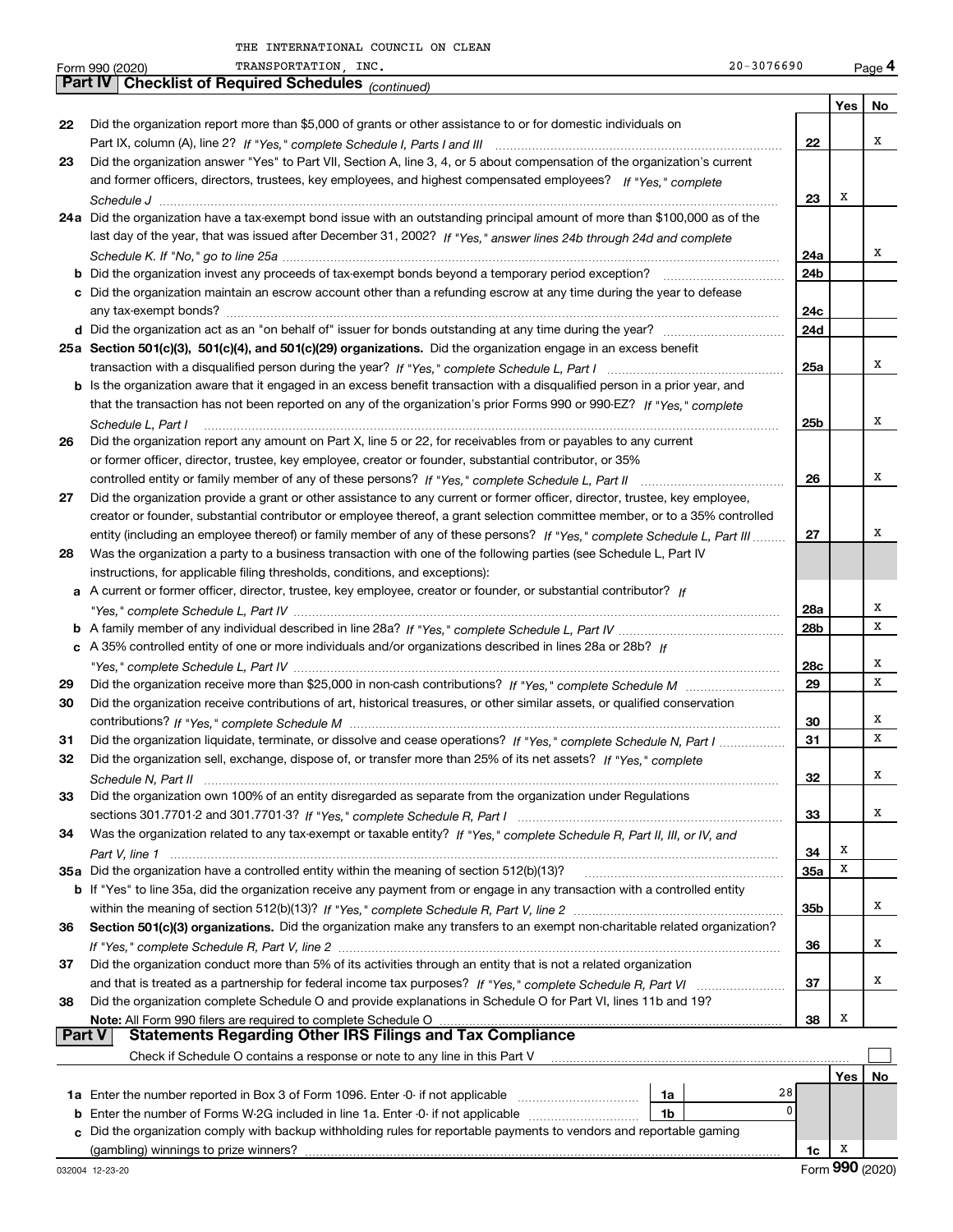|     | TRANSPORTATION, INC.<br>$20 - 3076690$<br>Form 990 (2020)                                                                                       |     |     | Page 5  |  |  |  |  |  |  |  |  |
|-----|-------------------------------------------------------------------------------------------------------------------------------------------------|-----|-----|---------|--|--|--|--|--|--|--|--|
|     | Statements Regarding Other IRS Filings and Tax Compliance (continued)<br><b>Part V</b>                                                          |     |     |         |  |  |  |  |  |  |  |  |
|     |                                                                                                                                                 |     | Yes | No      |  |  |  |  |  |  |  |  |
|     | 2a Enter the number of employees reported on Form W-3, Transmittal of Wage and Tax Statements,                                                  |     |     |         |  |  |  |  |  |  |  |  |
|     | 69<br>filed for the calendar year ending with or within the year covered by this return<br>2a                                                   |     |     |         |  |  |  |  |  |  |  |  |
|     | <b>b</b> If at least one is reported on line 2a, did the organization file all required federal employment tax returns?                         |     |     |         |  |  |  |  |  |  |  |  |
|     |                                                                                                                                                 |     |     |         |  |  |  |  |  |  |  |  |
|     | 3a Did the organization have unrelated business gross income of \$1,000 or more during the year?                                                |     |     |         |  |  |  |  |  |  |  |  |
| b   |                                                                                                                                                 |     |     |         |  |  |  |  |  |  |  |  |
|     | 4a At any time during the calendar year, did the organization have an interest in, or a signature or other authority over, a                    |     |     |         |  |  |  |  |  |  |  |  |
|     | financial account in a foreign country (such as a bank account, securities account, or other financial account)?                                | 4a  | х   |         |  |  |  |  |  |  |  |  |
|     | <b>b</b> If "Yes," enter the name of the foreign country $\triangleright$ CHINA, GERMANY                                                        |     |     |         |  |  |  |  |  |  |  |  |
|     | See instructions for filing requirements for FinCEN Form 114, Report of Foreign Bank and Financial Accounts (FBAR).                             |     |     |         |  |  |  |  |  |  |  |  |
|     | 5a Was the organization a party to a prohibited tax shelter transaction at any time during the tax year?                                        | 5a  |     | х       |  |  |  |  |  |  |  |  |
| b   |                                                                                                                                                 | 5b  |     | х       |  |  |  |  |  |  |  |  |
| c   |                                                                                                                                                 | 5c  |     |         |  |  |  |  |  |  |  |  |
|     | 6a Does the organization have annual gross receipts that are normally greater than \$100,000, and did the organization solicit                  |     |     |         |  |  |  |  |  |  |  |  |
|     | any contributions that were not tax deductible as charitable contributions?                                                                     | 6a  |     | х       |  |  |  |  |  |  |  |  |
|     | <b>b</b> If "Yes," did the organization include with every solicitation an express statement that such contributions or gifts                   |     |     |         |  |  |  |  |  |  |  |  |
|     | were not tax deductible?                                                                                                                        | 6b  |     |         |  |  |  |  |  |  |  |  |
| 7   | Organizations that may receive deductible contributions under section 170(c).                                                                   |     |     |         |  |  |  |  |  |  |  |  |
| а   | Did the organization receive a payment in excess of \$75 made partly as a contribution and partly for goods and services provided to the payor? | 7a  |     | х       |  |  |  |  |  |  |  |  |
| b   | If "Yes," did the organization notify the donor of the value of the goods or services provided?                                                 | 7b  |     |         |  |  |  |  |  |  |  |  |
| c   | Did the organization sell, exchange, or otherwise dispose of tangible personal property for which it was required                               |     |     |         |  |  |  |  |  |  |  |  |
|     |                                                                                                                                                 | 7c  |     | х       |  |  |  |  |  |  |  |  |
|     | 7d                                                                                                                                              |     |     |         |  |  |  |  |  |  |  |  |
| е   | Did the organization receive any funds, directly or indirectly, to pay premiums on a personal benefit contract?                                 | 7e  |     | х       |  |  |  |  |  |  |  |  |
| f   | Did the organization, during the year, pay premiums, directly or indirectly, on a personal benefit contract?                                    | 7f  |     | х       |  |  |  |  |  |  |  |  |
| g   | If the organization received a contribution of qualified intellectual property, did the organization file Form 8899 as required?                | 7g  |     |         |  |  |  |  |  |  |  |  |
| h   | If the organization received a contribution of cars, boats, airplanes, or other vehicles, did the organization file a Form 1098-C?              | 7h  |     |         |  |  |  |  |  |  |  |  |
| 8   | Sponsoring organizations maintaining donor advised funds. Did a donor advised fund maintained by the                                            |     |     |         |  |  |  |  |  |  |  |  |
|     | N/A<br>sponsoring organization have excess business holdings at any time during the year?                                                       | 8   |     |         |  |  |  |  |  |  |  |  |
| 9   | Sponsoring organizations maintaining donor advised funds.                                                                                       |     |     |         |  |  |  |  |  |  |  |  |
| а   | N/A<br>Did the sponsoring organization make any taxable distributions under section 4966?                                                       | 9a  |     |         |  |  |  |  |  |  |  |  |
| b   | N/A<br>Did the sponsoring organization make a distribution to a donor, donor advisor, or related person?                                        | 9b  |     |         |  |  |  |  |  |  |  |  |
| 10  | Section 501(c)(7) organizations. Enter:                                                                                                         |     |     |         |  |  |  |  |  |  |  |  |
| а   | N/A<br>Initiation fees and capital contributions included on Part VIII, line 12 [11, 111] [12]<br>10a                                           |     |     |         |  |  |  |  |  |  |  |  |
|     | 10 <sub>b</sub><br>Gross receipts, included on Form 990, Part VIII, line 12, for public use of club facilities                                  |     |     |         |  |  |  |  |  |  |  |  |
| 11  | Section 501(c)(12) organizations. Enter:                                                                                                        |     |     |         |  |  |  |  |  |  |  |  |
| a   | N/A<br>Gross income from members or shareholders<br>11a                                                                                         |     |     |         |  |  |  |  |  |  |  |  |
| b   | Gross income from other sources (Do not net amounts due or paid to other sources against                                                        |     |     |         |  |  |  |  |  |  |  |  |
|     | amounts due or received from them.)<br>11 <sub>b</sub>                                                                                          |     |     |         |  |  |  |  |  |  |  |  |
|     | 12a Section 4947(a)(1) non-exempt charitable trusts. Is the organization filing Form 990 in lieu of Form 1041?                                  | 12a |     |         |  |  |  |  |  |  |  |  |
| b   | If "Yes," enter the amount of tax-exempt interest received or accrued during the year<br>12b                                                    |     |     |         |  |  |  |  |  |  |  |  |
| 13  | Section 501(c)(29) qualified nonprofit health insurance issuers.                                                                                |     |     |         |  |  |  |  |  |  |  |  |
| а   | N/A<br>Is the organization licensed to issue qualified health plans in more than one state?                                                     | 13а |     |         |  |  |  |  |  |  |  |  |
|     | Note: See the instructions for additional information the organization must report on Schedule O.                                               |     |     |         |  |  |  |  |  |  |  |  |
| b   | Enter the amount of reserves the organization is required to maintain by the states in which the                                                |     |     |         |  |  |  |  |  |  |  |  |
|     | 13b                                                                                                                                             |     |     |         |  |  |  |  |  |  |  |  |
|     | 13c                                                                                                                                             |     |     |         |  |  |  |  |  |  |  |  |
| 14a | Did the organization receive any payments for indoor tanning services during the tax year?                                                      | 14a |     | x       |  |  |  |  |  |  |  |  |
| b   | If "Yes," has it filed a Form 720 to report these payments? If "No," provide an explanation on Schedule O                                       | 14b |     |         |  |  |  |  |  |  |  |  |
| 15  | Is the organization subject to the section 4960 tax on payment(s) of more than \$1,000,000 in remuneration or                                   |     |     |         |  |  |  |  |  |  |  |  |
|     |                                                                                                                                                 | 15  |     | х       |  |  |  |  |  |  |  |  |
|     | If "Yes," see instructions and file Form 4720, Schedule N.                                                                                      |     |     |         |  |  |  |  |  |  |  |  |
| 16  | Is the organization an educational institution subject to the section 4968 excise tax on net investment income?                                 | 16  |     | Х       |  |  |  |  |  |  |  |  |
|     | If "Yes," complete Form 4720, Schedule O.                                                                                                       |     |     | റററ കാര |  |  |  |  |  |  |  |  |
|     |                                                                                                                                                 |     |     |         |  |  |  |  |  |  |  |  |

Form (2020) **990**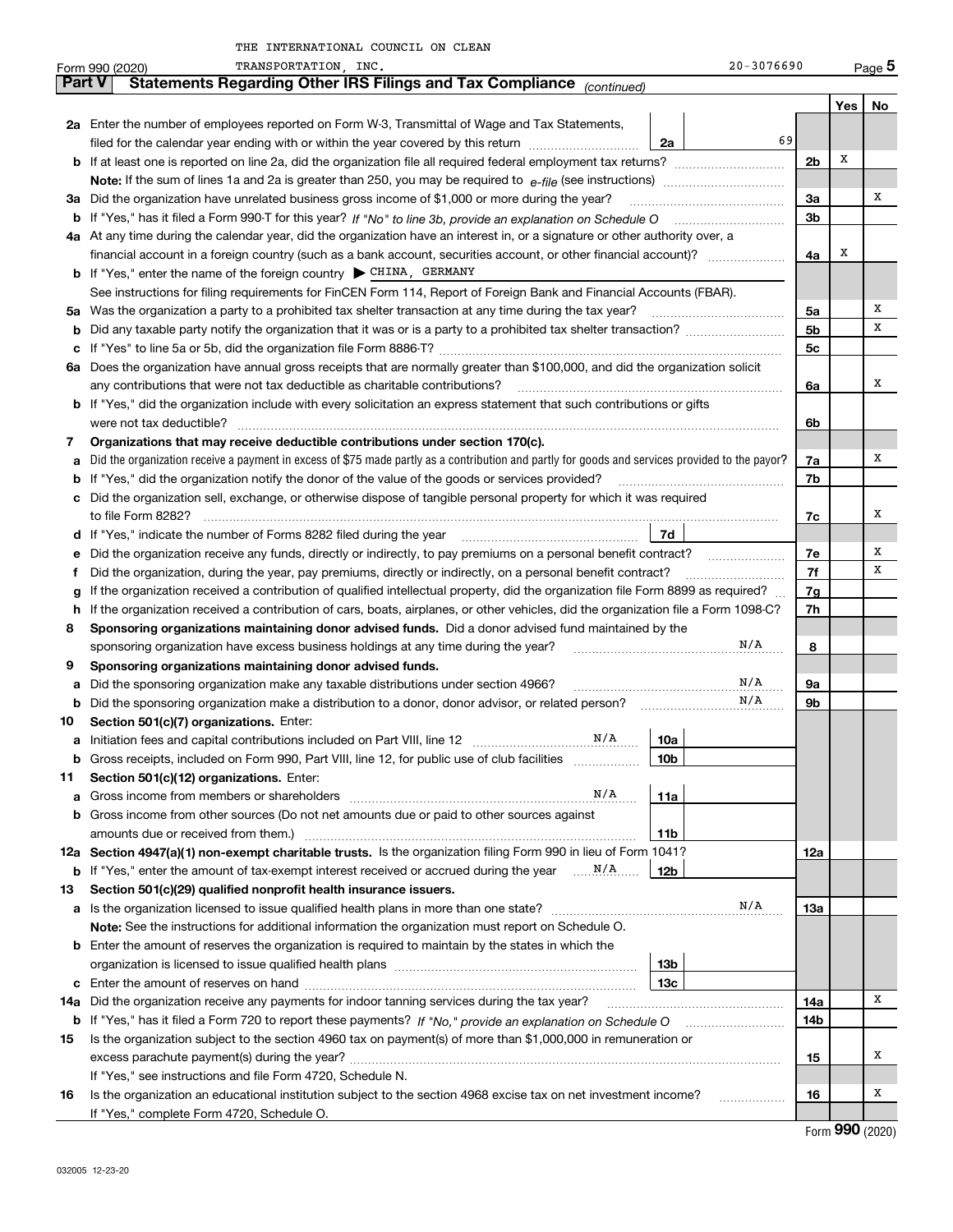|    | TRANSPORTATION, INC.<br>Form 990 (2020)                                                                                                                               |    | $20 - 3076690$ |                 |     | $Page$ 6 |
|----|-----------------------------------------------------------------------------------------------------------------------------------------------------------------------|----|----------------|-----------------|-----|----------|
|    | Part VI<br>Governance, Management, and Disclosure For each "Yes" response to lines 2 through 7b below, and for a "No" response                                        |    |                |                 |     |          |
|    | to line 8a, 8b, or 10b below, describe the circumstances, processes, or changes on Schedule O. See instructions.                                                      |    |                |                 |     |          |
|    | Check if Schedule O contains a response or note to any line in this Part VI                                                                                           |    |                |                 |     | X        |
|    | <b>Section A. Governing Body and Management</b>                                                                                                                       |    |                |                 |     |          |
|    |                                                                                                                                                                       |    |                |                 | Yes | No       |
|    | <b>1a</b> Enter the number of voting members of the governing body at the end of the tax year                                                                         | 1a |                | 7               |     |          |
|    | If there are material differences in voting rights among members of the governing body, or if the governing                                                           |    |                |                 |     |          |
|    | body delegated broad authority to an executive committee or similar committee, explain on Schedule O.                                                                 |    |                |                 |     |          |
| b  | Enter the number of voting members included on line 1a, above, who are independent                                                                                    | 1b |                | 6               |     |          |
| 2  | Did any officer, director, trustee, or key employee have a family relationship or a business relationship with any other                                              |    |                |                 |     |          |
|    | officer, director, trustee, or key employee?                                                                                                                          |    |                | 2               |     | Χ        |
| 3  | Did the organization delegate control over management duties customarily performed by or under the direct supervision                                                 |    |                |                 |     |          |
|    | of officers, directors, trustees, or key employees to a management company or other person?                                                                           |    |                | З               |     | х        |
| 4  | Did the organization make any significant changes to its governing documents since the prior Form 990 was filed?                                                      |    |                | 4               |     | х        |
| 5  |                                                                                                                                                                       |    |                | 5               |     | x        |
| 6  | Did the organization have members or stockholders?                                                                                                                    |    |                | 6               |     | х        |
| 7a | Did the organization have members, stockholders, or other persons who had the power to elect or appoint one or                                                        |    |                |                 |     |          |
|    | more members of the governing body?                                                                                                                                   |    |                | 7a              |     | х        |
|    | <b>b</b> Are any governance decisions of the organization reserved to (or subject to approval by) members, stockholders, or                                           |    |                |                 |     |          |
|    | persons other than the governing body?                                                                                                                                |    |                | 7b              |     | x        |
| 8  | Did the organization contemporaneously document the meetings held or written actions undertaken during the year by the following:                                     |    |                |                 |     |          |
|    |                                                                                                                                                                       |    |                | 8a              | х   |          |
| a  |                                                                                                                                                                       |    |                | 8b              | х   |          |
| b  |                                                                                                                                                                       |    |                |                 |     |          |
| 9  | Is there any officer, director, trustee, or key employee listed in Part VII, Section A, who cannot be reached at the                                                  |    |                | 9               |     | x        |
|    |                                                                                                                                                                       |    |                |                 |     |          |
|    | Section B. Policies (This Section B requests information about policies not required by the Internal Revenue Code.)                                                   |    |                |                 |     |          |
|    |                                                                                                                                                                       |    |                |                 | Yes | No<br>х  |
|    |                                                                                                                                                                       |    |                | 10a             |     |          |
|    | <b>b</b> If "Yes," did the organization have written policies and procedures governing the activities of such chapters, affiliates,                                   |    |                |                 |     |          |
|    | and branches to ensure their operations are consistent with the organization's exempt purposes?                                                                       |    |                | 10b             |     |          |
|    | 11a Has the organization provided a complete copy of this Form 990 to all members of its governing body before filing the form?                                       |    |                | 11a             | Х   |          |
|    | <b>b</b> Describe in Schedule O the process, if any, used by the organization to review this Form 990.                                                                |    |                |                 |     |          |
|    |                                                                                                                                                                       |    |                | 12a             | Х   |          |
|    |                                                                                                                                                                       |    |                | 12 <sub>b</sub> | х   |          |
|    | c Did the organization regularly and consistently monitor and enforce compliance with the policy? If "Yes," describe                                                  |    |                |                 |     |          |
|    | in Schedule O how this was done manufactured and contain an according to the state of the state of the state o                                                        |    |                | 12c             | x   |          |
|    |                                                                                                                                                                       |    |                | 13              | X   |          |
| 14 | Did the organization have a written document retention and destruction policy?                                                                                        |    |                | 14              | х   |          |
| 15 | Did the process for determining compensation of the following persons include a review and approval by independent                                                    |    |                |                 |     |          |
|    | persons, comparability data, and contemporaneous substantiation of the deliberation and decision?                                                                     |    |                |                 |     |          |
| a  | The organization's CEO, Executive Director, or top management official manufactured content of the organization's CEO, Executive Director, or top management official |    |                | 15a             | x   |          |
|    |                                                                                                                                                                       |    |                | 15b             | х   |          |
|    | If "Yes" to line 15a or 15b, describe the process in Schedule O (see instructions).                                                                                   |    |                |                 |     |          |
|    | 16a Did the organization invest in, contribute assets to, or participate in a joint venture or similar arrangement with a                                             |    |                |                 |     |          |
|    | taxable entity during the year?                                                                                                                                       |    |                | 16a             |     | x        |
|    | b If "Yes," did the organization follow a written policy or procedure requiring the organization to evaluate its participation                                        |    |                |                 |     |          |
|    | in joint venture arrangements under applicable federal tax law, and take steps to safeguard the organization's                                                        |    |                |                 |     |          |
|    | exempt status with respect to such arrangements?                                                                                                                      |    |                | 16b             |     |          |
|    | <b>Section C. Disclosure</b>                                                                                                                                          |    |                |                 |     |          |
| 17 | List the states with which a copy of this Form 990 is required to be filed $\blacktriangleright$ DC, CA, NY                                                           |    |                |                 |     |          |
| 18 | Section 6104 requires an organization to make its Forms 1023 (1024 or 1024-A, if applicable), 990, and 990-T (Section 501(c)(3)s only) available                      |    |                |                 |     |          |
|    | for public inspection. Indicate how you made these available. Check all that apply.                                                                                   |    |                |                 |     |          |
|    | $X$ Own website<br>$X$ Upon request<br>Another's website<br>Other (explain on Schedule O)                                                                             |    |                |                 |     |          |
| 19 | Describe on Schedule O whether (and if so, how) the organization made its governing documents, conflict of interest policy, and financial                             |    |                |                 |     |          |
|    | statements available to the public during the tax year.                                                                                                               |    |                |                 |     |          |
| 20 | State the name, address, and telephone number of the person who possesses the organization's books and records                                                        |    |                |                 |     |          |
|    | KURT SODEE - 202-738-3986                                                                                                                                             |    |                |                 |     |          |
|    | 1500 K STREET, NW, NO. 650, WASHINGTON, DC<br>20005                                                                                                                   |    |                |                 |     |          |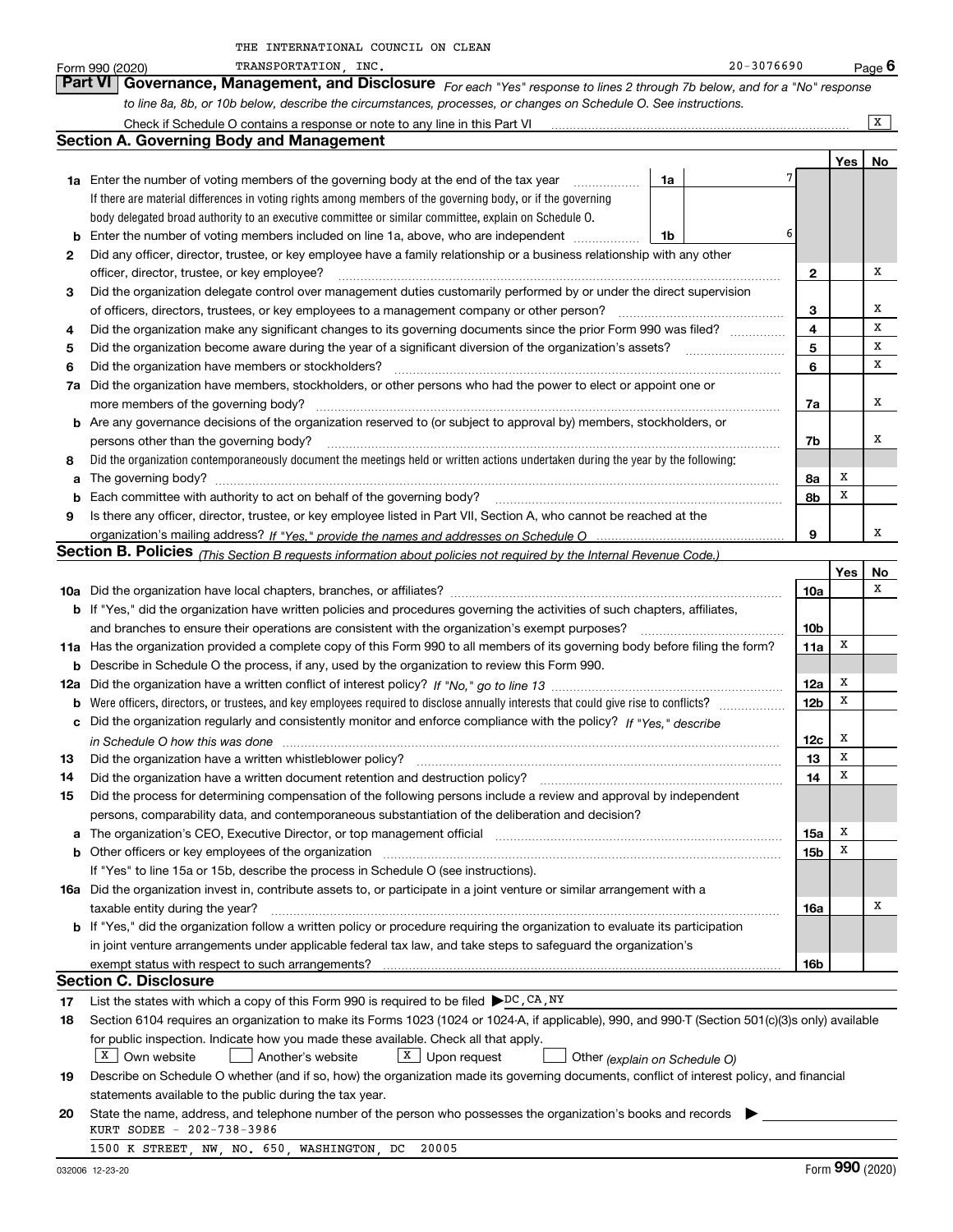| Form 990 (2020) | TRANSPORTATION<br>INC.                                                                                                                                     | $20 - 3076690$ | Page |  |  |  |  |  |
|-----------------|------------------------------------------------------------------------------------------------------------------------------------------------------------|----------------|------|--|--|--|--|--|
|                 | <b>Part VII</b> Compensation of Officers, Directors, Trustees, Key Employees, Highest Compensated                                                          |                |      |  |  |  |  |  |
|                 | <b>Employees, and Independent Contractors</b>                                                                                                              |                |      |  |  |  |  |  |
|                 | Check if Schedule O contains a response or note to any line in this Part VII                                                                               |                |      |  |  |  |  |  |
| Section A.      | Officers, Directors, Trustees, Key Employees, and Highest Compensated Employees                                                                            |                |      |  |  |  |  |  |
|                 | 1a Complete this table for all persons required to be listed. Report compensation for the calendar year ending with or within the organization's tax year. |                |      |  |  |  |  |  |
|                 | • List all of the organization's current officers, directors, trustees (whether individuals or organizations), regardless of amount of compensation.       |                |      |  |  |  |  |  |

Enter -0- in columns (D), (E), and (F) if no compensation was paid.

 $\bullet$  List all of the organization's  $\,$ current key employees, if any. See instructions for definition of "key employee."

THE INTERNATIONAL COUNCIL ON CLEAN

**•** List the organization's five current highest compensated employees (other than an officer, director, trustee, or key employee) who received reportable compensation (Box 5 of Form W-2 and/or Box 7 of Form 1099-MISC) of more than \$100,000 from the organization and any related organizations.

**•** List all of the organization's former officers, key employees, and highest compensated employees who received more than \$100,000 of reportable compensation from the organization and any related organizations.

**former directors or trustees**  ¥ List all of the organization's that received, in the capacity as a former director or trustee of the organization, more than \$10,000 of reportable compensation from the organization and any related organizations.

See instructions for the order in which to list the persons above.

Check this box if neither the organization nor any related organization compensated any current officer, director, or trustee.  $\mathcal{L}^{\text{max}}$ 

| (A)                       | (B)            |                                |                       | (C)      |              |                                                                  |        | (D)             | (E)             | (F)           |  |  |
|---------------------------|----------------|--------------------------------|-----------------------|----------|--------------|------------------------------------------------------------------|--------|-----------------|-----------------|---------------|--|--|
| Name and title            | Average        |                                |                       | Position |              | (do not check more than one                                      |        | Reportable      | Reportable      | Estimated     |  |  |
|                           | hours per      |                                |                       |          |              | box, unless person is both an<br>officer and a director/trustee) |        | compensation    | compensation    | amount of     |  |  |
|                           | week           |                                |                       |          |              |                                                                  |        | from            | from related    | other         |  |  |
|                           | (list any      |                                |                       |          |              |                                                                  |        | the             | organizations   | compensation  |  |  |
|                           | hours for      |                                |                       |          |              |                                                                  |        | organization    | (W-2/1099-MISC) | from the      |  |  |
|                           | related        |                                |                       |          |              |                                                                  |        | (W-2/1099-MISC) |                 | organization  |  |  |
|                           | organizations  |                                |                       |          |              |                                                                  |        |                 |                 | and related   |  |  |
|                           | below<br>line) | Individual trustee or director | Institutional trustee | Officer  | Key employee | Highest compensated<br> employee                                 | Former |                 |                 | organizations |  |  |
| (1)<br>ANDREI KODJAK      | 40.00          |                                |                       |          |              |                                                                  |        |                 |                 |               |  |  |
| EXECUTIVE DIRECTOR        |                | X                              |                       | X        |              |                                                                  |        | 323,225.        | $\mathbf{0}$ .  | 55,158.       |  |  |
| RACHEL MUNCRIEF<br>(2)    | 40.00          |                                |                       |          |              |                                                                  |        |                 |                 |               |  |  |
| DEPUTY DIRECTOR/SECRETARY |                |                                |                       | X        |              |                                                                  |        | 182,391.        | $\mathbf{0}$ .  | 38,831.       |  |  |
| (3)<br>KURT SODEE         | 40.00          |                                |                       |          |              |                                                                  |        |                 |                 |               |  |  |
| DIR FINANCE & ACCOUNTING  |                |                                |                       | X        |              |                                                                  |        | 173,146.        | $\mathbf{0}$ .  | 20,481.       |  |  |
| JOE SCHULTZ<br>(4)        | 40.00          |                                |                       |          |              |                                                                  |        |                 |                 |               |  |  |
| COMMUNICATIONS DIRECTOR   |                |                                |                       |          |              | X                                                                |        | 146,079.        | $\mathbf{0}$    | 43,038.       |  |  |
| (5)<br>DIANE TWOROG       | 40.00          |                                |                       |          |              |                                                                  |        |                 |                 |               |  |  |
| COO                       |                |                                |                       | x        |              |                                                                  |        | 169,213.        | 0.              | 21,873.       |  |  |
| DAN RUTHERFORD<br>(6)     | 40.00          |                                |                       |          |              |                                                                  |        |                 |                 |               |  |  |
| PROGRAM DIRECTOR          |                |                                |                       |          |              | X                                                                |        | 152,325.        | 0.              | 28,764.       |  |  |
| ANUP BANDIVADEKAR<br>(7)  | 40.00          |                                |                       |          |              |                                                                  |        |                 |                 |               |  |  |
| PROGRAM DIRECTOR          |                |                                |                       |          |              | $\mathbf x$                                                      |        | 150,638.        | $\mathbf{0}$    | 22,055.       |  |  |
| NICHOLAS LUTSEY<br>(8)    | 40.00          |                                |                       |          |              |                                                                  |        |                 |                 |               |  |  |
| PROGRAM DIRECTOR          |                |                                |                       |          |              | X                                                                |        | 154,328.        | $\mathbf{0}$    | 17,086.       |  |  |
| KATE BLUMBERG<br>(9)      | 40.00          |                                |                       |          |              |                                                                  |        |                 |                 |               |  |  |
| PROGRAM DIRECTOR          |                |                                |                       |          |              | X                                                                |        | 118,011         | $\mathbf{0}$    | 34,727.       |  |  |
| (10) MARGO OGE            | 1.00           |                                |                       |          |              |                                                                  |        |                 |                 |               |  |  |
| CHAIR                     |                | X                              |                       |          |              |                                                                  |        | 0.              | $\mathbf 0$     | 0.            |  |  |
| (11) ANN MARIE SASTRY     | 1.00           |                                |                       |          |              |                                                                  |        |                 |                 |               |  |  |
| VICE CHAIR                |                | x                              |                       |          |              |                                                                  |        | 0.              | $\mathbf{0}$    | $\mathbf 0$ . |  |  |
| (12) ANAND GOPAL          | 1,00           |                                |                       |          |              |                                                                  |        |                 |                 |               |  |  |
| <b>DIRECTOR</b>           |                | X                              |                       |          |              |                                                                  |        | 0.              | $\mathbf 0$     | $\mathbf 0$ . |  |  |
| (13) JIMING HAO           | 1.00           |                                |                       |          |              |                                                                  |        |                 |                 |               |  |  |
| <b>DIRECTOR</b>           |                | x                              |                       |          |              |                                                                  |        | $\mathbf{0}$ .  | 0               | $\mathbf 0$ . |  |  |
| (14) GIANNI LOPEZ         | 1.00           |                                |                       |          |              |                                                                  |        |                 |                 |               |  |  |
| <b>DIRECTOR</b>           |                | x                              |                       |          |              |                                                                  |        | 0.              | 0.              | 0.            |  |  |
| (15) SUSAN KANTOR         | 1,00           |                                |                       |          |              |                                                                  |        |                 |                 |               |  |  |
| <b>DIRECTOR</b>           |                | x                              |                       |          |              |                                                                  |        | 0.              | 0.              | 0.            |  |  |
|                           |                |                                |                       |          |              |                                                                  |        |                 |                 |               |  |  |
|                           |                |                                |                       |          |              |                                                                  |        |                 |                 |               |  |  |
|                           |                |                                |                       |          |              |                                                                  |        |                 |                 |               |  |  |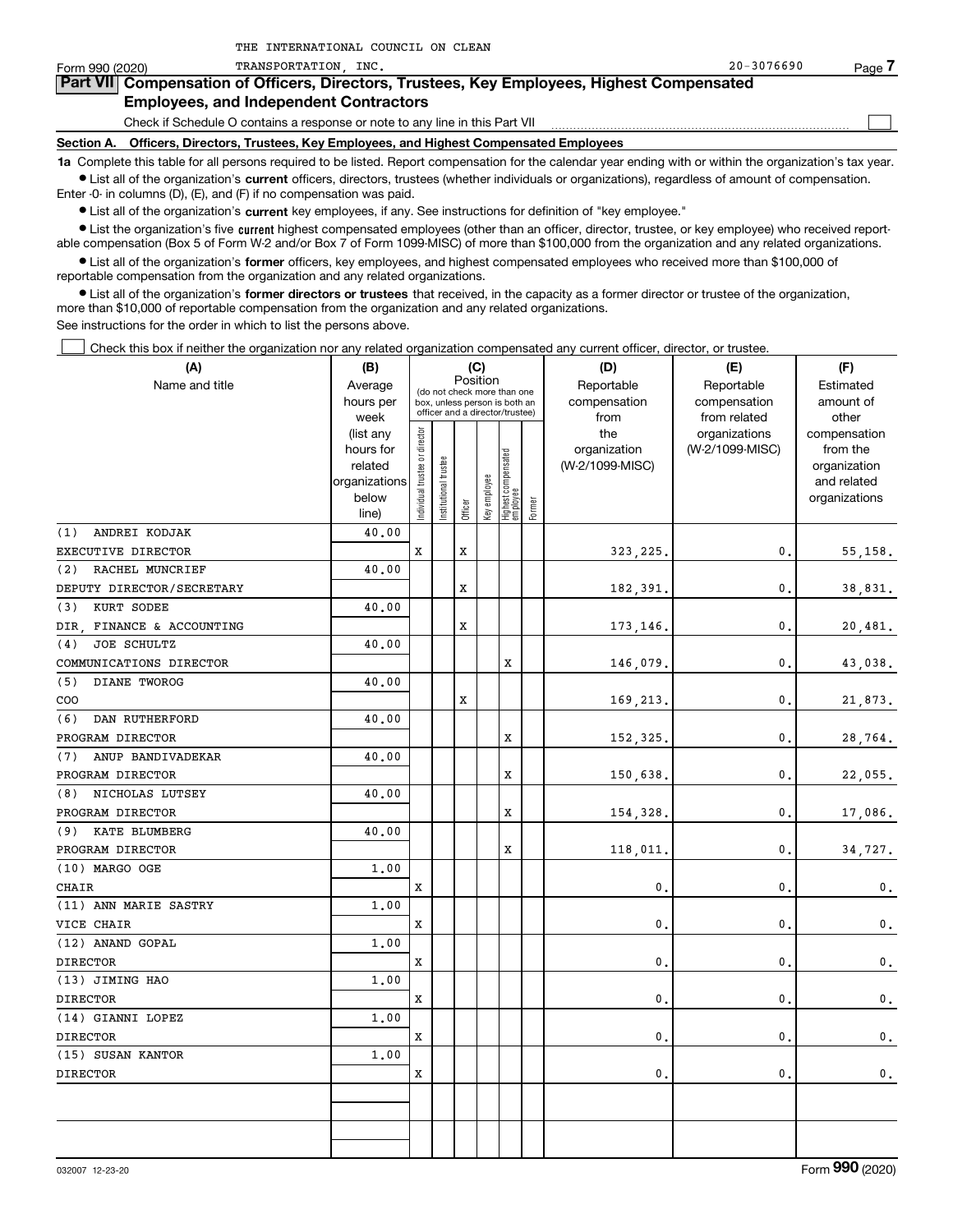| THE INTERNATIONAL COUNCIL ON CLEAN |  |  |
|------------------------------------|--|--|
|                                    |  |  |

|              | TRANSPORTATION, INC.<br>Form 990 (2020)                                                                                                              |                                                                                                                                                           |                                |                            |         |              |                                 |        |                                           | $20 - 3076690$                                    |          |     |                                                                          | Page 8         |
|--------------|------------------------------------------------------------------------------------------------------------------------------------------------------|-----------------------------------------------------------------------------------------------------------------------------------------------------------|--------------------------------|----------------------------|---------|--------------|---------------------------------|--------|-------------------------------------------|---------------------------------------------------|----------|-----|--------------------------------------------------------------------------|----------------|
|              | <b>Part VI</b><br>Section A. Officers, Directors, Trustees, Key Employees, and Highest Compensated Employees (continued)                             |                                                                                                                                                           |                                |                            |         |              |                                 |        |                                           |                                                   |          |     |                                                                          |                |
|              | (A)<br>Name and title                                                                                                                                | (C)<br>(B)<br>Position<br>Average<br>(do not check more than one<br>hours per<br>box, unless person is both an<br>officer and a director/trustee)<br>week |                                |                            |         |              |                                 |        | (D)<br>Reportable<br>compensation<br>from | (E)<br>Reportable<br>compensation<br>from related |          |     | (F)<br>Estimated<br>amount of<br>other                                   |                |
|              |                                                                                                                                                      | (list any<br>hours for<br>related<br>organizations<br>below<br>line)                                                                                      | Individual trustee or director | trustee<br>Institutional t | Officer | key employee | Highest compensated<br>employee | Former | the<br>organization<br>(W-2/1099-MISC)    | organizations<br>(W-2/1099-MISC)                  |          |     | compensation<br>from the<br>organization<br>and related<br>organizations |                |
|              |                                                                                                                                                      |                                                                                                                                                           |                                |                            |         |              |                                 |        |                                           |                                                   |          |     |                                                                          |                |
|              |                                                                                                                                                      |                                                                                                                                                           |                                |                            |         |              |                                 |        |                                           |                                                   |          |     |                                                                          |                |
|              |                                                                                                                                                      |                                                                                                                                                           |                                |                            |         |              |                                 |        |                                           |                                                   |          |     |                                                                          |                |
|              |                                                                                                                                                      |                                                                                                                                                           |                                |                            |         |              |                                 |        |                                           |                                                   |          |     |                                                                          |                |
|              |                                                                                                                                                      |                                                                                                                                                           |                                |                            |         |              |                                 |        |                                           |                                                   |          |     |                                                                          |                |
|              |                                                                                                                                                      |                                                                                                                                                           |                                |                            |         |              |                                 |        |                                           |                                                   |          |     |                                                                          |                |
|              |                                                                                                                                                      |                                                                                                                                                           |                                |                            |         |              |                                 |        |                                           |                                                   |          |     |                                                                          |                |
|              |                                                                                                                                                      |                                                                                                                                                           |                                |                            |         |              |                                 |        |                                           |                                                   |          |     |                                                                          |                |
|              | 1b Subtotal                                                                                                                                          |                                                                                                                                                           |                                |                            |         |              |                                 |        | 1,569,356.<br>0.                          |                                                   | 0.<br>0. |     |                                                                          | 282,013.<br>0. |
|              | c Total from continuation sheets to Part VII, Section A manufactured in the Total from continuum                                                     |                                                                                                                                                           |                                |                            |         |              |                                 |        | 1,569,356.                                |                                                   | 0.       |     |                                                                          | 282,013.       |
| $\mathbf{2}$ | Total number of individuals (including but not limited to those listed above) who received more than \$100,000 of reportable                         |                                                                                                                                                           |                                |                            |         |              |                                 |        |                                           |                                                   |          |     |                                                                          |                |
|              | compensation from the organization $\qquad \qquad$                                                                                                   |                                                                                                                                                           |                                |                            |         |              |                                 |        |                                           |                                                   |          |     |                                                                          | 21             |
|              |                                                                                                                                                      |                                                                                                                                                           |                                |                            |         |              |                                 |        |                                           |                                                   |          |     | Yes                                                                      | No             |
| 3            | Did the organization list any former officer, director, trustee, key employee, or highest compensated employee on                                    |                                                                                                                                                           |                                |                            |         |              |                                 |        |                                           |                                                   |          |     |                                                                          |                |
|              | line 1a? If "Yes," complete Schedule J for such individual manufactured contained and the line 1a? If "Yes," complete Schedule J for such individual |                                                                                                                                                           |                                |                            |         |              |                                 |        |                                           |                                                   |          | 3   |                                                                          | x              |
| 4            | For any individual listed on line 1a, is the sum of reportable compensation and other compensation from the organization                             |                                                                                                                                                           |                                |                            |         |              |                                 |        |                                           |                                                   |          |     | X                                                                        |                |
| 5            | Did any person listed on line 1a receive or accrue compensation from any unrelated organization or individual for services                           |                                                                                                                                                           |                                |                            |         |              |                                 |        |                                           |                                                   |          | 4   |                                                                          |                |
|              |                                                                                                                                                      |                                                                                                                                                           |                                |                            |         |              |                                 |        |                                           |                                                   |          | 5   |                                                                          | x              |
|              | <b>Section B. Independent Contractors</b>                                                                                                            |                                                                                                                                                           |                                |                            |         |              |                                 |        |                                           |                                                   |          |     |                                                                          |                |
| 1            | Complete this table for your five highest compensated independent contractors that received more than \$100,000 of compensation from                 |                                                                                                                                                           |                                |                            |         |              |                                 |        |                                           |                                                   |          |     |                                                                          |                |
|              | the organization. Report compensation for the calendar year ending with or within the organization's tax year.                                       |                                                                                                                                                           |                                |                            |         |              |                                 |        |                                           |                                                   |          |     |                                                                          |                |
|              | (A)<br>Name and business address                                                                                                                     |                                                                                                                                                           |                                |                            |         |              |                                 |        | (B)<br>Description of services            |                                                   |          | (C) | Compensation                                                             |                |
|              | C40 CITIES CLIMATE LEADERSHIP GROUP                                                                                                                  |                                                                                                                                                           |                                |                            |         |              |                                 |        |                                           |                                                   |          |     |                                                                          |                |
|              | 120 PARK AVENUE, NEW YORK, NY 10017                                                                                                                  |                                                                                                                                                           |                                |                            |         |              |                                 |        | PROGRAM CONSULTANT                        |                                                   |          |     |                                                                          | 346,885.       |
|              | OPUS RSE, C/GAZTAMBIDE, #45, MADRID,                                                                                                                 |                                                                                                                                                           |                                |                            |         |              |                                 |        |                                           |                                                   |          |     |                                                                          |                |
|              | COMMUNITY OF MADRID, SPAIN CP 280                                                                                                                    |                                                                                                                                                           |                                |                            |         |              |                                 |        | PROGRAM CONSULTANT                        |                                                   |          |     |                                                                          | 195,559.       |
|              | COMMUNITY IT INNOVATORS                                                                                                                              |                                                                                                                                                           |                                |                            |         |              |                                 |        |                                           |                                                   |          |     |                                                                          |                |

**2**Total number of independent contractors (including but not limited to those listed above) who received more than \$100,000 of compensation from the organization  $\blacktriangleright$ PO BOX 330389, CHANTILLY, VA 20153-0278 PO BOX 847193, DALLAS, TX 75284-7193 13431 ARISTOTLE PASS, SAN ANTONIO, TX 78249 6IHS GLOBAL HUZEIFA BADSHAH IT CONSULTANTS RESEARCHPROVIDES DATA SETS USED IN PROGRAM CONSULTANT 161,620. 135,737. 121,030.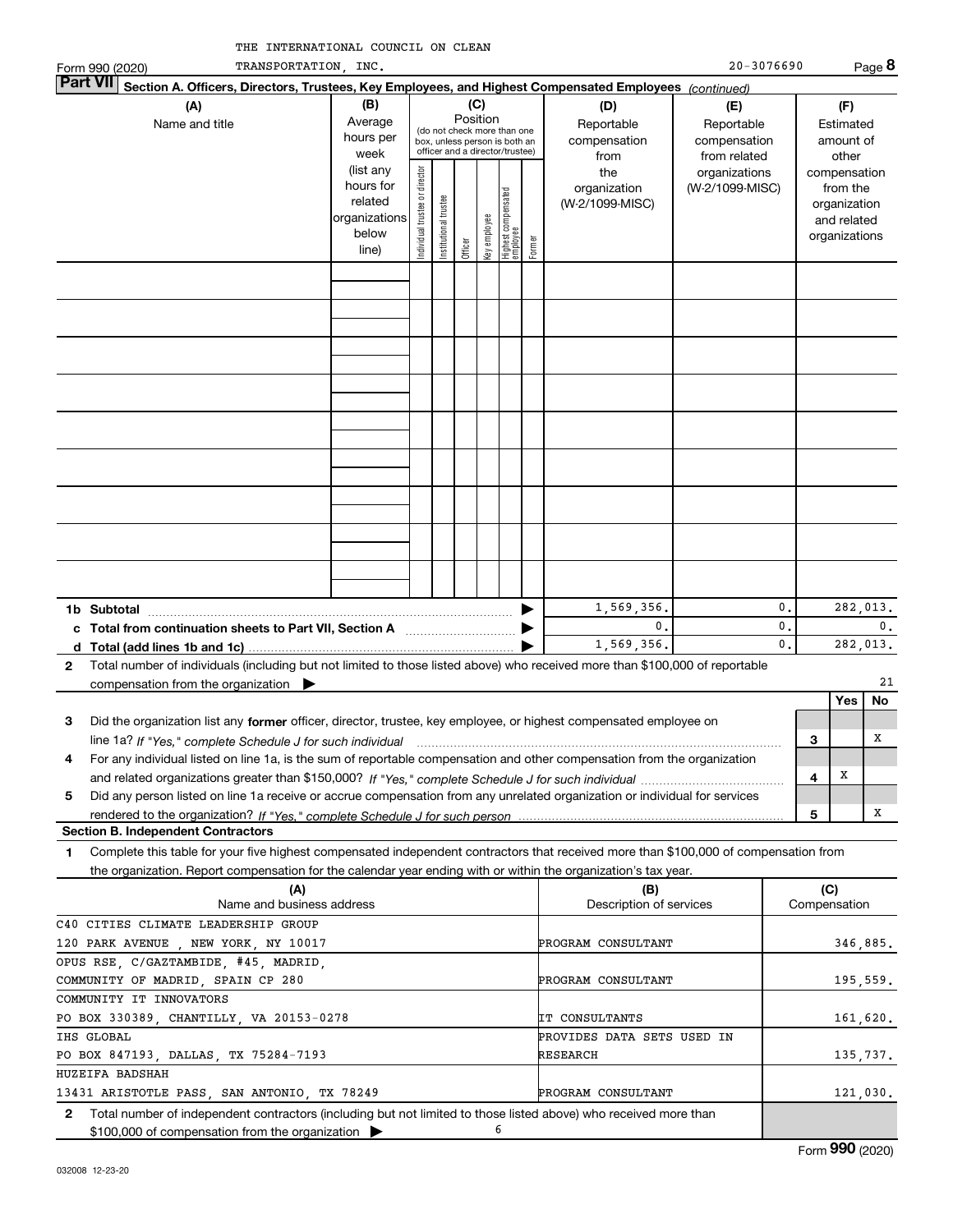|                                                           |                  | Form 990 (2020)                                                                                                       |                | TRANSPORTATION, INC. |                |                      |                      |                                                           | $20 - 3076690$                                    | Page 9                                                          |
|-----------------------------------------------------------|------------------|-----------------------------------------------------------------------------------------------------------------------|----------------|----------------------|----------------|----------------------|----------------------|-----------------------------------------------------------|---------------------------------------------------|-----------------------------------------------------------------|
|                                                           | <b>Part VIII</b> | <b>Statement of Revenue</b>                                                                                           |                |                      |                |                      |                      |                                                           |                                                   |                                                                 |
|                                                           |                  | Check if Schedule O contains a response or note to any line in this Part VIII                                         |                |                      |                |                      |                      |                                                           |                                                   |                                                                 |
|                                                           |                  |                                                                                                                       |                |                      |                |                      | (A)<br>Total revenue | $\overline{(B)}$<br>Related or exempt<br>function revenue | $\overline{(C)}$<br>Unrelated<br>business revenue | (D)<br>Revenue excluded<br>from tax under<br>sections 512 - 514 |
|                                                           |                  | 1 a Federated campaigns                                                                                               |                | 1a                   |                |                      |                      |                                                           |                                                   |                                                                 |
|                                                           | b                | Membership dues<br>$\ldots \ldots \ldots \ldots \ldots$                                                               |                | 1 <sub>b</sub>       |                |                      |                      |                                                           |                                                   |                                                                 |
| Contributions, Gifts, Grants<br>and Other Similar Amounts |                  | c Fundraising events                                                                                                  |                | 1 <sub>c</sub>       |                |                      |                      |                                                           |                                                   |                                                                 |
|                                                           |                  | d Related organizations                                                                                               |                | 1 <sub>d</sub>       |                | 197,861.             |                      |                                                           |                                                   |                                                                 |
|                                                           |                  | e Government grants (contributions)                                                                                   |                | 1e                   |                |                      |                      |                                                           |                                                   |                                                                 |
|                                                           |                  | f All other contributions, gifts, grants, and                                                                         |                |                      |                |                      |                      |                                                           |                                                   |                                                                 |
|                                                           |                  | similar amounts not included above                                                                                    |                | 1f                   |                | 7,798,124.           |                      |                                                           |                                                   |                                                                 |
|                                                           |                  | Noncash contributions included in lines 1a-1f                                                                         |                | $1g$ \$              |                |                      |                      |                                                           |                                                   |                                                                 |
|                                                           |                  |                                                                                                                       |                |                      |                |                      | 7,995,985.           |                                                           |                                                   |                                                                 |
|                                                           |                  |                                                                                                                       |                |                      |                | <b>Business Code</b> |                      |                                                           |                                                   |                                                                 |
|                                                           | 2a               | CONTRACT REVENUE                                                                                                      |                |                      |                | 900099               | 976,534.             | 976,534.                                                  |                                                   |                                                                 |
| Program Service<br>Revenue                                | b                |                                                                                                                       |                |                      |                |                      |                      |                                                           |                                                   |                                                                 |
|                                                           |                  | the control of the control of the control of the control of the control of the control of                             |                |                      |                |                      |                      |                                                           |                                                   |                                                                 |
|                                                           | d                | <u> 1989 - Johann Barn, mars eta bainar eta bat erroman erroman erroman erroman erroman erroman erroman erroman e</u> |                |                      |                |                      |                      |                                                           |                                                   |                                                                 |
|                                                           |                  |                                                                                                                       |                |                      |                |                      |                      |                                                           |                                                   |                                                                 |
|                                                           |                  | f All other program service revenue                                                                                   |                |                      |                |                      |                      |                                                           |                                                   |                                                                 |
|                                                           |                  |                                                                                                                       |                |                      |                | ▶                    | 976,534.             |                                                           |                                                   |                                                                 |
|                                                           | 3                | Investment income (including dividends, interest, and                                                                 |                |                      |                |                      |                      |                                                           |                                                   |                                                                 |
|                                                           |                  |                                                                                                                       |                |                      |                | ▶                    | 12,445.              |                                                           |                                                   | 12,445.                                                         |
|                                                           | 4                | Income from investment of tax-exempt bond proceeds                                                                    |                |                      |                |                      |                      |                                                           |                                                   |                                                                 |
|                                                           | 5                |                                                                                                                       |                |                      |                |                      |                      |                                                           |                                                   |                                                                 |
|                                                           |                  |                                                                                                                       |                | (i) Real             |                | (ii) Personal        |                      |                                                           |                                                   |                                                                 |
|                                                           | 6а               | Gross rents<br>$\overline{\phantom{a}}$                                                                               | 6a             |                      |                |                      |                      |                                                           |                                                   |                                                                 |
|                                                           | b                | Less: rental expenses                                                                                                 | 6 <sub>b</sub> |                      |                |                      |                      |                                                           |                                                   |                                                                 |
|                                                           | с                | Rental income or (loss)                                                                                               | 6с             |                      |                |                      |                      |                                                           |                                                   |                                                                 |
|                                                           | d                | Net rental income or (loss)                                                                                           |                |                      |                |                      |                      |                                                           |                                                   |                                                                 |
|                                                           |                  | 7 a Gross amount from sales of                                                                                        |                | (i) Securities       |                | (ii) Other           |                      |                                                           |                                                   |                                                                 |
|                                                           |                  | assets other than inventory                                                                                           | 7a             |                      |                |                      |                      |                                                           |                                                   |                                                                 |
|                                                           |                  | <b>b</b> Less: cost or other basis                                                                                    |                |                      |                |                      |                      |                                                           |                                                   |                                                                 |
|                                                           |                  | and sales expenses                                                                                                    | 7b             |                      |                |                      |                      |                                                           |                                                   |                                                                 |
| evenue                                                    |                  | c Gain or (loss)                                                                                                      | 7c             |                      |                |                      |                      |                                                           |                                                   |                                                                 |
|                                                           |                  |                                                                                                                       |                |                      |                |                      |                      |                                                           |                                                   |                                                                 |
| Other                                                     |                  | 8 a Gross income from fundraising events (not                                                                         |                |                      |                |                      |                      |                                                           |                                                   |                                                                 |
|                                                           |                  |                                                                                                                       |                |                      |                |                      |                      |                                                           |                                                   |                                                                 |
|                                                           |                  | contributions reported on line 1c). See                                                                               |                |                      |                |                      |                      |                                                           |                                                   |                                                                 |
|                                                           |                  |                                                                                                                       |                |                      | 8а             |                      |                      |                                                           |                                                   |                                                                 |
|                                                           |                  | <b>b</b> Less: direct expenses                                                                                        |                |                      | 8b             |                      |                      |                                                           |                                                   |                                                                 |
|                                                           |                  | c Net income or (loss) from fundraising events                                                                        |                |                      |                |                      |                      |                                                           |                                                   |                                                                 |
|                                                           |                  | 9 a Gross income from gaming activities. See                                                                          |                |                      |                |                      |                      |                                                           |                                                   |                                                                 |
|                                                           |                  |                                                                                                                       |                |                      | 9а             |                      |                      |                                                           |                                                   |                                                                 |
|                                                           |                  | <b>b</b> Less: direct expenses <b>manually</b>                                                                        |                |                      | 9 <sub>b</sub> |                      |                      |                                                           |                                                   |                                                                 |
|                                                           |                  | c Net income or (loss) from gaming activities                                                                         |                |                      |                |                      |                      |                                                           |                                                   |                                                                 |
|                                                           |                  | 10 a Gross sales of inventory, less returns                                                                           |                |                      |                |                      |                      |                                                           |                                                   |                                                                 |
|                                                           |                  |                                                                                                                       |                |                      | 10a            |                      |                      |                                                           |                                                   |                                                                 |
|                                                           |                  | <b>b</b> Less: cost of goods sold                                                                                     |                |                      | 10bl           |                      |                      |                                                           |                                                   |                                                                 |
|                                                           |                  | c Net income or (loss) from sales of inventory                                                                        |                |                      |                |                      |                      |                                                           |                                                   |                                                                 |
|                                                           |                  |                                                                                                                       |                |                      |                | <b>Business Code</b> |                      |                                                           |                                                   |                                                                 |
|                                                           |                  | 11 a OTHER REVENUE                                                                                                    |                |                      |                | 900099               | 15,818.              |                                                           |                                                   | 15,818.                                                         |
|                                                           | b                |                                                                                                                       |                |                      |                |                      |                      |                                                           |                                                   |                                                                 |
| Revenue                                                   |                  | the control of the control of the control of the control of the control of the control of                             |                |                      |                |                      |                      |                                                           |                                                   |                                                                 |
| Miscellaneous                                             |                  |                                                                                                                       |                |                      |                |                      |                      |                                                           |                                                   |                                                                 |
|                                                           |                  |                                                                                                                       |                |                      |                |                      | 15,818.              |                                                           |                                                   |                                                                 |
|                                                           | 12               |                                                                                                                       |                |                      |                |                      | 9,000,782.           | 976,534.                                                  | 0.                                                | 28, 263.                                                        |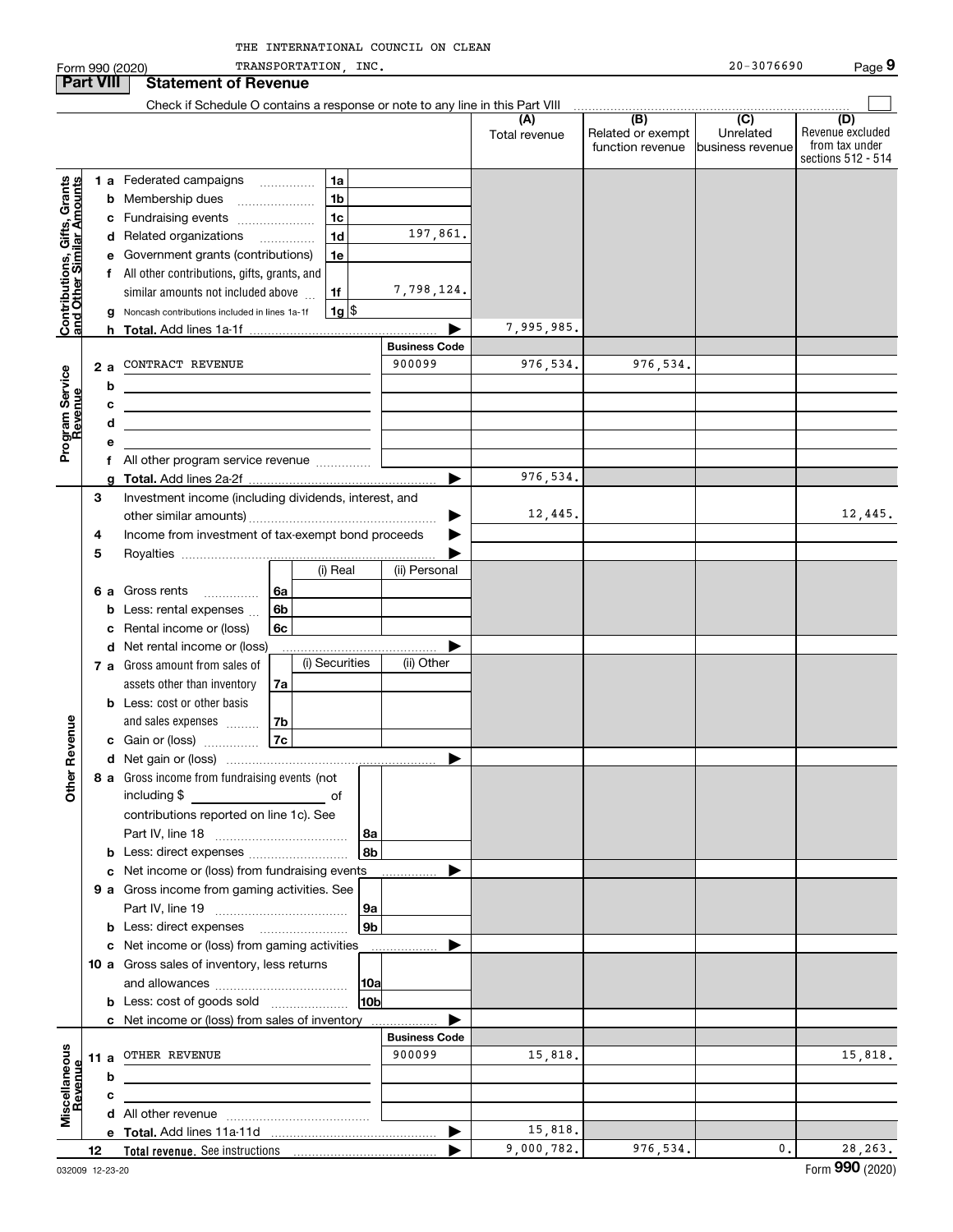|              | Section 501(c)(3) and 501(c)(4) organizations must complete all columns. All other organizations must complete column (A).<br>Check if Schedule O contains a response or note to any line in this Part IX  |                       |                                    |                                           | $\overline{X}$                 |
|--------------|------------------------------------------------------------------------------------------------------------------------------------------------------------------------------------------------------------|-----------------------|------------------------------------|-------------------------------------------|--------------------------------|
|              | Do not include amounts reported on lines 6b,<br>7b, 8b, 9b, and 10b of Part VIII.                                                                                                                          | (A)<br>Total expenses | (B)<br>Program service<br>expenses | (C)<br>Management and<br>general expenses | (D)<br>Fundraising<br>expenses |
| 1            | Grants and other assistance to domestic organizations<br>and domestic governments. See Part IV, line 21                                                                                                    |                       |                                    |                                           |                                |
| $\mathbf{2}$ | Grants and other assistance to domestic<br>individuals. See Part IV, line 22                                                                                                                               |                       |                                    |                                           |                                |
| 3            | Grants and other assistance to foreign<br>organizations, foreign governments, and foreign<br>individuals. See Part IV, lines 15 and 16                                                                     |                       |                                    |                                           |                                |
| 4            | Benefits paid to or for members                                                                                                                                                                            |                       |                                    |                                           |                                |
| 5            | Compensation of current officers, directors,<br>trustees, and key employees                                                                                                                                | 980,386.              | 225,948.                           | 698,695.                                  | 55,743.                        |
| 6            | Compensation not included above to disqualified<br>persons (as defined under section $4958(f)(1)$ ) and<br>persons described in section 4958(c)(3)(B)<br>.                                                 |                       |                                    |                                           |                                |
| 7            |                                                                                                                                                                                                            | 4,535,598.            | 3, 371, 427.                       | 953,649.                                  | 210,522.                       |
| 8            | Pension plan accruals and contributions (include<br>section 401(k) and 403(b) employer contributions)                                                                                                      | 387,546.              | 255,955.                           | 112,581.                                  | 19,010.                        |
| 9            |                                                                                                                                                                                                            | 643, 351.             | 412,297.                           | 201,149.                                  | 29,905.                        |
| 10           |                                                                                                                                                                                                            | 395,923.              | 262,468.                           | 113,971.                                  | 19,484.                        |
| 11           | Fees for services (nonemployees):                                                                                                                                                                          |                       |                                    |                                           |                                |
| а            |                                                                                                                                                                                                            |                       |                                    |                                           |                                |
| b            |                                                                                                                                                                                                            | 49,406.               | 32,799.                            | 15,246.                                   | 1,361.                         |
| с            |                                                                                                                                                                                                            | 131,894.              | 87,962.                            | 37,423.                                   | 6,509.                         |
| d            |                                                                                                                                                                                                            |                       |                                    |                                           |                                |
| е            | Professional fundraising services. See Part IV, line 17                                                                                                                                                    | 25,000.               |                                    |                                           | 25,000.                        |
| f            | Investment management fees                                                                                                                                                                                 |                       |                                    |                                           |                                |
| g            | Other. (If line 11g amount exceeds 10% of line 25,                                                                                                                                                         |                       |                                    |                                           |                                |
|              | column (A) amount, list line 11g expenses on Sch 0.)                                                                                                                                                       | 2,469,873.            | 2,292,621.                         | 156,616.                                  | 20,636.                        |
| 12           |                                                                                                                                                                                                            |                       |                                    |                                           |                                |
| 13           |                                                                                                                                                                                                            | 138,970.              | 87, 341.                           | 41,101.                                   | 10,528.                        |
| 14           |                                                                                                                                                                                                            | 396,491.              | 253,546.                           | 123,621.                                  | 19,324.                        |
| 15           |                                                                                                                                                                                                            |                       |                                    |                                           |                                |
| 16           |                                                                                                                                                                                                            | 716,043.              | 472,023.                           | 208,937.                                  | 35,083.                        |
| 17           | Travel                                                                                                                                                                                                     | 82,051.               | 66.831.                            | 12,843.                                   | 2.377.                         |
| 18           | Payments of travel or entertainment expenses                                                                                                                                                               |                       |                                    |                                           |                                |
|              | for any federal, state, or local public officials                                                                                                                                                          | 8,353.                | 7,587.                             | 766.                                      |                                |
| 19           | Conferences, conventions, and meetings<br>$\ldots$<br>Interest                                                                                                                                             |                       |                                    |                                           |                                |
| 20           |                                                                                                                                                                                                            |                       |                                    |                                           |                                |
| 21<br>22     | Depreciation, depletion, and amortization                                                                                                                                                                  | 93,798.               | 61,846.                            | 27,367.                                   | 4,585.                         |
| 23           | Insurance                                                                                                                                                                                                  | 32,077.               | 6,097.                             | 25,540.                                   | 440.                           |
| 24           | Other expenses. Itemize expenses not covered<br>above (List miscellaneous expenses on line 24e. If<br>line 24e amount exceeds 10% of line 25, column (A)<br>amount, list line 24e expenses on Schedule O.) |                       |                                    |                                           |                                |
| a            | DATA SETS                                                                                                                                                                                                  | 299,605.              | 299,605.                           |                                           |                                |
| b            | REPORT PRODUCTION                                                                                                                                                                                          | 117,192.              | 111,473.                           | 5,719.                                    |                                |
| с            | SUBSCRIPTIONS & DUES                                                                                                                                                                                       | 47,492.               | 35,751.                            | 7,732.                                    | 4,009.                         |
| d            | FOREIGN EXCHANGE LOSS                                                                                                                                                                                      | 2,812.                | 1,644.                             | 1,470.                                    | $-302.$                        |
| е            | All other expenses                                                                                                                                                                                         | $-40,675.$            | $-55,861.$                         | 15,073.                                   | 113.                           |
| 25           | Total functional expenses. Add lines 1 through 24e                                                                                                                                                         | 11,513,186.           | 8,289,360.                         | 2,759,499.                                | 464,327.                       |
| 26           | Joint costs. Complete this line only if the organization<br>reported in column (B) joint costs from a combined                                                                                             |                       |                                    |                                           |                                |
|              | educational campaign and fundraising solicitation.                                                                                                                                                         |                       |                                    |                                           |                                |

Check here

Check here  $\bullet$  if following SOP 98-2 (ASC 958-720)

**Part IX Statement of Functional Expert IX Statement of Functional Expenses**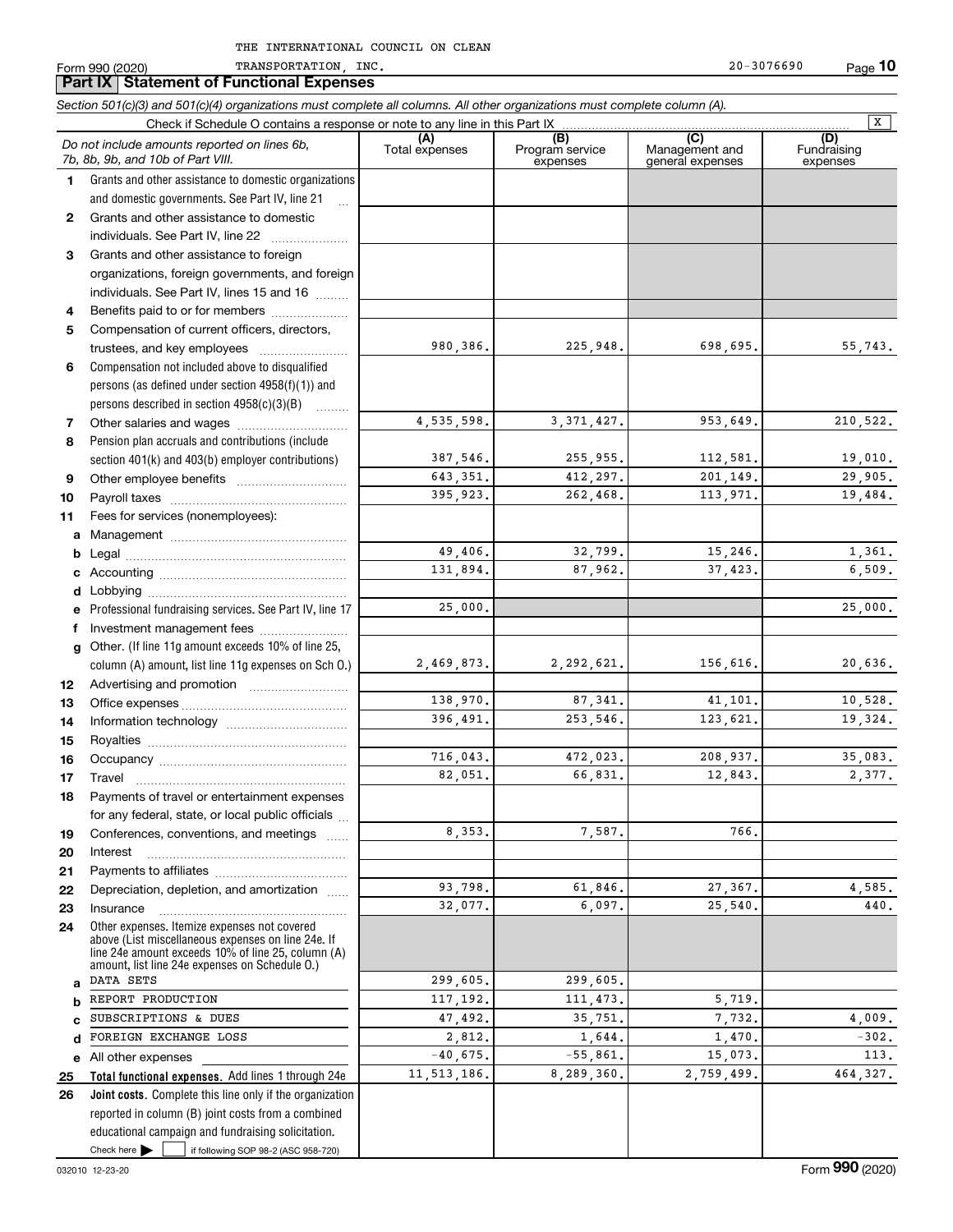Form 990 (2020) TRANSPORTATION,INC. 20-3076690 Page **11** TRANSPORTATION, INC. 20-3076690

| <b>Part X</b>               |          | <b>Balance Sheet</b>                                                                                                                                                                                                           |          |                     |                          |                |                          |
|-----------------------------|----------|--------------------------------------------------------------------------------------------------------------------------------------------------------------------------------------------------------------------------------|----------|---------------------|--------------------------|----------------|--------------------------|
|                             |          |                                                                                                                                                                                                                                |          |                     |                          |                |                          |
|                             |          |                                                                                                                                                                                                                                |          |                     | (A)<br>Beginning of year |                | (B)<br>End of year       |
|                             | 1        |                                                                                                                                                                                                                                |          |                     | 484,485.                 | 1              | 522,409.                 |
|                             | 2        |                                                                                                                                                                                                                                |          |                     | 2,721,593.               | $\mathbf{2}$   | 6,824,590.               |
|                             | з        |                                                                                                                                                                                                                                |          |                     | 80,729.                  | 3              | 810,703.                 |
|                             | 4        |                                                                                                                                                                                                                                |          |                     | 5,512,089.               | 4              | 1,097,814.               |
|                             | 5        | Loans and other receivables from any current or former officer, director,                                                                                                                                                      |          |                     |                          |                |                          |
|                             |          | trustee, key employee, creator or founder, substantial contributor, or 35%                                                                                                                                                     |          |                     |                          |                |                          |
|                             |          | controlled entity or family member of any of these persons                                                                                                                                                                     |          |                     |                          | 5              |                          |
|                             | 6        | Loans and other receivables from other disqualified persons (as defined<br>under section $4958(f)(1)$ , and persons described in section $4958(c)(3)(B)$                                                                       |          |                     |                          |                |                          |
|                             |          |                                                                                                                                                                                                                                |          |                     |                          | 6              |                          |
|                             | 7        |                                                                                                                                                                                                                                |          |                     |                          | $\overline{7}$ |                          |
| Assets                      | 8        |                                                                                                                                                                                                                                |          |                     |                          | 8              |                          |
|                             | 9        | Prepaid expenses and deferred charges                                                                                                                                                                                          |          |                     | 95,870.                  | 9              | 127,686.                 |
|                             |          | <b>10a</b> Land, buildings, and equipment: cost or other                                                                                                                                                                       |          |                     |                          |                |                          |
|                             |          | basis. Complete Part VI of Schedule D  10a                                                                                                                                                                                     |          | 1,652,359.          |                          |                |                          |
|                             |          | <u>  10b</u> 10m<br><b>b</b> Less: accumulated depreciation                                                                                                                                                                    |          | 1,335,593.          | 322,627.                 | 10c            | 316,766.                 |
|                             | 11       |                                                                                                                                                                                                                                |          |                     |                          | 11             |                          |
|                             | 12       |                                                                                                                                                                                                                                |          | 12                  |                          |                |                          |
|                             | 13       |                                                                                                                                                                                                                                |          |                     | 13                       |                |                          |
|                             | 14       |                                                                                                                                                                                                                                |          | 14                  |                          |                |                          |
|                             | 15       |                                                                                                                                                                                                                                |          |                     | 433,694.                 | 15             | 479,796.                 |
|                             | 16       |                                                                                                                                                                                                                                |          |                     | 9,651,087.               | 16             | 10, 179, 764.            |
|                             | 17       |                                                                                                                                                                                                                                | 971,980. | 17                  | 998,663.                 |                |                          |
|                             | 18       |                                                                                                                                                                                                                                |          | 18                  |                          |                |                          |
|                             | 19       | Deferred revenue manual contracts and contracts are all the manual contracts and contracts are contracted and contracts are contracted and contract are contracted and contract are contracted and contract are contracted and |          |                     | 847,704.                 | 19             | 2,501,884.               |
|                             | 20       |                                                                                                                                                                                                                                |          |                     |                          | 20             |                          |
|                             | 21       | Escrow or custodial account liability. Complete Part IV of Schedule D                                                                                                                                                          |          | 1.1.1.1.1.1.1.1.1.1 |                          | 21             |                          |
|                             | 22       | Loans and other payables to any current or former officer, director,                                                                                                                                                           |          |                     |                          |                |                          |
| Liabilities                 |          | trustee, key employee, creator or founder, substantial contributor, or 35%                                                                                                                                                     |          |                     |                          |                |                          |
|                             |          | controlled entity or family member of any of these persons                                                                                                                                                                     |          |                     |                          | 22             |                          |
|                             | 23       | Secured mortgages and notes payable to unrelated third parties                                                                                                                                                                 |          |                     |                          | 23             |                          |
|                             | 24       | Unsecured notes and loans payable to unrelated third parties                                                                                                                                                                   |          |                     |                          | 24             |                          |
|                             | 25       | Other liabilities (including federal income tax, payables to related third                                                                                                                                                     |          |                     |                          |                |                          |
|                             |          | parties, and other liabilities not included on lines 17-24). Complete Part X                                                                                                                                                   |          |                     |                          |                |                          |
|                             |          | of Schedule D                                                                                                                                                                                                                  |          |                     | 380,426.<br>2, 200, 110. | 25             | 624,669.<br>4, 125, 216. |
|                             | 26       | Total liabilities. Add lines 17 through 25                                                                                                                                                                                     |          |                     |                          | 26             |                          |
|                             |          | Organizations that follow FASB ASC 958, check here $\blacktriangleright$ $\boxed{\text{X}}$                                                                                                                                    |          |                     |                          |                |                          |
|                             |          | and complete lines 27, 28, 32, and 33.<br>Net assets without donor restrictions                                                                                                                                                |          |                     |                          | 27             |                          |
|                             | 27<br>28 |                                                                                                                                                                                                                                |          |                     | 7,450,977.               | 28             | 6,054,548.               |
|                             |          | Organizations that do not follow FASB ASC 958, check here $\blacktriangleright$                                                                                                                                                |          |                     |                          |                |                          |
|                             |          | and complete lines 29 through 33.                                                                                                                                                                                              |          |                     |                          |                |                          |
|                             | 29       |                                                                                                                                                                                                                                |          |                     |                          | 29             |                          |
|                             | 30       | Paid-in or capital surplus, or land, building, or equipment fund                                                                                                                                                               |          |                     |                          | 30             |                          |
|                             | 31       | Retained earnings, endowment, accumulated income, or other funds                                                                                                                                                               |          |                     |                          | 31             |                          |
| Net Assets or Fund Balances | 32       | Total net assets or fund balances                                                                                                                                                                                              |          |                     | 7,450,977.               | 32             | 6,054,548.               |
|                             | 33       |                                                                                                                                                                                                                                |          |                     | 9,651,087.               | 33             | 10, 179, 764.            |
|                             |          |                                                                                                                                                                                                                                |          |                     |                          |                | Form 990 (2020)          |

Formym **990** (2020)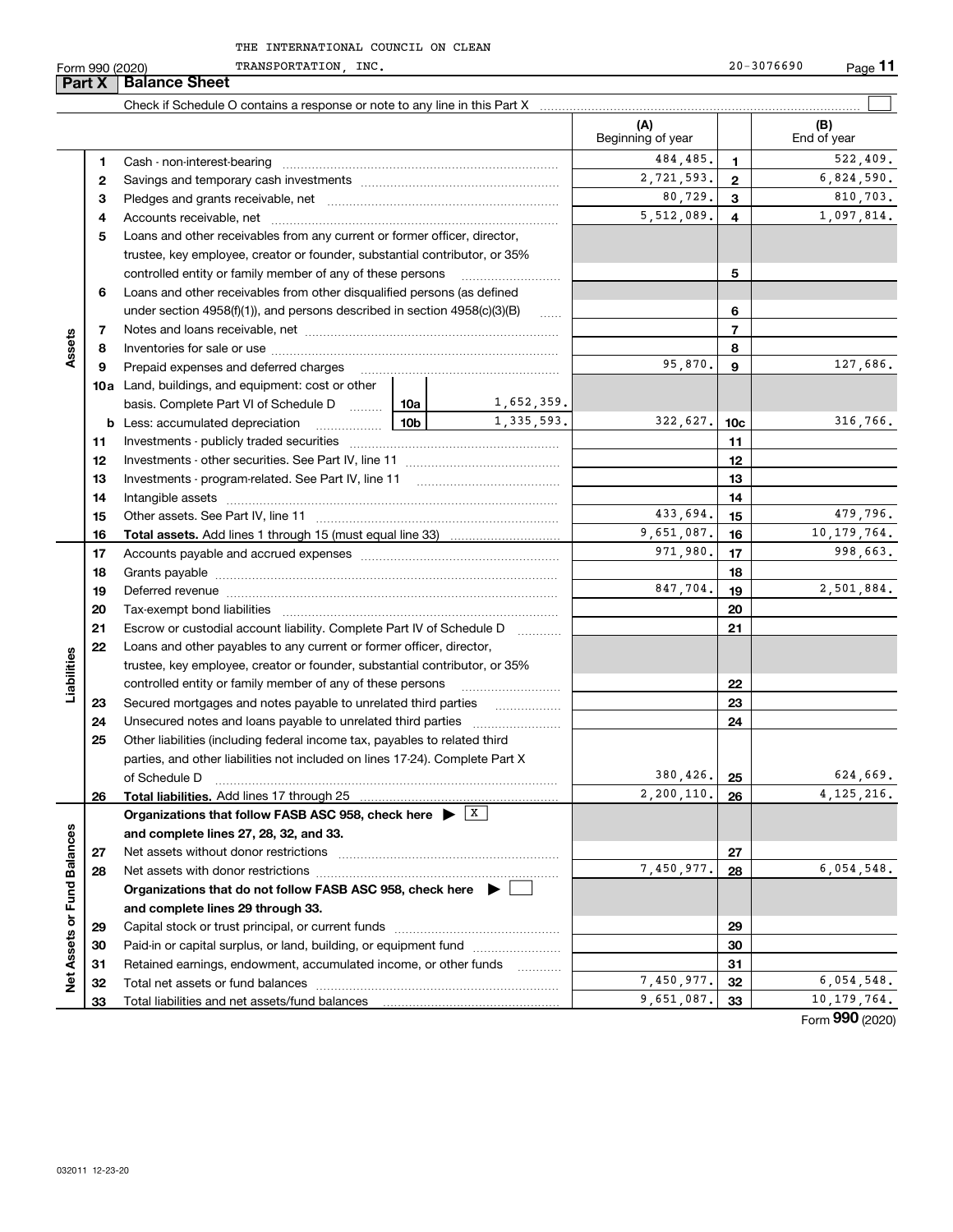|    | THE INTERNATIONAL COUNCIL ON CLEAN                                                                                                                                                                                                                                                                                                                                                                                                                                      |                |                |               |              |
|----|-------------------------------------------------------------------------------------------------------------------------------------------------------------------------------------------------------------------------------------------------------------------------------------------------------------------------------------------------------------------------------------------------------------------------------------------------------------------------|----------------|----------------|---------------|--------------|
|    | TRANSPORTATION NNC.<br>Form 990 (2020)                                                                                                                                                                                                                                                                                                                                                                                                                                  | $20 - 3076690$ |                |               | Page 12      |
|    | <b>Reconciliation of Net Assets</b><br>Part XI                                                                                                                                                                                                                                                                                                                                                                                                                          |                |                |               |              |
|    |                                                                                                                                                                                                                                                                                                                                                                                                                                                                         |                |                |               | x            |
|    |                                                                                                                                                                                                                                                                                                                                                                                                                                                                         |                |                |               |              |
| 1  |                                                                                                                                                                                                                                                                                                                                                                                                                                                                         | 1.             |                | 9,000,782.    |              |
| 2  |                                                                                                                                                                                                                                                                                                                                                                                                                                                                         | $\mathbf{2}$   |                | 11, 513, 186. |              |
| З  | Revenue less expenses. Subtract line 2 from line 1                                                                                                                                                                                                                                                                                                                                                                                                                      | 3              |                | $-2,512,404.$ |              |
| 4  | Net assets or fund balances at beginning of year (must equal Part X, line 32, column (A)) <i></i>                                                                                                                                                                                                                                                                                                                                                                       | 4              |                |               | 7,450,977.   |
| 5  |                                                                                                                                                                                                                                                                                                                                                                                                                                                                         | 5              |                |               |              |
| 6  |                                                                                                                                                                                                                                                                                                                                                                                                                                                                         | 6              |                |               |              |
| 7  | Investment expenses www.communication.com/www.communication.com/www.communication.com/www.com                                                                                                                                                                                                                                                                                                                                                                           | $\overline{7}$ |                |               |              |
| 8  | Prior period adjustments<br>$\begin{minipage}{0.5\textwidth} \begin{tabular}{ l l l } \hline \multicolumn{1}{ l l l } \hline \multicolumn{1}{ l l } \multicolumn{1}{ l } \multicolumn{1}{ l } \multicolumn{1}{ l } \multicolumn{1}{ l } \multicolumn{1}{ l } \multicolumn{1}{ l } \multicolumn{1}{ l } \multicolumn{1}{ l } \multicolumn{1}{ l } \multicolumn{1}{ l } \multicolumn{1}{ l } \multicolumn{1}{ l } \multicolumn{1}{ l } \multicolumn{1}{ l } \multicolumn$ | 8              |                |               |              |
| 9  | Other changes in net assets or fund balances (explain on Schedule O)                                                                                                                                                                                                                                                                                                                                                                                                    | 9              |                |               | 1, 115, 975. |
| 10 | Net assets or fund balances at end of year. Combine lines 3 through 9 (must equal Part X, line 32,                                                                                                                                                                                                                                                                                                                                                                      |                |                |               |              |
|    | column (B))                                                                                                                                                                                                                                                                                                                                                                                                                                                             | 10             |                | 6,054,548.    |              |
|    | Part XII Financial Statements and Reporting                                                                                                                                                                                                                                                                                                                                                                                                                             |                |                |               |              |
|    |                                                                                                                                                                                                                                                                                                                                                                                                                                                                         |                |                |               |              |
|    |                                                                                                                                                                                                                                                                                                                                                                                                                                                                         |                |                | <b>Yes</b>    | No           |
| 1  | X   Accrual<br>Accounting method used to prepare the Form 990: <u>[16</u> ] Cash<br>Other                                                                                                                                                                                                                                                                                                                                                                               |                |                |               |              |
|    | If the organization changed its method of accounting from a prior year or checked "Other," explain in Schedule O.                                                                                                                                                                                                                                                                                                                                                       |                |                |               |              |
|    | 2a Were the organization's financial statements compiled or reviewed by an independent accountant?                                                                                                                                                                                                                                                                                                                                                                      |                | 2a             |               | x            |
|    | If "Yes," check a box below to indicate whether the financial statements for the year were compiled or reviewed on a                                                                                                                                                                                                                                                                                                                                                    |                |                |               |              |
|    | separate basis, consolidated basis, or both:                                                                                                                                                                                                                                                                                                                                                                                                                            |                |                |               |              |
|    | Separate basis<br><b>Consolidated basis</b><br>Both consolidated and separate basis                                                                                                                                                                                                                                                                                                                                                                                     |                |                |               |              |
|    | <b>b</b> Were the organization's financial statements audited by an independent accountant?                                                                                                                                                                                                                                                                                                                                                                             |                | 2 <sub>b</sub> |               | х            |
|    | If "Yes," check a box below to indicate whether the financial statements for the year were audited on a separate basis,                                                                                                                                                                                                                                                                                                                                                 |                |                |               |              |
|    | consolidated basis, or both:                                                                                                                                                                                                                                                                                                                                                                                                                                            |                |                |               |              |
|    | Consolidated basis<br>Separate basis<br>Both consolidated and separate basis                                                                                                                                                                                                                                                                                                                                                                                            |                |                |               |              |
|    | c If "Yes" to line 2a or 2b, does the organization have a committee that assumes responsibility for oversight of the audit,                                                                                                                                                                                                                                                                                                                                             |                |                |               |              |
|    |                                                                                                                                                                                                                                                                                                                                                                                                                                                                         |                | 2c             |               |              |
|    | If the organization changed either its oversight process or selection process during the tax year, explain on Schedule O.                                                                                                                                                                                                                                                                                                                                               |                |                |               |              |
|    | 3a As a result of a federal award, was the organization required to undergo an audit or audits as set forth in the Single Audit                                                                                                                                                                                                                                                                                                                                         |                |                |               |              |
|    |                                                                                                                                                                                                                                                                                                                                                                                                                                                                         |                | За             |               | x            |
|    | b If "Yes," did the organization undergo the required audit or audits? If the organization did not undergo the required audit                                                                                                                                                                                                                                                                                                                                           |                |                |               |              |
|    |                                                                                                                                                                                                                                                                                                                                                                                                                                                                         |                | 3b             |               |              |
|    |                                                                                                                                                                                                                                                                                                                                                                                                                                                                         |                |                | <u>nnn</u>    |              |

Form (2020) **990**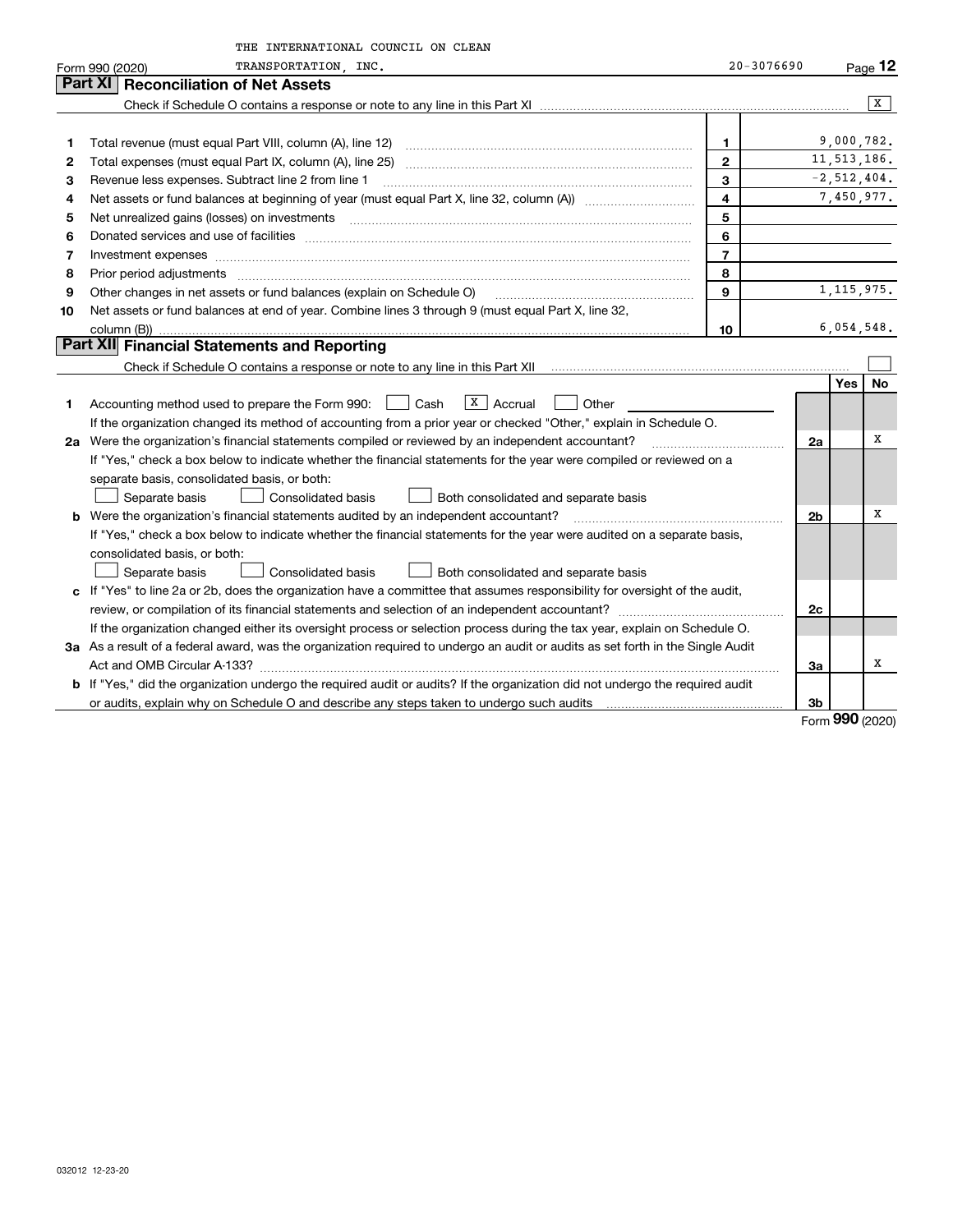| <b>SCHEDULE A</b><br><b>Public Charity Status and Public Support</b><br>(Form 990 or 990-EZ)<br>Complete if the organization is a section 501(c)(3) organization or a section<br>4947(a)(1) nonexempt charitable trust.<br>Department of the Treasury<br>Attach to Form 990 or Form 990-EZ.<br>Internal Revenue Service |                          |  |                                                                                                |                                                                                                                                                                                                                                                                                                                                                                                                                                                                                                                                                                                                                                                                                                 |                                                                |    | OMB No. 1545-0047<br><b>Open to Public</b> |  |                                       |
|-------------------------------------------------------------------------------------------------------------------------------------------------------------------------------------------------------------------------------------------------------------------------------------------------------------------------|--------------------------|--|------------------------------------------------------------------------------------------------|-------------------------------------------------------------------------------------------------------------------------------------------------------------------------------------------------------------------------------------------------------------------------------------------------------------------------------------------------------------------------------------------------------------------------------------------------------------------------------------------------------------------------------------------------------------------------------------------------------------------------------------------------------------------------------------------------|----------------------------------------------------------------|----|--------------------------------------------|--|---------------------------------------|
|                                                                                                                                                                                                                                                                                                                         |                          |  |                                                                                                | ▶ Go to www.irs.gov/Form990 for instructions and the latest information.                                                                                                                                                                                                                                                                                                                                                                                                                                                                                                                                                                                                                        |                                                                |    |                                            |  | <b>Inspection</b>                     |
|                                                                                                                                                                                                                                                                                                                         | Name of the organization |  | THE INTERNATIONAL COUNCIL ON CLEAN                                                             |                                                                                                                                                                                                                                                                                                                                                                                                                                                                                                                                                                                                                                                                                                 |                                                                |    |                                            |  | <b>Employer identification number</b> |
|                                                                                                                                                                                                                                                                                                                         |                          |  | TRANSPORTATION, INC.                                                                           |                                                                                                                                                                                                                                                                                                                                                                                                                                                                                                                                                                                                                                                                                                 |                                                                |    |                                            |  | $20 - 3076690$                        |
| Part I                                                                                                                                                                                                                                                                                                                  |                          |  |                                                                                                | Reason for Public Charity Status. (All organizations must complete this part.) See instructions.                                                                                                                                                                                                                                                                                                                                                                                                                                                                                                                                                                                                |                                                                |    |                                            |  |                                       |
| 1<br>2<br>з<br>4<br>5                                                                                                                                                                                                                                                                                                   | city, and state:         |  |                                                                                                | The organization is not a private foundation because it is: (For lines 1 through 12, check only one box.)<br>A church, convention of churches, or association of churches described in section 170(b)(1)(A)(i).<br>A school described in section 170(b)(1)(A)(ii). (Attach Schedule E (Form 990 or 990-EZ).)<br>A hospital or a cooperative hospital service organization described in section $170(b)(1)(A)(iii)$ .<br>A medical research organization operated in conjunction with a hospital described in section 170(b)(1)(A)(iii). Enter the hospital's name,<br>An organization operated for the benefit of a college or university owned or operated by a governmental unit described in |                                                                |    |                                            |  |                                       |
|                                                                                                                                                                                                                                                                                                                         |                          |  |                                                                                                |                                                                                                                                                                                                                                                                                                                                                                                                                                                                                                                                                                                                                                                                                                 |                                                                |    |                                            |  |                                       |
| 6<br> X <br>7<br>8<br>9                                                                                                                                                                                                                                                                                                 |                          |  | section 170(b)(1)(A)(iv). (Complete Part II.)<br>section 170(b)(1)(A)(vi). (Complete Part II.) | A federal, state, or local government or governmental unit described in section 170(b)(1)(A)(v).<br>An organization that normally receives a substantial part of its support from a governmental unit or from the general public described in<br>A community trust described in section 170(b)(1)(A)(vi). (Complete Part II.)<br>An agricultural research organization described in section 170(b)(1)(A)(ix) operated in conjunction with a land-grant college<br>or university or a non-land-grant college of agriculture (see instructions). Enter the name, city, and state of the college or                                                                                                |                                                                |    |                                            |  |                                       |
|                                                                                                                                                                                                                                                                                                                         | university:              |  |                                                                                                |                                                                                                                                                                                                                                                                                                                                                                                                                                                                                                                                                                                                                                                                                                 |                                                                |    |                                            |  |                                       |
| 10                                                                                                                                                                                                                                                                                                                      |                          |  | See section 509(a)(2). (Complete Part III.)                                                    | An organization that normally receives (1) more than 33 1/3% of its support from contributions, membership fees, and gross receipts from<br>activities related to its exempt functions, subject to certain exceptions; and (2) no more than 33 1/3% of its support from gross investment<br>income and unrelated business taxable income (less section 511 tax) from businesses acquired by the organization after June 30, 1975.                                                                                                                                                                                                                                                               |                                                                |    |                                            |  |                                       |
| 11                                                                                                                                                                                                                                                                                                                      |                          |  |                                                                                                | An organization organized and operated exclusively to test for public safety. See section 509(a)(4).                                                                                                                                                                                                                                                                                                                                                                                                                                                                                                                                                                                            |                                                                |    |                                            |  |                                       |
| 12                                                                                                                                                                                                                                                                                                                      |                          |  |                                                                                                | An organization organized and operated exclusively for the benefit of, to perform the functions of, or to carry out the purposes of one or                                                                                                                                                                                                                                                                                                                                                                                                                                                                                                                                                      |                                                                |    |                                            |  |                                       |
|                                                                                                                                                                                                                                                                                                                         |                          |  |                                                                                                | more publicly supported organizations described in section 509(a)(1) or section 509(a)(2). See section 509(a)(3). Check the box in                                                                                                                                                                                                                                                                                                                                                                                                                                                                                                                                                              |                                                                |    |                                            |  |                                       |
|                                                                                                                                                                                                                                                                                                                         |                          |  |                                                                                                | lines 12a through 12d that describes the type of supporting organization and complete lines 12e, 12f, and 12g.                                                                                                                                                                                                                                                                                                                                                                                                                                                                                                                                                                                  |                                                                |    |                                            |  |                                       |
| a                                                                                                                                                                                                                                                                                                                       |                          |  |                                                                                                | Type I. A supporting organization operated, supervised, or controlled by its supported organization(s), typically by giving                                                                                                                                                                                                                                                                                                                                                                                                                                                                                                                                                                     |                                                                |    |                                            |  |                                       |
|                                                                                                                                                                                                                                                                                                                         |                          |  |                                                                                                | the supported organization(s) the power to regularly appoint or elect a majority of the directors or trustees of the supporting                                                                                                                                                                                                                                                                                                                                                                                                                                                                                                                                                                 |                                                                |    |                                            |  |                                       |
|                                                                                                                                                                                                                                                                                                                         |                          |  | organization. You must complete Part IV, Sections A and B.                                     |                                                                                                                                                                                                                                                                                                                                                                                                                                                                                                                                                                                                                                                                                                 |                                                                |    |                                            |  |                                       |
|                                                                                                                                                                                                                                                                                                                         |                          |  |                                                                                                |                                                                                                                                                                                                                                                                                                                                                                                                                                                                                                                                                                                                                                                                                                 |                                                                |    |                                            |  |                                       |
| b                                                                                                                                                                                                                                                                                                                       |                          |  |                                                                                                | Type II. A supporting organization supervised or controlled in connection with its supported organization(s), by having                                                                                                                                                                                                                                                                                                                                                                                                                                                                                                                                                                         |                                                                |    |                                            |  |                                       |
|                                                                                                                                                                                                                                                                                                                         |                          |  |                                                                                                | control or management of the supporting organization vested in the same persons that control or manage the supported                                                                                                                                                                                                                                                                                                                                                                                                                                                                                                                                                                            |                                                                |    |                                            |  |                                       |
|                                                                                                                                                                                                                                                                                                                         |                          |  | organization(s). You must complete Part IV, Sections A and C.                                  |                                                                                                                                                                                                                                                                                                                                                                                                                                                                                                                                                                                                                                                                                                 |                                                                |    |                                            |  |                                       |
| c                                                                                                                                                                                                                                                                                                                       |                          |  |                                                                                                | Type III functionally integrated. A supporting organization operated in connection with, and functionally integrated with,                                                                                                                                                                                                                                                                                                                                                                                                                                                                                                                                                                      |                                                                |    |                                            |  |                                       |
|                                                                                                                                                                                                                                                                                                                         |                          |  |                                                                                                | its supported organization(s) (see instructions). You must complete Part IV, Sections A, D, and E.                                                                                                                                                                                                                                                                                                                                                                                                                                                                                                                                                                                              |                                                                |    |                                            |  |                                       |
| d                                                                                                                                                                                                                                                                                                                       |                          |  |                                                                                                | Type III non-functionally integrated. A supporting organization operated in connection with its supported organization(s)                                                                                                                                                                                                                                                                                                                                                                                                                                                                                                                                                                       |                                                                |    |                                            |  |                                       |
|                                                                                                                                                                                                                                                                                                                         |                          |  |                                                                                                | that is not functionally integrated. The organization generally must satisfy a distribution requirement and an attentiveness                                                                                                                                                                                                                                                                                                                                                                                                                                                                                                                                                                    |                                                                |    |                                            |  |                                       |
|                                                                                                                                                                                                                                                                                                                         |                          |  |                                                                                                | requirement (see instructions). You must complete Part IV, Sections A and D, and Part V.                                                                                                                                                                                                                                                                                                                                                                                                                                                                                                                                                                                                        |                                                                |    |                                            |  |                                       |
| е                                                                                                                                                                                                                                                                                                                       |                          |  |                                                                                                | Check this box if the organization received a written determination from the IRS that it is a Type I, Type II, Type III                                                                                                                                                                                                                                                                                                                                                                                                                                                                                                                                                                         |                                                                |    |                                            |  |                                       |
|                                                                                                                                                                                                                                                                                                                         |                          |  |                                                                                                | functionally integrated, or Type III non-functionally integrated supporting organization.                                                                                                                                                                                                                                                                                                                                                                                                                                                                                                                                                                                                       |                                                                |    |                                            |  |                                       |
|                                                                                                                                                                                                                                                                                                                         |                          |  |                                                                                                |                                                                                                                                                                                                                                                                                                                                                                                                                                                                                                                                                                                                                                                                                                 |                                                                |    |                                            |  |                                       |
|                                                                                                                                                                                                                                                                                                                         |                          |  | g Provide the following information about the supported organization(s).                       |                                                                                                                                                                                                                                                                                                                                                                                                                                                                                                                                                                                                                                                                                                 |                                                                |    |                                            |  |                                       |
|                                                                                                                                                                                                                                                                                                                         | (i) Name of supported    |  | (ii) EIN                                                                                       | (iii) Type of organization<br>(described on lines 1-10                                                                                                                                                                                                                                                                                                                                                                                                                                                                                                                                                                                                                                          | (iv) Is the organization listed<br>in your governing document? |    | (v) Amount of monetary                     |  | (vi) Amount of other                  |
|                                                                                                                                                                                                                                                                                                                         | organization             |  |                                                                                                | above (see instructions))                                                                                                                                                                                                                                                                                                                                                                                                                                                                                                                                                                                                                                                                       | Yes                                                            | No | support (see instructions)                 |  | support (see instructions)            |
|                                                                                                                                                                                                                                                                                                                         |                          |  |                                                                                                |                                                                                                                                                                                                                                                                                                                                                                                                                                                                                                                                                                                                                                                                                                 |                                                                |    |                                            |  |                                       |
|                                                                                                                                                                                                                                                                                                                         |                          |  |                                                                                                |                                                                                                                                                                                                                                                                                                                                                                                                                                                                                                                                                                                                                                                                                                 |                                                                |    |                                            |  |                                       |
|                                                                                                                                                                                                                                                                                                                         |                          |  |                                                                                                |                                                                                                                                                                                                                                                                                                                                                                                                                                                                                                                                                                                                                                                                                                 |                                                                |    |                                            |  |                                       |
|                                                                                                                                                                                                                                                                                                                         |                          |  |                                                                                                |                                                                                                                                                                                                                                                                                                                                                                                                                                                                                                                                                                                                                                                                                                 |                                                                |    |                                            |  |                                       |
|                                                                                                                                                                                                                                                                                                                         |                          |  |                                                                                                |                                                                                                                                                                                                                                                                                                                                                                                                                                                                                                                                                                                                                                                                                                 |                                                                |    |                                            |  |                                       |
|                                                                                                                                                                                                                                                                                                                         |                          |  |                                                                                                |                                                                                                                                                                                                                                                                                                                                                                                                                                                                                                                                                                                                                                                                                                 |                                                                |    |                                            |  |                                       |
|                                                                                                                                                                                                                                                                                                                         |                          |  |                                                                                                |                                                                                                                                                                                                                                                                                                                                                                                                                                                                                                                                                                                                                                                                                                 |                                                                |    |                                            |  |                                       |
|                                                                                                                                                                                                                                                                                                                         |                          |  |                                                                                                |                                                                                                                                                                                                                                                                                                                                                                                                                                                                                                                                                                                                                                                                                                 |                                                                |    |                                            |  |                                       |
|                                                                                                                                                                                                                                                                                                                         |                          |  |                                                                                                |                                                                                                                                                                                                                                                                                                                                                                                                                                                                                                                                                                                                                                                                                                 |                                                                |    |                                            |  |                                       |
|                                                                                                                                                                                                                                                                                                                         |                          |  |                                                                                                |                                                                                                                                                                                                                                                                                                                                                                                                                                                                                                                                                                                                                                                                                                 |                                                                |    |                                            |  |                                       |
| Total                                                                                                                                                                                                                                                                                                                   |                          |  |                                                                                                |                                                                                                                                                                                                                                                                                                                                                                                                                                                                                                                                                                                                                                                                                                 |                                                                |    |                                            |  |                                       |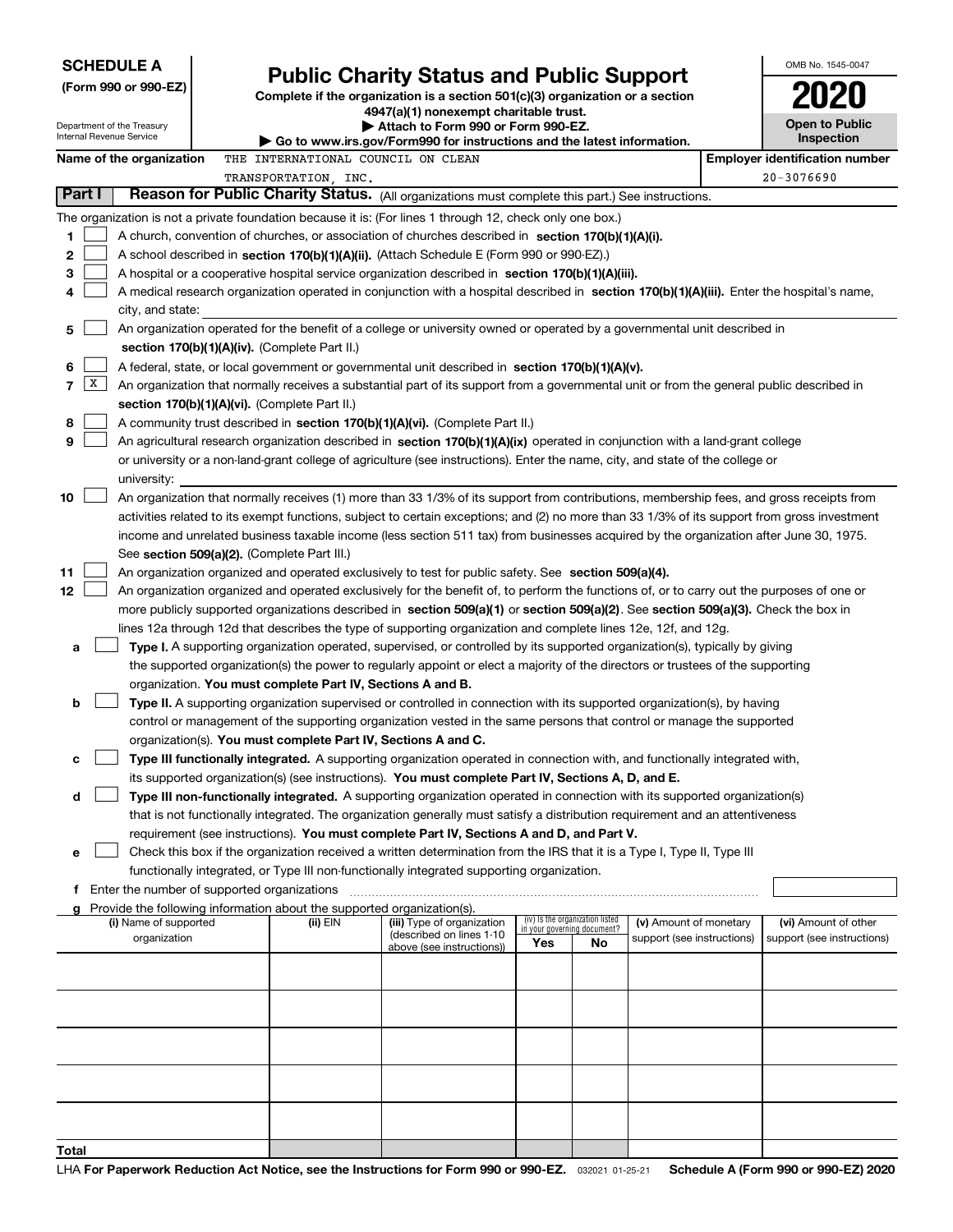| THE INTERNATIONAL COUNCIL ON CLEAN |  |  |  |  |  |
|------------------------------------|--|--|--|--|--|
|------------------------------------|--|--|--|--|--|

#### Schedule A (Form 990 or 990-EZ) 2020 TRANSPORTATION,INC. Page

(Complete only if you checked the box on line 5, 7, or 8 of Part I or if the organization failed to qualify under Part III. If the organization **Part II Support Schedule for Organizations Described in Sections 170(b)(1)(A)(iv) and 170(b)(1)(A)(vi)**

fails to qualify under the tests listed below, please complete Part III.) **Section A. Public Support**

| Calendar year (or fiscal year beginning in) $\blacktriangleright$<br>(a) 2016<br>(b) 2017<br>$(d)$ 2019<br>(f) Total<br>$(c)$ 2018<br>(e) 2020<br>1 Gifts, grants, contributions, and<br>membership fees received. (Do not<br>10,649,241.<br>8, 235, 795.<br>7,995,985.<br>38, 263, 227.<br>include any "unusual grants.")<br>3,867,552.<br>7,514,654.<br>2 Tax revenues levied for the organ-<br>ization's benefit and either paid to<br>or expended on its behalf<br>3 The value of services or facilities<br>furnished by a governmental unit to<br>the organization without charge<br>3,867,552.<br>10,649,241.<br>7,514,654.<br>8, 235, 795.<br>7,995,985.<br>38, 263, 227.<br>4 Total. Add lines 1 through 3<br>5 The portion of total contributions<br>by each person (other than a<br>governmental unit or publicly<br>supported organization) included<br>on line 1 that exceeds 2% of the<br>amount shown on line 11,<br>column (f)<br>11,521,589.<br>26, 741, 638.<br>6 Public support. Subtract line 5 from line 4.<br><b>Section B. Total Support</b><br>Calendar year (or fiscal year beginning in)<br>(a) 2016<br>(b) 2017<br>$(c)$ 2018<br>$(d)$ 2019<br>(e) 2020<br>(f) Total<br>3.867.552.<br>10,649,241.<br>7,514,654.<br>8, 235, 795.<br>38, 263, 227.<br>7,995,985.<br><b>7</b> Amounts from line 4<br>8 Gross income from interest,<br>dividends, payments received on<br>securities loans, rents, royalties,<br>5,225.<br>7,265.<br>13,790.<br>36,402.<br>12,445.<br>75, 127.<br>and income from similar sources<br>9 Net income from unrelated business<br>activities, whether or not the<br>business is regularly carried on<br>10 Other income. Do not include gain<br>or loss from the sale of capital<br>12,620.<br>20,820.<br>84,746.<br>19,408.<br>15,818.<br>153,412.<br>assets (Explain in Part VI.)<br>38,491,766.<br>11 Total support. Add lines 7 through 10<br>5,001,407.<br>12 Gross receipts from related activities, etc. (see instructions)<br>12<br>13 First 5 years. If the Form 990 is for the organization's first, second, third, fourth, or fifth tax year as a section 501(c)(3)<br>organization, check this box and stop here<br><b>Section C. Computation of Public Support Percentage</b><br>69.47<br>%<br>14<br>60.52<br>15<br>%<br>16a 33 1/3% support test - 2020. If the organization did not check the box on line 13, and line 14 is 33 1/3% or more, check this box and<br>  X  <br>stop here. The organization qualifies as a publicly supported organization<br>b 33 1/3% support test - 2019. If the organization did not check a box on line 13 or 16a, and line 15 is 33 1/3% or more, check this box<br>17a 10% -facts-and-circumstances test - 2020. If the organization did not check a box on line 13, 16a, or 16b, and line 14 is 10% or more,<br>and if the organization meets the facts-and-circumstances test, check this box and stop here. Explain in Part VI how the organization<br>meets the facts-and-circumstances test. The organization qualifies as a publicly supported organization<br><b>b 10% -facts-and-circumstances test - 2019.</b> If the organization did not check a box on line 13, 16a, 16b, or 17a, and line 15 is 10% or<br>more, and if the organization meets the facts-and-circumstances test, check this box and stop here. Explain in Part VI how the<br>organization meets the facts-and-circumstances test. The organization qualifies as a publicly supported organization<br>18 Private foundation. If the organization did not check a box on line 13, 16a, 16b, 17a, or 17b, check this box and see instructions | Section A. Public Support |  |  |  |
|----------------------------------------------------------------------------------------------------------------------------------------------------------------------------------------------------------------------------------------------------------------------------------------------------------------------------------------------------------------------------------------------------------------------------------------------------------------------------------------------------------------------------------------------------------------------------------------------------------------------------------------------------------------------------------------------------------------------------------------------------------------------------------------------------------------------------------------------------------------------------------------------------------------------------------------------------------------------------------------------------------------------------------------------------------------------------------------------------------------------------------------------------------------------------------------------------------------------------------------------------------------------------------------------------------------------------------------------------------------------------------------------------------------------------------------------------------------------------------------------------------------------------------------------------------------------------------------------------------------------------------------------------------------------------------------------------------------------------------------------------------------------------------------------------------------------------------------------------------------------------------------------------------------------------------------------------------------------------------------------------------------------------------------------------------------------------------------------------------------------------------------------------------------------------------------------------------------------------------------------------------------------------------------------------------------------------------------------------------------------------------------------------------------------------------------------------------------------------------------------------------------------------------------------------------------------------------------------------------------------------------------------------------------------------------------------------------------------------------------------------------------------------------------------------------------------------------------------------------------------------------------------------------------------------------------------------------------------------------------------------------------------------------------------------------------------------------------------------------------------------------------------------------------------------------------------------------------------------------------------------------------------------------------------------------------------------------------------------------------------------------------------------------------------------------------------------------------------------------------------------------------------------------------------------------------------------------------------------------------------------|---------------------------|--|--|--|
|                                                                                                                                                                                                                                                                                                                                                                                                                                                                                                                                                                                                                                                                                                                                                                                                                                                                                                                                                                                                                                                                                                                                                                                                                                                                                                                                                                                                                                                                                                                                                                                                                                                                                                                                                                                                                                                                                                                                                                                                                                                                                                                                                                                                                                                                                                                                                                                                                                                                                                                                                                                                                                                                                                                                                                                                                                                                                                                                                                                                                                                                                                                                                                                                                                                                                                                                                                                                                                                                                                                                                                                                                            |                           |  |  |  |
|                                                                                                                                                                                                                                                                                                                                                                                                                                                                                                                                                                                                                                                                                                                                                                                                                                                                                                                                                                                                                                                                                                                                                                                                                                                                                                                                                                                                                                                                                                                                                                                                                                                                                                                                                                                                                                                                                                                                                                                                                                                                                                                                                                                                                                                                                                                                                                                                                                                                                                                                                                                                                                                                                                                                                                                                                                                                                                                                                                                                                                                                                                                                                                                                                                                                                                                                                                                                                                                                                                                                                                                                                            |                           |  |  |  |
|                                                                                                                                                                                                                                                                                                                                                                                                                                                                                                                                                                                                                                                                                                                                                                                                                                                                                                                                                                                                                                                                                                                                                                                                                                                                                                                                                                                                                                                                                                                                                                                                                                                                                                                                                                                                                                                                                                                                                                                                                                                                                                                                                                                                                                                                                                                                                                                                                                                                                                                                                                                                                                                                                                                                                                                                                                                                                                                                                                                                                                                                                                                                                                                                                                                                                                                                                                                                                                                                                                                                                                                                                            |                           |  |  |  |
|                                                                                                                                                                                                                                                                                                                                                                                                                                                                                                                                                                                                                                                                                                                                                                                                                                                                                                                                                                                                                                                                                                                                                                                                                                                                                                                                                                                                                                                                                                                                                                                                                                                                                                                                                                                                                                                                                                                                                                                                                                                                                                                                                                                                                                                                                                                                                                                                                                                                                                                                                                                                                                                                                                                                                                                                                                                                                                                                                                                                                                                                                                                                                                                                                                                                                                                                                                                                                                                                                                                                                                                                                            |                           |  |  |  |
|                                                                                                                                                                                                                                                                                                                                                                                                                                                                                                                                                                                                                                                                                                                                                                                                                                                                                                                                                                                                                                                                                                                                                                                                                                                                                                                                                                                                                                                                                                                                                                                                                                                                                                                                                                                                                                                                                                                                                                                                                                                                                                                                                                                                                                                                                                                                                                                                                                                                                                                                                                                                                                                                                                                                                                                                                                                                                                                                                                                                                                                                                                                                                                                                                                                                                                                                                                                                                                                                                                                                                                                                                            |                           |  |  |  |
|                                                                                                                                                                                                                                                                                                                                                                                                                                                                                                                                                                                                                                                                                                                                                                                                                                                                                                                                                                                                                                                                                                                                                                                                                                                                                                                                                                                                                                                                                                                                                                                                                                                                                                                                                                                                                                                                                                                                                                                                                                                                                                                                                                                                                                                                                                                                                                                                                                                                                                                                                                                                                                                                                                                                                                                                                                                                                                                                                                                                                                                                                                                                                                                                                                                                                                                                                                                                                                                                                                                                                                                                                            |                           |  |  |  |
|                                                                                                                                                                                                                                                                                                                                                                                                                                                                                                                                                                                                                                                                                                                                                                                                                                                                                                                                                                                                                                                                                                                                                                                                                                                                                                                                                                                                                                                                                                                                                                                                                                                                                                                                                                                                                                                                                                                                                                                                                                                                                                                                                                                                                                                                                                                                                                                                                                                                                                                                                                                                                                                                                                                                                                                                                                                                                                                                                                                                                                                                                                                                                                                                                                                                                                                                                                                                                                                                                                                                                                                                                            |                           |  |  |  |
|                                                                                                                                                                                                                                                                                                                                                                                                                                                                                                                                                                                                                                                                                                                                                                                                                                                                                                                                                                                                                                                                                                                                                                                                                                                                                                                                                                                                                                                                                                                                                                                                                                                                                                                                                                                                                                                                                                                                                                                                                                                                                                                                                                                                                                                                                                                                                                                                                                                                                                                                                                                                                                                                                                                                                                                                                                                                                                                                                                                                                                                                                                                                                                                                                                                                                                                                                                                                                                                                                                                                                                                                                            |                           |  |  |  |
|                                                                                                                                                                                                                                                                                                                                                                                                                                                                                                                                                                                                                                                                                                                                                                                                                                                                                                                                                                                                                                                                                                                                                                                                                                                                                                                                                                                                                                                                                                                                                                                                                                                                                                                                                                                                                                                                                                                                                                                                                                                                                                                                                                                                                                                                                                                                                                                                                                                                                                                                                                                                                                                                                                                                                                                                                                                                                                                                                                                                                                                                                                                                                                                                                                                                                                                                                                                                                                                                                                                                                                                                                            |                           |  |  |  |
|                                                                                                                                                                                                                                                                                                                                                                                                                                                                                                                                                                                                                                                                                                                                                                                                                                                                                                                                                                                                                                                                                                                                                                                                                                                                                                                                                                                                                                                                                                                                                                                                                                                                                                                                                                                                                                                                                                                                                                                                                                                                                                                                                                                                                                                                                                                                                                                                                                                                                                                                                                                                                                                                                                                                                                                                                                                                                                                                                                                                                                                                                                                                                                                                                                                                                                                                                                                                                                                                                                                                                                                                                            |                           |  |  |  |
|                                                                                                                                                                                                                                                                                                                                                                                                                                                                                                                                                                                                                                                                                                                                                                                                                                                                                                                                                                                                                                                                                                                                                                                                                                                                                                                                                                                                                                                                                                                                                                                                                                                                                                                                                                                                                                                                                                                                                                                                                                                                                                                                                                                                                                                                                                                                                                                                                                                                                                                                                                                                                                                                                                                                                                                                                                                                                                                                                                                                                                                                                                                                                                                                                                                                                                                                                                                                                                                                                                                                                                                                                            |                           |  |  |  |
|                                                                                                                                                                                                                                                                                                                                                                                                                                                                                                                                                                                                                                                                                                                                                                                                                                                                                                                                                                                                                                                                                                                                                                                                                                                                                                                                                                                                                                                                                                                                                                                                                                                                                                                                                                                                                                                                                                                                                                                                                                                                                                                                                                                                                                                                                                                                                                                                                                                                                                                                                                                                                                                                                                                                                                                                                                                                                                                                                                                                                                                                                                                                                                                                                                                                                                                                                                                                                                                                                                                                                                                                                            |                           |  |  |  |
|                                                                                                                                                                                                                                                                                                                                                                                                                                                                                                                                                                                                                                                                                                                                                                                                                                                                                                                                                                                                                                                                                                                                                                                                                                                                                                                                                                                                                                                                                                                                                                                                                                                                                                                                                                                                                                                                                                                                                                                                                                                                                                                                                                                                                                                                                                                                                                                                                                                                                                                                                                                                                                                                                                                                                                                                                                                                                                                                                                                                                                                                                                                                                                                                                                                                                                                                                                                                                                                                                                                                                                                                                            |                           |  |  |  |
|                                                                                                                                                                                                                                                                                                                                                                                                                                                                                                                                                                                                                                                                                                                                                                                                                                                                                                                                                                                                                                                                                                                                                                                                                                                                                                                                                                                                                                                                                                                                                                                                                                                                                                                                                                                                                                                                                                                                                                                                                                                                                                                                                                                                                                                                                                                                                                                                                                                                                                                                                                                                                                                                                                                                                                                                                                                                                                                                                                                                                                                                                                                                                                                                                                                                                                                                                                                                                                                                                                                                                                                                                            |                           |  |  |  |
|                                                                                                                                                                                                                                                                                                                                                                                                                                                                                                                                                                                                                                                                                                                                                                                                                                                                                                                                                                                                                                                                                                                                                                                                                                                                                                                                                                                                                                                                                                                                                                                                                                                                                                                                                                                                                                                                                                                                                                                                                                                                                                                                                                                                                                                                                                                                                                                                                                                                                                                                                                                                                                                                                                                                                                                                                                                                                                                                                                                                                                                                                                                                                                                                                                                                                                                                                                                                                                                                                                                                                                                                                            |                           |  |  |  |
|                                                                                                                                                                                                                                                                                                                                                                                                                                                                                                                                                                                                                                                                                                                                                                                                                                                                                                                                                                                                                                                                                                                                                                                                                                                                                                                                                                                                                                                                                                                                                                                                                                                                                                                                                                                                                                                                                                                                                                                                                                                                                                                                                                                                                                                                                                                                                                                                                                                                                                                                                                                                                                                                                                                                                                                                                                                                                                                                                                                                                                                                                                                                                                                                                                                                                                                                                                                                                                                                                                                                                                                                                            |                           |  |  |  |
|                                                                                                                                                                                                                                                                                                                                                                                                                                                                                                                                                                                                                                                                                                                                                                                                                                                                                                                                                                                                                                                                                                                                                                                                                                                                                                                                                                                                                                                                                                                                                                                                                                                                                                                                                                                                                                                                                                                                                                                                                                                                                                                                                                                                                                                                                                                                                                                                                                                                                                                                                                                                                                                                                                                                                                                                                                                                                                                                                                                                                                                                                                                                                                                                                                                                                                                                                                                                                                                                                                                                                                                                                            |                           |  |  |  |
|                                                                                                                                                                                                                                                                                                                                                                                                                                                                                                                                                                                                                                                                                                                                                                                                                                                                                                                                                                                                                                                                                                                                                                                                                                                                                                                                                                                                                                                                                                                                                                                                                                                                                                                                                                                                                                                                                                                                                                                                                                                                                                                                                                                                                                                                                                                                                                                                                                                                                                                                                                                                                                                                                                                                                                                                                                                                                                                                                                                                                                                                                                                                                                                                                                                                                                                                                                                                                                                                                                                                                                                                                            |                           |  |  |  |
|                                                                                                                                                                                                                                                                                                                                                                                                                                                                                                                                                                                                                                                                                                                                                                                                                                                                                                                                                                                                                                                                                                                                                                                                                                                                                                                                                                                                                                                                                                                                                                                                                                                                                                                                                                                                                                                                                                                                                                                                                                                                                                                                                                                                                                                                                                                                                                                                                                                                                                                                                                                                                                                                                                                                                                                                                                                                                                                                                                                                                                                                                                                                                                                                                                                                                                                                                                                                                                                                                                                                                                                                                            |                           |  |  |  |
|                                                                                                                                                                                                                                                                                                                                                                                                                                                                                                                                                                                                                                                                                                                                                                                                                                                                                                                                                                                                                                                                                                                                                                                                                                                                                                                                                                                                                                                                                                                                                                                                                                                                                                                                                                                                                                                                                                                                                                                                                                                                                                                                                                                                                                                                                                                                                                                                                                                                                                                                                                                                                                                                                                                                                                                                                                                                                                                                                                                                                                                                                                                                                                                                                                                                                                                                                                                                                                                                                                                                                                                                                            |                           |  |  |  |
|                                                                                                                                                                                                                                                                                                                                                                                                                                                                                                                                                                                                                                                                                                                                                                                                                                                                                                                                                                                                                                                                                                                                                                                                                                                                                                                                                                                                                                                                                                                                                                                                                                                                                                                                                                                                                                                                                                                                                                                                                                                                                                                                                                                                                                                                                                                                                                                                                                                                                                                                                                                                                                                                                                                                                                                                                                                                                                                                                                                                                                                                                                                                                                                                                                                                                                                                                                                                                                                                                                                                                                                                                            |                           |  |  |  |
|                                                                                                                                                                                                                                                                                                                                                                                                                                                                                                                                                                                                                                                                                                                                                                                                                                                                                                                                                                                                                                                                                                                                                                                                                                                                                                                                                                                                                                                                                                                                                                                                                                                                                                                                                                                                                                                                                                                                                                                                                                                                                                                                                                                                                                                                                                                                                                                                                                                                                                                                                                                                                                                                                                                                                                                                                                                                                                                                                                                                                                                                                                                                                                                                                                                                                                                                                                                                                                                                                                                                                                                                                            |                           |  |  |  |
|                                                                                                                                                                                                                                                                                                                                                                                                                                                                                                                                                                                                                                                                                                                                                                                                                                                                                                                                                                                                                                                                                                                                                                                                                                                                                                                                                                                                                                                                                                                                                                                                                                                                                                                                                                                                                                                                                                                                                                                                                                                                                                                                                                                                                                                                                                                                                                                                                                                                                                                                                                                                                                                                                                                                                                                                                                                                                                                                                                                                                                                                                                                                                                                                                                                                                                                                                                                                                                                                                                                                                                                                                            |                           |  |  |  |
|                                                                                                                                                                                                                                                                                                                                                                                                                                                                                                                                                                                                                                                                                                                                                                                                                                                                                                                                                                                                                                                                                                                                                                                                                                                                                                                                                                                                                                                                                                                                                                                                                                                                                                                                                                                                                                                                                                                                                                                                                                                                                                                                                                                                                                                                                                                                                                                                                                                                                                                                                                                                                                                                                                                                                                                                                                                                                                                                                                                                                                                                                                                                                                                                                                                                                                                                                                                                                                                                                                                                                                                                                            |                           |  |  |  |
|                                                                                                                                                                                                                                                                                                                                                                                                                                                                                                                                                                                                                                                                                                                                                                                                                                                                                                                                                                                                                                                                                                                                                                                                                                                                                                                                                                                                                                                                                                                                                                                                                                                                                                                                                                                                                                                                                                                                                                                                                                                                                                                                                                                                                                                                                                                                                                                                                                                                                                                                                                                                                                                                                                                                                                                                                                                                                                                                                                                                                                                                                                                                                                                                                                                                                                                                                                                                                                                                                                                                                                                                                            |                           |  |  |  |
|                                                                                                                                                                                                                                                                                                                                                                                                                                                                                                                                                                                                                                                                                                                                                                                                                                                                                                                                                                                                                                                                                                                                                                                                                                                                                                                                                                                                                                                                                                                                                                                                                                                                                                                                                                                                                                                                                                                                                                                                                                                                                                                                                                                                                                                                                                                                                                                                                                                                                                                                                                                                                                                                                                                                                                                                                                                                                                                                                                                                                                                                                                                                                                                                                                                                                                                                                                                                                                                                                                                                                                                                                            |                           |  |  |  |
|                                                                                                                                                                                                                                                                                                                                                                                                                                                                                                                                                                                                                                                                                                                                                                                                                                                                                                                                                                                                                                                                                                                                                                                                                                                                                                                                                                                                                                                                                                                                                                                                                                                                                                                                                                                                                                                                                                                                                                                                                                                                                                                                                                                                                                                                                                                                                                                                                                                                                                                                                                                                                                                                                                                                                                                                                                                                                                                                                                                                                                                                                                                                                                                                                                                                                                                                                                                                                                                                                                                                                                                                                            |                           |  |  |  |
|                                                                                                                                                                                                                                                                                                                                                                                                                                                                                                                                                                                                                                                                                                                                                                                                                                                                                                                                                                                                                                                                                                                                                                                                                                                                                                                                                                                                                                                                                                                                                                                                                                                                                                                                                                                                                                                                                                                                                                                                                                                                                                                                                                                                                                                                                                                                                                                                                                                                                                                                                                                                                                                                                                                                                                                                                                                                                                                                                                                                                                                                                                                                                                                                                                                                                                                                                                                                                                                                                                                                                                                                                            |                           |  |  |  |
|                                                                                                                                                                                                                                                                                                                                                                                                                                                                                                                                                                                                                                                                                                                                                                                                                                                                                                                                                                                                                                                                                                                                                                                                                                                                                                                                                                                                                                                                                                                                                                                                                                                                                                                                                                                                                                                                                                                                                                                                                                                                                                                                                                                                                                                                                                                                                                                                                                                                                                                                                                                                                                                                                                                                                                                                                                                                                                                                                                                                                                                                                                                                                                                                                                                                                                                                                                                                                                                                                                                                                                                                                            |                           |  |  |  |
|                                                                                                                                                                                                                                                                                                                                                                                                                                                                                                                                                                                                                                                                                                                                                                                                                                                                                                                                                                                                                                                                                                                                                                                                                                                                                                                                                                                                                                                                                                                                                                                                                                                                                                                                                                                                                                                                                                                                                                                                                                                                                                                                                                                                                                                                                                                                                                                                                                                                                                                                                                                                                                                                                                                                                                                                                                                                                                                                                                                                                                                                                                                                                                                                                                                                                                                                                                                                                                                                                                                                                                                                                            |                           |  |  |  |
|                                                                                                                                                                                                                                                                                                                                                                                                                                                                                                                                                                                                                                                                                                                                                                                                                                                                                                                                                                                                                                                                                                                                                                                                                                                                                                                                                                                                                                                                                                                                                                                                                                                                                                                                                                                                                                                                                                                                                                                                                                                                                                                                                                                                                                                                                                                                                                                                                                                                                                                                                                                                                                                                                                                                                                                                                                                                                                                                                                                                                                                                                                                                                                                                                                                                                                                                                                                                                                                                                                                                                                                                                            |                           |  |  |  |
|                                                                                                                                                                                                                                                                                                                                                                                                                                                                                                                                                                                                                                                                                                                                                                                                                                                                                                                                                                                                                                                                                                                                                                                                                                                                                                                                                                                                                                                                                                                                                                                                                                                                                                                                                                                                                                                                                                                                                                                                                                                                                                                                                                                                                                                                                                                                                                                                                                                                                                                                                                                                                                                                                                                                                                                                                                                                                                                                                                                                                                                                                                                                                                                                                                                                                                                                                                                                                                                                                                                                                                                                                            |                           |  |  |  |
|                                                                                                                                                                                                                                                                                                                                                                                                                                                                                                                                                                                                                                                                                                                                                                                                                                                                                                                                                                                                                                                                                                                                                                                                                                                                                                                                                                                                                                                                                                                                                                                                                                                                                                                                                                                                                                                                                                                                                                                                                                                                                                                                                                                                                                                                                                                                                                                                                                                                                                                                                                                                                                                                                                                                                                                                                                                                                                                                                                                                                                                                                                                                                                                                                                                                                                                                                                                                                                                                                                                                                                                                                            |                           |  |  |  |
|                                                                                                                                                                                                                                                                                                                                                                                                                                                                                                                                                                                                                                                                                                                                                                                                                                                                                                                                                                                                                                                                                                                                                                                                                                                                                                                                                                                                                                                                                                                                                                                                                                                                                                                                                                                                                                                                                                                                                                                                                                                                                                                                                                                                                                                                                                                                                                                                                                                                                                                                                                                                                                                                                                                                                                                                                                                                                                                                                                                                                                                                                                                                                                                                                                                                                                                                                                                                                                                                                                                                                                                                                            |                           |  |  |  |
|                                                                                                                                                                                                                                                                                                                                                                                                                                                                                                                                                                                                                                                                                                                                                                                                                                                                                                                                                                                                                                                                                                                                                                                                                                                                                                                                                                                                                                                                                                                                                                                                                                                                                                                                                                                                                                                                                                                                                                                                                                                                                                                                                                                                                                                                                                                                                                                                                                                                                                                                                                                                                                                                                                                                                                                                                                                                                                                                                                                                                                                                                                                                                                                                                                                                                                                                                                                                                                                                                                                                                                                                                            |                           |  |  |  |
|                                                                                                                                                                                                                                                                                                                                                                                                                                                                                                                                                                                                                                                                                                                                                                                                                                                                                                                                                                                                                                                                                                                                                                                                                                                                                                                                                                                                                                                                                                                                                                                                                                                                                                                                                                                                                                                                                                                                                                                                                                                                                                                                                                                                                                                                                                                                                                                                                                                                                                                                                                                                                                                                                                                                                                                                                                                                                                                                                                                                                                                                                                                                                                                                                                                                                                                                                                                                                                                                                                                                                                                                                            |                           |  |  |  |
|                                                                                                                                                                                                                                                                                                                                                                                                                                                                                                                                                                                                                                                                                                                                                                                                                                                                                                                                                                                                                                                                                                                                                                                                                                                                                                                                                                                                                                                                                                                                                                                                                                                                                                                                                                                                                                                                                                                                                                                                                                                                                                                                                                                                                                                                                                                                                                                                                                                                                                                                                                                                                                                                                                                                                                                                                                                                                                                                                                                                                                                                                                                                                                                                                                                                                                                                                                                                                                                                                                                                                                                                                            |                           |  |  |  |
|                                                                                                                                                                                                                                                                                                                                                                                                                                                                                                                                                                                                                                                                                                                                                                                                                                                                                                                                                                                                                                                                                                                                                                                                                                                                                                                                                                                                                                                                                                                                                                                                                                                                                                                                                                                                                                                                                                                                                                                                                                                                                                                                                                                                                                                                                                                                                                                                                                                                                                                                                                                                                                                                                                                                                                                                                                                                                                                                                                                                                                                                                                                                                                                                                                                                                                                                                                                                                                                                                                                                                                                                                            |                           |  |  |  |
|                                                                                                                                                                                                                                                                                                                                                                                                                                                                                                                                                                                                                                                                                                                                                                                                                                                                                                                                                                                                                                                                                                                                                                                                                                                                                                                                                                                                                                                                                                                                                                                                                                                                                                                                                                                                                                                                                                                                                                                                                                                                                                                                                                                                                                                                                                                                                                                                                                                                                                                                                                                                                                                                                                                                                                                                                                                                                                                                                                                                                                                                                                                                                                                                                                                                                                                                                                                                                                                                                                                                                                                                                            |                           |  |  |  |
|                                                                                                                                                                                                                                                                                                                                                                                                                                                                                                                                                                                                                                                                                                                                                                                                                                                                                                                                                                                                                                                                                                                                                                                                                                                                                                                                                                                                                                                                                                                                                                                                                                                                                                                                                                                                                                                                                                                                                                                                                                                                                                                                                                                                                                                                                                                                                                                                                                                                                                                                                                                                                                                                                                                                                                                                                                                                                                                                                                                                                                                                                                                                                                                                                                                                                                                                                                                                                                                                                                                                                                                                                            |                           |  |  |  |
|                                                                                                                                                                                                                                                                                                                                                                                                                                                                                                                                                                                                                                                                                                                                                                                                                                                                                                                                                                                                                                                                                                                                                                                                                                                                                                                                                                                                                                                                                                                                                                                                                                                                                                                                                                                                                                                                                                                                                                                                                                                                                                                                                                                                                                                                                                                                                                                                                                                                                                                                                                                                                                                                                                                                                                                                                                                                                                                                                                                                                                                                                                                                                                                                                                                                                                                                                                                                                                                                                                                                                                                                                            |                           |  |  |  |
|                                                                                                                                                                                                                                                                                                                                                                                                                                                                                                                                                                                                                                                                                                                                                                                                                                                                                                                                                                                                                                                                                                                                                                                                                                                                                                                                                                                                                                                                                                                                                                                                                                                                                                                                                                                                                                                                                                                                                                                                                                                                                                                                                                                                                                                                                                                                                                                                                                                                                                                                                                                                                                                                                                                                                                                                                                                                                                                                                                                                                                                                                                                                                                                                                                                                                                                                                                                                                                                                                                                                                                                                                            |                           |  |  |  |
|                                                                                                                                                                                                                                                                                                                                                                                                                                                                                                                                                                                                                                                                                                                                                                                                                                                                                                                                                                                                                                                                                                                                                                                                                                                                                                                                                                                                                                                                                                                                                                                                                                                                                                                                                                                                                                                                                                                                                                                                                                                                                                                                                                                                                                                                                                                                                                                                                                                                                                                                                                                                                                                                                                                                                                                                                                                                                                                                                                                                                                                                                                                                                                                                                                                                                                                                                                                                                                                                                                                                                                                                                            |                           |  |  |  |
|                                                                                                                                                                                                                                                                                                                                                                                                                                                                                                                                                                                                                                                                                                                                                                                                                                                                                                                                                                                                                                                                                                                                                                                                                                                                                                                                                                                                                                                                                                                                                                                                                                                                                                                                                                                                                                                                                                                                                                                                                                                                                                                                                                                                                                                                                                                                                                                                                                                                                                                                                                                                                                                                                                                                                                                                                                                                                                                                                                                                                                                                                                                                                                                                                                                                                                                                                                                                                                                                                                                                                                                                                            |                           |  |  |  |
|                                                                                                                                                                                                                                                                                                                                                                                                                                                                                                                                                                                                                                                                                                                                                                                                                                                                                                                                                                                                                                                                                                                                                                                                                                                                                                                                                                                                                                                                                                                                                                                                                                                                                                                                                                                                                                                                                                                                                                                                                                                                                                                                                                                                                                                                                                                                                                                                                                                                                                                                                                                                                                                                                                                                                                                                                                                                                                                                                                                                                                                                                                                                                                                                                                                                                                                                                                                                                                                                                                                                                                                                                            |                           |  |  |  |
|                                                                                                                                                                                                                                                                                                                                                                                                                                                                                                                                                                                                                                                                                                                                                                                                                                                                                                                                                                                                                                                                                                                                                                                                                                                                                                                                                                                                                                                                                                                                                                                                                                                                                                                                                                                                                                                                                                                                                                                                                                                                                                                                                                                                                                                                                                                                                                                                                                                                                                                                                                                                                                                                                                                                                                                                                                                                                                                                                                                                                                                                                                                                                                                                                                                                                                                                                                                                                                                                                                                                                                                                                            |                           |  |  |  |
|                                                                                                                                                                                                                                                                                                                                                                                                                                                                                                                                                                                                                                                                                                                                                                                                                                                                                                                                                                                                                                                                                                                                                                                                                                                                                                                                                                                                                                                                                                                                                                                                                                                                                                                                                                                                                                                                                                                                                                                                                                                                                                                                                                                                                                                                                                                                                                                                                                                                                                                                                                                                                                                                                                                                                                                                                                                                                                                                                                                                                                                                                                                                                                                                                                                                                                                                                                                                                                                                                                                                                                                                                            |                           |  |  |  |
|                                                                                                                                                                                                                                                                                                                                                                                                                                                                                                                                                                                                                                                                                                                                                                                                                                                                                                                                                                                                                                                                                                                                                                                                                                                                                                                                                                                                                                                                                                                                                                                                                                                                                                                                                                                                                                                                                                                                                                                                                                                                                                                                                                                                                                                                                                                                                                                                                                                                                                                                                                                                                                                                                                                                                                                                                                                                                                                                                                                                                                                                                                                                                                                                                                                                                                                                                                                                                                                                                                                                                                                                                            |                           |  |  |  |
|                                                                                                                                                                                                                                                                                                                                                                                                                                                                                                                                                                                                                                                                                                                                                                                                                                                                                                                                                                                                                                                                                                                                                                                                                                                                                                                                                                                                                                                                                                                                                                                                                                                                                                                                                                                                                                                                                                                                                                                                                                                                                                                                                                                                                                                                                                                                                                                                                                                                                                                                                                                                                                                                                                                                                                                                                                                                                                                                                                                                                                                                                                                                                                                                                                                                                                                                                                                                                                                                                                                                                                                                                            |                           |  |  |  |
|                                                                                                                                                                                                                                                                                                                                                                                                                                                                                                                                                                                                                                                                                                                                                                                                                                                                                                                                                                                                                                                                                                                                                                                                                                                                                                                                                                                                                                                                                                                                                                                                                                                                                                                                                                                                                                                                                                                                                                                                                                                                                                                                                                                                                                                                                                                                                                                                                                                                                                                                                                                                                                                                                                                                                                                                                                                                                                                                                                                                                                                                                                                                                                                                                                                                                                                                                                                                                                                                                                                                                                                                                            |                           |  |  |  |

**Schedule A (Form 990 or 990-EZ) 2020**

**2**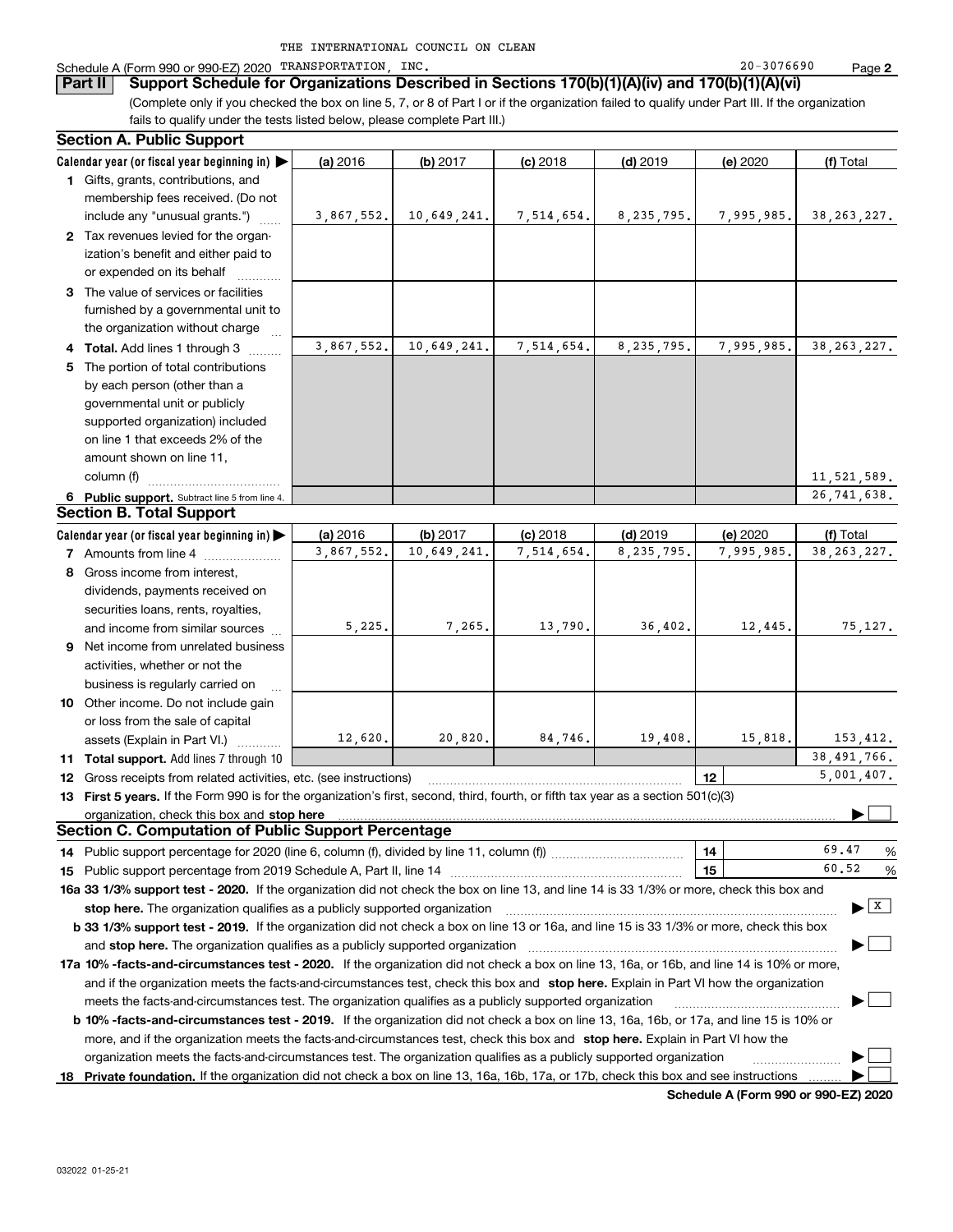| THE INTERNATIONAL COUNCIL ON CLEAN |  |  |  |  |  |
|------------------------------------|--|--|--|--|--|
|------------------------------------|--|--|--|--|--|

#### **Part III Support Schedule for Organizations Described in Section 509(a)(2)**

(Complete only if you checked the box on line 10 of Part I or if the organization failed to qualify under Part II. If the organization fails to qualify under the tests listed below, please complete Part II.)

|    | <b>Section A. Public Support</b>                                                                                                                                                                                                                                         |          |          |            |            |          |           |
|----|--------------------------------------------------------------------------------------------------------------------------------------------------------------------------------------------------------------------------------------------------------------------------|----------|----------|------------|------------|----------|-----------|
|    | Calendar year (or fiscal year beginning in) $\blacktriangleright$                                                                                                                                                                                                        | (a) 2016 | (b) 2017 | $(c)$ 2018 | $(d)$ 2019 | (e) 2020 | (f) Total |
|    | 1 Gifts, grants, contributions, and                                                                                                                                                                                                                                      |          |          |            |            |          |           |
|    | membership fees received. (Do not                                                                                                                                                                                                                                        |          |          |            |            |          |           |
|    | include any "unusual grants.")                                                                                                                                                                                                                                           |          |          |            |            |          |           |
|    | <b>2</b> Gross receipts from admissions,                                                                                                                                                                                                                                 |          |          |            |            |          |           |
|    | merchandise sold or services per-                                                                                                                                                                                                                                        |          |          |            |            |          |           |
|    | formed, or facilities furnished in                                                                                                                                                                                                                                       |          |          |            |            |          |           |
|    | any activity that is related to the<br>organization's tax-exempt purpose                                                                                                                                                                                                 |          |          |            |            |          |           |
|    | 3 Gross receipts from activities that                                                                                                                                                                                                                                    |          |          |            |            |          |           |
|    | are not an unrelated trade or bus-                                                                                                                                                                                                                                       |          |          |            |            |          |           |
|    | iness under section 513                                                                                                                                                                                                                                                  |          |          |            |            |          |           |
|    | 4 Tax revenues levied for the organ-                                                                                                                                                                                                                                     |          |          |            |            |          |           |
|    | ization's benefit and either paid to                                                                                                                                                                                                                                     |          |          |            |            |          |           |
|    | or expended on its behalf<br>.                                                                                                                                                                                                                                           |          |          |            |            |          |           |
|    | 5 The value of services or facilities                                                                                                                                                                                                                                    |          |          |            |            |          |           |
|    | furnished by a governmental unit to                                                                                                                                                                                                                                      |          |          |            |            |          |           |
|    | the organization without charge                                                                                                                                                                                                                                          |          |          |            |            |          |           |
|    | <b>6 Total.</b> Add lines 1 through 5                                                                                                                                                                                                                                    |          |          |            |            |          |           |
|    | 7a Amounts included on lines 1, 2, and                                                                                                                                                                                                                                   |          |          |            |            |          |           |
|    | 3 received from disqualified persons                                                                                                                                                                                                                                     |          |          |            |            |          |           |
|    | <b>b</b> Amounts included on lines 2 and 3 received                                                                                                                                                                                                                      |          |          |            |            |          |           |
|    | from other than disqualified persons that                                                                                                                                                                                                                                |          |          |            |            |          |           |
|    | exceed the greater of \$5,000 or 1% of the<br>amount on line 13 for the year                                                                                                                                                                                             |          |          |            |            |          |           |
|    | c Add lines 7a and 7b                                                                                                                                                                                                                                                    |          |          |            |            |          |           |
|    | 8 Public support. (Subtract line 7c from line 6.)                                                                                                                                                                                                                        |          |          |            |            |          |           |
|    | <b>Section B. Total Support</b>                                                                                                                                                                                                                                          |          |          |            |            |          |           |
|    | Calendar year (or fiscal year beginning in)                                                                                                                                                                                                                              | (a) 2016 | (b) 2017 | $(c)$ 2018 | $(d)$ 2019 | (e) 2020 | (f) Total |
|    | 9 Amounts from line 6                                                                                                                                                                                                                                                    |          |          |            |            |          |           |
|    | <b>10a</b> Gross income from interest,                                                                                                                                                                                                                                   |          |          |            |            |          |           |
|    | dividends, payments received on                                                                                                                                                                                                                                          |          |          |            |            |          |           |
|    | securities loans, rents, royalties,<br>and income from similar sources                                                                                                                                                                                                   |          |          |            |            |          |           |
|    | <b>b</b> Unrelated business taxable income                                                                                                                                                                                                                               |          |          |            |            |          |           |
|    | (less section 511 taxes) from businesses                                                                                                                                                                                                                                 |          |          |            |            |          |           |
|    | acquired after June 30, 1975                                                                                                                                                                                                                                             |          |          |            |            |          |           |
|    | c Add lines 10a and 10b                                                                                                                                                                                                                                                  |          |          |            |            |          |           |
|    | 11 Net income from unrelated business                                                                                                                                                                                                                                    |          |          |            |            |          |           |
|    | activities not included in line 10b,                                                                                                                                                                                                                                     |          |          |            |            |          |           |
|    | whether or not the business is<br>regularly carried on                                                                                                                                                                                                                   |          |          |            |            |          |           |
|    | <b>12</b> Other income. Do not include gain                                                                                                                                                                                                                              |          |          |            |            |          |           |
|    | or loss from the sale of capital                                                                                                                                                                                                                                         |          |          |            |            |          |           |
|    | assets (Explain in Part VI.)<br><b>13</b> Total support. (Add lines 9, 10c, 11, and 12.)                                                                                                                                                                                 |          |          |            |            |          |           |
|    | 14 First 5 years. If the Form 990 is for the organization's first, second, third, fourth, or fifth tax year as a section 501(c)(3) organization,                                                                                                                         |          |          |            |            |          |           |
|    |                                                                                                                                                                                                                                                                          |          |          |            |            |          |           |
|    | check this box and stop here <i>macuum macuum macuum macuum macuum macuum macuum macuum macuum</i><br><b>Section C. Computation of Public Support Percentage</b>                                                                                                         |          |          |            |            |          |           |
|    | 15 Public support percentage for 2020 (line 8, column (f), divided by line 13, column (f))                                                                                                                                                                               |          |          |            |            | 15       | ℀         |
|    | 16 Public support percentage from 2019 Schedule A, Part III, line 15                                                                                                                                                                                                     |          |          |            |            | 16       | %         |
|    | <b>Section D. Computation of Investment Income Percentage</b>                                                                                                                                                                                                            |          |          |            |            |          |           |
|    | Investment income percentage for 2020 (line 10c, column (f), divided by line 13, column (f))                                                                                                                                                                             |          |          |            |            | 17       | %         |
| 17 |                                                                                                                                                                                                                                                                          |          |          |            |            | 18       | %         |
|    | <b>18</b> Investment income percentage from <b>2019</b> Schedule A, Part III, line 17<br>19a 33 1/3% support tests - 2020. If the organization did not check the box on line 14, and line 15 is more than 33 1/3%, and line 17 is not                                    |          |          |            |            |          |           |
|    | more than 33 1/3%, check this box and stop here. The organization qualifies as a publicly supported organization                                                                                                                                                         |          |          |            |            |          |           |
|    |                                                                                                                                                                                                                                                                          |          |          |            |            |          |           |
|    | b 33 1/3% support tests - 2019. If the organization did not check a box on line 14 or line 19a, and line 16 is more than 33 1/3%, and<br>line 18 is not more than 33 1/3%, check this box and stop here. The organization qualifies as a publicly supported organization |          |          |            |            |          |           |
|    |                                                                                                                                                                                                                                                                          |          |          |            |            |          |           |
| 20 |                                                                                                                                                                                                                                                                          |          |          |            |            |          |           |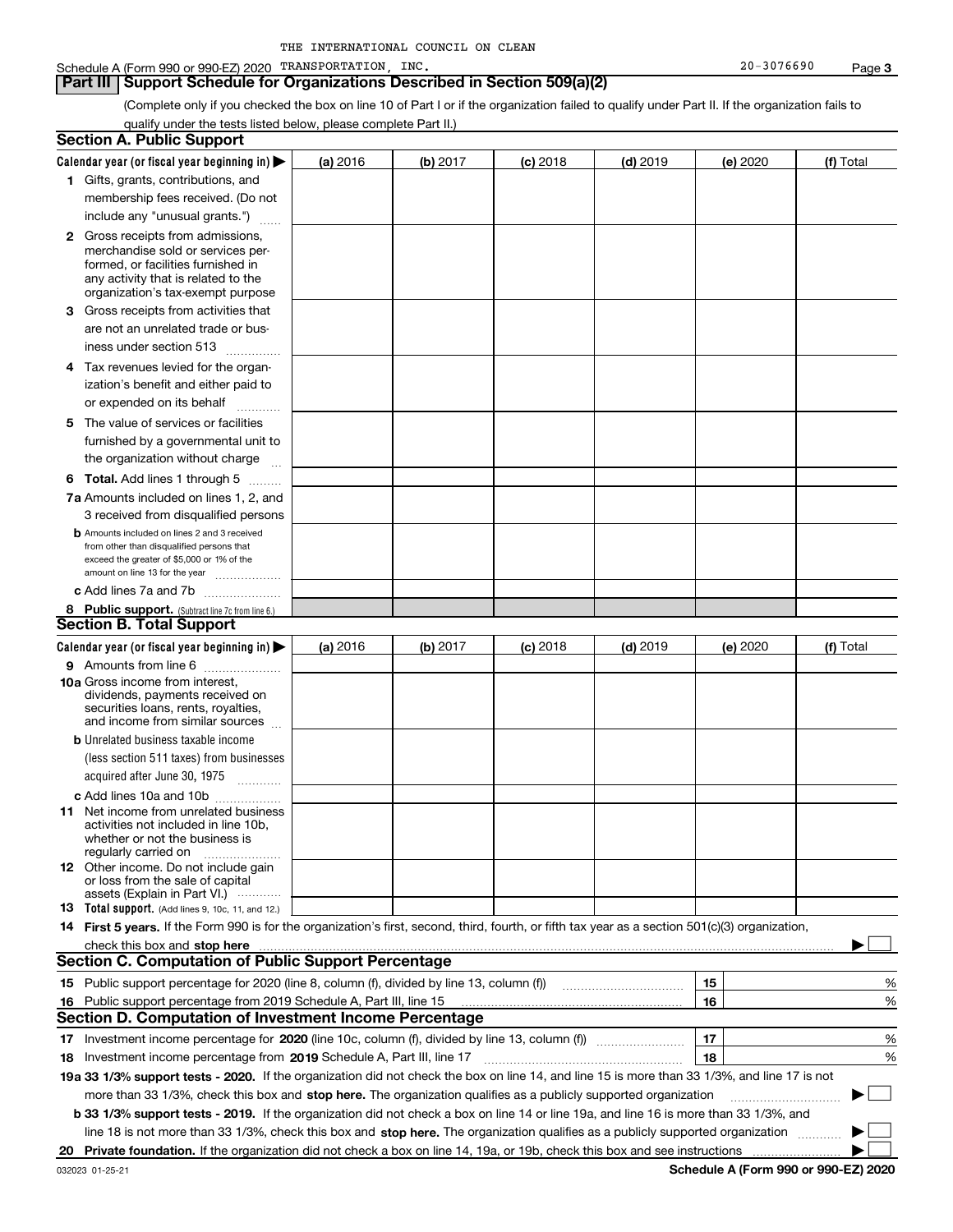#### Schedule A (Form 990 or 990-EZ) 2020 TRANSPORTATION,INC. Page

**Part IV Supporting Organizations**

(Complete only if you checked a box in line 12 on Part I. If you checked box 12a, Part I, complete Sections A and B. If you checked box 12b, Part I, complete Sections A and C. If you checked box 12c, Part I, complete Sections A, D, and E. If you checked box 12d, Part I, complete Sections A and D, and complete Part V.)

#### **Section A. All Supporting Organizations**

- **1** Are all of the organization's supported organizations listed by name in the organization's governing documents? If "No," describe in **Part VI** how the supported organizations are designated. If designated by *class or purpose, describe the designation. If historic and continuing relationship, explain.*
- **2** Did the organization have any supported organization that does not have an IRS determination of status under section 509(a)(1) or (2)? If "Yes," explain in Part VI how the organization determined that the supported *organization was described in section 509(a)(1) or (2).*
- **3a** Did the organization have a supported organization described in section 501(c)(4), (5), or (6)? If "Yes," answer *lines 3b and 3c below.*
- **b** Did the organization confirm that each supported organization qualified under section 501(c)(4), (5), or (6) and satisfied the public support tests under section 509(a)(2)? If "Yes," describe in **Part VI** when and how the *organization made the determination.*
- **c**Did the organization ensure that all support to such organizations was used exclusively for section 170(c)(2)(B) purposes? If "Yes," explain in **Part VI** what controls the organization put in place to ensure such use.
- **4a***If* Was any supported organization not organized in the United States ("foreign supported organization")? *"Yes," and if you checked box 12a or 12b in Part I, answer lines 4b and 4c below.*
- **b** Did the organization have ultimate control and discretion in deciding whether to make grants to the foreign supported organization? If "Yes," describe in **Part VI** how the organization had such control and discretion *despite being controlled or supervised by or in connection with its supported organizations.*
- **c** Did the organization support any foreign supported organization that does not have an IRS determination under sections 501(c)(3) and 509(a)(1) or (2)? If "Yes," explain in **Part VI** what controls the organization used *to ensure that all support to the foreign supported organization was used exclusively for section 170(c)(2)(B) purposes.*
- **5a***If "Yes,"* Did the organization add, substitute, or remove any supported organizations during the tax year? answer lines 5b and 5c below (if applicable). Also, provide detail in **Part VI,** including (i) the names and EIN *numbers of the supported organizations added, substituted, or removed; (ii) the reasons for each such action; (iii) the authority under the organization's organizing document authorizing such action; and (iv) how the action was accomplished (such as by amendment to the organizing document).*
- **b** Type I or Type II only. Was any added or substituted supported organization part of a class already designated in the organization's organizing document?
- **cSubstitutions only.**  Was the substitution the result of an event beyond the organization's control?
- **6** Did the organization provide support (whether in the form of grants or the provision of services or facilities) to **Part VI.** *If "Yes," provide detail in* support or benefit one or more of the filing organization's supported organizations? anyone other than (i) its supported organizations, (ii) individuals that are part of the charitable class benefited by one or more of its supported organizations, or (iii) other supporting organizations that also
- **7**Did the organization provide a grant, loan, compensation, or other similar payment to a substantial contributor *If "Yes," complete Part I of Schedule L (Form 990 or 990-EZ).* regard to a substantial contributor? (as defined in section 4958(c)(3)(C)), a family member of a substantial contributor, or a 35% controlled entity with
- **8** Did the organization make a loan to a disqualified person (as defined in section 4958) not described in line 7? *If "Yes," complete Part I of Schedule L (Form 990 or 990-EZ).*
- **9a** Was the organization controlled directly or indirectly at any time during the tax year by one or more in section 509(a)(1) or (2))? If "Yes," *provide detail in* <code>Part VI.</code> disqualified persons, as defined in section 4946 (other than foundation managers and organizations described
- **b** Did one or more disqualified persons (as defined in line 9a) hold a controlling interest in any entity in which the supporting organization had an interest? If "Yes," provide detail in P**art VI**.
- **c**Did a disqualified person (as defined in line 9a) have an ownership interest in, or derive any personal benefit from, assets in which the supporting organization also had an interest? If "Yes," provide detail in P**art VI.**
- **10a** Was the organization subject to the excess business holdings rules of section 4943 because of section supporting organizations)? If "Yes," answer line 10b below. 4943(f) (regarding certain Type II supporting organizations, and all Type III non-functionally integrated
- **b** Did the organization have any excess business holdings in the tax year? (Use Schedule C, Form 4720, to *determine whether the organization had excess business holdings.)*

032024 01-25-21

**Schedule A (Form 990 or 990-EZ) 2020**

**1**

**2**

**3a**

**3b**

**3c**

**4a**

**4b**

**4c**

**5a**

**5b5c**

**6**

**7**

**8**

**9a**

**9b**

**9c**

**10a**

**10b**

**YesNo**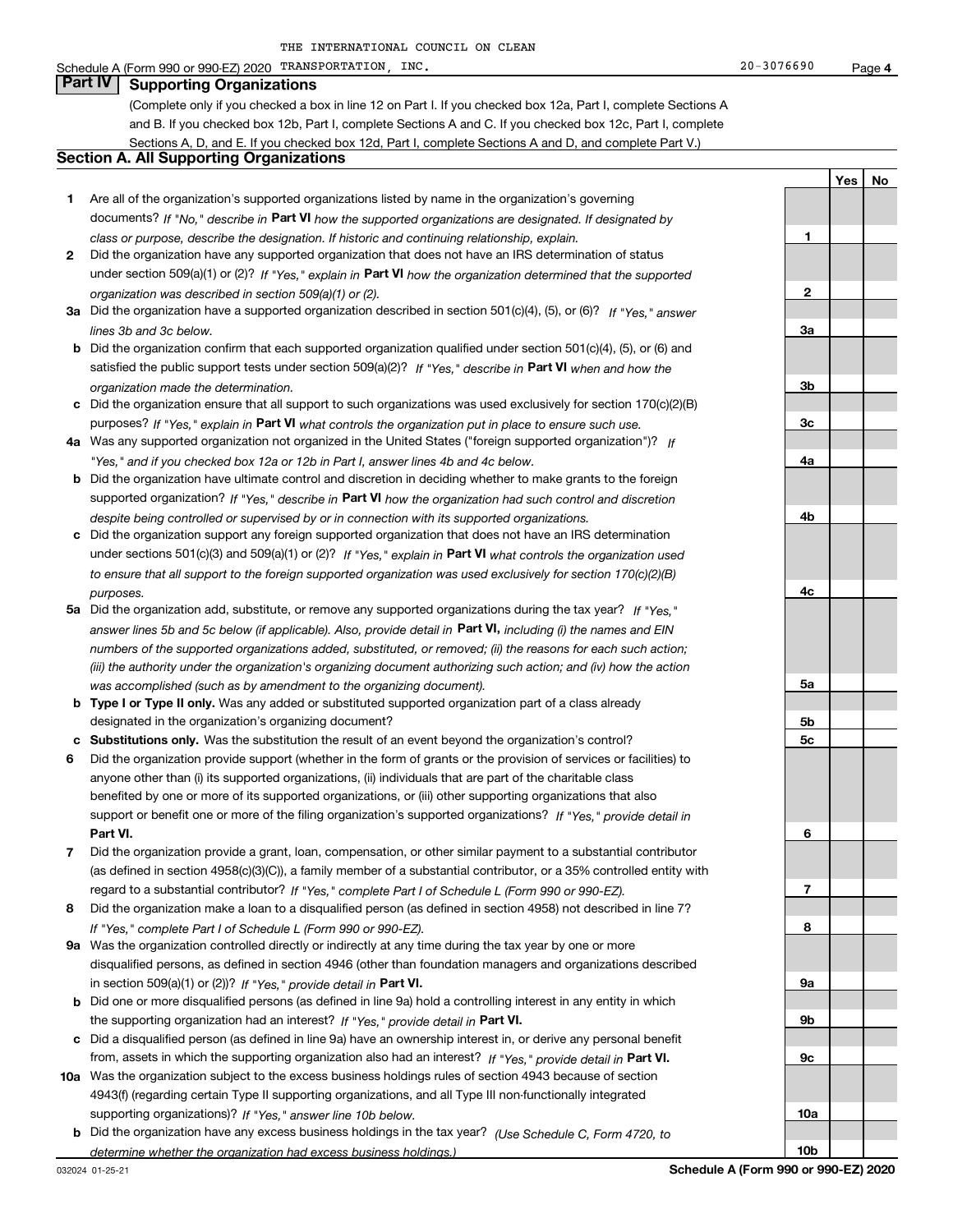|              | Schedule A (Form 990 or 990-EZ) 2020 TRANSPORTATION, INC.                                                                                                                                                               | $20 - 3076690$ |            | Page 5 |
|--------------|-------------------------------------------------------------------------------------------------------------------------------------------------------------------------------------------------------------------------|----------------|------------|--------|
| Part IV      | <b>Supporting Organizations</b> (continued)                                                                                                                                                                             |                |            |        |
|              |                                                                                                                                                                                                                         |                | Yes        | No     |
| 11           | Has the organization accepted a gift or contribution from any of the following persons?                                                                                                                                 |                |            |        |
|              | a A person who directly or indirectly controls, either alone or together with persons described in lines 11b and                                                                                                        |                |            |        |
|              | 11c below, the governing body of a supported organization?                                                                                                                                                              | 11a            |            |        |
|              | <b>b</b> A family member of a person described in line 11a above?                                                                                                                                                       | 11b            |            |        |
|              | c A 35% controlled entity of a person described in line 11a or 11b above? If "Yes" to line 11a, 11b, or 11c, provide                                                                                                    |                |            |        |
|              | detail in Part VI.                                                                                                                                                                                                      | 11c            |            |        |
|              | <b>Section B. Type I Supporting Organizations</b>                                                                                                                                                                       |                |            |        |
|              |                                                                                                                                                                                                                         |                | <b>Yes</b> | No     |
| 1.           | Did the governing body, members of the governing body, officers acting in their official capacity, or membership of one or                                                                                              |                |            |        |
|              | more supported organizations have the power to regularly appoint or elect at least a majority of the organization's officers,                                                                                           |                |            |        |
|              | directors, or trustees at all times during the tax year? If "No," describe in Part VI how the supported organization(s)                                                                                                 |                |            |        |
|              | effectively operated, supervised, or controlled the organization's activities. If the organization had more than one supported                                                                                          |                |            |        |
|              | organization, describe how the powers to appoint and/or remove officers, directors, or trustees were allocated among the                                                                                                | 1              |            |        |
| $\mathbf{2}$ | supported organizations and what conditions or restrictions, if any, applied to such powers during the tax year.<br>Did the organization operate for the benefit of any supported organization other than the supported |                |            |        |
|              | organization(s) that operated, supervised, or controlled the supporting organization? If "Yes," explain in                                                                                                              |                |            |        |
|              |                                                                                                                                                                                                                         |                |            |        |
|              | Part VI how providing such benefit carried out the purposes of the supported organization(s) that operated,                                                                                                             | 2              |            |        |
|              | supervised, or controlled the supporting organization.<br><b>Section C. Type II Supporting Organizations</b>                                                                                                            |                |            |        |
|              |                                                                                                                                                                                                                         |                |            | No     |
|              |                                                                                                                                                                                                                         |                | Yes        |        |
| 1.           | Were a majority of the organization's directors or trustees during the tax year also a majority of the directors                                                                                                        |                |            |        |
|              | or trustees of each of the organization's supported organization(s)? If "No," describe in Part VI how control                                                                                                           |                |            |        |
|              | or management of the supporting organization was vested in the same persons that controlled or managed                                                                                                                  |                |            |        |
|              | the supported organization(s).<br>Section D. All Type III Supporting Organizations                                                                                                                                      | 1              |            |        |
|              |                                                                                                                                                                                                                         |                |            |        |
|              |                                                                                                                                                                                                                         |                | Yes        | No     |
| 1.           | Did the organization provide to each of its supported organizations, by the last day of the fifth month of the                                                                                                          |                |            |        |
|              | organization's tax year, (i) a written notice describing the type and amount of support provided during the prior tax                                                                                                   |                |            |        |
|              | year, (ii) a copy of the Form 990 that was most recently filed as of the date of notification, and (iii) copies of the                                                                                                  |                |            |        |
|              | organization's governing documents in effect on the date of notification, to the extent not previously provided?                                                                                                        | 1              |            |        |
| $\mathbf{2}$ | Were any of the organization's officers, directors, or trustees either (i) appointed or elected by the supported                                                                                                        |                |            |        |
|              | organization(s) or (ii) serving on the governing body of a supported organization? If "No," explain in Part VI how                                                                                                      |                |            |        |
|              | the organization maintained a close and continuous working relationship with the supported organization(s).                                                                                                             | 2              |            |        |
| 3            | By reason of the relationship described in line 2, above, did the organization's supported organizations have a                                                                                                         |                |            |        |
|              | significant voice in the organization's investment policies and in directing the use of the organization's                                                                                                              |                |            |        |
|              | income or assets at all times during the tax year? If "Yes," describe in Part VI the role the organization's                                                                                                            |                |            |        |
|              | supported organizations played in this regard.                                                                                                                                                                          | 3              |            |        |
|              | <b>Section E. Type III Functionally Integrated Supporting Organizations</b>                                                                                                                                             |                |            |        |
| 1.           | Check the box next to the method that the organization used to satisfy the Integral Part Test during the year (see instructions).                                                                                       |                |            |        |
| a            | The organization satisfied the Activities Test. Complete line 2 below.                                                                                                                                                  |                |            |        |
| b            | The organization is the parent of each of its supported organizations. Complete line 3 below.                                                                                                                           |                |            |        |
| c            | The organization supported a governmental entity. Describe in Part VI how you supported a governmental entity (see instructions)                                                                                        |                |            |        |
| 2            | Activities Test. Answer lines 2a and 2b below.                                                                                                                                                                          |                | Yes        | No     |
| а            | Did substantially all of the organization's activities during the tax year directly further the exempt purposes of                                                                                                      |                |            |        |
|              | the supported organization(s) to which the organization was responsive? If "Yes," then in Part VI identify                                                                                                              |                |            |        |
|              | those supported organizations and explain how these activities directly furthered their exempt purposes,                                                                                                                |                |            |        |
|              | how the organization was responsive to those supported organizations, and how the organization determined                                                                                                               |                |            |        |
|              | that these activities constituted substantially all of its activities.                                                                                                                                                  | 2a             |            |        |
|              | Did the activities described in line 2a, above, constitute activities that but for the organization's involvement                                                                                                       |                |            |        |

- **bPart VI**  *the reasons for the organization's position that its supported organization(s) would have engaged in* one or more of the organization's supported organization(s) would have been engaged in? If "Yes," e*xplain in these activities but for the organization's involvement.* lescribed in line 2a, above, constitute activities that, but for the organization's involvement,
- **3** Parent of Supported Organizations. Answer lines 3a and 3b below.

**a** Did the organization have the power to regularly appoint or elect a majority of the officers, directors, or trustees of each of the supported organizations? If "Yes" or "No" provide details in **Part VI.** 

**b** Did the organization exercise a substantial degree of direction over the policies, programs, and activities of each of its supported organizations? If "Yes," describe in Part VI the role played by the organization in this regard.

**2b**

**3a**

**3b**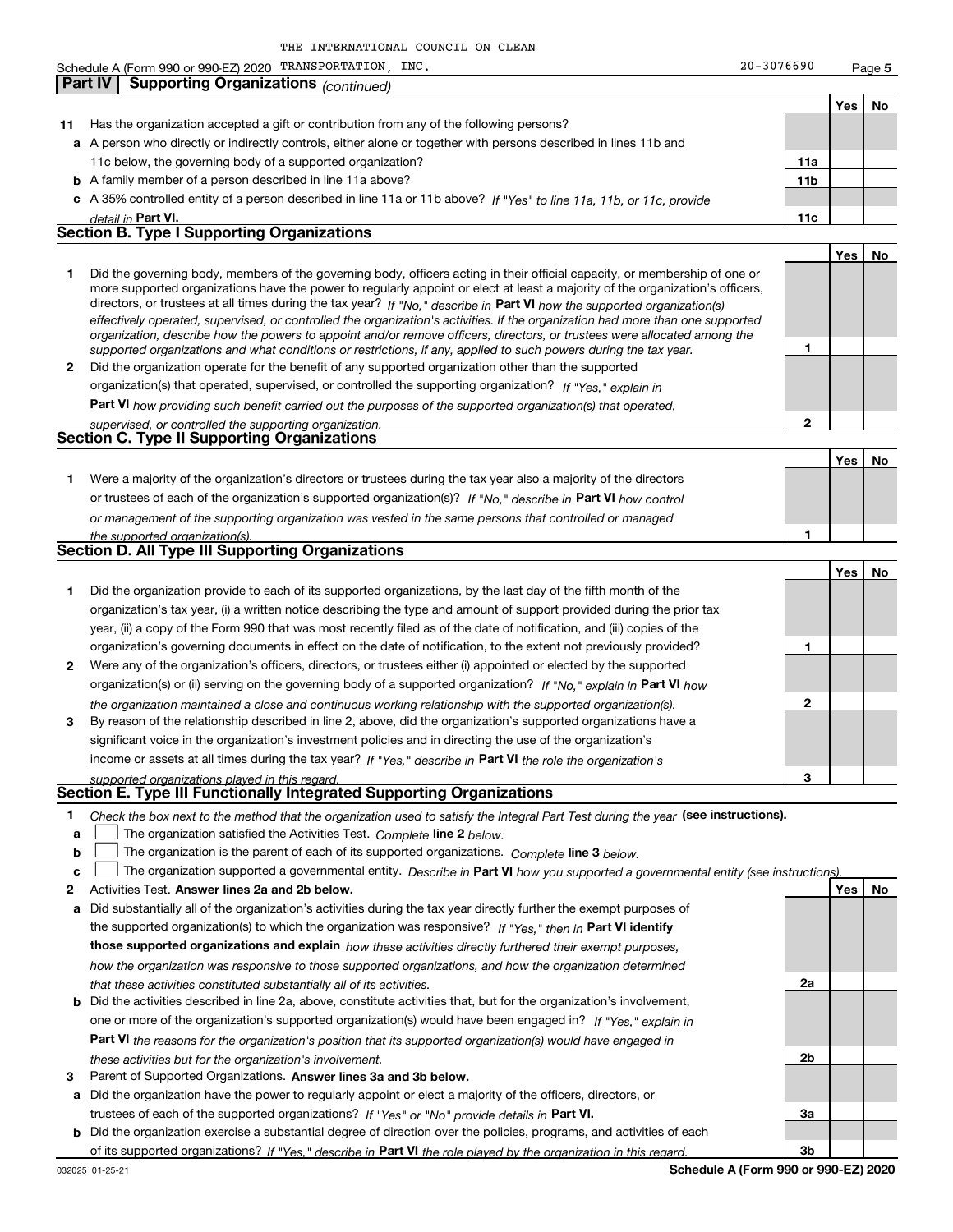| THE INTERNATIONAL COUNCIL ON CLEAN |  |  |  |  |  |
|------------------------------------|--|--|--|--|--|
|------------------------------------|--|--|--|--|--|

**6**Schedule A (Form 990 or 990-EZ) 2020 TRANSPORTATION,INC. Page

#### **1Part VI** Check here if the organization satisfied the Integral Part Test as a qualifying trust on Nov. 20, 1970 ( explain in Part **VI**). See instructions. **Section A - Adjusted Net Income 123** Other gross income (see instructions) **4**Add lines 1 through 3. **56** Portion of operating expenses paid or incurred for production or **7** Other expenses (see instructions) **8** Adjusted Net Income (subtract lines 5, 6, and 7 from line 4) **8 8 1234567Section B - Minimum Asset Amount 1**Aggregate fair market value of all non-exempt-use assets (see **2**Acquisition indebtedness applicable to non-exempt-use assets **3** Subtract line 2 from line 1d. **4**Cash deemed held for exempt use. Enter 0.015 of line 3 (for greater amount, **5** Net value of non-exempt-use assets (subtract line 4 from line 3) **678a** Average monthly value of securities **b** Average monthly cash balances **c**Fair market value of other non-exempt-use assets **dTotal**  (add lines 1a, 1b, and 1c) **eDiscount** claimed for blockage or other factors **1a1b1c1d2345678**(explain in detail in Part VI): **Minimum Asset Amount**  (add line 7 to line 6) **Section C - Distributable Amount 123456123456Distributable Amount.** Subtract line 5 from line 4, unless subject to All other Type III non-functionally integrated supporting organizations must complete Sections A through E. (B) Current Year (optional)(A) Prior Year Net short-term capital gain Recoveries of prior-year distributions Depreciation and depletion collection of gross income or for management, conservation, or maintenance of property held for production of income (see instructions) (B) Current Year (optional)(A) Prior Year instructions for short tax year or assets held for part of year): see instructions). Multiply line 5 by 0.035. Recoveries of prior-year distributions Current Year Adjusted net income for prior year (from Section A, line 8, column A) Enter 0.85 of line 1. Minimum asset amount for prior year (from Section B, line 8, column A) Enter greater of line 2 or line 3. Income tax imposed in prior year emergency temporary reduction (see instructions). **Part V** Type III Non-Functionally Integrated 509(a)(3) Supporting Organizations  $\mathcal{L}^{\text{max}}$

**7**Check here if the current year is the organization's first as a non-functionally integrated Type III supporting organization (see instructions). $\mathcal{L}^{\text{max}}$ 

**Schedule A (Form 990 or 990-EZ) 2020**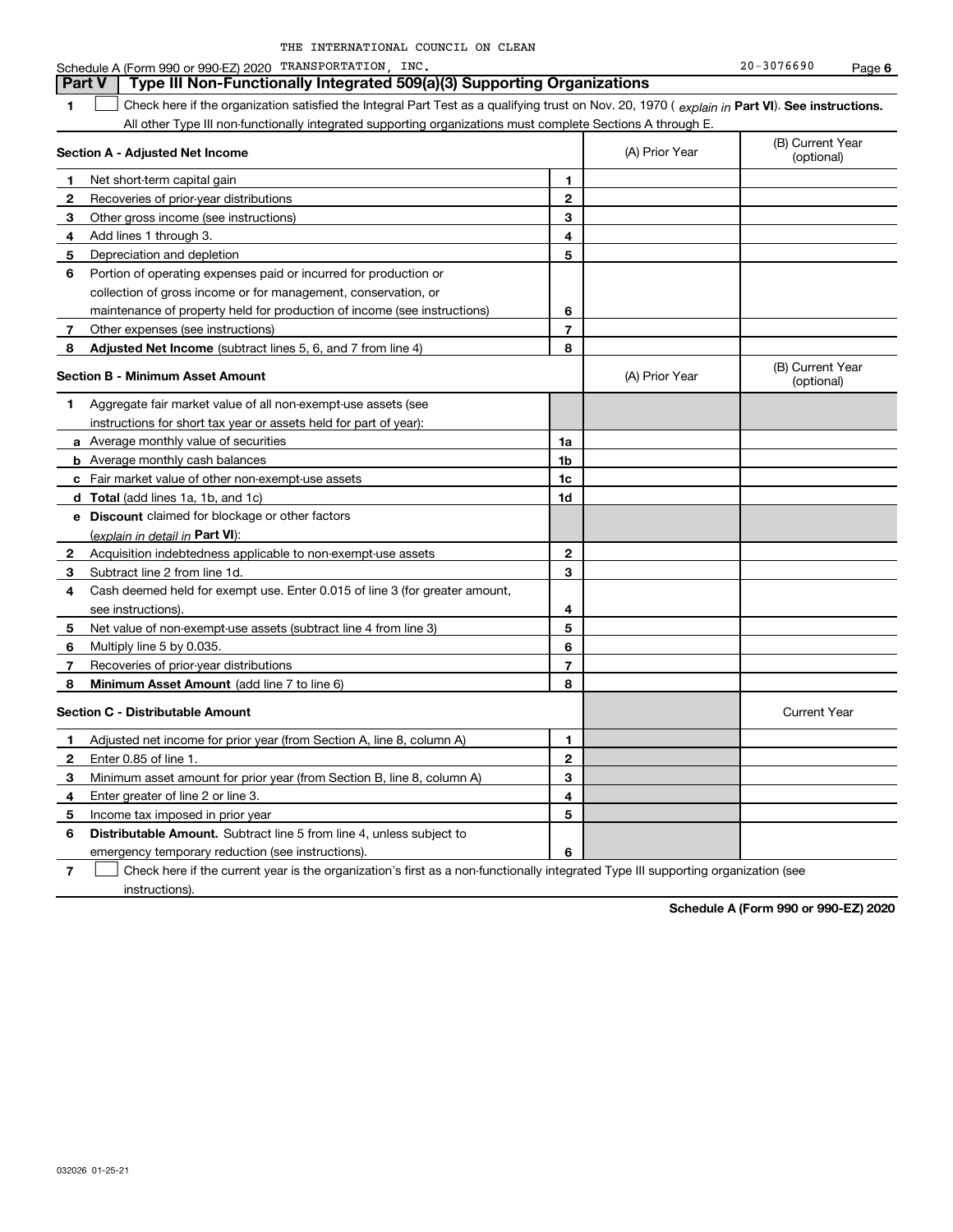Schedule A (Form 990 or 990-EZ) 2020 TRANSPORTATION,INC. Page

**Section D - Distributions Current Year 1**Amounts paid to supported organizations to accomplish exempt purposes **234567891012345678910**Qualified set-aside amounts (prior IRS approval required - *provide details in* Part VI) Other distributions ( *describe in* Part VI). See instructions. **Total annual distributions.** Add lines 1 through 6. (*provide details in* Part VI). See instructions. **(i)Excess Distributions (ii) UnderdistributionsPre-2020(iii) Distributable Amount for 2020 Section E - Distribution Allocations**  (see instructions) **12**Underdistributions, if any, for years prior to 2020 (reason-**3**Excess distributions carryover, if any, to 2020 **4**Distributions for 2020 from Section D, **5** Remaining underdistributions for years prior to 2020, if **6** Remaining underdistributions for 2020. Subtract lines 3h **7Excess distributions carryover to 2021.**  Add lines 3j **8**Breakdown of line 7: <u>able cause required - *explain in* Part VI). See instructions.</u> **a** From 2015 **b** From 2016 **c**From 2017 **d** From 2018 **e** From 2019 **f Total**  of lines 3a through 3e **g**Applied to underdistributions of prior years **h** Applied to 2020 distributable amount **ij** Remainder. Subtract lines 3g, 3h, and 3i from line 3f. **a** Applied to underdistributions of prior years **b** Applied to 2020 distributable amount **c** Remainder. Subtract lines 4a and 4b from line 4. <u>than zero, *explain in* Part VI. See instructions.</u> **Part VI** . See instructions. **a** Excess from 2016 **b** Excess from 2017 **c**Excess from 2018 **d**Excess from 2019 and 4b from line 1. For result greater than zero, *explain in* Amounts paid to perform activity that directly furthers exempt purposes of supported organizations, in excess of income from activity Administrative expenses paid to accomplish exempt purposes of supported organizations Amounts paid to acquire exempt-use assets Distributions to attentive supported organizations to which the organization is responsive Distributable amount for 2020 from Section C, line 6 Line 8 amount divided by line 9 amount Distributable amount for 2020 from Section C, line 6 i Carryover from 2015 not applied (see instructions)  $line 7:$  \$ any. Subtract lines 3g and 4a from line 2. For result greater and 4c. **Part V Type III Non-Functionally Integrated 509(a)(3) Supporting Organizations** *(continued)* 

**Schedule A (Form 990 or 990-EZ) 2020**

**7**

**e**Excess from 2020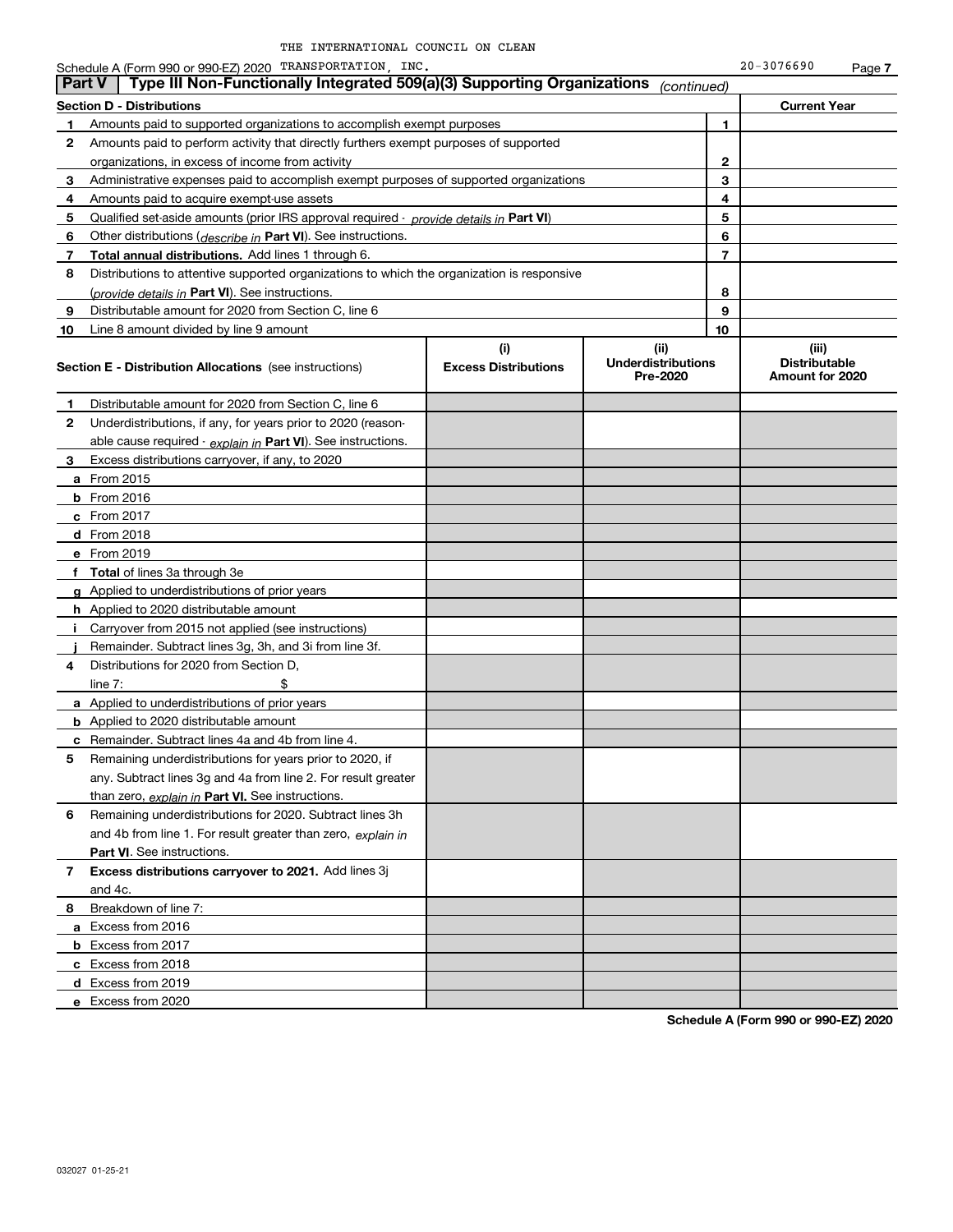Schedule A (Form 990 or 990-EZ) 2020 TRANSPORTATION,INC. 20-3076690 Page

Part VI | Supplemental Information. Provide the explanations required by Part II, line 10; Part II, line 17a or 17b; Part III, line 12; Part IV, Section A, lines 1, 2, 3b, 3c, 4b, 4c, 5a, 6, 9a, 9b, 9c, 11a, 11b, and 11c; Part IV, Section B, lines 1 and 2; Part IV, Section C, line 1; Part IV, Section D, lines 2 and 3; Part IV, Section E, lines 1c, 2a, 2b, 3a, and 3b; Part V, line 1; Part V, Section B, line 1e; Part V, Section D, lines 5, 6, and 8; and Part V, Section E, lines 2, 5, and 6. Also complete this part for any additional information. (See instructions.)

SCHEDULE A, PART II, LINE 10, EXPLANATION FOR OTHER INCOME:

| OTHER INCOME               |
|----------------------------|
| 2016 AMOUNT: \$<br>12,620. |
| 2017 AMOUNT: \$<br>20,820. |
| 2018 AMOUNT: \$<br>84,746. |
| 2019 AMOUNT: \$<br>19,408. |
| 2020 AMOUNT: \$<br>15,818. |
|                            |
|                            |
|                            |
|                            |
|                            |
|                            |
|                            |
|                            |
|                            |
|                            |
|                            |
|                            |
|                            |
|                            |
|                            |
|                            |
|                            |
|                            |
|                            |
|                            |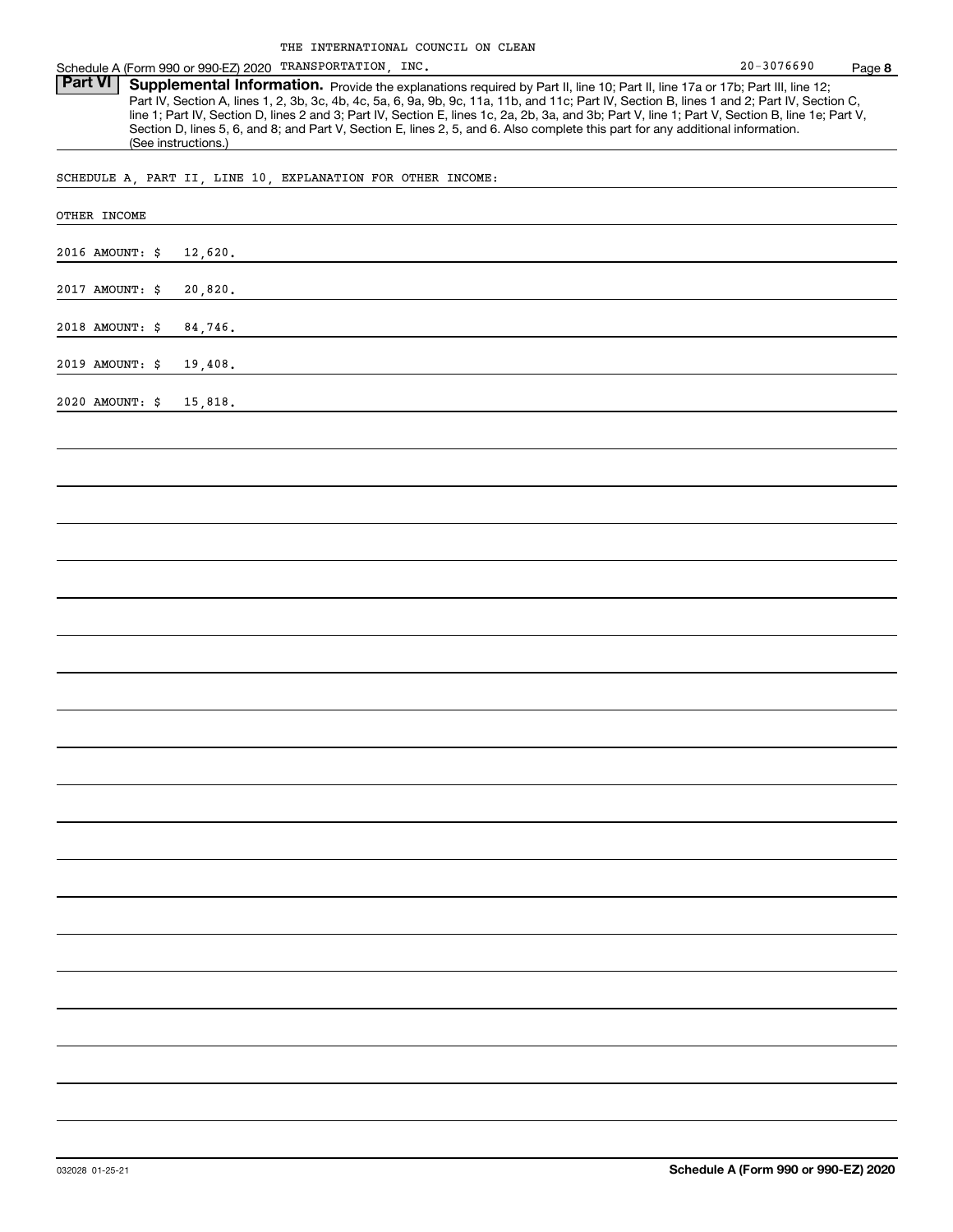Department of the Treasury **(Form 990, 990-EZ, or 990-PF)**

Internal Revenue Service Name of the organization \*\* PUBLIC DISCLOSURE COPY \*\*

# **Schedule B Schedule of Contributors**

**| Attach to Form 990, Form 990-EZ, or Form 990-PF. | Go to www.irs.gov/Form990 for the latest information.** OMB No. 1545-0047

**2020**

**Employer identification number**

| THE INTERNATIONAL COUNCIL ON CLEAN    |                |
|---------------------------------------|----------------|
| TRANSPORTATION INC.                   | $20 - 3076690$ |
| <b>Organization type</b> (check one): |                |

| Filers of:         | Section:                                                                    |  |  |  |
|--------------------|-----------------------------------------------------------------------------|--|--|--|
| Form 990 or 990-EZ | $X$ 501(c)( 3) (enter number) organization                                  |  |  |  |
|                    | $4947(a)(1)$ nonexempt charitable trust not treated as a private foundation |  |  |  |
|                    | 527 political organization                                                  |  |  |  |
| Form 990-PF        | 501(c)(3) exempt private foundation                                         |  |  |  |
|                    | 4947(a)(1) nonexempt charitable trust treated as a private foundation       |  |  |  |
|                    | 501(c)(3) taxable private foundation                                        |  |  |  |

Check if your organization is covered by the **General Rule** or a **Special Rule. Note:**  Only a section 501(c)(7), (8), or (10) organization can check boxes for both the General Rule and a Special Rule. See instructions.

#### **General Rule**

 $\mathcal{L}^{\text{max}}$ 

For an organization filing Form 990, 990-EZ, or 990-PF that received, during the year, contributions totaling \$5,000 or more (in money or property) from any one contributor. Complete Parts I and II. See instructions for determining a contributor's total contributions.

#### **Special Rules**

| X   For an organization described in section 501(c)(3) filing Form 990 or 990-EZ that met the 33 1/3% support test of the regulations under           |
|-------------------------------------------------------------------------------------------------------------------------------------------------------|
| sections 509(a)(1) and 170(b)(1)(A)(vi), that checked Schedule A (Form 990 or 990-EZ), Part II, line 13, 16a, or 16b, and that received from          |
| any one contributor, during the year, total contributions of the greater of (1) \$5,000; or (2) 2% of the amount on (i) Form 990, Part VIII, line 1h; |
| or (ii) Form 990-EZ, line 1. Complete Parts I and II.                                                                                                 |

For an organization described in section 501(c)(7), (8), or (10) filing Form 990 or 990-EZ that received from any one contributor, during the year, total contributions of more than \$1,000 exclusively for religious, charitable, scientific, literary, or educational purposes, or for the prevention of cruelty to children or animals. Complete Parts I (entering "N/A" in column (b) instead of the contributor name and address), II, and III.  $\mathcal{L}^{\text{max}}$ 

purpose. Don't complete any of the parts unless the **General Rule** applies to this organization because it received *nonexclusively* year, contributions <sub>exclusively</sub> for religious, charitable, etc., purposes, but no such contributions totaled more than \$1,000. If this box is checked, enter here the total contributions that were received during the year for an  $\;$ exclusively religious, charitable, etc., For an organization described in section 501(c)(7), (8), or (10) filing Form 990 or 990-EZ that received from any one contributor, during the religious, charitable, etc., contributions totaling \$5,000 or more during the year  $\Box$ — $\Box$   $\Box$  $\mathcal{L}^{\text{max}}$ 

**Caution:**  An organization that isn't covered by the General Rule and/or the Special Rules doesn't file Schedule B (Form 990, 990-EZ, or 990-PF),  **must** but it answer "No" on Part IV, line 2, of its Form 990; or check the box on line H of its Form 990-EZ or on its Form 990-PF, Part I, line 2, to certify that it doesn't meet the filing requirements of Schedule B (Form 990, 990-EZ, or 990-PF).

**For Paperwork Reduction Act Notice, see the instructions for Form 990, 990-EZ, or 990-PF. Schedule B (Form 990, 990-EZ, or 990-PF) (2020)** LHA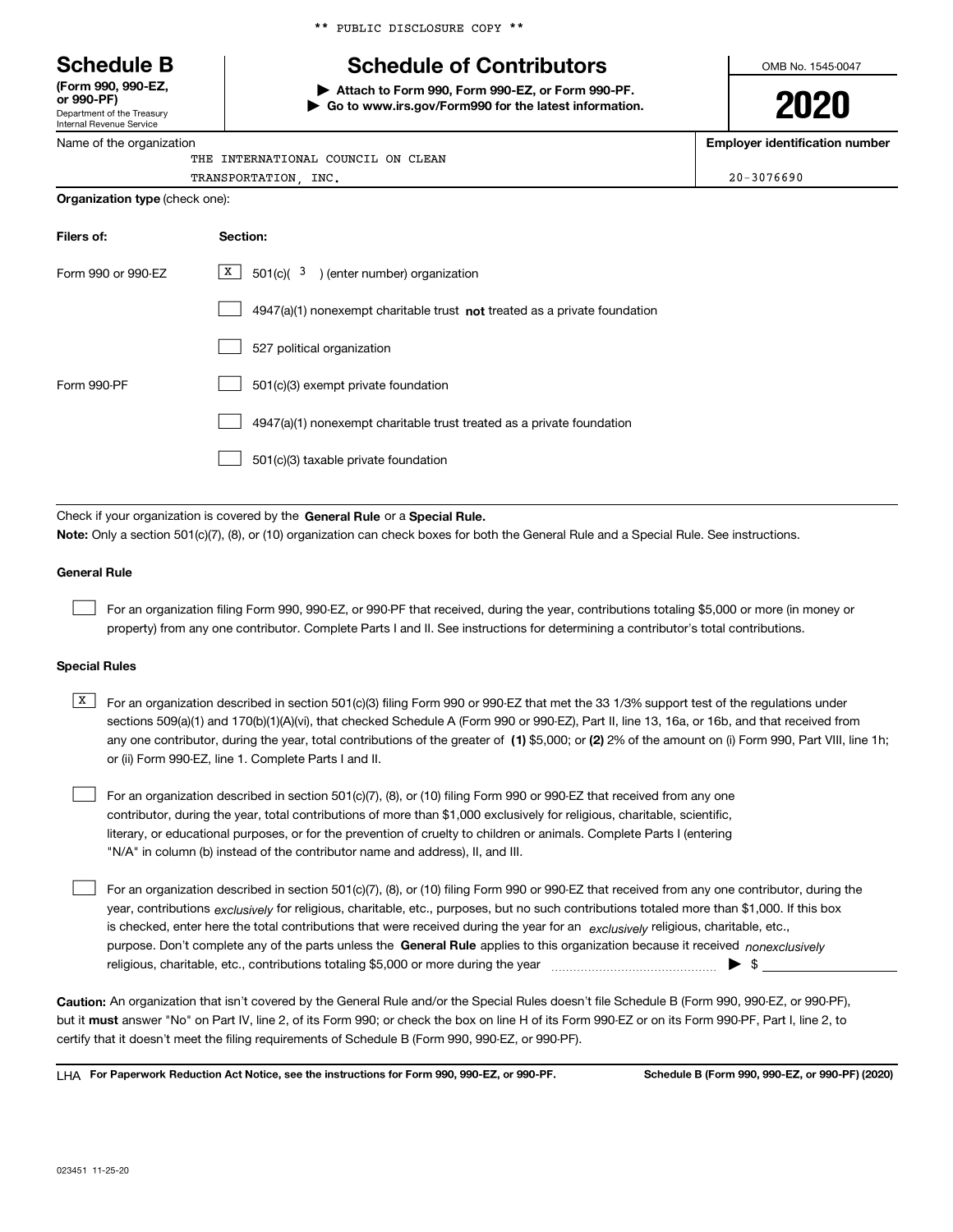|                      | Schedule B (Form 990, 990-EZ, or 990-PF) (2020)                                                |                                   | Page 2                                                                                |
|----------------------|------------------------------------------------------------------------------------------------|-----------------------------------|---------------------------------------------------------------------------------------|
| Name of organization | THE INTERNATIONAL COUNCIL ON CLEAN                                                             |                                   | <b>Employer identification number</b>                                                 |
|                      | TRANSPORTATION, INC.                                                                           |                                   | $20 - 3076690$                                                                        |
| Part I               | Contributors (see instructions). Use duplicate copies of Part I if additional space is needed. |                                   |                                                                                       |
| (a)<br>No.           | (b)<br>Name, address, and ZIP + 4                                                              | (c)<br><b>Total contributions</b> | (d)<br>Type of contribution                                                           |
| 1                    |                                                                                                | 1,300,000.<br>\$                  | х<br>Person<br>Payroll<br>Noncash<br>(Complete Part II for<br>noncash contributions.) |
| (a)<br>No.           | (b)<br>Name, address, and ZIP + 4                                                              | (c)<br><b>Total contributions</b> | (d)<br>Type of contribution                                                           |
| 2                    |                                                                                                | 1,000,000.<br>\$                  | х<br>Person<br>Payroll<br>Noncash<br>(Complete Part II for<br>noncash contributions.) |
| (a)<br>No.           | (b)<br>Name, address, and ZIP + 4                                                              | (c)<br><b>Total contributions</b> | (d)<br>Type of contribution                                                           |
| 3                    |                                                                                                | 1,000,000.<br>\$                  | х<br>Person<br>Payroll<br>Noncash<br>(Complete Part II for<br>noncash contributions.) |
| (a)<br>No.           | (b)<br>Name, address, and ZIP + 4                                                              | (c)<br><b>Total contributions</b> | (d)<br>Type of contribution                                                           |
| 4                    |                                                                                                | 650,000.<br>\$                    | х<br>Person<br>Payroll<br>Noncash<br>(Complete Part II for<br>noncash contributions.) |
| (a)<br>No.           | (b)<br>Name, address, and ZIP + 4                                                              | (c)<br><b>Total contributions</b> | (d)<br>Type of contribution                                                           |
| 5                    |                                                                                                | 500,000.<br>\$                    | Х<br>Person<br>Payroll<br>Noncash<br>(Complete Part II for<br>noncash contributions.) |
| (a)<br>No.           | (b)<br>Name, address, and ZIP + 4                                                              | (c)<br><b>Total contributions</b> | (d)<br>Type of contribution                                                           |
| 6                    |                                                                                                | 429,356.<br>\$                    | Х<br>Person<br>Payroll<br>Noncash<br>(Complete Part II for<br>noncash contributions.) |

023452 11-25-20 **Schedule B (Form 990, 990-EZ, or 990-PF) (2020)**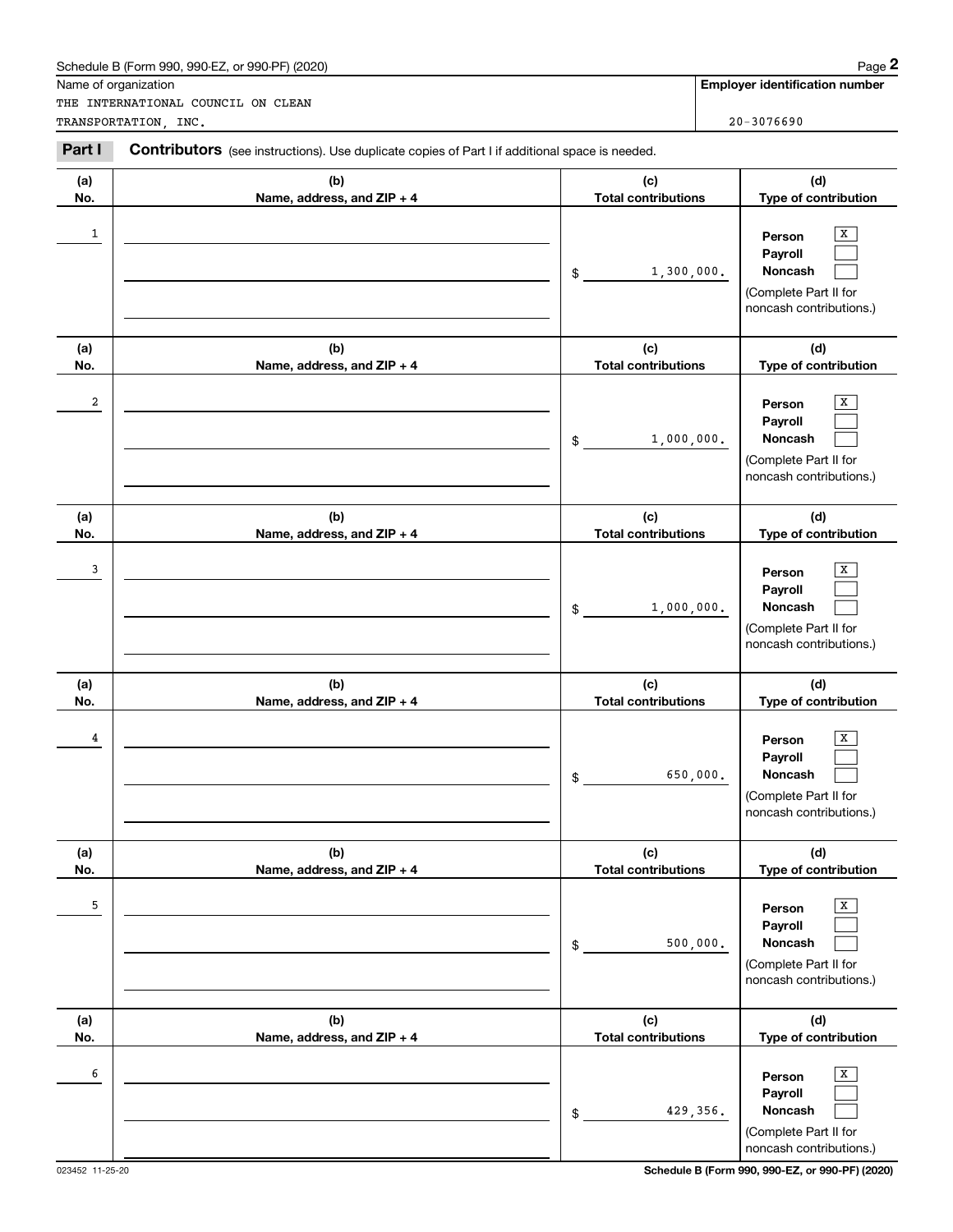|                      | Schedule B (Form 990, 990-EZ, or 990-PF) (2020)                                                |                                   | Page 2                                                                                       |
|----------------------|------------------------------------------------------------------------------------------------|-----------------------------------|----------------------------------------------------------------------------------------------|
| Name of organization | THE INTERNATIONAL COUNCIL ON CLEAN                                                             |                                   | <b>Employer identification number</b>                                                        |
|                      | TRANSPORTATION, INC.                                                                           |                                   | $20 - 3076690$                                                                               |
| Part I               | Contributors (see instructions). Use duplicate copies of Part I if additional space is needed. |                                   |                                                                                              |
| (a)<br>No.           | (b)<br>Name, address, and ZIP + 4                                                              | (c)<br><b>Total contributions</b> | (d)<br>Type of contribution                                                                  |
| 7                    |                                                                                                | 350,000.<br>$\frac{1}{2}$         | х<br>Person<br>Payroll<br><b>Noncash</b><br>(Complete Part II for<br>noncash contributions.) |
| (a)<br>No.           | (b)<br>Name, address, and ZIP + 4                                                              | (c)<br><b>Total contributions</b> | (d)<br>Type of contribution                                                                  |
| 8                    |                                                                                                | 284,139.<br>$\mathsf{\$}$         | x<br>Person<br>Payroll<br>Noncash<br>(Complete Part II for<br>noncash contributions.)        |
| (a)<br>No.           | (b)<br>Name, address, and ZIP + 4                                                              | (c)<br><b>Total contributions</b> | (d)<br>Type of contribution                                                                  |
| 9                    |                                                                                                | 265,000.<br>$\frac{1}{2}$         | x<br>Person<br>Payroll<br>Noncash<br>(Complete Part II for<br>noncash contributions.)        |
| (a)<br>No.           | (b)<br>Name, address, and ZIP + 4                                                              | (c)<br><b>Total contributions</b> | (d)<br>Type of contribution                                                                  |
| 10                   |                                                                                                | 241,689.<br>\$                    | X<br>Person<br>Payroll<br>Noncash<br>(Complete Part II for<br>noncash contributions.)        |
| (a)<br>No.           | (b)<br>Name, address, and ZIP + 4                                                              | (c)<br><b>Total contributions</b> | (d)<br>Type of contribution                                                                  |
| 11                   |                                                                                                | 200,000.<br>\$                    | X<br>Person<br>Payroll<br>Noncash<br>(Complete Part II for<br>noncash contributions.)        |
| (a)<br>No.           | (b)<br>Name, address, and ZIP + 4                                                              | (c)<br><b>Total contributions</b> | (d)<br>Type of contribution                                                                  |
| 12                   |                                                                                                | 185,863.<br>$$\tilde{}}$          | х<br>Person<br>Payroll<br>Noncash<br>(Complete Part II for<br>noncash contributions.)        |

023452 11-25-20 **Schedule B (Form 990, 990-EZ, or 990-PF) (2020)**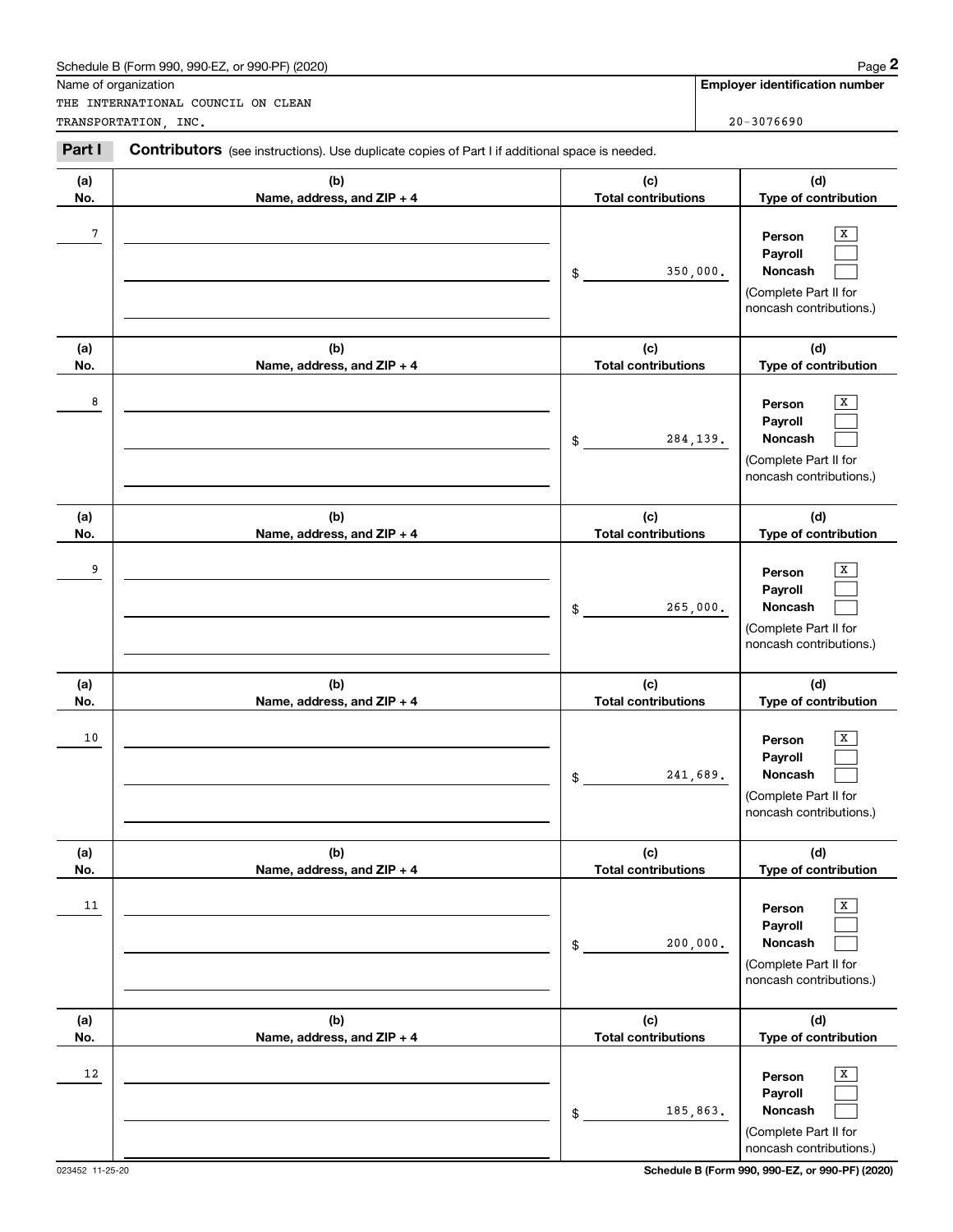|            | Schedule B (Form 990, 990-EZ, or 990-PF) (2020)                                                |                                   | Page 2                                                                                |
|------------|------------------------------------------------------------------------------------------------|-----------------------------------|---------------------------------------------------------------------------------------|
|            | Name of organization<br>THE INTERNATIONAL COUNCIL ON CLEAN                                     |                                   | <b>Employer identification number</b>                                                 |
|            | TRANSPORTATION, INC.                                                                           |                                   | $20 - 3076690$                                                                        |
| Part I     | Contributors (see instructions). Use duplicate copies of Part I if additional space is needed. |                                   |                                                                                       |
| (a)<br>No. | (b)<br>Name, address, and ZIP + 4                                                              | (c)<br><b>Total contributions</b> | (d)<br>Type of contribution                                                           |
| 13         |                                                                                                | 168,838.<br>\$                    | х<br>Person<br>Payroll<br>Noncash<br>(Complete Part II for<br>noncash contributions.) |
| (a)<br>No. | (b)<br>Name, address, and ZIP + 4                                                              | (c)<br><b>Total contributions</b> | (d)<br>Type of contribution                                                           |
|            |                                                                                                | \$                                | Person<br>Payroll<br>Noncash<br>(Complete Part II for<br>noncash contributions.)      |
| (a)<br>No. | (b)<br>Name, address, and ZIP + 4                                                              | (c)<br><b>Total contributions</b> | (d)<br>Type of contribution                                                           |
|            |                                                                                                | \$                                | Person<br>Payroll<br>Noncash<br>(Complete Part II for<br>noncash contributions.)      |
| (a)<br>No. | (b)<br>Name, address, and ZIP + 4                                                              | (c)<br><b>Total contributions</b> | (d)<br>Type of contribution                                                           |
|            |                                                                                                | \$                                | Person<br>Payroll<br>Noncash<br>(Complete Part II for<br>noncash contributions.)      |
| (a)<br>No. | (b)<br>Name, address, and ZIP + 4                                                              | (c)<br><b>Total contributions</b> | (d)<br>Type of contribution                                                           |
|            |                                                                                                | \$                                | Person<br>Payroll<br>Noncash<br>(Complete Part II for<br>noncash contributions.)      |
| (a)<br>No. | (b)<br>Name, address, and ZIP + 4                                                              | (c)<br><b>Total contributions</b> | (d)<br>Type of contribution                                                           |
|            |                                                                                                | \$                                | Person<br>Payroll<br>Noncash<br>(Complete Part II for<br>noncash contributions.)      |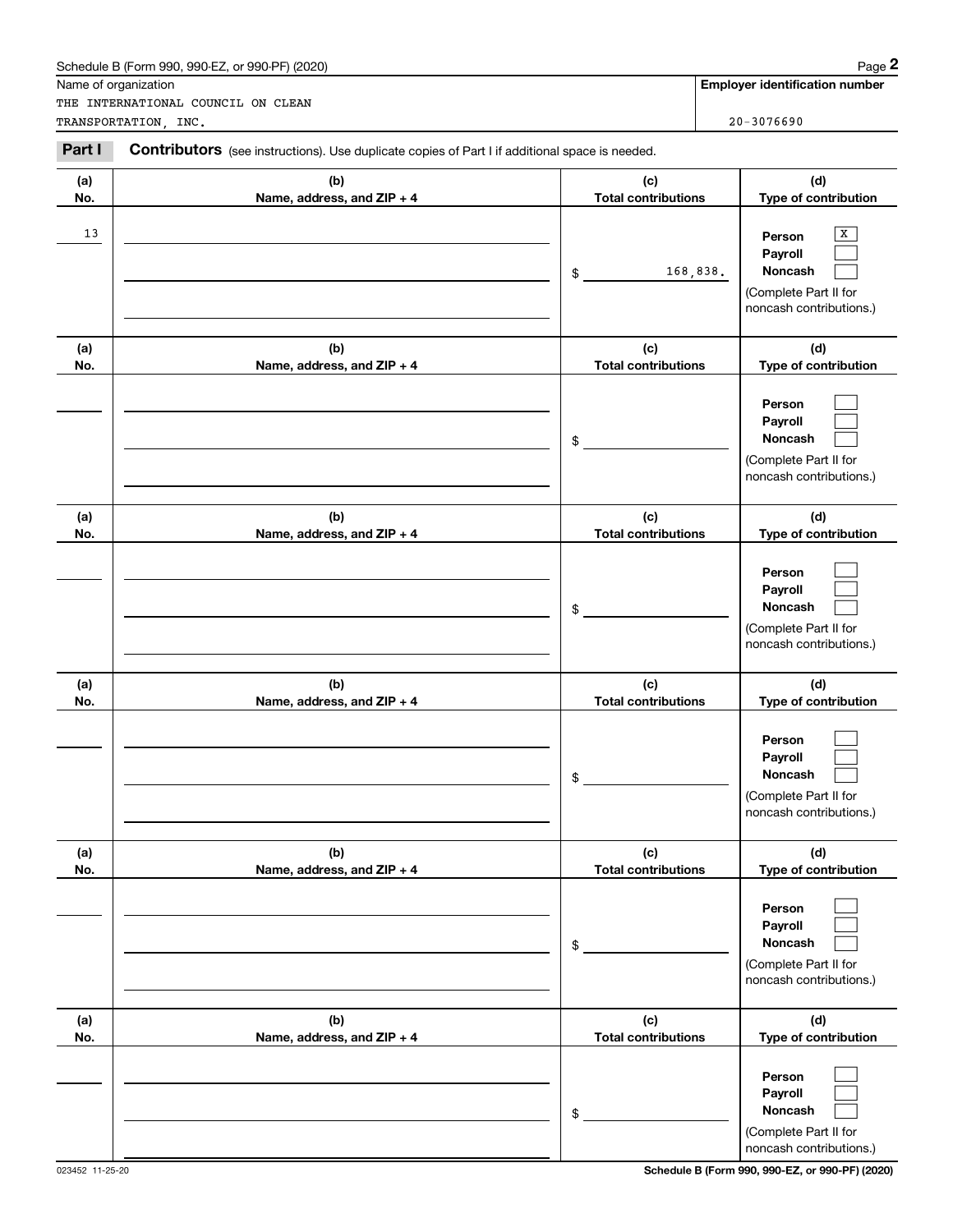|                              | Schedule B (Form 990, 990-EZ, or 990-PF) (2020)<br>Name of organization                             |                                                 | Page 3<br><b>Employer identification number</b> |
|------------------------------|-----------------------------------------------------------------------------------------------------|-------------------------------------------------|-------------------------------------------------|
|                              | THE INTERNATIONAL COUNCIL ON CLEAN<br>TRANSPORTATION, INC.                                          |                                                 | $20 - 3076690$                                  |
| Part II                      | Noncash Property (see instructions). Use duplicate copies of Part II if additional space is needed. |                                                 |                                                 |
| (a)<br>No.<br>from<br>Part I | (b)<br>Description of noncash property given                                                        | (c)<br>FMV (or estimate)<br>(See instructions.) | (d)<br>Date received                            |
|                              |                                                                                                     | \$                                              |                                                 |
| (a)<br>No.<br>from<br>Part I | (b)<br>Description of noncash property given                                                        | (c)<br>FMV (or estimate)<br>(See instructions.) | (d)<br>Date received                            |
|                              |                                                                                                     | \$                                              |                                                 |
| (a)<br>No.<br>from<br>Part I | (b)<br>Description of noncash property given                                                        | (c)<br>FMV (or estimate)<br>(See instructions.) | (d)<br>Date received                            |
|                              |                                                                                                     | \$                                              |                                                 |
| (a)<br>No.<br>from<br>Part I | (b)<br>Description of noncash property given                                                        | (c)<br>FMV (or estimate)<br>(See instructions.) | (d)<br>Date received                            |
|                              |                                                                                                     | \$                                              |                                                 |
| (a)<br>No.<br>from<br>Part I | (b)<br>Description of noncash property given                                                        | (c)<br>FMV (or estimate)<br>(See instructions.) | (d)<br>Date received                            |
|                              |                                                                                                     | \$                                              |                                                 |
| (a)<br>No.<br>from<br>Part I | (b)<br>Description of noncash property given                                                        | (c)<br>FMV (or estimate)<br>(See instructions.) | (d)<br>Date received                            |
|                              |                                                                                                     | \$                                              |                                                 |

023453 11-25-20 **Schedule B (Form 990, 990-EZ, or 990-PF) (2020)**

Schedule B (Form 990, 990-EZ, or 990-PF) (2020) Page 3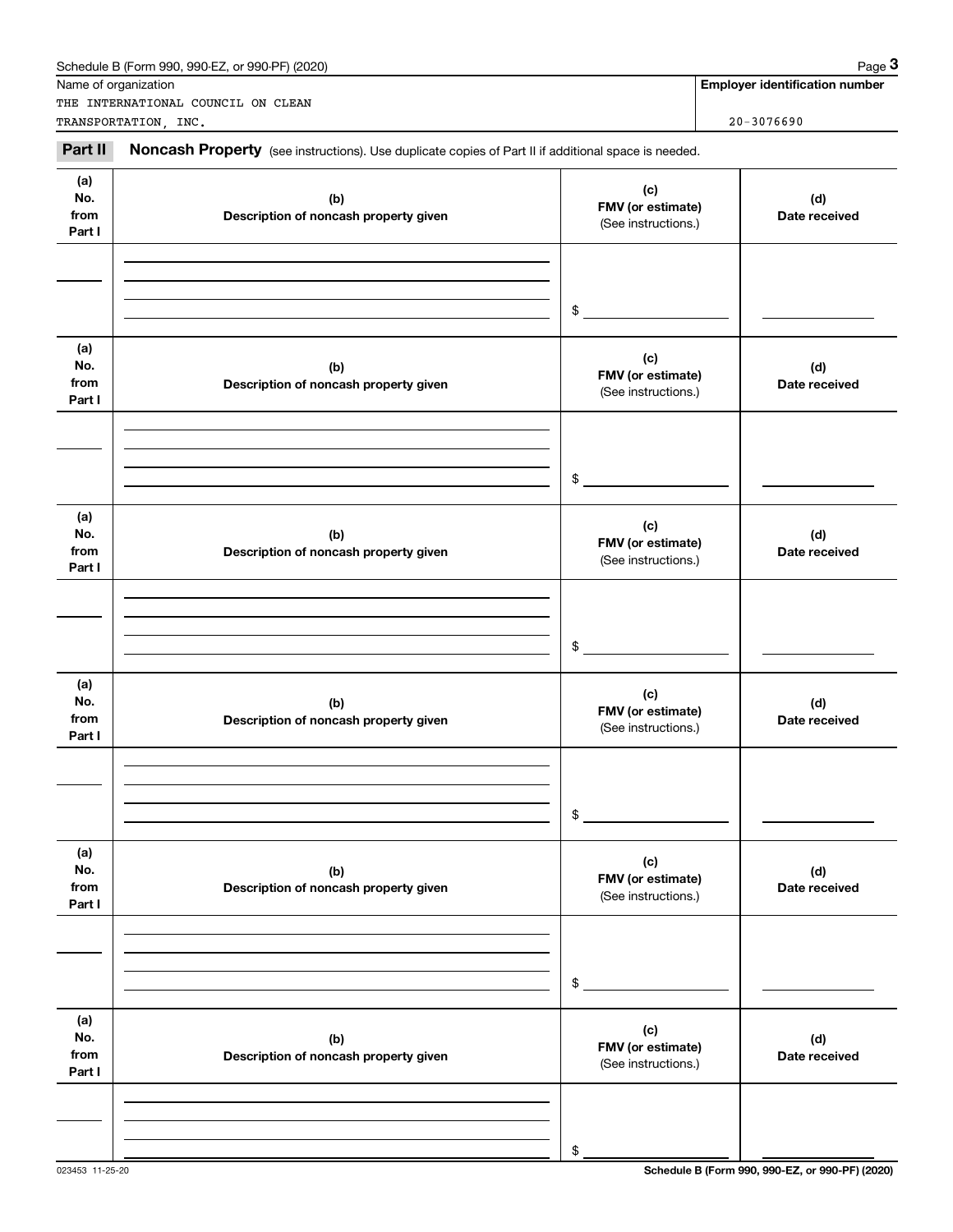|                           | Schedule B (Form 990, 990-EZ, or 990-PF) (2020)                                                                                                                                                                                                                                                                                                                                                                                                                                                                  |                      | Page 4                                   |
|---------------------------|------------------------------------------------------------------------------------------------------------------------------------------------------------------------------------------------------------------------------------------------------------------------------------------------------------------------------------------------------------------------------------------------------------------------------------------------------------------------------------------------------------------|----------------------|------------------------------------------|
| Name of organization      |                                                                                                                                                                                                                                                                                                                                                                                                                                                                                                                  |                      | <b>Employer identification number</b>    |
|                           | THE INTERNATIONAL COUNCIL ON CLEAN                                                                                                                                                                                                                                                                                                                                                                                                                                                                               |                      |                                          |
|                           | TRANSPORTATION, INC.                                                                                                                                                                                                                                                                                                                                                                                                                                                                                             |                      | $20 - 3076690$                           |
| <b>Part III</b>           | Exclusively religious, charitable, etc., contributions to organizations described in section 501(c)(7), (8), or (10) that total more than \$1,000 for the year<br>from any one contributor. Complete columns (a) through (e) and the following line entry. For organizations<br>completing Part III, enter the total of exclusively religious, charitable, etc., contributions of \$1,000 or less for the year. (Enter this info. once.) > \$<br>Use duplicate copies of Part III if additional space is needed. |                      |                                          |
| (a) No.<br>from           | (b) Purpose of gift                                                                                                                                                                                                                                                                                                                                                                                                                                                                                              | (c) Use of gift      | (d) Description of how gift is held      |
| Part I                    |                                                                                                                                                                                                                                                                                                                                                                                                                                                                                                                  |                      |                                          |
|                           |                                                                                                                                                                                                                                                                                                                                                                                                                                                                                                                  | (e) Transfer of gift |                                          |
|                           | Transferee's name, address, and $ZIP + 4$                                                                                                                                                                                                                                                                                                                                                                                                                                                                        |                      | Relationship of transferor to transferee |
| (a) No.                   |                                                                                                                                                                                                                                                                                                                                                                                                                                                                                                                  |                      |                                          |
| from<br>Part I            | (b) Purpose of gift                                                                                                                                                                                                                                                                                                                                                                                                                                                                                              | (c) Use of gift      | (d) Description of how gift is held      |
|                           |                                                                                                                                                                                                                                                                                                                                                                                                                                                                                                                  |                      |                                          |
|                           |                                                                                                                                                                                                                                                                                                                                                                                                                                                                                                                  |                      |                                          |
|                           |                                                                                                                                                                                                                                                                                                                                                                                                                                                                                                                  | (e) Transfer of gift |                                          |
|                           | Transferee's name, address, and $ZIP + 4$                                                                                                                                                                                                                                                                                                                                                                                                                                                                        |                      | Relationship of transferor to transferee |
|                           |                                                                                                                                                                                                                                                                                                                                                                                                                                                                                                                  |                      |                                          |
| (a) No.<br>from<br>Part I | (b) Purpose of gift                                                                                                                                                                                                                                                                                                                                                                                                                                                                                              | (c) Use of gift      | (d) Description of how gift is held      |
|                           |                                                                                                                                                                                                                                                                                                                                                                                                                                                                                                                  |                      |                                          |
|                           |                                                                                                                                                                                                                                                                                                                                                                                                                                                                                                                  | (e) Transfer of gift |                                          |
|                           | Transferee's name, address, and $ZIP + 4$                                                                                                                                                                                                                                                                                                                                                                                                                                                                        |                      | Relationship of transferor to transferee |
|                           |                                                                                                                                                                                                                                                                                                                                                                                                                                                                                                                  |                      |                                          |
| (a) No.<br>from           | (b) Purpose of gift                                                                                                                                                                                                                                                                                                                                                                                                                                                                                              | (c) Use of gift      | (d) Description of how gift is held      |
| Part I                    |                                                                                                                                                                                                                                                                                                                                                                                                                                                                                                                  |                      |                                          |
|                           |                                                                                                                                                                                                                                                                                                                                                                                                                                                                                                                  |                      |                                          |
|                           |                                                                                                                                                                                                                                                                                                                                                                                                                                                                                                                  | (e) Transfer of gift |                                          |
|                           | Transferee's name, address, and ZIP + 4                                                                                                                                                                                                                                                                                                                                                                                                                                                                          |                      | Relationship of transferor to transferee |
|                           |                                                                                                                                                                                                                                                                                                                                                                                                                                                                                                                  |                      |                                          |
|                           |                                                                                                                                                                                                                                                                                                                                                                                                                                                                                                                  |                      |                                          |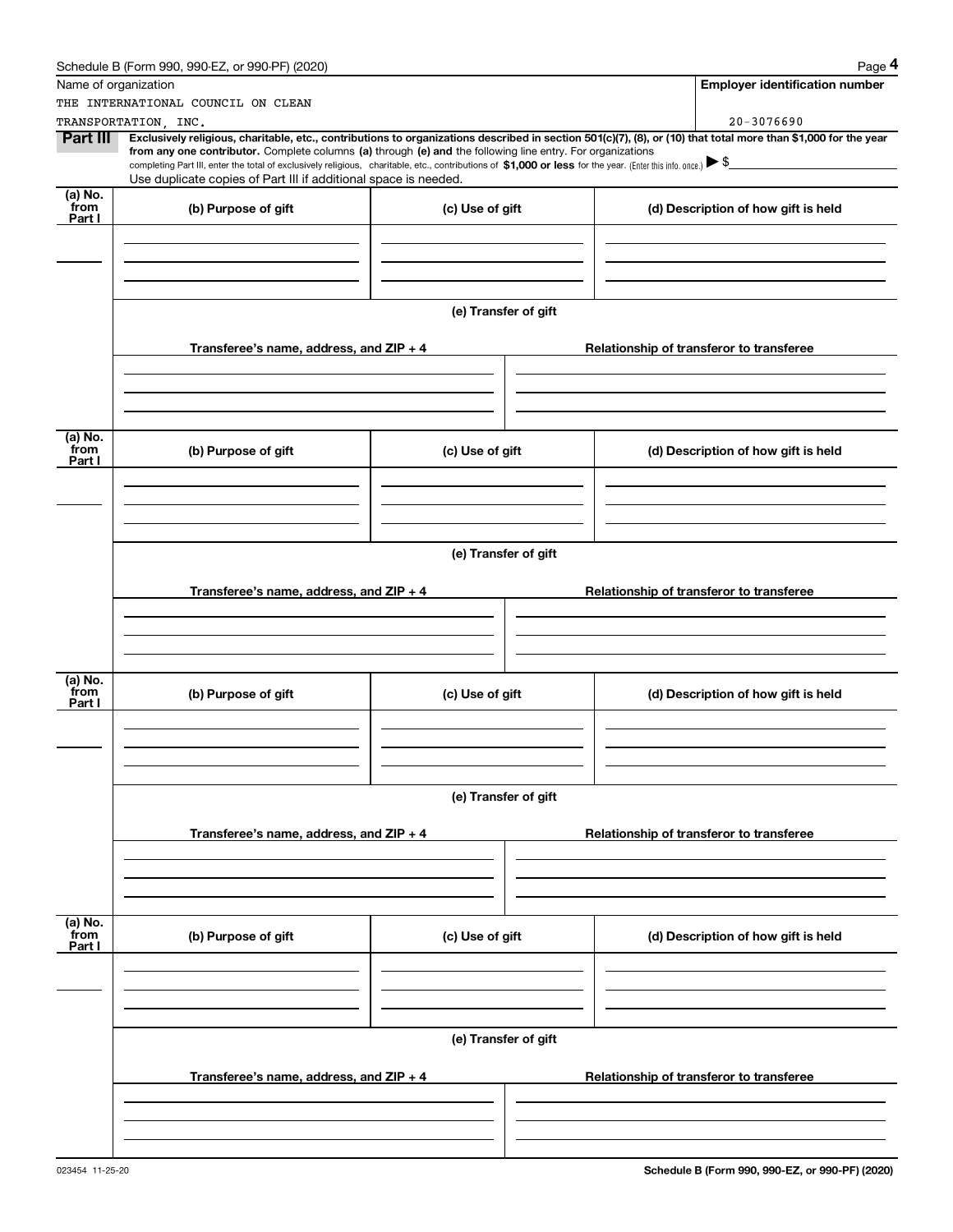|         |                                                                                                                                                                                            |  |                                                                                           |                                                                                                                                                |                                       |                      | OMB No. 1545-0047                                  |
|---------|--------------------------------------------------------------------------------------------------------------------------------------------------------------------------------------------|--|-------------------------------------------------------------------------------------------|------------------------------------------------------------------------------------------------------------------------------------------------|---------------------------------------|----------------------|----------------------------------------------------|
|         | <b>Supplemental Financial Statements</b><br><b>SCHEDULE D</b><br>(Form 990)<br>Complete if the organization answered "Yes" on Form 990,                                                    |  |                                                                                           |                                                                                                                                                |                                       |                      |                                                    |
|         |                                                                                                                                                                                            |  |                                                                                           | Part IV, line 6, 7, 8, 9, 10, 11a, 11b, 11c, 11d, 11e, 11f, 12a, or 12b.                                                                       |                                       |                      | Open to Public                                     |
|         | Attach to Form 990.<br>Department of the Treasury<br>► Go to www.irs.gov/Form990 for instructions and the latest information.<br>Internal Revenue Service                                  |  |                                                                                           |                                                                                                                                                |                                       |                      | <b>Inspection</b>                                  |
|         | THE INTERNATIONAL COUNCIL ON CLEAN<br>Name of the organization                                                                                                                             |  |                                                                                           |                                                                                                                                                | <b>Employer identification number</b> |                      |                                                    |
|         | TRANSPORTATION, INC.                                                                                                                                                                       |  |                                                                                           |                                                                                                                                                |                                       | 20-3076690           |                                                    |
| Part I  |                                                                                                                                                                                            |  |                                                                                           | Organizations Maintaining Donor Advised Funds or Other Similar Funds or Accounts. Complete if the                                              |                                       |                      |                                                    |
|         |                                                                                                                                                                                            |  | organization answered "Yes" on Form 990, Part IV, line 6.                                 |                                                                                                                                                |                                       |                      |                                                    |
|         |                                                                                                                                                                                            |  |                                                                                           | (a) Donor advised funds                                                                                                                        |                                       |                      | (b) Funds and other accounts                       |
| 1       |                                                                                                                                                                                            |  |                                                                                           |                                                                                                                                                |                                       |                      |                                                    |
| 2       |                                                                                                                                                                                            |  | Aggregate value of contributions to (during year)                                         |                                                                                                                                                |                                       |                      |                                                    |
| З<br>4  |                                                                                                                                                                                            |  |                                                                                           |                                                                                                                                                |                                       |                      |                                                    |
| 5       |                                                                                                                                                                                            |  |                                                                                           | Did the organization inform all donors and donor advisors in writing that the assets held in donor advised funds                               |                                       |                      |                                                    |
|         |                                                                                                                                                                                            |  |                                                                                           |                                                                                                                                                |                                       |                      | Yes<br>No                                          |
| 6       |                                                                                                                                                                                            |  |                                                                                           | Did the organization inform all grantees, donors, and donor advisors in writing that grant funds can be used only                              |                                       |                      |                                                    |
|         |                                                                                                                                                                                            |  |                                                                                           | for charitable purposes and not for the benefit of the donor or donor advisor, or for any other purpose conferring                             |                                       |                      |                                                    |
|         | impermissible private benefit?                                                                                                                                                             |  |                                                                                           |                                                                                                                                                |                                       |                      | Yes<br>No                                          |
| Part II |                                                                                                                                                                                            |  |                                                                                           | Conservation Easements. Complete if the organization answered "Yes" on Form 990, Part IV, line 7.                                              |                                       |                      |                                                    |
| 1.      |                                                                                                                                                                                            |  | Purpose(s) of conservation easements held by the organization (check all that apply).     |                                                                                                                                                |                                       |                      |                                                    |
|         |                                                                                                                                                                                            |  | Preservation of land for public use (for example, recreation or education)                |                                                                                                                                                |                                       |                      | Preservation of a historically important land area |
|         | Protection of natural habitat                                                                                                                                                              |  |                                                                                           | Preservation of a certified historic structure                                                                                                 |                                       |                      |                                                    |
|         | Preservation of open space                                                                                                                                                                 |  |                                                                                           |                                                                                                                                                |                                       |                      |                                                    |
| 2       |                                                                                                                                                                                            |  |                                                                                           | Complete lines 2a through 2d if the organization held a qualified conservation contribution in the form of a conservation easement on the last |                                       |                      |                                                    |
|         | day of the tax year.                                                                                                                                                                       |  |                                                                                           |                                                                                                                                                |                                       |                      | Held at the End of the Tax Year                    |
|         |                                                                                                                                                                                            |  |                                                                                           |                                                                                                                                                |                                       | 2a                   |                                                    |
|         |                                                                                                                                                                                            |  | Total acreage restricted by conservation easements                                        |                                                                                                                                                |                                       | 2 <sub>b</sub><br>2c |                                                    |
|         |                                                                                                                                                                                            |  |                                                                                           |                                                                                                                                                |                                       |                      |                                                    |
|         | Number of conservation easements included in (c) acquired after 7/25/06, and not on a historic structure<br>d<br>2d                                                                        |  |                                                                                           |                                                                                                                                                |                                       |                      |                                                    |
| 3       |                                                                                                                                                                                            |  |                                                                                           | Number of conservation easements modified, transferred, released, extinguished, or terminated by the organization during the tax               |                                       |                      |                                                    |
|         | $\vee$ ear                                                                                                                                                                                 |  |                                                                                           |                                                                                                                                                |                                       |                      |                                                    |
| 4       |                                                                                                                                                                                            |  | Number of states where property subject to conservation easement is located               |                                                                                                                                                |                                       |                      |                                                    |
| 5       |                                                                                                                                                                                            |  |                                                                                           | Does the organization have a written policy regarding the periodic monitoring, inspection, handling of                                         |                                       |                      |                                                    |
|         |                                                                                                                                                                                            |  | violations, and enforcement of the conservation easements it holds?                       |                                                                                                                                                |                                       |                      | Yes<br>No                                          |
|         |                                                                                                                                                                                            |  |                                                                                           | Staff and volunteer hours devoted to monitoring, inspecting, handling of violations, and enforcing conservation easements during the year      |                                       |                      |                                                    |
|         |                                                                                                                                                                                            |  |                                                                                           |                                                                                                                                                |                                       |                      |                                                    |
| 7       |                                                                                                                                                                                            |  |                                                                                           | Amount of expenses incurred in monitoring, inspecting, handling of violations, and enforcing conservation easements during the year            |                                       |                      |                                                    |
|         | $\blacktriangleright$ \$                                                                                                                                                                   |  |                                                                                           |                                                                                                                                                |                                       |                      |                                                    |
| 8       |                                                                                                                                                                                            |  |                                                                                           | Does each conservation easement reported on line 2(d) above satisfy the requirements of section 170(h)(4)(B)(i)                                |                                       |                      |                                                    |
| 9       | and section $170(h)(4)(B)(ii)$ ?                                                                                                                                                           |  |                                                                                           | In Part XIII, describe how the organization reports conservation easements in its revenue and expense statement and                            |                                       |                      | Yes<br>No                                          |
|         |                                                                                                                                                                                            |  |                                                                                           |                                                                                                                                                |                                       |                      |                                                    |
|         | balance sheet, and include, if applicable, the text of the footnote to the organization's financial statements that describes the<br>organization's accounting for conservation easements. |  |                                                                                           |                                                                                                                                                |                                       |                      |                                                    |
|         | Part III                                                                                                                                                                                   |  |                                                                                           | Organizations Maintaining Collections of Art, Historical Treasures, or Other Similar Assets.                                                   |                                       |                      |                                                    |
|         |                                                                                                                                                                                            |  | Complete if the organization answered "Yes" on Form 990, Part IV, line 8.                 |                                                                                                                                                |                                       |                      |                                                    |
|         |                                                                                                                                                                                            |  |                                                                                           | 1a If the organization elected, as permitted under FASB ASC 958, not to report in its revenue statement and balance sheet works                |                                       |                      |                                                    |
|         |                                                                                                                                                                                            |  |                                                                                           | of art, historical treasures, or other similar assets held for public exhibition, education, or research in furtherance of public              |                                       |                      |                                                    |
|         |                                                                                                                                                                                            |  |                                                                                           | service, provide in Part XIII the text of the footnote to its financial statements that describes these items.                                 |                                       |                      |                                                    |
|         |                                                                                                                                                                                            |  |                                                                                           | <b>b</b> If the organization elected, as permitted under FASB ASC 958, to report in its revenue statement and balance sheet works of           |                                       |                      |                                                    |
|         |                                                                                                                                                                                            |  |                                                                                           | art, historical treasures, or other similar assets held for public exhibition, education, or research in furtherance of public service,        |                                       |                      |                                                    |
|         |                                                                                                                                                                                            |  | provide the following amounts relating to these items:                                    |                                                                                                                                                |                                       |                      |                                                    |
|         | (i)                                                                                                                                                                                        |  |                                                                                           |                                                                                                                                                |                                       |                      |                                                    |
|         | (ii) Assets included in Form 990, Part X                                                                                                                                                   |  |                                                                                           |                                                                                                                                                |                                       |                      | $\frac{1}{2}$                                      |
| 2       |                                                                                                                                                                                            |  |                                                                                           | If the organization received or held works of art, historical treasures, or other similar assets for financial gain, provide                   |                                       |                      |                                                    |
|         |                                                                                                                                                                                            |  | the following amounts required to be reported under FASB ASC 958 relating to these items: |                                                                                                                                                |                                       |                      |                                                    |
| а       |                                                                                                                                                                                            |  |                                                                                           |                                                                                                                                                |                                       |                      | $\blacktriangleright$ \$                           |
|         |                                                                                                                                                                                            |  |                                                                                           | $\mathbf{r}$ $\mathbf{r}$ $\mathbf{r}$ $\mathbf{r}$ $\mathbf{r}$ $\mathbf{r}$ $\mathbf{r}$ $\mathbf{r}$                                        |                                       |                      |                                                    |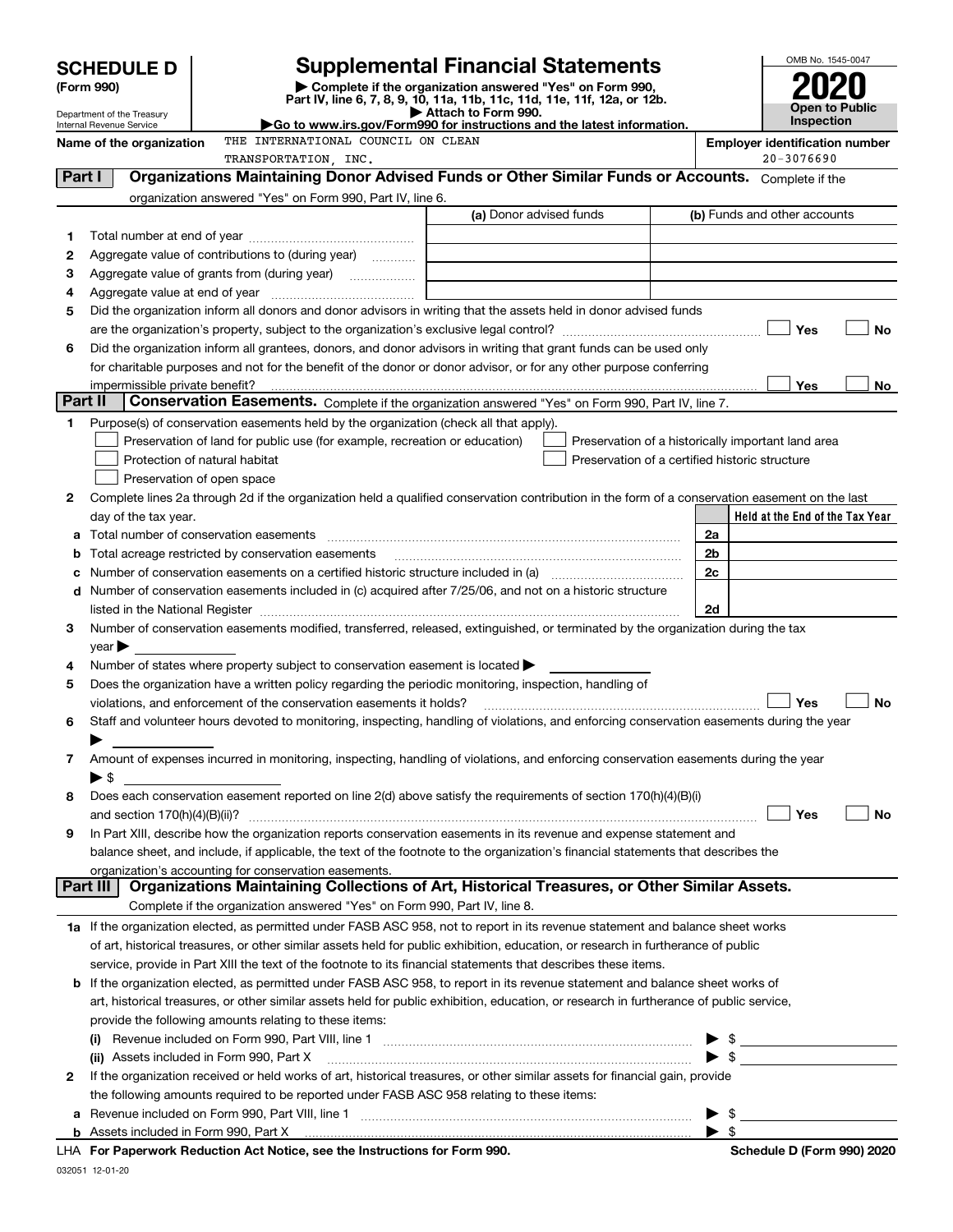|               |                                                                                                                                                                                                                                                                      | THE INTERNATIONAL COUNCIL ON CLEAN |   |                |                          |  |                                            |                |     |          |
|---------------|----------------------------------------------------------------------------------------------------------------------------------------------------------------------------------------------------------------------------------------------------------------------|------------------------------------|---|----------------|--------------------------|--|--------------------------------------------|----------------|-----|----------|
|               | TRANSPORTATION, INC.<br>Schedule D (Form 990) 2020                                                                                                                                                                                                                   |                                    |   |                |                          |  |                                            | 20-3076690     |     | $Page$ 2 |
|               | Part III<br>Organizations Maintaining Collections of Art, Historical Treasures, or Other Similar Assets                                                                                                                                                              |                                    |   |                |                          |  |                                            | (continued)    |     |          |
| 3             | Using the organization's acquisition, accession, and other records, check any of the following that make significant use of its                                                                                                                                      |                                    |   |                |                          |  |                                            |                |     |          |
|               | collection items (check all that apply):                                                                                                                                                                                                                             |                                    |   |                |                          |  |                                            |                |     |          |
| a             | Public exhibition                                                                                                                                                                                                                                                    |                                    |   |                | Loan or exchange program |  |                                            |                |     |          |
| b             | Scholarly research                                                                                                                                                                                                                                                   |                                    |   |                |                          |  |                                            |                |     |          |
| c             | Other and the contract of the contract of the contract of the contract of the contract of the contract of the contract of the contract of the contract of the contract of the contract of the contract of the contract of the<br>Preservation for future generations |                                    |   |                |                          |  |                                            |                |     |          |
|               | Provide a description of the organization's collections and explain how they further the organization's exempt purpose in Part XIII.                                                                                                                                 |                                    |   |                |                          |  |                                            |                |     |          |
| 5             |                                                                                                                                                                                                                                                                      |                                    |   |                |                          |  |                                            |                |     |          |
|               | During the year, did the organization solicit or receive donations of art, historical treasures, or other similar assets<br>to be sold to raise funds rather than to be maintained as part of the organization's collection?                                         |                                    |   |                |                          |  |                                            |                |     |          |
|               | Part IV<br>Escrow and Custodial Arrangements. Complete if the organization answered "Yes" on Form 990, Part IV, line 9, or                                                                                                                                           |                                    |   |                |                          |  |                                            | Yes            |     | No.      |
|               | reported an amount on Form 990, Part X, line 21.                                                                                                                                                                                                                     |                                    |   |                |                          |  |                                            |                |     |          |
|               |                                                                                                                                                                                                                                                                      |                                    |   |                |                          |  |                                            |                |     |          |
|               | 1a Is the organization an agent, trustee, custodian or other intermediary for contributions or other assets not included                                                                                                                                             |                                    |   |                |                          |  |                                            |                |     |          |
|               | on Form 990, Part X? [11] matter contracts and contracts and contracts are contracted and contracts are contracted and contract and contract of the contract of the contract of the contract of the contract of the contract o                                       |                                    |   |                |                          |  |                                            | Yes            |     | No       |
|               | b If "Yes," explain the arrangement in Part XIII and complete the following table:                                                                                                                                                                                   |                                    |   |                |                          |  |                                            |                |     |          |
|               |                                                                                                                                                                                                                                                                      |                                    |   |                |                          |  |                                            | Amount         |     |          |
| c             |                                                                                                                                                                                                                                                                      |                                    |   |                |                          |  | 1c                                         |                |     |          |
|               | Additions during the year manufacture content and the year manufacture of the year manufacture of the year manufacture of the state of the state of the state of the state of the state of the state of the state of the state                                       |                                    |   |                |                          |  | 1d                                         |                |     |          |
|               | Distributions during the year manufactured and continuum control of the year manufactured and control of the year manufactured and control of the year manufactured and control of the year manufactured and control of the ye                                       |                                    |   |                |                          |  | 1e                                         |                |     |          |
|               |                                                                                                                                                                                                                                                                      |                                    |   |                |                          |  | 1f                                         |                |     |          |
|               | 2a Did the organization include an amount on Form 990, Part X, line 21, for escrow or custodial account liability?                                                                                                                                                   |                                    |   |                |                          |  |                                            | Yes            |     | No       |
|               | b If "Yes," explain the arrangement in Part XIII. Check here if the explanation has been provided on Part XIII                                                                                                                                                       |                                    |   |                |                          |  |                                            |                |     |          |
| <b>Part V</b> | Endowment Funds. Complete if the organization answered "Yes" on Form 990, Part IV, line 10.                                                                                                                                                                          |                                    |   |                |                          |  |                                            |                |     |          |
|               |                                                                                                                                                                                                                                                                      | (a) Current year                   |   | (b) Prior year | (c) Two years back       |  | (d) Three years back   (e) Four years back |                |     |          |
| 1a            | Beginning of year balance                                                                                                                                                                                                                                            |                                    |   |                |                          |  |                                            |                |     |          |
|               |                                                                                                                                                                                                                                                                      |                                    |   |                |                          |  |                                            |                |     |          |
|               | Net investment earnings, gains, and losses                                                                                                                                                                                                                           |                                    |   |                |                          |  |                                            |                |     |          |
|               |                                                                                                                                                                                                                                                                      |                                    |   |                |                          |  |                                            |                |     |          |
|               | e Other expenditures for facilities                                                                                                                                                                                                                                  |                                    |   |                |                          |  |                                            |                |     |          |
|               |                                                                                                                                                                                                                                                                      |                                    |   |                |                          |  |                                            |                |     |          |
|               |                                                                                                                                                                                                                                                                      |                                    |   |                |                          |  |                                            |                |     |          |
|               |                                                                                                                                                                                                                                                                      |                                    |   |                |                          |  |                                            |                |     |          |
| g             | End of year balance                                                                                                                                                                                                                                                  |                                    |   |                |                          |  |                                            |                |     |          |
| 2             | Provide the estimated percentage of the current year end balance (line 1g, column (a)) held as:                                                                                                                                                                      |                                    |   |                |                          |  |                                            |                |     |          |
| а             | Board designated or quasi-endowment >                                                                                                                                                                                                                                |                                    | % |                |                          |  |                                            |                |     |          |
|               | Permanent endowment >                                                                                                                                                                                                                                                | %                                  |   |                |                          |  |                                            |                |     |          |
|               | %<br>$\mathbf c$ Term endowment $\blacktriangleright$                                                                                                                                                                                                                |                                    |   |                |                          |  |                                            |                |     |          |
|               | The percentages on lines 2a, 2b, and 2c should equal 100%.                                                                                                                                                                                                           |                                    |   |                |                          |  |                                            |                |     |          |
|               | 3a Are there endowment funds not in the possession of the organization that are held and administered for the organization                                                                                                                                           |                                    |   |                |                          |  |                                            |                |     |          |
|               | by:                                                                                                                                                                                                                                                                  |                                    |   |                |                          |  |                                            |                | Yes | No.      |
|               | (i)                                                                                                                                                                                                                                                                  |                                    |   |                |                          |  |                                            | 3a(i)          |     |          |
|               |                                                                                                                                                                                                                                                                      |                                    |   |                |                          |  |                                            | 3a(ii)         |     |          |
|               |                                                                                                                                                                                                                                                                      |                                    |   |                |                          |  |                                            | 3b             |     |          |
| 4             | Describe in Part XIII the intended uses of the organization's endowment funds.                                                                                                                                                                                       |                                    |   |                |                          |  |                                            |                |     |          |
|               | Land, Buildings, and Equipment.<br><b>Part VI</b>                                                                                                                                                                                                                    |                                    |   |                |                          |  |                                            |                |     |          |
|               | Complete if the organization answered "Yes" on Form 990, Part IV, line 11a. See Form 990, Part X, line 10.                                                                                                                                                           |                                    |   |                |                          |  |                                            |                |     |          |
|               | Description of property                                                                                                                                                                                                                                              | (a) Cost or other                  |   |                | (b) Cost or other        |  | (c) Accumulated                            | (d) Book value |     |          |
|               |                                                                                                                                                                                                                                                                      | basis (investment)                 |   |                | basis (other)            |  | depreciation                               |                |     |          |
|               |                                                                                                                                                                                                                                                                      |                                    |   |                |                          |  |                                            |                |     |          |
| b             |                                                                                                                                                                                                                                                                      |                                    |   |                |                          |  |                                            |                |     |          |
|               |                                                                                                                                                                                                                                                                      |                                    |   |                | 909,010.                 |  | 756,278.                                   |                |     | 152,732. |
| c             |                                                                                                                                                                                                                                                                      |                                    |   |                | 580,388.                 |  | 424,420.                                   |                |     | 155,968. |
| d             |                                                                                                                                                                                                                                                                      |                                    |   |                | 162,961.                 |  | 154,895.                                   |                |     | 8,066.   |
|               |                                                                                                                                                                                                                                                                      |                                    |   |                |                          |  |                                            |                |     | 316,766. |
|               |                                                                                                                                                                                                                                                                      |                                    |   |                |                          |  | ▶                                          |                |     |          |

**Schedule D (Form 990) 2020**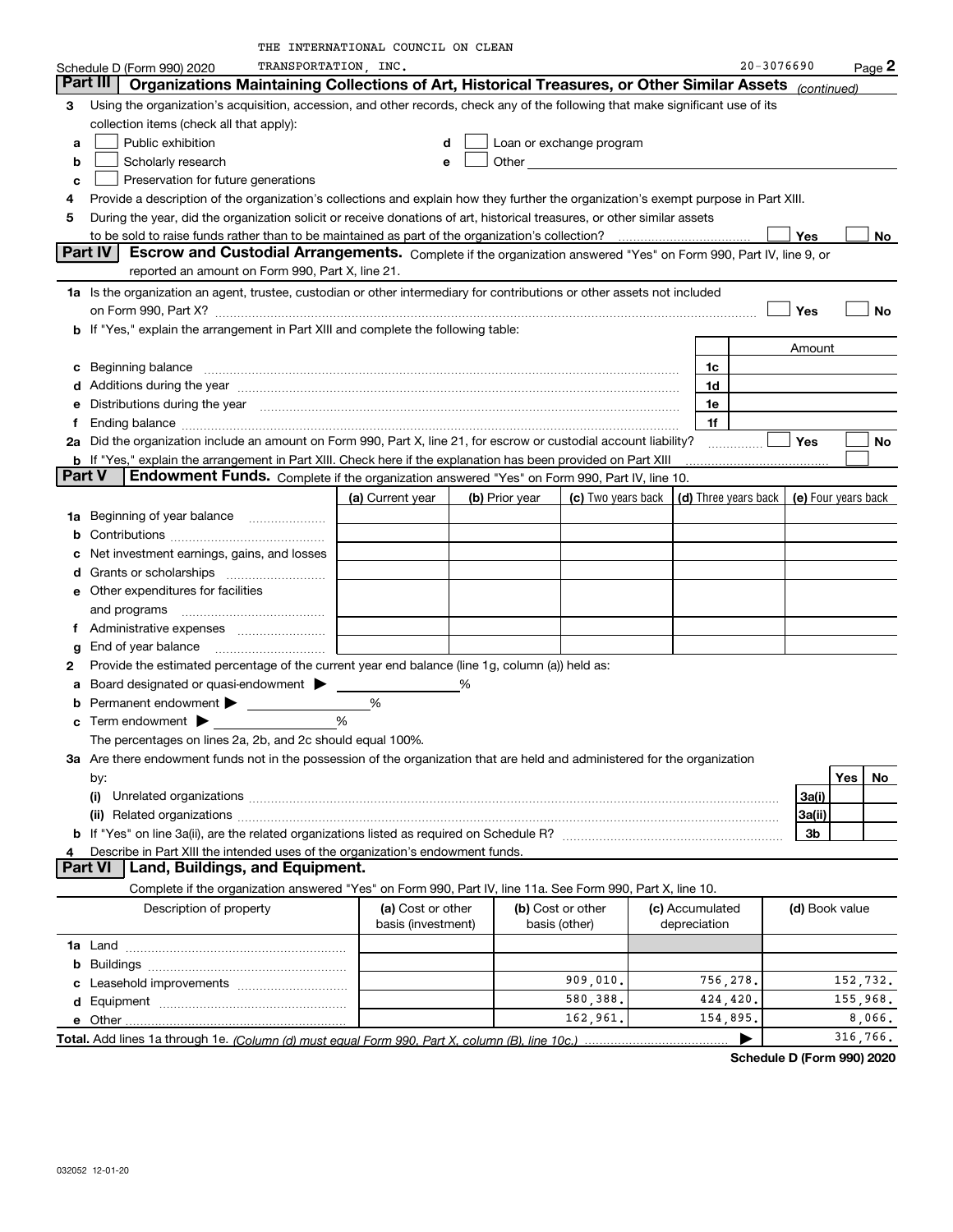| THE INTERNATIONAL COUNCIL ON CLEAN |  |  |
|------------------------------------|--|--|
|                                    |  |  |

#### (a) Description of security or category (including name of security)  $\vert$  (b) Book value  $\vert$  (c) Total. (Col. (b) must equal Form 990, Part X, col. (B) line 12.) Total. (Col. (b) must equal Form 990, Part X, col. (B) line 13.) **(1)** Financial derivatives ~~~~~~~~~~~~~~~ **(2)** Closely held equity interests ~~~~~~~~~~~ **(3)** Other (a) Description of investment **b (b)** Book value **(1)(2) (3)(4) (5)(6)(7)(8)(9)(a) (b)**  Description**(1)(2) (3)(4)(5) (6)(7)(8)(9)Total.**  *(Column (b) must equal Form 990, Part X, col. (B) line 15.)* **1.(a)** Description of liability **Book value** Book value Book value Book value Book value Complete if the organization answered "Yes" on Form 990, Part IV, line 11b. See Form 990, Part X, line 12.  $(b)$  Book value  $\vert$  (c) Method of valuation: Cost or end-of-year market value (A)(B)(C)(D)(E)(F)(G)(H)Complete if the organization answered "Yes" on Form 990, Part IV, line 11c. See Form 990, Part X, line 13. (c) Method of valuation: Cost or end-of-year market value Complete if the organization answered "Yes" on Form 990, Part IV, line 11d. See Form 990, Part X, line 15. (b) Book value  $\blacktriangleright$ Complete if the organization answered "Yes" on Form 990, Part IV, line 11e or 11f. See Form 990, Part X, line 25. (1)(2)(3)(4)(5)(6)(7)(8)(9)Federal income taxes  $\blacktriangleright$ **Part VII Investments - Other Securities. Part VIII Investments - Program Related. Part IX Other Assets. Part X Other Liabilities.** DUE TO AFFILIATE DEFERRED RENT 62,428. 562,241. 624,669.

**Total.**  *(Column (b) must equal Form 990, Part X, col. (B) line 25.)* 

**2.**Liability for uncertain tax positions. In Part XIII, provide the text of the footnote to the organization's financial statements that reports the organization's liability for uncertain tax positions under FASB ASC 740. Check here if the text of the footnote has been provided in Part XIII

**Schedule D (Form 990) 2020**

 $\mathcal{L}^{\text{max}}$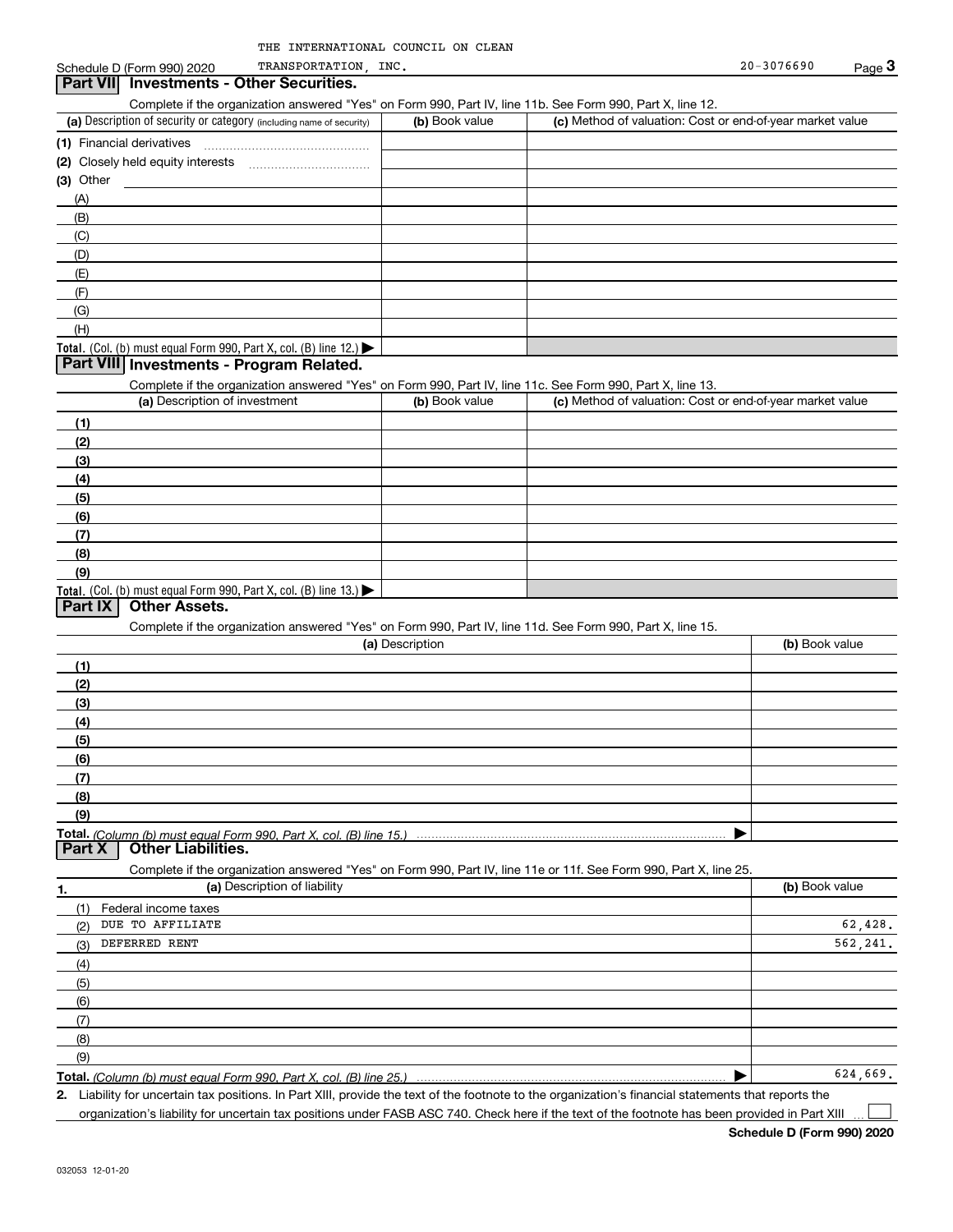|   | THE INTERNATIONAL COUNCIL ON CLEAN                                                                                         |                |                          |
|---|----------------------------------------------------------------------------------------------------------------------------|----------------|--------------------------|
|   | TRANSPORTATION, INC.<br>Schedule D (Form 990) 2020                                                                         |                | $20 - 3076690$<br>Page 4 |
|   | Reconciliation of Revenue per Audited Financial Statements With Revenue per Return.<br>Part XI                             |                |                          |
|   | Complete if the organization answered "Yes" on Form 990, Part IV, line 12a.                                                |                |                          |
| 1 | Total revenue, gains, and other support per audited financial statements                                                   |                | $\blacksquare$           |
| 2 | Amounts included on line 1 but not on Form 990, Part VIII, line 12:                                                        |                |                          |
| a |                                                                                                                            | 2a             |                          |
| b |                                                                                                                            | 2 <sub>b</sub> |                          |
| c |                                                                                                                            | 2c             |                          |
| d | Other (Describe in Part XIII.) <b>Construction Construction</b> Chern Construction Chern Chern Chern Chern Chern Chern     | 2d             |                          |
| е | Add lines 2a through 2d                                                                                                    |                | 2e                       |
| 3 |                                                                                                                            |                | 3                        |
| 4 | Amounts included on Form 990, Part VIII, line 12, but not on line 1:                                                       |                |                          |
| a |                                                                                                                            | 4a l           |                          |
| b | Other (Describe in Part XIII.) <b>Construction Contract Construction</b> Chemistry Chemistry Chemistry Chemistry Chemistry | 4b             |                          |
|   | Add lines 4a and 4b                                                                                                        |                | 4c                       |
|   |                                                                                                                            |                | 5                        |
|   | Part XII   Reconciliation of Expenses per Audited Financial Statements With Expenses per Return.                           |                |                          |
|   | Complete if the organization answered "Yes" on Form 990, Part IV, line 12a.                                                |                |                          |
| 1 |                                                                                                                            |                | $\mathbf{1}$             |
| 2 | Amounts included on line 1 but not on Form 990, Part IX, line 25:                                                          |                |                          |
| a |                                                                                                                            | 2a             |                          |
|   |                                                                                                                            | 2b             |                          |
|   |                                                                                                                            | 2c             |                          |
| d |                                                                                                                            | 2d             |                          |
| е | Add lines 2a through 2d                                                                                                    |                | 2e                       |
| 3 | Subtract line 2e from line 1                                                                                               |                | 3                        |
| 4 | Amounts included on Form 990, Part IX, line 25, but not on line 1:                                                         |                |                          |
| а | Investment expenses not included on Form 990, Part VIII, line 7b                                                           | 4a             |                          |
|   | Other (Describe in Part XIII.) <b>Construction Contract Construction</b> Chemistry Chemistry Chemistry Chemistry Chemistry | 4 <sub>b</sub> |                          |
|   | c Add lines 4a and 4b                                                                                                      |                | 4c                       |
| 5 |                                                                                                                            |                | 5                        |

#### **Part XIII Supplemental Information.**

Provide the descriptions required for Part II, lines 3, 5, and 9; Part III, lines 1a and 4; Part IV, lines 1b and 2b; Part V, line 4; Part X, line 2; Part XI, lines 2d and 4b; and Part XII, lines 2d and 4b. Also complete this part to provide any additional information.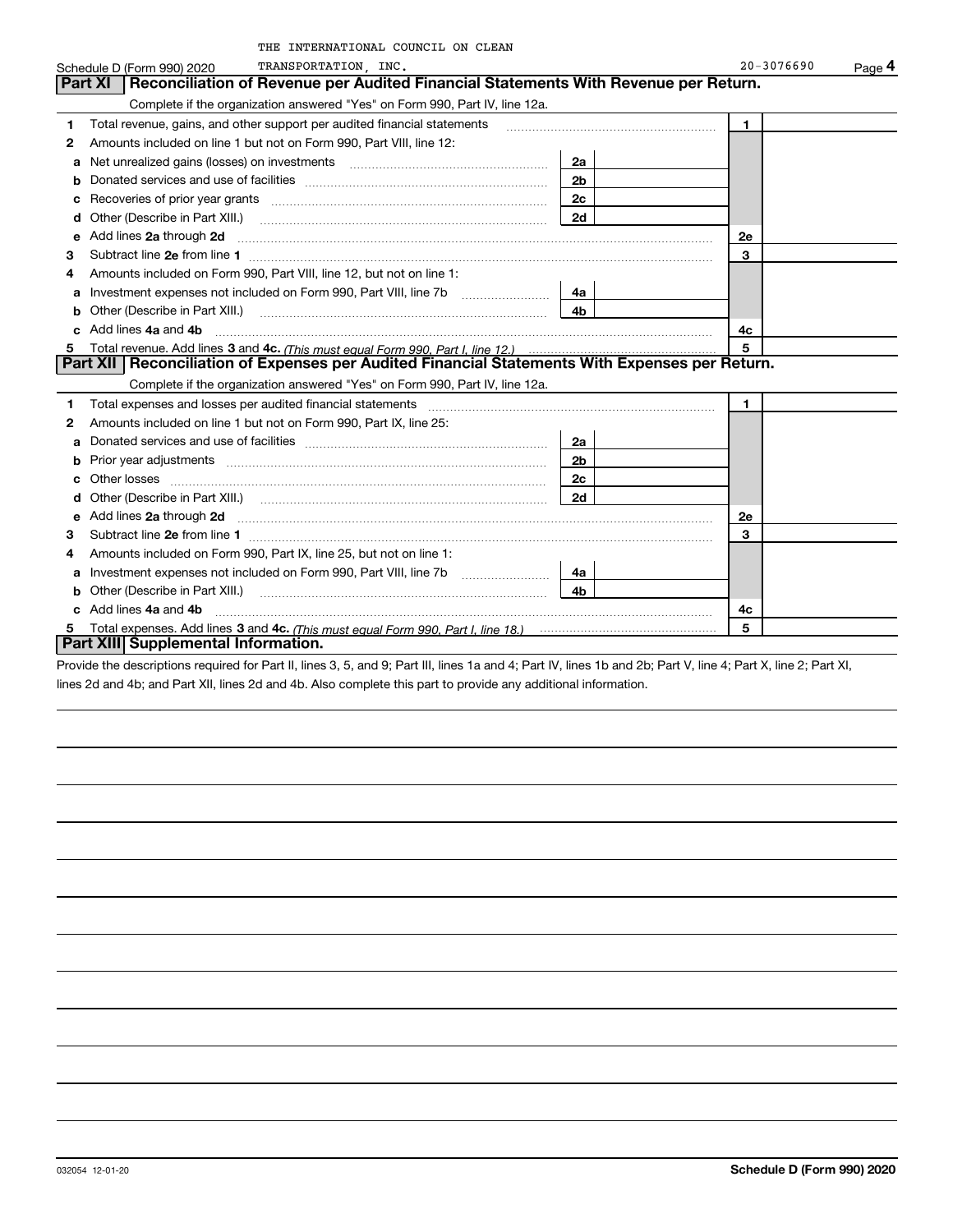| <b>SCHEDULE F</b>                                      |                                           |                                           |                                                                                           | <b>Statement of Activities Outside the United States</b>                                                                                                      |          |                                                                                                                 |            | OMB No. 1545-0047                                                    |
|--------------------------------------------------------|-------------------------------------------|-------------------------------------------|-------------------------------------------------------------------------------------------|---------------------------------------------------------------------------------------------------------------------------------------------------------------|----------|-----------------------------------------------------------------------------------------------------------------|------------|----------------------------------------------------------------------|
| (Form 990)                                             |                                           |                                           |                                                                                           | Complete if the organization answered "Yes" on Form 990, Part IV, line 14b, 15, or 16.                                                                        |          |                                                                                                                 |            |                                                                      |
| Department of the Treasury<br>Internal Revenue Service |                                           |                                           |                                                                                           | Attach to Form 990.<br>Go to www.irs.gov/Form990 for instructions and the latest information.                                                                 |          |                                                                                                                 | Inspection | <b>Open to Public</b>                                                |
|                                                        | Name of the organization                  |                                           |                                                                                           |                                                                                                                                                               |          |                                                                                                                 |            | <b>Employer identification number</b>                                |
|                                                        | THE INTERNATIONAL COUNCIL ON CLEAN        |                                           |                                                                                           |                                                                                                                                                               |          |                                                                                                                 |            |                                                                      |
|                                                        | TRANSPORTATION, INC.                      |                                           |                                                                                           |                                                                                                                                                               |          | $20 - 3076690$                                                                                                  |            |                                                                      |
| Part I                                                 | Form 990, Part IV, line 14b.              |                                           |                                                                                           | General Information on Activities Outside the United States. Complete if the organization answered "Yes" on                                                   |          |                                                                                                                 |            |                                                                      |
| 1                                                      |                                           |                                           |                                                                                           | For grantmakers. Does the organization maintain records to substantiate the amount of its grants and other assistance,                                        |          |                                                                                                                 |            |                                                                      |
|                                                        |                                           |                                           |                                                                                           | the grantees' eligibility for the grants or assistance, and the selection criteria used to award the grants or assistance?                                    |          |                                                                                                                 |            | <b>No</b><br>Yes                                                     |
| $\mathbf{2}$                                           | United States.                            |                                           |                                                                                           | For grantmakers. Describe in Part V the organization's procedures for monitoring the use of its grants and other assistance outside the                       |          |                                                                                                                 |            |                                                                      |
|                                                        |                                           |                                           |                                                                                           | 3 Activities per Region. (The following Part I, line 3 table can be duplicated if additional space is needed.)                                                |          |                                                                                                                 |            |                                                                      |
|                                                        | (a) Region                                | (b) Number of<br>offices<br>in the region | (c) Number of<br>employees,<br>agents, and<br>independent<br>contractors<br>in the region | (d) Activities conducted in the region<br>(by type) (such as, fundraising, pro-<br>gram services, investments, grants to<br>recipients located in the region) |          | (e) If activity listed in (d)<br>is a program service,<br>describe specific type<br>of service(s) in the region |            | (f) Total<br>expenditures<br>for and<br>investments<br>in the region |
|                                                        |                                           |                                           |                                                                                           |                                                                                                                                                               |          |                                                                                                                 |            |                                                                      |
|                                                        | EUROPE (INCLUDING<br>ICELAND & GREENLAND) | 1                                         | 0                                                                                         | PROGRAM SERVICES                                                                                                                                              | RESEARCH |                                                                                                                 |            | 1,098,794.                                                           |
|                                                        |                                           |                                           |                                                                                           |                                                                                                                                                               |          |                                                                                                                 |            |                                                                      |
|                                                        |                                           |                                           |                                                                                           |                                                                                                                                                               |          |                                                                                                                 |            |                                                                      |
|                                                        |                                           |                                           |                                                                                           |                                                                                                                                                               |          |                                                                                                                 |            |                                                                      |
| NORTH AMERICA                                          |                                           | 0                                         | 0                                                                                         | PROGRAM SERVICES                                                                                                                                              | RESEARCH |                                                                                                                 |            | 612,264.                                                             |
|                                                        |                                           |                                           |                                                                                           |                                                                                                                                                               |          |                                                                                                                 |            |                                                                      |
|                                                        | EAST ASIA AND THE                         |                                           |                                                                                           |                                                                                                                                                               |          |                                                                                                                 |            |                                                                      |
| PACIFIC                                                |                                           | 1                                         | 0                                                                                         | PROGRAM SERVICES                                                                                                                                              | RESEARCH |                                                                                                                 |            | 972,181.                                                             |
|                                                        |                                           |                                           |                                                                                           |                                                                                                                                                               |          |                                                                                                                 |            |                                                                      |
|                                                        |                                           |                                           |                                                                                           |                                                                                                                                                               |          |                                                                                                                 |            |                                                                      |
|                                                        |                                           |                                           |                                                                                           |                                                                                                                                                               |          |                                                                                                                 |            |                                                                      |
|                                                        | SUB-SAHARAN AFRICA                        | 0                                         | 0                                                                                         | PROGRAM SERVICES                                                                                                                                              | RESEARCH |                                                                                                                 |            | 25,968.                                                              |
|                                                        |                                           |                                           |                                                                                           |                                                                                                                                                               |          |                                                                                                                 |            |                                                                      |
| MIDDLE EAST AND                                        |                                           |                                           |                                                                                           |                                                                                                                                                               |          |                                                                                                                 |            |                                                                      |
| NORTH AFRICA                                           |                                           | 0                                         | 0                                                                                         | PROGRAM SERVICES                                                                                                                                              | RESEARCH |                                                                                                                 |            | 78,117.                                                              |
|                                                        |                                           |                                           |                                                                                           |                                                                                                                                                               |          |                                                                                                                 |            |                                                                      |
|                                                        |                                           |                                           |                                                                                           |                                                                                                                                                               |          |                                                                                                                 |            |                                                                      |
| SOUTH ASIA                                             |                                           | 0                                         | 0                                                                                         | PROGRAM SERVICES                                                                                                                                              | RESEARCH |                                                                                                                 |            | 672,715.                                                             |
|                                                        |                                           |                                           |                                                                                           |                                                                                                                                                               |          |                                                                                                                 |            |                                                                      |
|                                                        |                                           |                                           |                                                                                           |                                                                                                                                                               |          |                                                                                                                 |            |                                                                      |
|                                                        |                                           |                                           |                                                                                           |                                                                                                                                                               |          |                                                                                                                 |            |                                                                      |
| SOUTH AMERICA                                          |                                           | 1                                         | 0                                                                                         | PROGRAM SERVICES                                                                                                                                              | RESEARCH |                                                                                                                 |            | 834,695.                                                             |
|                                                        |                                           |                                           |                                                                                           |                                                                                                                                                               |          |                                                                                                                 |            |                                                                      |
|                                                        |                                           |                                           |                                                                                           |                                                                                                                                                               |          |                                                                                                                 |            |                                                                      |
|                                                        |                                           |                                           |                                                                                           |                                                                                                                                                               |          |                                                                                                                 |            |                                                                      |
|                                                        | <b>3 a</b> Subtotal                       | 3                                         | 0                                                                                         |                                                                                                                                                               |          |                                                                                                                 |            | 4,294,734.                                                           |
|                                                        | <b>b</b> Total from continuation          |                                           |                                                                                           |                                                                                                                                                               |          |                                                                                                                 |            |                                                                      |
|                                                        | sheets to Part I                          | 0                                         | 0                                                                                         |                                                                                                                                                               |          |                                                                                                                 |            | 0.                                                                   |
| and 3b)                                                | c Totals (add lines 3a                    | 3                                         | 0                                                                                         |                                                                                                                                                               |          |                                                                                                                 |            | 4,294,734.                                                           |

**For Paperwork Reduction Act Notice, see the Instructions for Form 990. Schedule F (Form 990) 2020** LHA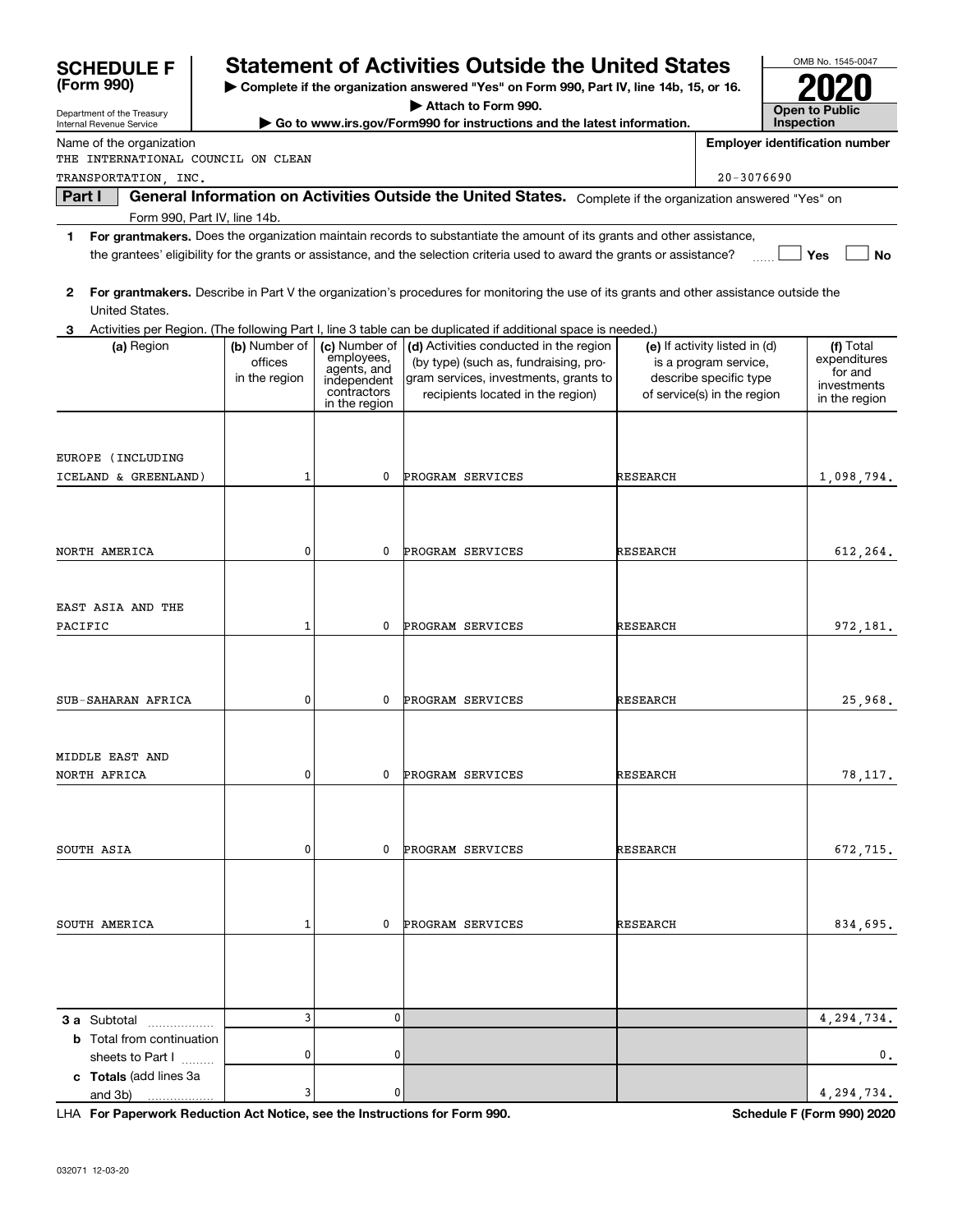Part II | Grants and Other Assistance to Organizations or Entities Outside the United States. Complete if the organization answered "Yes" on Form 990, Part IV, line 15, for any Schedule F (Form 990) 2020 Page TRANSPORTATION, INC.

recipient who received more than \$5,000. Part II can be duplicated if additional space is needed.

| 1<br>(a) Name of organization | (b) IRS code section<br>and EIN (if applicable) | (c) Region | (d) Purpose of<br>grant                                                                                                                 | (e) Amount<br>of cash grant | (f) Manner of<br>cash disbursement | (g) Amount of<br>noncash<br>assistance | (h) Description<br>of noncash<br>assistance | (i) Method of<br>valuation (book, FMV,<br>appraisal, other) |
|-------------------------------|-------------------------------------------------|------------|-----------------------------------------------------------------------------------------------------------------------------------------|-----------------------------|------------------------------------|----------------------------------------|---------------------------------------------|-------------------------------------------------------------|
|                               |                                                 |            |                                                                                                                                         |                             |                                    |                                        |                                             |                                                             |
|                               |                                                 |            |                                                                                                                                         |                             |                                    |                                        |                                             |                                                             |
|                               |                                                 |            |                                                                                                                                         |                             |                                    |                                        |                                             |                                                             |
|                               |                                                 |            |                                                                                                                                         |                             |                                    |                                        |                                             |                                                             |
|                               |                                                 |            |                                                                                                                                         |                             |                                    |                                        |                                             |                                                             |
|                               |                                                 |            |                                                                                                                                         |                             |                                    |                                        |                                             |                                                             |
|                               |                                                 |            |                                                                                                                                         |                             |                                    |                                        |                                             |                                                             |
|                               |                                                 |            |                                                                                                                                         |                             |                                    |                                        |                                             |                                                             |
|                               |                                                 |            |                                                                                                                                         |                             |                                    |                                        |                                             |                                                             |
|                               |                                                 |            |                                                                                                                                         |                             |                                    |                                        |                                             |                                                             |
|                               |                                                 |            |                                                                                                                                         |                             |                                    |                                        |                                             |                                                             |
|                               |                                                 |            |                                                                                                                                         |                             |                                    |                                        |                                             |                                                             |
|                               |                                                 |            |                                                                                                                                         |                             |                                    |                                        |                                             |                                                             |
|                               |                                                 |            |                                                                                                                                         |                             |                                    |                                        |                                             |                                                             |
|                               |                                                 |            |                                                                                                                                         |                             |                                    |                                        |                                             |                                                             |
|                               |                                                 |            |                                                                                                                                         |                             |                                    |                                        |                                             |                                                             |
| $\mathbf{2}$                  |                                                 |            | Enter total number of recipient organizations listed above that are recognized as charities by the foreign country, recognized as a tax |                             |                                    |                                        |                                             |                                                             |
|                               |                                                 |            | exempt 501(c)(3) organization by the IRS, or for which the grantee or counsel has provided a section 501(c)(3) equivalency letter       |                             |                                    |                                        |                                             |                                                             |
|                               |                                                 |            |                                                                                                                                         |                             |                                    |                                        |                                             |                                                             |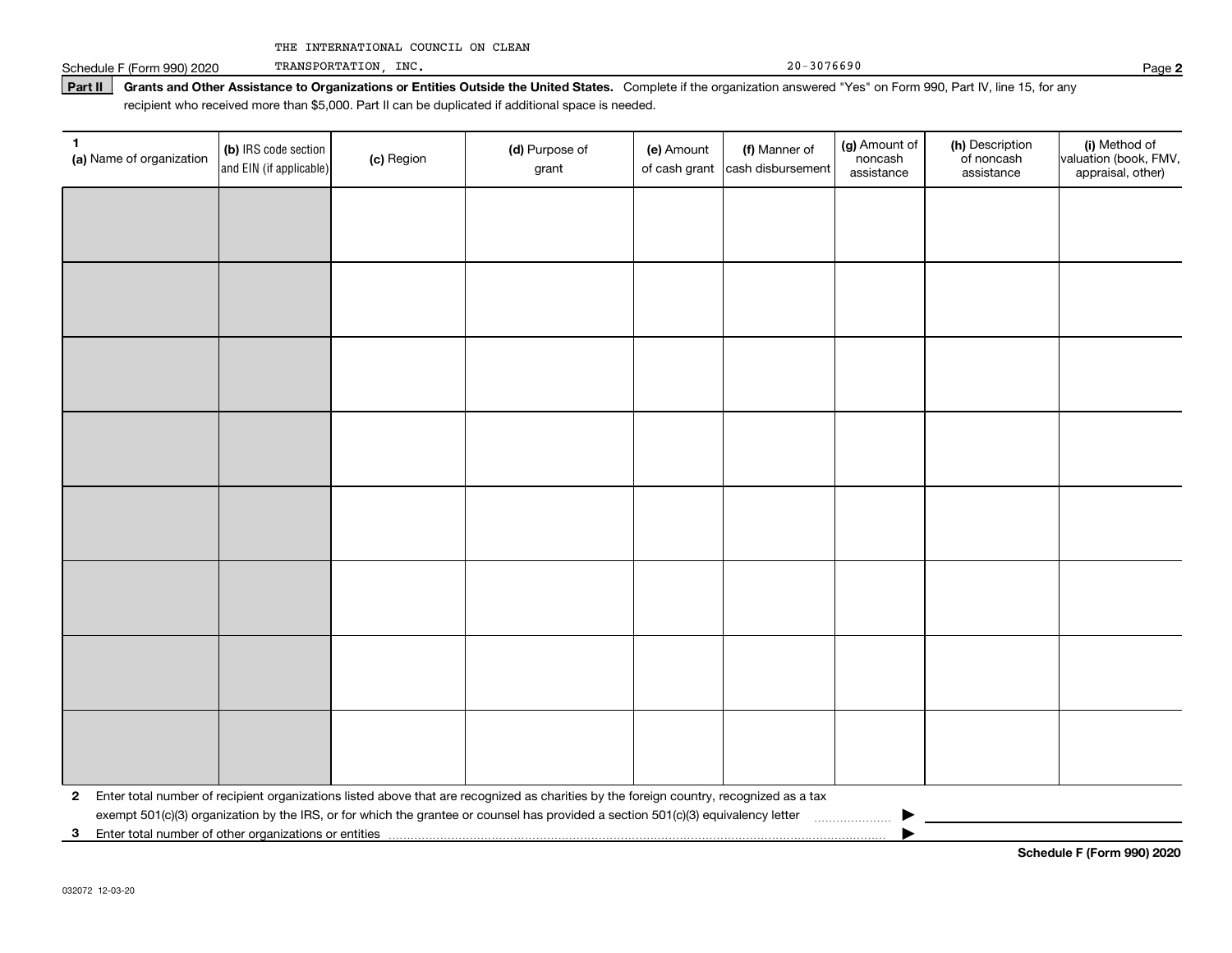|  | THE INTERNATIONAL COUNCIL ON CLEAN |  |  |  |
|--|------------------------------------|--|--|--|
|--|------------------------------------|--|--|--|

Schedule F (Form 990) 2020 Page TRANSPORTATION, INC.

| Part III can be duplicated if additional space is needed. |            |                             |                             |                                    |                                        |                                          |                                                                |
|-----------------------------------------------------------|------------|-----------------------------|-----------------------------|------------------------------------|----------------------------------------|------------------------------------------|----------------------------------------------------------------|
| (a) Type of grant or assistance                           | (b) Region | (c) Number of<br>recipients | (d) Amount of<br>cash grant | (e) Manner of<br>cash disbursement | (f) Amount of<br>noncash<br>assistance | (g) Description of<br>noncash assistance | (h) Method of<br>valuation<br>(book, FMV,<br>appraisal, other) |
|                                                           |            |                             |                             |                                    |                                        |                                          |                                                                |
|                                                           |            |                             |                             |                                    |                                        |                                          |                                                                |
|                                                           |            |                             |                             |                                    |                                        |                                          |                                                                |
|                                                           |            |                             |                             |                                    |                                        |                                          |                                                                |
|                                                           |            |                             |                             |                                    |                                        |                                          |                                                                |
|                                                           |            |                             |                             |                                    |                                        |                                          |                                                                |
|                                                           |            |                             |                             |                                    |                                        |                                          |                                                                |
|                                                           |            |                             |                             |                                    |                                        |                                          |                                                                |
|                                                           |            |                             |                             |                                    |                                        |                                          |                                                                |
|                                                           |            |                             |                             |                                    |                                        |                                          |                                                                |
|                                                           |            |                             |                             |                                    |                                        |                                          |                                                                |

**Schedule F (Form 990) 2020**

**3**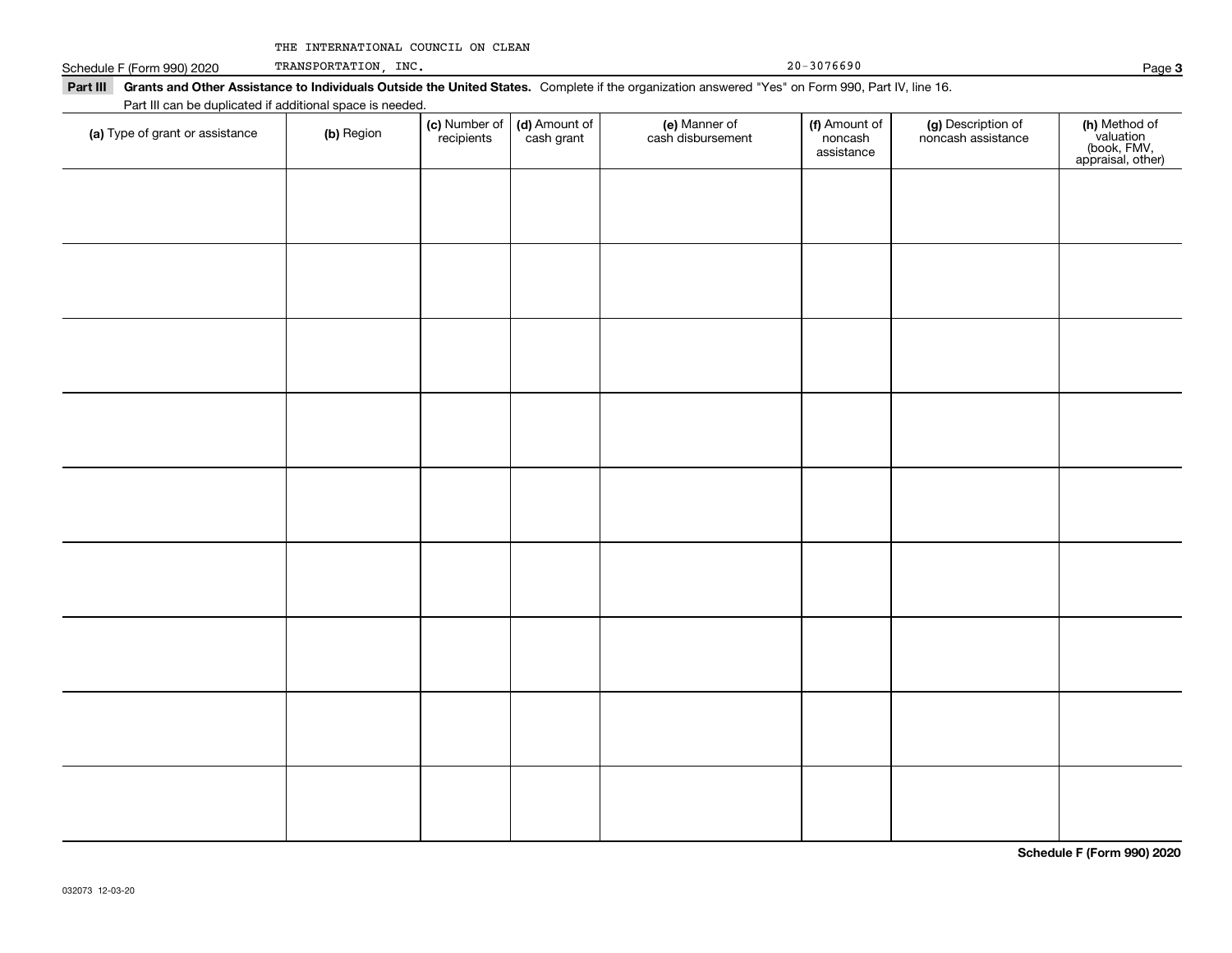|                | THE INTERNATIONAL COUNCIL ON CLEAN                                                                                                                  |                    |                |
|----------------|-----------------------------------------------------------------------------------------------------------------------------------------------------|--------------------|----------------|
|                | TRANSPORTATION, INC.<br>Schedule F (Form 990) 2020                                                                                                  | $20 - 3076690$     | Page 4         |
| <b>Part IV</b> | <b>Foreign Forms</b>                                                                                                                                |                    |                |
|                |                                                                                                                                                     |                    |                |
| 1              | Was the organization a U.S. transferor of property to a foreign corporation during the tax year? If "Yes."                                          |                    |                |
|                | the organization may be required to file Form 926, Return by a U.S. Transferor of Property to a Foreign                                             |                    |                |
|                |                                                                                                                                                     | $\overline{X}$ Yes | No             |
| 2              | Did the organization have an interest in a foreign trust during the tax year? If "Yes." the organization may                                        |                    |                |
|                | be required to separately file Form 3520, Annual Return To Report Transactions With Foreign Trusts and                                              |                    |                |
|                | Receipt of Certain Foreign Gifts, and/or Form 3520-A, Annual Information Return of Foreign Trust With a                                             |                    |                |
|                | U.S. Owner (see Instructions for Forms 3520 and 3520-A; don't file with Form 990) manufactured uncontrolled to                                      | Yes                | x<br><b>No</b> |
| 3              | Did the organization have an ownership interest in a foreign corporation during the tax year? If "Yes."                                             |                    |                |
|                | the organization may be required to file Form 5471, Information Return of U.S. Persons With Respect to                                              |                    |                |
|                | Certain Foreign Corporations (see Instructions for Form 5471) manufactured contain the content of the Corporations (see Instructions for Form 5471) | $X \mid Y$ es      | No             |
| 4              | Was the organization a direct or indirect shareholder of a passive foreign investment company or a                                                  |                    |                |
|                | qualified electing fund during the tax year? If "Yes," the organization may be required to file Form 8621,                                          |                    |                |
|                | Information Return by a Shareholder of a Passive Foreign Investment Company or Qualified Electing                                                   |                    |                |
|                |                                                                                                                                                     | Yes                | x<br><b>No</b> |
| 5              | Did the organization have an ownership interest in a foreign partnership during the tax year? If "Yes."                                             |                    |                |
|                | the organization may be required to file Form 8865, Return of U.S. Persons With Respect to Certain                                                  |                    |                |
|                |                                                                                                                                                     | Yes                | X<br><b>No</b> |
| 6              | Did the organization have any operations in or related to any boycotting countries during the tax year? If                                          |                    |                |
|                | "Yes," the organization may be required to separately file Form 5713, International Boycott Report (see                                             |                    |                |
|                |                                                                                                                                                     | Yes                | х<br>No        |

**Schedule F (Form 990) 2020**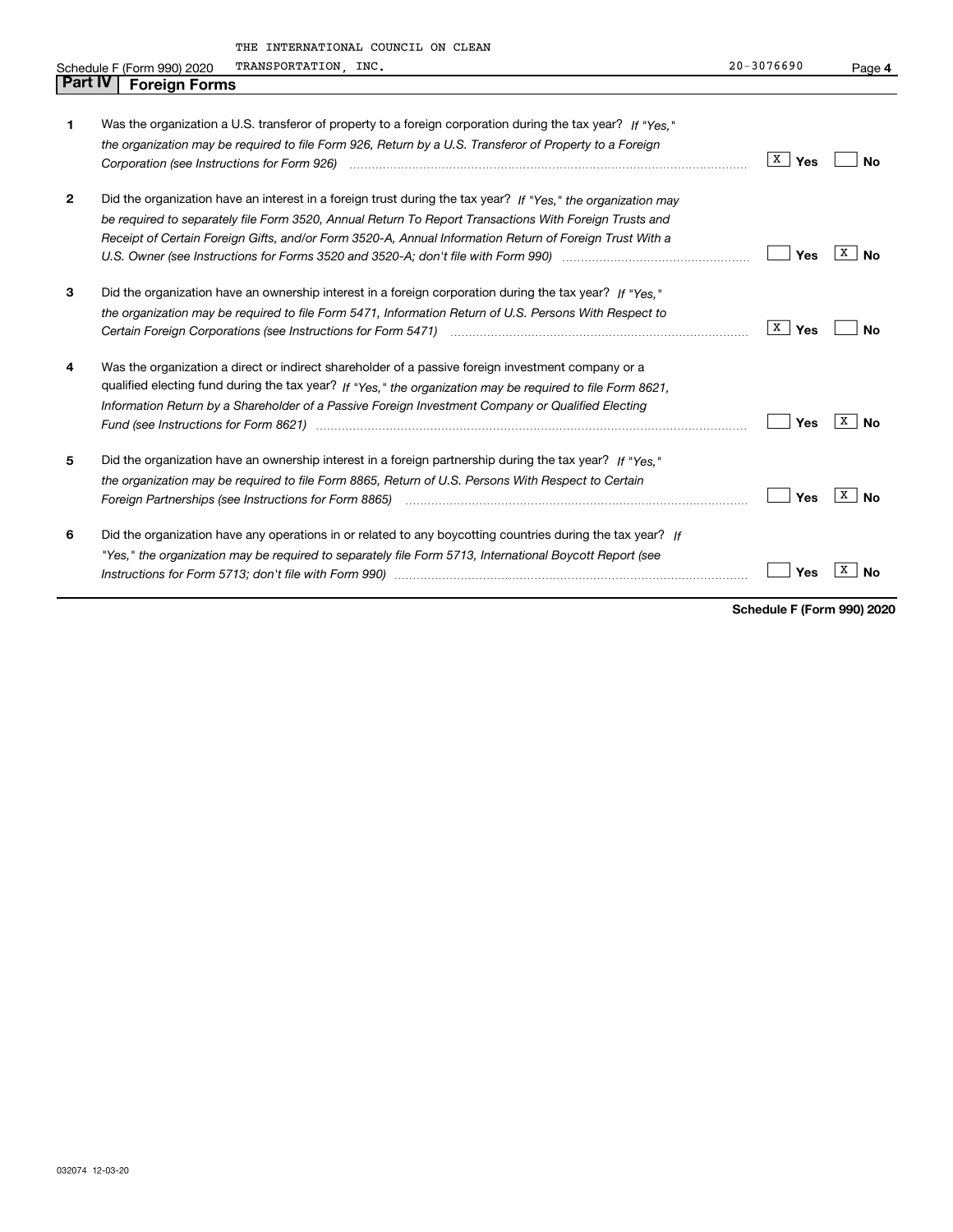|               | THE INTERNATIONAL COUNCIL ON CLEAN                                                                                                    |                |        |
|---------------|---------------------------------------------------------------------------------------------------------------------------------------|----------------|--------|
|               | TRANSPORTATION, INC.<br>Schedule F (Form 990) 2020                                                                                    | $20 - 3076690$ | Page 5 |
| <b>Part V</b> | <b>Supplemental Information</b>                                                                                                       |                |        |
|               |                                                                                                                                       |                |        |
|               | Provide the information required by Part I, line 2 (monitoring of funds); Part I, line 3, column (f) (accounting method; amounts of   |                |        |
|               | investments vs. expenditures per region); Part II, line 1 (accounting method); Part III (accounting method); and Part III, column (c) |                |        |
|               |                                                                                                                                       |                |        |
|               | (estimated number of recipients), as applicable. Also complete this part to provide any additional information. See instructions.     |                |        |
|               |                                                                                                                                       |                |        |
|               |                                                                                                                                       |                |        |
|               |                                                                                                                                       |                |        |
|               |                                                                                                                                       |                |        |
|               |                                                                                                                                       |                |        |
|               |                                                                                                                                       |                |        |
|               |                                                                                                                                       |                |        |
|               |                                                                                                                                       |                |        |
|               |                                                                                                                                       |                |        |
|               |                                                                                                                                       |                |        |
|               |                                                                                                                                       |                |        |
|               |                                                                                                                                       |                |        |
|               |                                                                                                                                       |                |        |
|               |                                                                                                                                       |                |        |
|               |                                                                                                                                       |                |        |
|               |                                                                                                                                       |                |        |
|               |                                                                                                                                       |                |        |
|               |                                                                                                                                       |                |        |
|               |                                                                                                                                       |                |        |
|               |                                                                                                                                       |                |        |
|               |                                                                                                                                       |                |        |
|               |                                                                                                                                       |                |        |
|               |                                                                                                                                       |                |        |
|               |                                                                                                                                       |                |        |
|               |                                                                                                                                       |                |        |
|               |                                                                                                                                       |                |        |
|               |                                                                                                                                       |                |        |
|               |                                                                                                                                       |                |        |
|               |                                                                                                                                       |                |        |
|               |                                                                                                                                       |                |        |
|               |                                                                                                                                       |                |        |
|               |                                                                                                                                       |                |        |
|               |                                                                                                                                       |                |        |
|               |                                                                                                                                       |                |        |
|               |                                                                                                                                       |                |        |
|               |                                                                                                                                       |                |        |
|               |                                                                                                                                       |                |        |
|               |                                                                                                                                       |                |        |
|               |                                                                                                                                       |                |        |
|               |                                                                                                                                       |                |        |
|               |                                                                                                                                       |                |        |
|               |                                                                                                                                       |                |        |
|               |                                                                                                                                       |                |        |
|               |                                                                                                                                       |                |        |
|               |                                                                                                                                       |                |        |
|               |                                                                                                                                       |                |        |
|               |                                                                                                                                       |                |        |
|               |                                                                                                                                       |                |        |
|               |                                                                                                                                       |                |        |
|               |                                                                                                                                       |                |        |
|               |                                                                                                                                       |                |        |
|               |                                                                                                                                       |                |        |
|               |                                                                                                                                       |                |        |
|               |                                                                                                                                       |                |        |
|               |                                                                                                                                       |                |        |
|               |                                                                                                                                       |                |        |
|               |                                                                                                                                       |                |        |
|               |                                                                                                                                       |                |        |
|               |                                                                                                                                       |                |        |
|               |                                                                                                                                       |                |        |
|               |                                                                                                                                       |                |        |
|               |                                                                                                                                       |                |        |
|               |                                                                                                                                       |                |        |
|               |                                                                                                                                       |                |        |
|               |                                                                                                                                       |                |        |
|               |                                                                                                                                       |                |        |
|               |                                                                                                                                       |                |        |
|               |                                                                                                                                       |                |        |
|               |                                                                                                                                       |                |        |
|               |                                                                                                                                       |                |        |
|               |                                                                                                                                       |                |        |
|               |                                                                                                                                       |                |        |
|               |                                                                                                                                       |                |        |
|               |                                                                                                                                       |                |        |
|               |                                                                                                                                       |                |        |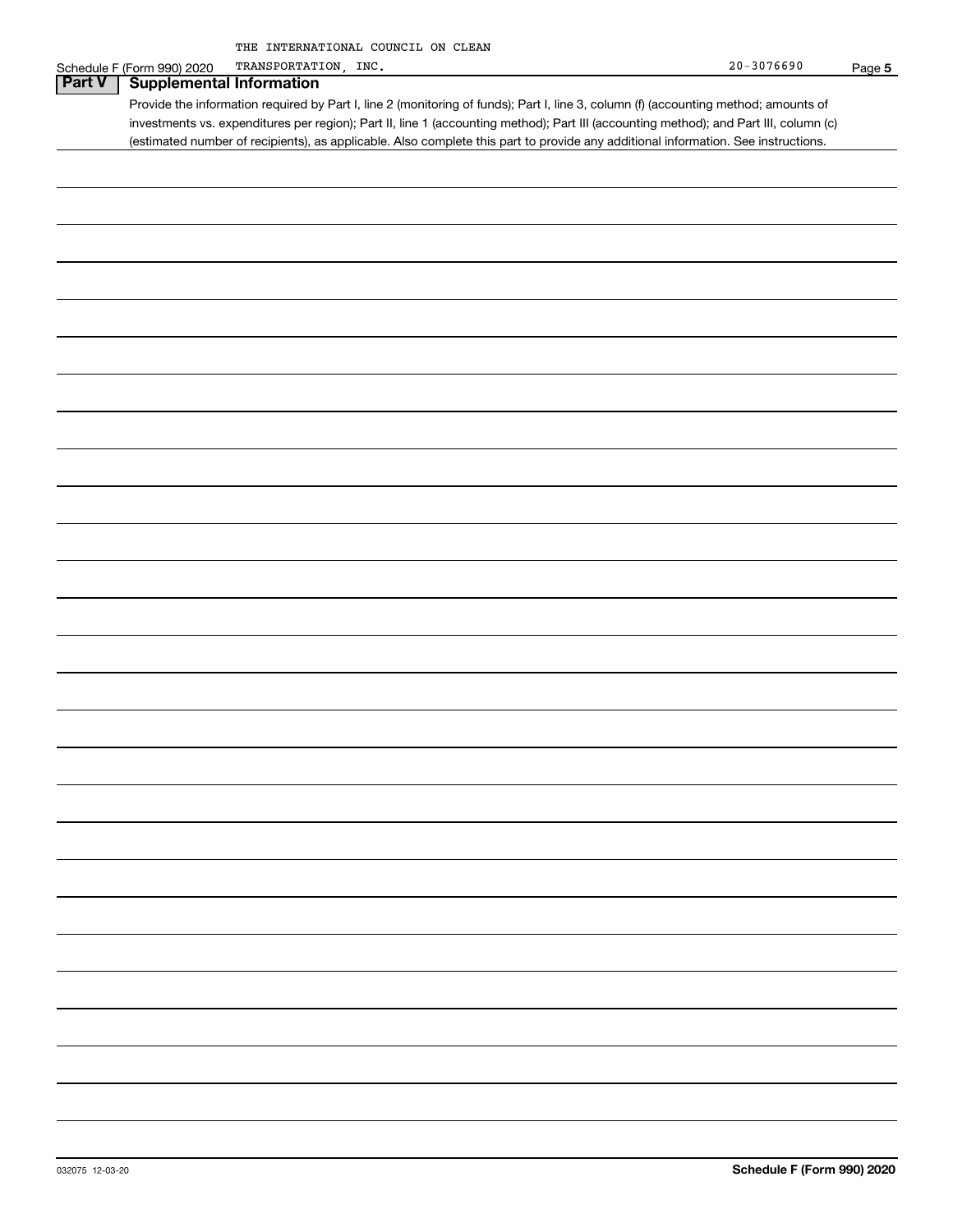| <b>SCHEDULE G</b>                                 |                                  | <b>Supplemental Information Regarding Fundraising or Gaming Activities</b>                                                                                          |                            |                                    |                                       |                                   | OMB No. 1545-0047                     |
|---------------------------------------------------|----------------------------------|---------------------------------------------------------------------------------------------------------------------------------------------------------------------|----------------------------|------------------------------------|---------------------------------------|-----------------------------------|---------------------------------------|
| (Form 990 or 990-EZ)                              |                                  | Complete if the organization answered "Yes" on Form 990, Part IV, line 17, 18, or 19, or if the<br>organization entered more than \$15,000 on Form 990-EZ, line 6a. |                            |                                    |                                       |                                   | <b>ZUZU</b>                           |
| Department of the Treasury                        |                                  | Attach to Form 990 or Form 990-EZ.                                                                                                                                  |                            |                                    |                                       |                                   | <b>Open to Public</b>                 |
| Internal Revenue Service                          |                                  | Go to www.irs.gov/Form990 for instructions and the latest information.                                                                                              |                            |                                    |                                       |                                   | Inspection                            |
| Name of the organization                          |                                  | THE INTERNATIONAL COUNCIL ON CLEAN                                                                                                                                  |                            |                                    |                                       |                                   | <b>Employer identification number</b> |
|                                                   | TRANSPORTATION, INC.             |                                                                                                                                                                     |                            |                                    |                                       | 20-3076690                        |                                       |
| Part I                                            | required to complete this part.  | Fundraising Activities. Complete if the organization answered "Yes" on Form 990, Part IV, line 17. Form 990-EZ filers are not                                       |                            |                                    |                                       |                                   |                                       |
|                                                   |                                  | 1 Indicate whether the organization raised funds through any of the following activities. Check all that apply.                                                     |                            |                                    |                                       |                                   |                                       |
| Mail solicitations<br>a                           |                                  | е                                                                                                                                                                   |                            |                                    | Solicitation of non-government grants |                                   |                                       |
| X<br>b                                            | Internet and email solicitations | f                                                                                                                                                                   |                            |                                    | Solicitation of government grants     |                                   |                                       |
| x<br>Phone solicitations<br>c                     |                                  | g                                                                                                                                                                   | Special fundraising events |                                    |                                       |                                   |                                       |
| In-person solicitations<br>d                      |                                  |                                                                                                                                                                     |                            |                                    |                                       |                                   |                                       |
|                                                   |                                  | 2 a Did the organization have a written or oral agreement with any individual (including officers, directors, trustees, or                                          |                            |                                    |                                       |                                   | $\boxed{\texttt{X}}$ No               |
|                                                   |                                  | key employees listed in Form 990, Part VII) or entity in connection with professional fundraising services?                                                         |                            |                                    |                                       |                                   | Yes                                   |
| compensated at least \$5,000 by the organization. |                                  | <b>b</b> If "Yes," list the 10 highest paid individuals or entities (fundraisers) pursuant to agreements under which the fundraiser is to be                        |                            |                                    |                                       |                                   |                                       |
|                                                   |                                  |                                                                                                                                                                     |                            |                                    |                                       |                                   |                                       |
| (i) Name and address of individual                |                                  |                                                                                                                                                                     |                            | (iii) <sub>Did</sub><br>fundraiser | (iv) Gross receipts                   | (v) Amount paid                   | (vi) Amount paid                      |
| or entity (fundraiser)                            |                                  | (ii) Activity                                                                                                                                                       | or control of              | have custody                       | from activity                         | to (or retained by)<br>fundraiser | to (or retained by)                   |
|                                                   |                                  |                                                                                                                                                                     | contributions?             |                                    |                                       | listed in col. (i)                | organization                          |
| DEVELOPMENT RESOURCES INC -                       |                                  | ASSIST WITH MAJOR DONOR                                                                                                                                             | Yes                        | No                                 |                                       |                                   |                                       |
| 1820 FORT MYER DR UNIT 702,                       |                                  | PROGRAM STRATEGY                                                                                                                                                    |                            | X                                  | 0.                                    | 25,000.                           | $-25,000.$                            |
|                                                   |                                  |                                                                                                                                                                     |                            |                                    |                                       |                                   |                                       |
|                                                   |                                  |                                                                                                                                                                     |                            |                                    |                                       |                                   |                                       |
|                                                   |                                  |                                                                                                                                                                     |                            |                                    |                                       |                                   |                                       |
|                                                   |                                  |                                                                                                                                                                     |                            |                                    |                                       |                                   |                                       |
|                                                   |                                  |                                                                                                                                                                     |                            |                                    |                                       |                                   |                                       |
|                                                   |                                  |                                                                                                                                                                     |                            |                                    |                                       |                                   |                                       |
|                                                   |                                  |                                                                                                                                                                     |                            |                                    |                                       |                                   |                                       |
|                                                   |                                  |                                                                                                                                                                     |                            |                                    |                                       |                                   |                                       |
|                                                   |                                  |                                                                                                                                                                     |                            |                                    |                                       |                                   |                                       |
|                                                   |                                  |                                                                                                                                                                     |                            |                                    |                                       |                                   |                                       |
|                                                   |                                  |                                                                                                                                                                     |                            |                                    |                                       |                                   |                                       |
|                                                   |                                  |                                                                                                                                                                     |                            |                                    |                                       |                                   |                                       |
|                                                   |                                  |                                                                                                                                                                     |                            |                                    |                                       |                                   |                                       |
|                                                   |                                  |                                                                                                                                                                     |                            |                                    |                                       |                                   |                                       |
|                                                   |                                  |                                                                                                                                                                     |                            |                                    |                                       |                                   |                                       |
|                                                   |                                  |                                                                                                                                                                     |                            |                                    |                                       |                                   |                                       |
|                                                   |                                  |                                                                                                                                                                     |                            |                                    |                                       |                                   |                                       |
| Total                                             |                                  |                                                                                                                                                                     |                            |                                    |                                       | 25,000.                           | $-25,000.$                            |
| or licensing.                                     |                                  | 3 List all states in which the organization is registered or licensed to solicit contributions or has been notified it is exempt from registration                  |                            |                                    |                                       |                                   |                                       |
| DC, CA, NY                                        |                                  |                                                                                                                                                                     |                            |                                    |                                       |                                   |                                       |
|                                                   |                                  |                                                                                                                                                                     |                            |                                    |                                       |                                   |                                       |
|                                                   |                                  |                                                                                                                                                                     |                            |                                    |                                       |                                   |                                       |
|                                                   |                                  |                                                                                                                                                                     |                            |                                    |                                       |                                   |                                       |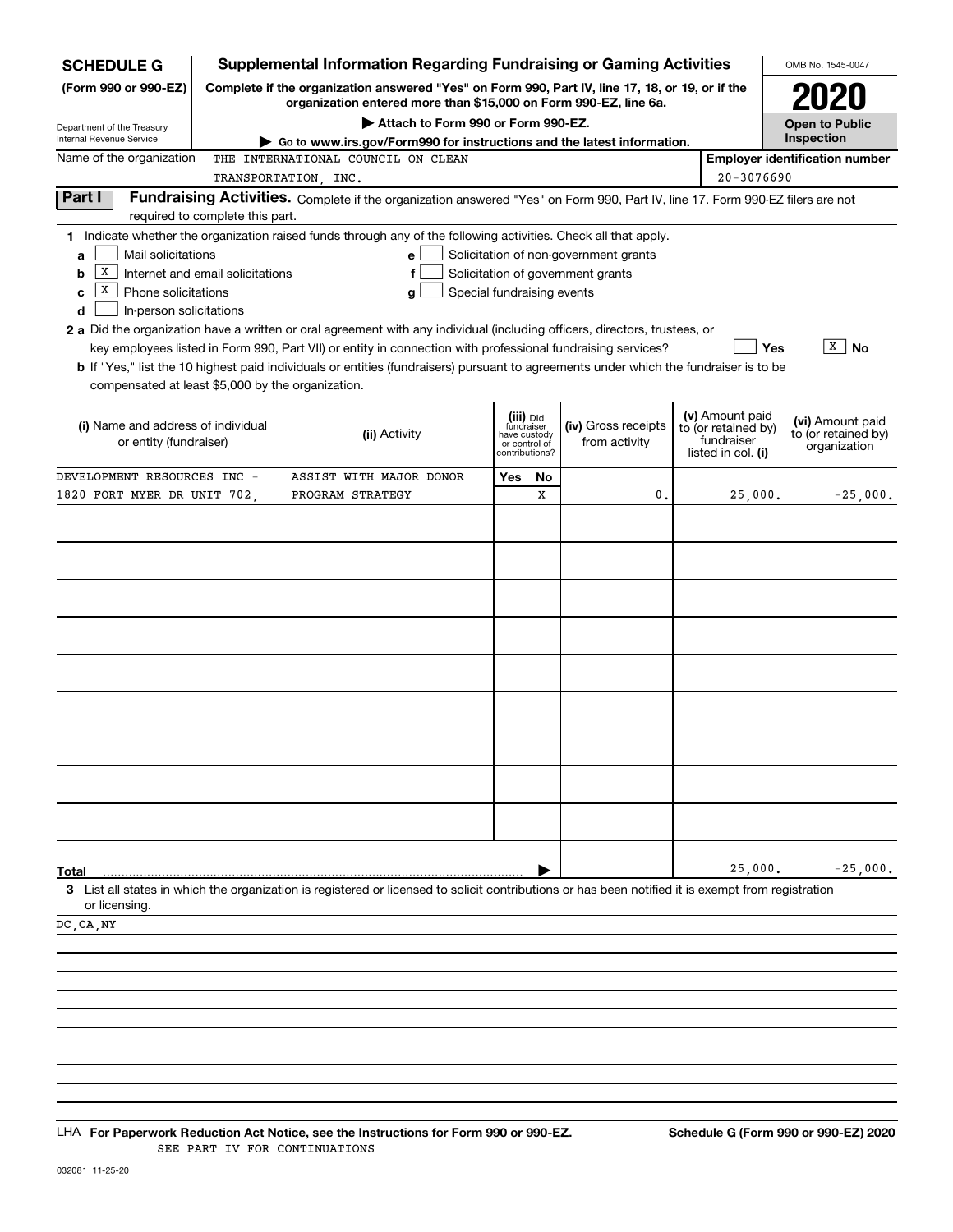|                 | Part II      | Schedule G (Form 990 or 990-EZ) 2020 TRANSPORTATION, INC.<br>Fundraising Events. Complete if the organization answered "Yes" on Form 990, Part IV, line 18, or reported more than \$15,000 |                |                                                  |                  | 20-3076690<br>Page 2                                |
|-----------------|--------------|--------------------------------------------------------------------------------------------------------------------------------------------------------------------------------------------|----------------|--------------------------------------------------|------------------|-----------------------------------------------------|
|                 |              | of fundraising event contributions and gross income on Form 990-EZ, lines 1 and 6b. List events with gross receipts greater than \$5,000.                                                  |                |                                                  |                  |                                                     |
|                 |              |                                                                                                                                                                                            | (a) Event $#1$ | $(b)$ Event #2                                   | (c) Other events | (d) Total events<br>(add col. (a) through           |
|                 |              |                                                                                                                                                                                            | (event type)   | (event type)                                     | (total number)   | col. (c)                                            |
| Revenue         |              |                                                                                                                                                                                            |                |                                                  |                  |                                                     |
|                 | 1            |                                                                                                                                                                                            |                |                                                  |                  |                                                     |
|                 | $\mathbf{2}$ |                                                                                                                                                                                            |                |                                                  |                  |                                                     |
|                 |              |                                                                                                                                                                                            |                |                                                  |                  |                                                     |
|                 | 3            | Gross income (line 1 minus line 2)                                                                                                                                                         |                |                                                  |                  |                                                     |
|                 | 4            |                                                                                                                                                                                            |                |                                                  |                  |                                                     |
|                 |              |                                                                                                                                                                                            |                |                                                  |                  |                                                     |
|                 | 5            |                                                                                                                                                                                            |                |                                                  |                  |                                                     |
|                 | 6            |                                                                                                                                                                                            |                |                                                  |                  |                                                     |
| Direct Expenses |              |                                                                                                                                                                                            |                |                                                  |                  |                                                     |
|                 | 7            | Food and beverages                                                                                                                                                                         |                |                                                  |                  |                                                     |
|                 | 8            |                                                                                                                                                                                            |                |                                                  |                  |                                                     |
|                 | 9            |                                                                                                                                                                                            |                |                                                  |                  |                                                     |
|                 | 10           | Direct expense summary. Add lines 4 through 9 in column (d)                                                                                                                                |                |                                                  | ▶                |                                                     |
|                 | 11           | Net income summary. Subtract line 10 from line 3, column (d)                                                                                                                               |                |                                                  |                  |                                                     |
|                 | Part III     | Gaming. Complete if the organization answered "Yes" on Form 990, Part IV, line 19, or reported more than                                                                                   |                |                                                  |                  |                                                     |
|                 |              | \$15,000 on Form 990-EZ, line 6a.                                                                                                                                                          |                |                                                  |                  |                                                     |
| Revenue         |              |                                                                                                                                                                                            | (a) Bingo      | (b) Pull tabs/instant<br>bingo/progressive bingo | (c) Other gaming | (d) Total gaming (add<br>col. (a) through col. (c)) |
|                 | 1            |                                                                                                                                                                                            |                |                                                  |                  |                                                     |
|                 |              |                                                                                                                                                                                            |                |                                                  |                  |                                                     |
|                 | 2            |                                                                                                                                                                                            |                |                                                  |                  |                                                     |
| Expenses        | 3            |                                                                                                                                                                                            |                |                                                  |                  |                                                     |
|                 |              |                                                                                                                                                                                            |                |                                                  |                  |                                                     |
| <b>tig</b><br>ă | 4            | Rent/facility costs                                                                                                                                                                        |                |                                                  |                  |                                                     |
|                 |              |                                                                                                                                                                                            |                |                                                  |                  |                                                     |
|                 | 5.           |                                                                                                                                                                                            | Yes %          | Yes<br>%                                         | Yes<br>%         |                                                     |
|                 | 6.           | Volunteer labor                                                                                                                                                                            | No.            | No                                               | No               |                                                     |
|                 |              |                                                                                                                                                                                            |                |                                                  |                  |                                                     |
|                 | 7            | Direct expense summary. Add lines 2 through 5 in column (d)                                                                                                                                |                |                                                  | ▶                |                                                     |
|                 | 8            |                                                                                                                                                                                            |                |                                                  |                  |                                                     |
|                 |              |                                                                                                                                                                                            |                |                                                  |                  |                                                     |
| 9               |              | Enter the state(s) in which the organization conducts gaming activities:                                                                                                                   |                |                                                  |                  |                                                     |
|                 |              |                                                                                                                                                                                            |                |                                                  |                  | Yes<br><b>No</b>                                    |
|                 |              |                                                                                                                                                                                            |                |                                                  |                  |                                                     |
|                 |              |                                                                                                                                                                                            |                |                                                  |                  |                                                     |
|                 |              |                                                                                                                                                                                            |                |                                                  |                  |                                                     |
|                 |              |                                                                                                                                                                                            |                |                                                  |                  |                                                     |
|                 |              |                                                                                                                                                                                            |                |                                                  |                  | Yes<br><b>No</b>                                    |
|                 |              |                                                                                                                                                                                            |                |                                                  |                  |                                                     |

032082 11-25-20

**Schedule G (Form 990 or 990-EZ) 2020**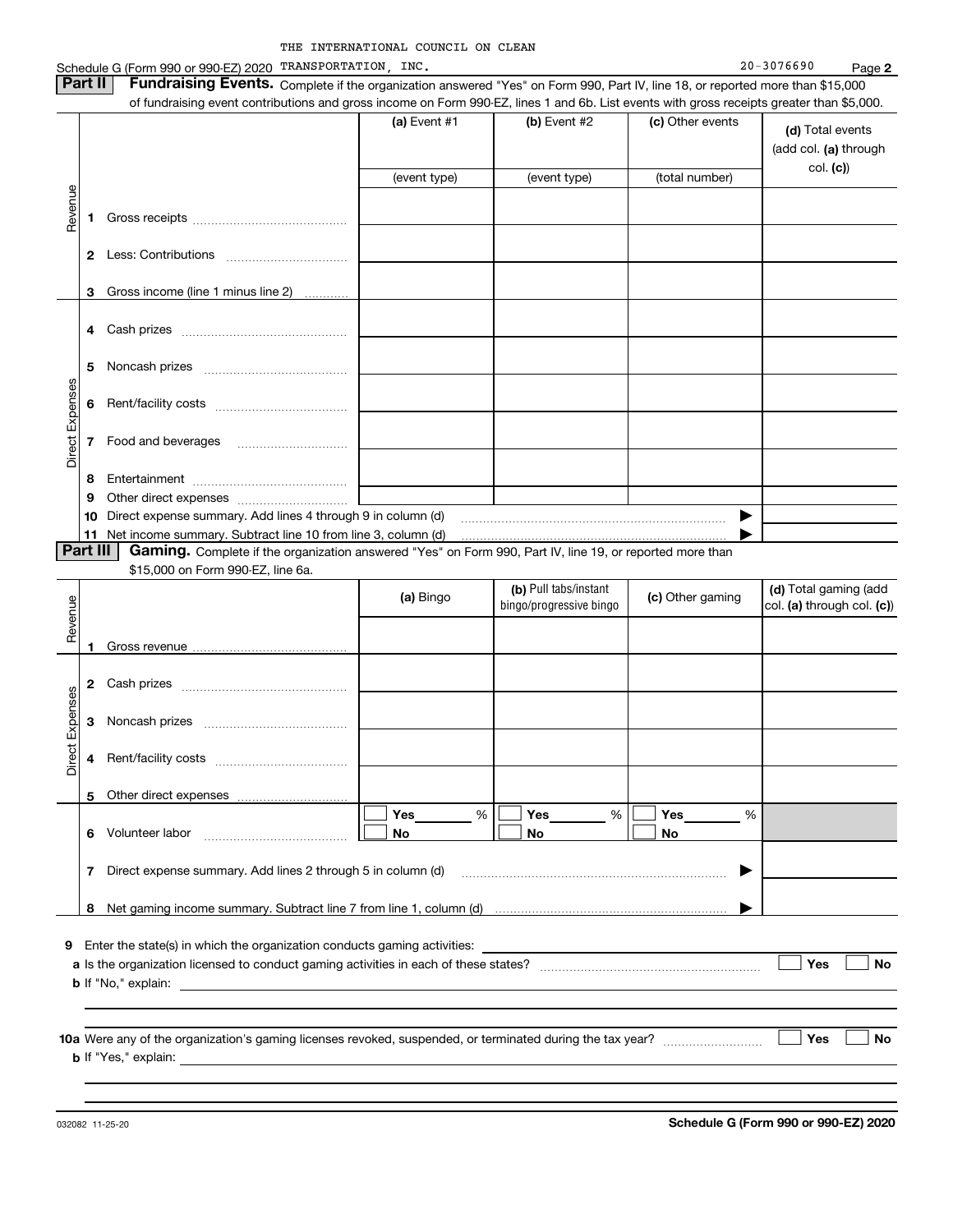| THE INTERNATIONAL COUNCIL ON CLEAN |  |  |
|------------------------------------|--|--|
|                                    |  |  |

| Schedule G (Form 990 or 990-EZ) 2020 TRANSPORTATION, INC.                                                                                                                                                                                                | $20 - 3076690$  |            | Page 3    |
|----------------------------------------------------------------------------------------------------------------------------------------------------------------------------------------------------------------------------------------------------------|-----------------|------------|-----------|
|                                                                                                                                                                                                                                                          |                 | Yes        | <b>No</b> |
| 12 Is the organization a grantor, beneficiary or trustee of a trust, or a member of a partnership or other entity formed                                                                                                                                 |                 |            |           |
|                                                                                                                                                                                                                                                          |                 | <b>Yes</b> | No        |
| 13 Indicate the percentage of gaming activity conducted in:                                                                                                                                                                                              |                 |            |           |
|                                                                                                                                                                                                                                                          | 13а             |            | %         |
| <b>b</b> An outside facility <b>contained and the contract of the contract of the contract of the contract of the contract of the contract of the contract of the contract of the contract of the contract of the contract of the con</b>                | 13 <sub>b</sub> |            | %         |
| 14 Enter the name and address of the person who prepares the organization's gaming/special events books and records:                                                                                                                                     |                 |            |           |
| Name $\blacktriangleright$ $\frac{1}{\sqrt{1-\frac{1}{2}}}\left\vert \frac{1}{2}\right\vert$<br>Address $\blacktriangleright$<br><u>some started and the started and the started and the started and the started and the started and the started and</u> |                 |            |           |
| 15 Yes The organization have a contract with a third party from whom the organization receives gaming revenue?                                                                                                                                           |                 |            | No        |
| <b>b</b> If "Yes," enter the amount of gaming revenue received by the organization $\triangleright$ \$                                                                                                                                                   |                 |            |           |
|                                                                                                                                                                                                                                                          |                 |            |           |
| c If "Yes," enter name and address of the third party:                                                                                                                                                                                                   |                 |            |           |
|                                                                                                                                                                                                                                                          |                 |            |           |
| Name $\blacktriangleright$<br><u> 1989 - Johann John Stein, markin fan it ferstjer fan de ferstjer fan it ferstjer fan de ferstjer fan it fers</u>                                                                                                       |                 |            |           |
| Address $\blacktriangleright$<br><u>and the contract of the contract of the contract of the contract of the contract of the contract of the contract of</u>                                                                                              |                 |            |           |
|                                                                                                                                                                                                                                                          |                 |            |           |
| 16 Gaming manager information:                                                                                                                                                                                                                           |                 |            |           |
| Name $\blacktriangleright$<br><u> 1980 - Jan Samuel Barbara, martin da shekara tsara 1980 - An tsara 1980 - An tsara 1980 - An tsara 1980 - An</u>                                                                                                       |                 |            |           |
| Gaming manager compensation > \$<br>Description of services provided $\blacktriangleright$<br><u> 1989 - Jan Barbara, martxa al II-lea (h. 1989).</u>                                                                                                    |                 |            |           |
| Director/officer<br>Employee<br>Independent contractor                                                                                                                                                                                                   |                 |            |           |
| 17 Mandatory distributions:<br>a Is the organization required under state law to make charitable distributions from the gaming proceeds to                                                                                                               |                 |            |           |
| retain the state gaming license?                                                                                                                                                                                                                         |                 | Yes        | No        |
| <b>b</b> Enter the amount of distributions required under state law to be distributed to other exempt organizations or spent in the                                                                                                                      |                 |            |           |
| organization's own exempt activities during the tax year $\triangleright$ \$                                                                                                                                                                             |                 |            |           |
| <b>Part IV</b><br>Supplemental Information. Provide the explanations required by Part I, line 2b, columns (iii) and (v); and Part III, lines 9, 9b, 10b,                                                                                                 |                 |            |           |
| 15b, 15c, 16, and 17b, as applicable. Also provide any additional information. See instructions.                                                                                                                                                         |                 |            |           |
|                                                                                                                                                                                                                                                          |                 |            |           |
| SCHEDULE G, PART I, LINE 2B, LIST OF TEN HIGHEST PAID FUNDRAISERS:                                                                                                                                                                                       |                 |            |           |
|                                                                                                                                                                                                                                                          |                 |            |           |
|                                                                                                                                                                                                                                                          |                 |            |           |
| (I) NAME OF FUNDRAISER: DEVELOPMENT RESOURCES INC                                                                                                                                                                                                        |                 |            |           |
|                                                                                                                                                                                                                                                          |                 |            |           |
| (I) ADDRESS OF FUNDRAISER: 1820 FORT MYER DR UNIT 702, ARLINGTON, VA 22209                                                                                                                                                                               |                 |            |           |
|                                                                                                                                                                                                                                                          |                 |            |           |
|                                                                                                                                                                                                                                                          |                 |            |           |
|                                                                                                                                                                                                                                                          |                 |            |           |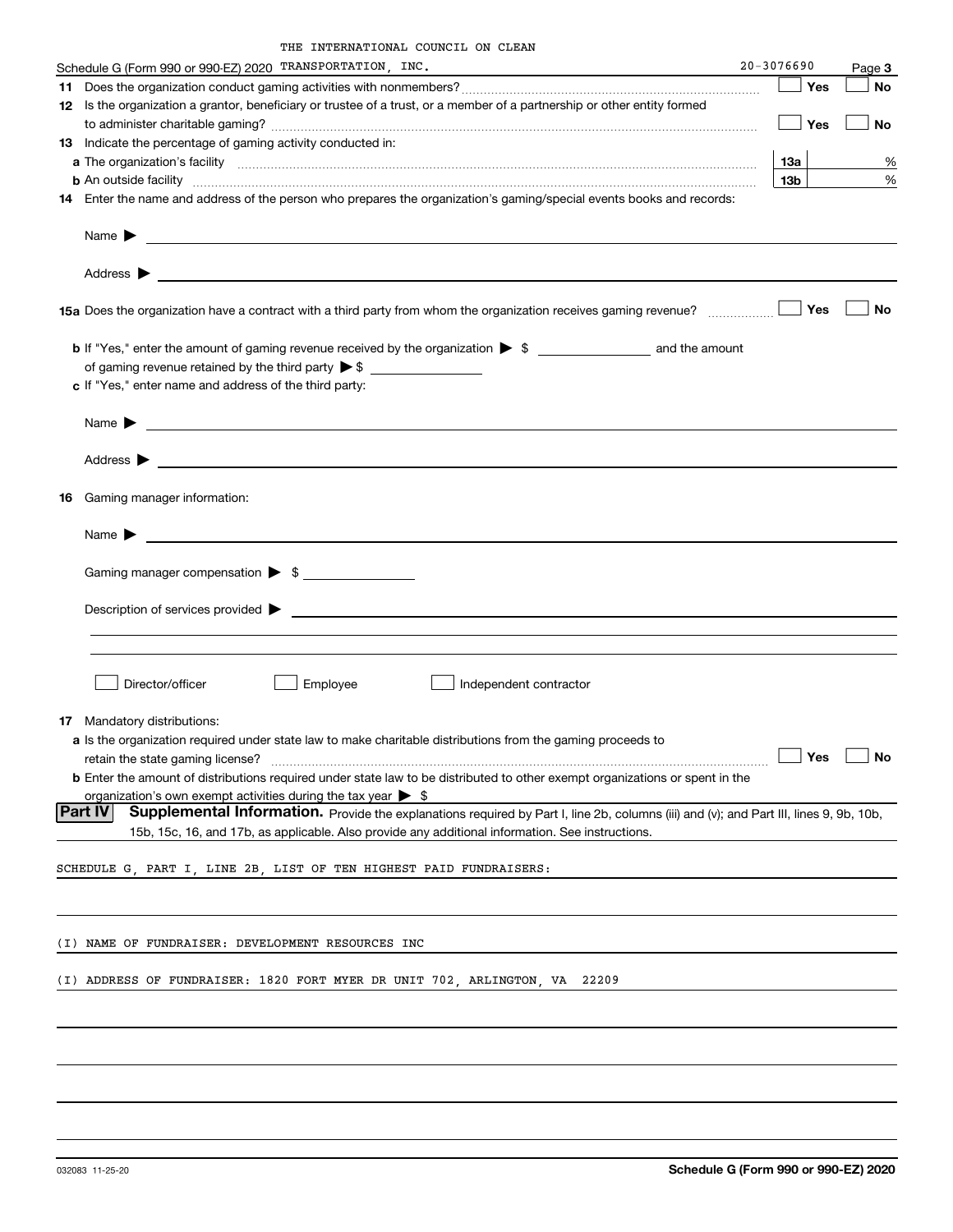|  | THE INTERNATIONAL COUNCIL ON CLEAN |  |  |
|--|------------------------------------|--|--|
|  | TRANSPORTATION, INC.               |  |  |

|                                                                                                          | TRANSPORTATION, INC. | $20 - 3076690$ | Page 4 |
|----------------------------------------------------------------------------------------------------------|----------------------|----------------|--------|
| Schedule G (Form 990 or 990-EZ) TRANSPORTATION,<br><b>Part IV   Supplemental Information</b> (continued) |                      |                |        |
|                                                                                                          |                      |                |        |
|                                                                                                          |                      |                |        |
|                                                                                                          |                      |                |        |
|                                                                                                          |                      |                |        |
|                                                                                                          |                      |                |        |
|                                                                                                          |                      |                |        |
|                                                                                                          |                      |                |        |
|                                                                                                          |                      |                |        |
|                                                                                                          |                      |                |        |
|                                                                                                          |                      |                |        |
|                                                                                                          |                      |                |        |
|                                                                                                          |                      |                |        |
|                                                                                                          |                      |                |        |
|                                                                                                          |                      |                |        |
|                                                                                                          |                      |                |        |
|                                                                                                          |                      |                |        |
|                                                                                                          |                      |                |        |
|                                                                                                          |                      |                |        |
|                                                                                                          |                      |                |        |
|                                                                                                          |                      |                |        |
|                                                                                                          |                      |                |        |
|                                                                                                          |                      |                |        |
|                                                                                                          |                      |                |        |
|                                                                                                          |                      |                |        |
|                                                                                                          |                      |                |        |
|                                                                                                          |                      |                |        |
|                                                                                                          |                      |                |        |
|                                                                                                          |                      |                |        |
|                                                                                                          |                      |                |        |
|                                                                                                          |                      |                |        |
|                                                                                                          |                      |                |        |
|                                                                                                          |                      |                |        |
|                                                                                                          |                      |                |        |
|                                                                                                          |                      |                |        |
|                                                                                                          |                      |                |        |
|                                                                                                          |                      |                |        |
|                                                                                                          |                      |                |        |
|                                                                                                          |                      |                |        |
|                                                                                                          |                      |                |        |
|                                                                                                          |                      |                |        |
|                                                                                                          |                      |                |        |
|                                                                                                          |                      |                |        |
|                                                                                                          |                      |                |        |
|                                                                                                          |                      |                |        |
|                                                                                                          |                      |                |        |
|                                                                                                          |                      |                |        |
|                                                                                                          |                      |                |        |
|                                                                                                          |                      |                |        |
|                                                                                                          |                      |                |        |
|                                                                                                          |                      |                |        |
|                                                                                                          |                      |                |        |
|                                                                                                          |                      |                |        |
|                                                                                                          |                      |                |        |
|                                                                                                          |                      |                |        |
|                                                                                                          |                      |                |        |
|                                                                                                          |                      |                |        |
|                                                                                                          |                      |                |        |
|                                                                                                          |                      |                |        |
|                                                                                                          |                      |                |        |
|                                                                                                          |                      |                |        |
|                                                                                                          |                      |                |        |
|                                                                                                          |                      |                |        |
|                                                                                                          |                      |                |        |
|                                                                                                          |                      |                |        |
|                                                                                                          |                      |                |        |
|                                                                                                          |                      |                |        |
|                                                                                                          |                      |                |        |
|                                                                                                          |                      |                |        |
|                                                                                                          |                      |                |        |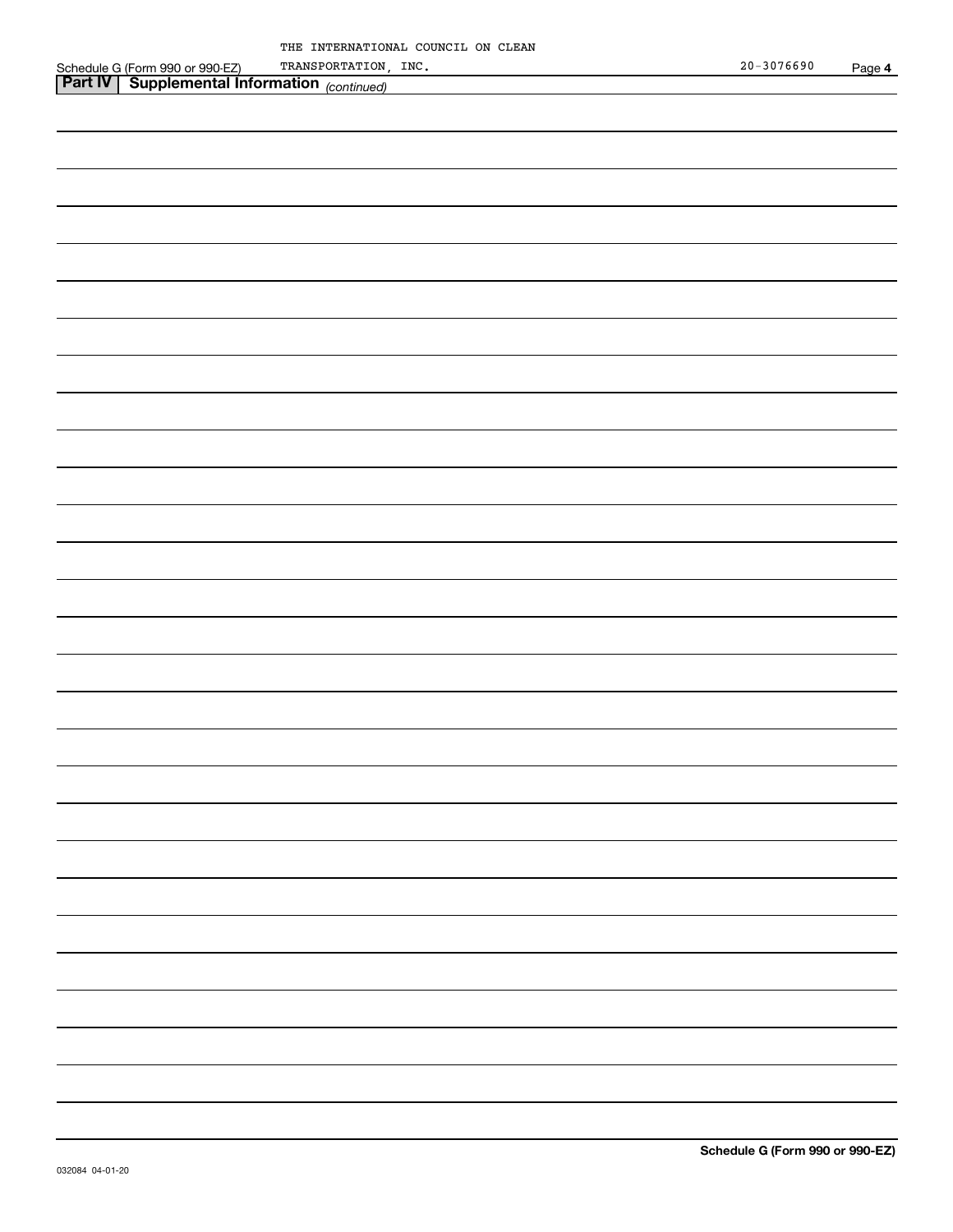|    | <b>SCHEDULE J</b>                                                                   | <b>Compensation Information</b>                                                                                                                                                                                                      |                                                 |                                       | OMB No. 1545-0047     |            |    |  |
|----|-------------------------------------------------------------------------------------|--------------------------------------------------------------------------------------------------------------------------------------------------------------------------------------------------------------------------------------|-------------------------------------------------|---------------------------------------|-----------------------|------------|----|--|
|    | (Form 990)                                                                          | For certain Officers, Directors, Trustees, Key Employees, and Highest                                                                                                                                                                |                                                 |                                       |                       |            |    |  |
|    |                                                                                     | <b>Compensated Employees</b>                                                                                                                                                                                                         |                                                 |                                       | 2020                  |            |    |  |
|    | Department of the Treasury                                                          | Complete if the organization answered "Yes" on Form 990, Part IV, line 23.<br>Attach to Form 990.                                                                                                                                    |                                                 |                                       | <b>Open to Public</b> |            |    |  |
|    | Internal Revenue Service                                                            | $\blacktriangleright$ Go to www.irs.gov/Form990 for instructions and the latest information.                                                                                                                                         |                                                 |                                       |                       | Inspection |    |  |
|    | Name of the organization                                                            | THE INTERNATIONAL COUNCIL ON CLEAN                                                                                                                                                                                                   |                                                 | <b>Employer identification number</b> |                       |            |    |  |
|    |                                                                                     | TRANSPORTATION, INC.                                                                                                                                                                                                                 |                                                 | $20 - 3076690$                        |                       |            |    |  |
|    | Part I                                                                              | <b>Questions Regarding Compensation</b>                                                                                                                                                                                              |                                                 |                                       |                       |            |    |  |
|    |                                                                                     |                                                                                                                                                                                                                                      |                                                 |                                       |                       | Yes        | No |  |
|    |                                                                                     | <b>1a</b> Check the appropriate box(es) if the organization provided any of the following to or for a person listed on Form 990,                                                                                                     |                                                 |                                       |                       |            |    |  |
|    |                                                                                     | Part VII, Section A, line 1a. Complete Part III to provide any relevant information regarding these items.                                                                                                                           |                                                 |                                       |                       |            |    |  |
|    | First-class or charter travel                                                       |                                                                                                                                                                                                                                      | Housing allowance or residence for personal use |                                       |                       |            |    |  |
|    | Travel for companions                                                               |                                                                                                                                                                                                                                      | Payments for business use of personal residence |                                       |                       |            |    |  |
|    |                                                                                     | Tax indemnification and gross-up payments                                                                                                                                                                                            | Health or social club dues or initiation fees   |                                       |                       |            |    |  |
|    | Discretionary spending account<br>Personal services (such as maid, chauffeur, chef) |                                                                                                                                                                                                                                      |                                                 |                                       |                       |            |    |  |
|    |                                                                                     |                                                                                                                                                                                                                                      |                                                 |                                       |                       |            |    |  |
|    |                                                                                     | <b>b</b> If any of the boxes on line 1a are checked, did the organization follow a written policy regarding payment or                                                                                                               |                                                 |                                       |                       |            |    |  |
|    |                                                                                     |                                                                                                                                                                                                                                      |                                                 |                                       | 1b                    |            |    |  |
| 2  |                                                                                     | Did the organization require substantiation prior to reimbursing or allowing expenses incurred by all directors,                                                                                                                     |                                                 |                                       |                       |            |    |  |
|    |                                                                                     |                                                                                                                                                                                                                                      |                                                 |                                       | $\mathbf{2}$          |            |    |  |
|    |                                                                                     |                                                                                                                                                                                                                                      |                                                 |                                       |                       |            |    |  |
| З  |                                                                                     | Indicate which, if any, of the following the organization used to establish the compensation of the organization's                                                                                                                   |                                                 |                                       |                       |            |    |  |
|    |                                                                                     | CEO/Executive Director. Check all that apply. Do not check any boxes for methods used by a related organization to                                                                                                                   |                                                 |                                       |                       |            |    |  |
|    | x                                                                                   | establish compensation of the CEO/Executive Director, but explain in Part III.                                                                                                                                                       |                                                 |                                       |                       |            |    |  |
|    | Compensation committee<br>x                                                         | Written employment contract                                                                                                                                                                                                          |                                                 |                                       |                       |            |    |  |
|    |                                                                                     | Independent compensation consultant<br>Compensation survey or study<br>X                                                                                                                                                             |                                                 |                                       |                       |            |    |  |
|    |                                                                                     | Form 990 of other organizations                                                                                                                                                                                                      | Approval by the board or compensation committee |                                       |                       |            |    |  |
| 4  |                                                                                     | During the year, did any person listed on Form 990, Part VII, Section A, line 1a, with respect to the filing                                                                                                                         |                                                 |                                       |                       |            |    |  |
|    | organization or a related organization:                                             |                                                                                                                                                                                                                                      |                                                 |                                       |                       |            |    |  |
| а  |                                                                                     | Receive a severance payment or change-of-control payment?                                                                                                                                                                            |                                                 |                                       | 4a                    |            | Х  |  |
| b  |                                                                                     | Participate in or receive payment from a supplemental nonqualified retirement plan?                                                                                                                                                  |                                                 |                                       | 4b                    |            | х  |  |
| c  |                                                                                     | Participate in or receive payment from an equity-based compensation arrangement?                                                                                                                                                     |                                                 |                                       | 4с                    |            | х  |  |
|    |                                                                                     | If "Yes" to any of lines 4a-c, list the persons and provide the applicable amounts for each item in Part III.                                                                                                                        |                                                 |                                       |                       |            |    |  |
|    |                                                                                     |                                                                                                                                                                                                                                      |                                                 |                                       |                       |            |    |  |
|    |                                                                                     | Only section 501(c)(3), 501(c)(4), and 501(c)(29) organizations must complete lines 5-9.                                                                                                                                             |                                                 |                                       |                       |            |    |  |
|    |                                                                                     | For persons listed on Form 990, Part VII, Section A, line 1a, did the organization pay or accrue any compensation                                                                                                                    |                                                 |                                       |                       |            |    |  |
|    | contingent on the revenues of:                                                      |                                                                                                                                                                                                                                      |                                                 |                                       |                       |            |    |  |
|    |                                                                                     | a The organization? <b>Constitution</b> and the organization?                                                                                                                                                                        |                                                 |                                       | 5а                    |            | х  |  |
|    |                                                                                     |                                                                                                                                                                                                                                      |                                                 |                                       | 5b                    |            | х  |  |
|    |                                                                                     | If "Yes" on line 5a or 5b, describe in Part III.                                                                                                                                                                                     |                                                 |                                       |                       |            |    |  |
| 6. |                                                                                     | For persons listed on Form 990, Part VII, Section A, line 1a, did the organization pay or accrue any compensation                                                                                                                    |                                                 |                                       |                       |            |    |  |
|    | contingent on the net earnings of:                                                  |                                                                                                                                                                                                                                      |                                                 |                                       |                       |            |    |  |
| a  |                                                                                     | The organization? <b>With the contract of the contract of the contract of the contract of the contract of the contract of the contract of the contract of the contract of the contract of the contract of the contract of the co</b> |                                                 |                                       | 6a                    |            | х  |  |
|    |                                                                                     |                                                                                                                                                                                                                                      |                                                 |                                       | 6b                    |            | х  |  |
|    |                                                                                     | If "Yes" on line 6a or 6b, describe in Part III.                                                                                                                                                                                     |                                                 |                                       |                       |            |    |  |
|    |                                                                                     | 7 For persons listed on Form 990, Part VII, Section A, line 1a, did the organization provide any nonfixed payments                                                                                                                   |                                                 |                                       |                       |            |    |  |
|    |                                                                                     |                                                                                                                                                                                                                                      |                                                 |                                       | 7                     | Х          |    |  |
| 8  |                                                                                     | Were any amounts reported on Form 990, Part VII, paid or accrued pursuant to a contract that was subject to the                                                                                                                      |                                                 |                                       |                       |            |    |  |
|    |                                                                                     | initial contract exception described in Regulations section 53.4958-4(a)(3)? If "Yes," describe in Part III                                                                                                                          |                                                 |                                       | 8                     |            | х  |  |
| 9  |                                                                                     | If "Yes" on line 8, did the organization also follow the rebuttable presumption procedure described in                                                                                                                               |                                                 |                                       |                       |            |    |  |
|    |                                                                                     |                                                                                                                                                                                                                                      |                                                 |                                       | 9                     |            |    |  |
|    |                                                                                     | LHA For Paperwork Reduction Act Notice, see the Instructions for Form 990.                                                                                                                                                           |                                                 | Schedule J (Form 990) 2020            |                       |            |    |  |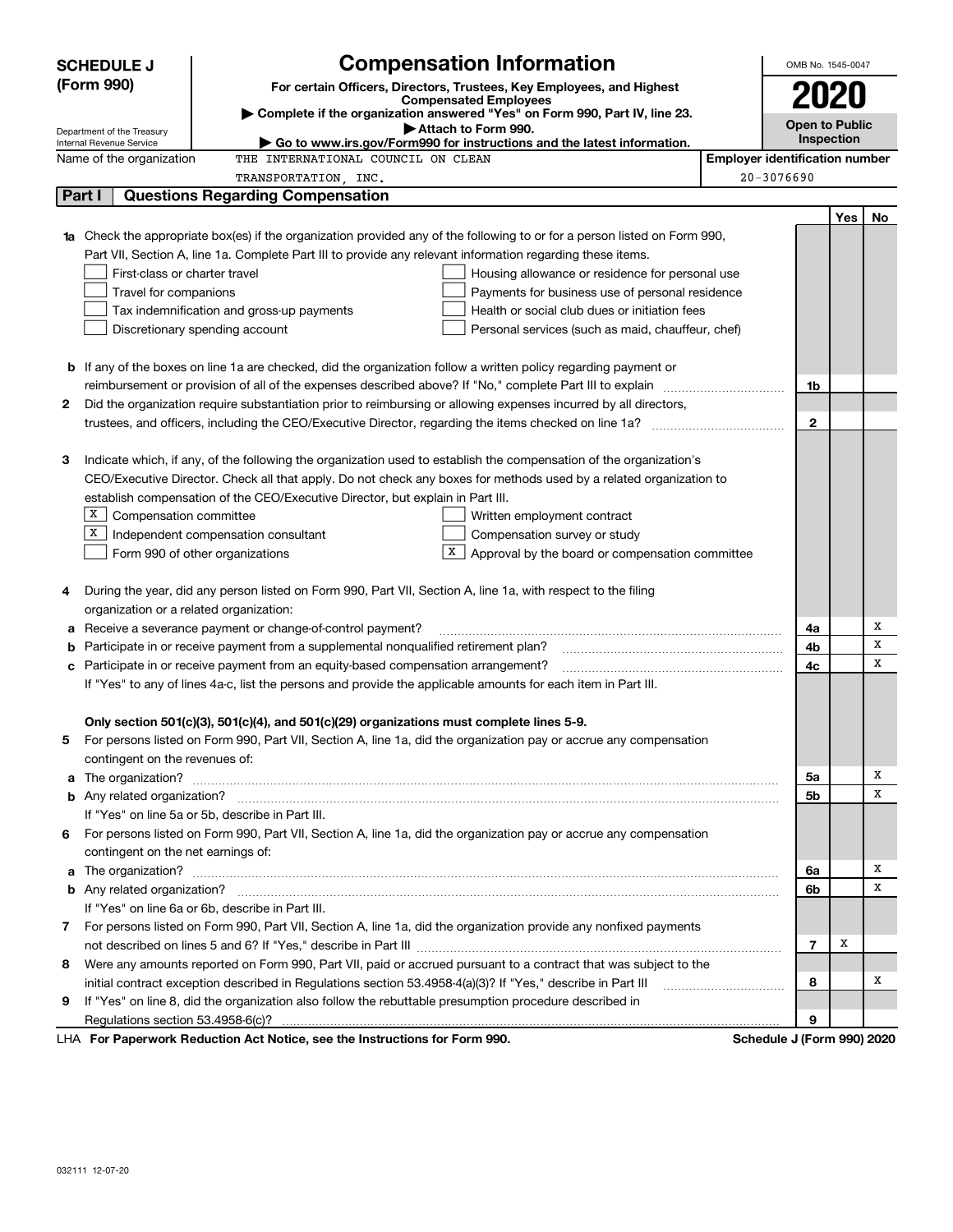TRANSPORTATION, INC.

**Part II Officers, Directors, Trustees, Key Employees, and Highest Compensated Employees.**  Schedule J (Form 990) 2020 Page Use duplicate copies if additional space is needed.

For each individual whose compensation must be reported on Schedule J, report compensation from the organization on row (i) and from related organizations, described in the instructions, on row (ii). Do not list any individuals that aren't listed on Form 990, Part VII.

20-3076690

**Note:**  The sum of columns (B)(i)-(iii) for each listed individual must equal the total amount of Form 990, Part VII, Section A, line 1a, applicable column (D) and (E) amounts for that individual.

| (A) Name and Title        |             | (B) Breakdown of W-2 and/or 1099-MISC compensation |                                           |                                           | (C) Retirement and<br>other deferred | (D) Nontaxable<br>benefits | (E) Total of columns<br>$(B)(i)-(D)$ | (F) Compensation<br>in column (B)         |  |
|---------------------------|-------------|----------------------------------------------------|-------------------------------------------|-------------------------------------------|--------------------------------------|----------------------------|--------------------------------------|-------------------------------------------|--|
|                           |             | (i) Base<br>compensation                           | (ii) Bonus &<br>incentive<br>compensation | (iii) Other<br>reportable<br>compensation | compensation                         |                            |                                      | reported as deferred<br>on prior Form 990 |  |
| (1) ANDREI KODJAK         | (i)         | 302,322.                                           | 20,000,                                   | 903                                       | 19,950                               | 39,546.                    | 382,721                              | $\mathbf 0$ .                             |  |
| EXECUTIVE DIRECTOR        | (ii)        | 0.                                                 | 0.                                        | $\mathbf 0$ .                             | 0                                    | $\mathbf{0}$ .             | $\mathbf{0}$ .                       | $\mathbf 0$ .                             |  |
| RACHEL MUNCRIEF<br>(2)    | (i)         | 182,076                                            | $\mathbf{0}$ .                            | 315.                                      | 13,769                               | 32,763                     | 228,923                              | $\mathbf 0$ .                             |  |
| DEPUTY DIRECTOR/SECRETARY | <u>(ii)</u> | 0.                                                 | $\mathbf{0}$ .                            | $\mathbf 0$ .                             | $\mathbf{0}$                         | $\mathbf{0}$ .             | $\mathbf{0}$ .                       | $\mathbf 0$ .                             |  |
| KURT SODEE<br>(3)         | (i)         | 172,026                                            | $\mathbf{0}$ .                            | 1,120                                     | 12,250                               | 8,635                      | 194,031                              | $\mathbf 0$ .                             |  |
| DIR, FINANCE & ACCOUNTING | (ii)        | $\mathbf 0$ .                                      | $\mathbf{0}$ .                            | $\mathbf{0}$ .                            | $\mathbf{0}$                         | $\mathbf{0}$               | $\mathbf{0}$ .                       | $\mathbf 0$ .                             |  |
| JOE SCHULTZ<br>(4)        | (i)         | 144,693                                            | $\mathbf{0}$ .                            | 1,386                                     | 10,653                               | 37, 173                    | 193,905                              | $\mathbf 0$ .                             |  |
| COMMUNICATIONS DIRECTOR   | (ii)        | 0.                                                 | $\mathbf{0}$ .                            | $\mathbf 0$ .                             | $\mathbf{0}$                         | $\mathbf{0}$               | $\mathbf{0}$ .                       | $\mathfrak o$ .                           |  |
| DIANE TWOROG<br>(5)       | (i)         | 164,050                                            | 5,000.                                    | 163                                       | 10,936                               | 11,887                     | 192,036                              | $\mathbf 0$ .                             |  |
| COO                       | (ii)        | 0.                                                 | $\mathbf{0}$ .                            | $\mathbf 0$ .                             | $\mathbf{0}$                         | $\mathbf{0}$ .             | $\mathbf{0}$ .                       | $\mathbf 0$ .                             |  |
| DAN RUTHERFORD<br>(6)     | (i)         | 152,010                                            | 0.                                        | 315                                       | 10,789                               | 20,087                     | 183,201                              | $\mathbf 0$ .                             |  |
| PROGRAM DIRECTOR          | (ii)        | 0.                                                 | $\mathbf 0$ .                             | $\mathbf 0$ .                             | $\mathbf{0}$                         | $\mathbf{0}$ .             | $\mathbf{0}$                         | $\mathbf 0$ .                             |  |
| ANUP BANDIVADEKAR<br>(7)  | (i)         | 150,428                                            | $\mathbf{0}$ .                            | 210                                       | 10,827                               | 14,307                     | 175,772                              | $\mathbf 0$ .                             |  |
| PROGRAM DIRECTOR          | (ii)        | $\mathbf{0}$ .                                     | 0.                                        | $\mathbf 0$ .                             | $\mathbf{0}$                         | $\mathbf{0}$ .             | $\mathbf{0}$ .                       | $\mathbf{0}$ .                            |  |
| NICHOLAS LUTSEY<br>(8)    | (i)         | 154,118                                            | $\mathbf{0}$ .                            | 210                                       | 10,788                               | 6,298                      | 171,414                              | $\mathbf{0}$ .                            |  |
| PROGRAM DIRECTOR          | (ii)        | 0.                                                 | $\mathbf{0}$ .                            | $\mathbf 0$ .                             | $\mathbf{0}$                         | $\mathbf{0}$ .             | $\mathbf{0}$ .                       | $\mathbf{0}$ .                            |  |
| KATE BLUMBERG<br>(9)      | (i)         | 117,528                                            | $\mathbf{0}$ .                            | 483                                       | 8,572                                | 31,081                     | 157,664.                             | $\mathbf{0}$ .                            |  |
| PROGRAM DIRECTOR          | (ii)        | 0.                                                 | $\mathbf{0}$ .                            | $\mathbf{0}$ .                            | $\mathbf{0}$ .                       | 0.                         | 0.                                   | $\mathbf 0$ .                             |  |
|                           | (i)         |                                                    |                                           |                                           |                                      |                            |                                      |                                           |  |
|                           | (ii)        |                                                    |                                           |                                           |                                      |                            |                                      |                                           |  |
|                           | (i)         |                                                    |                                           |                                           |                                      |                            |                                      |                                           |  |
|                           | (ii)        |                                                    |                                           |                                           |                                      |                            |                                      |                                           |  |
|                           | (i)         |                                                    |                                           |                                           |                                      |                            |                                      |                                           |  |
|                           | (ii)        |                                                    |                                           |                                           |                                      |                            |                                      |                                           |  |
|                           | (i)         |                                                    |                                           |                                           |                                      |                            |                                      |                                           |  |
|                           | (ii)        |                                                    |                                           |                                           |                                      |                            |                                      |                                           |  |
|                           | (i)         |                                                    |                                           |                                           |                                      |                            |                                      |                                           |  |
|                           | (ii)        |                                                    |                                           |                                           |                                      |                            |                                      |                                           |  |
|                           | (i)         |                                                    |                                           |                                           |                                      |                            |                                      |                                           |  |
|                           | (ii)        |                                                    |                                           |                                           |                                      |                            |                                      |                                           |  |
|                           | (i)         |                                                    |                                           |                                           |                                      |                            |                                      |                                           |  |
|                           | (ii)        |                                                    |                                           |                                           |                                      |                            |                                      |                                           |  |

**2**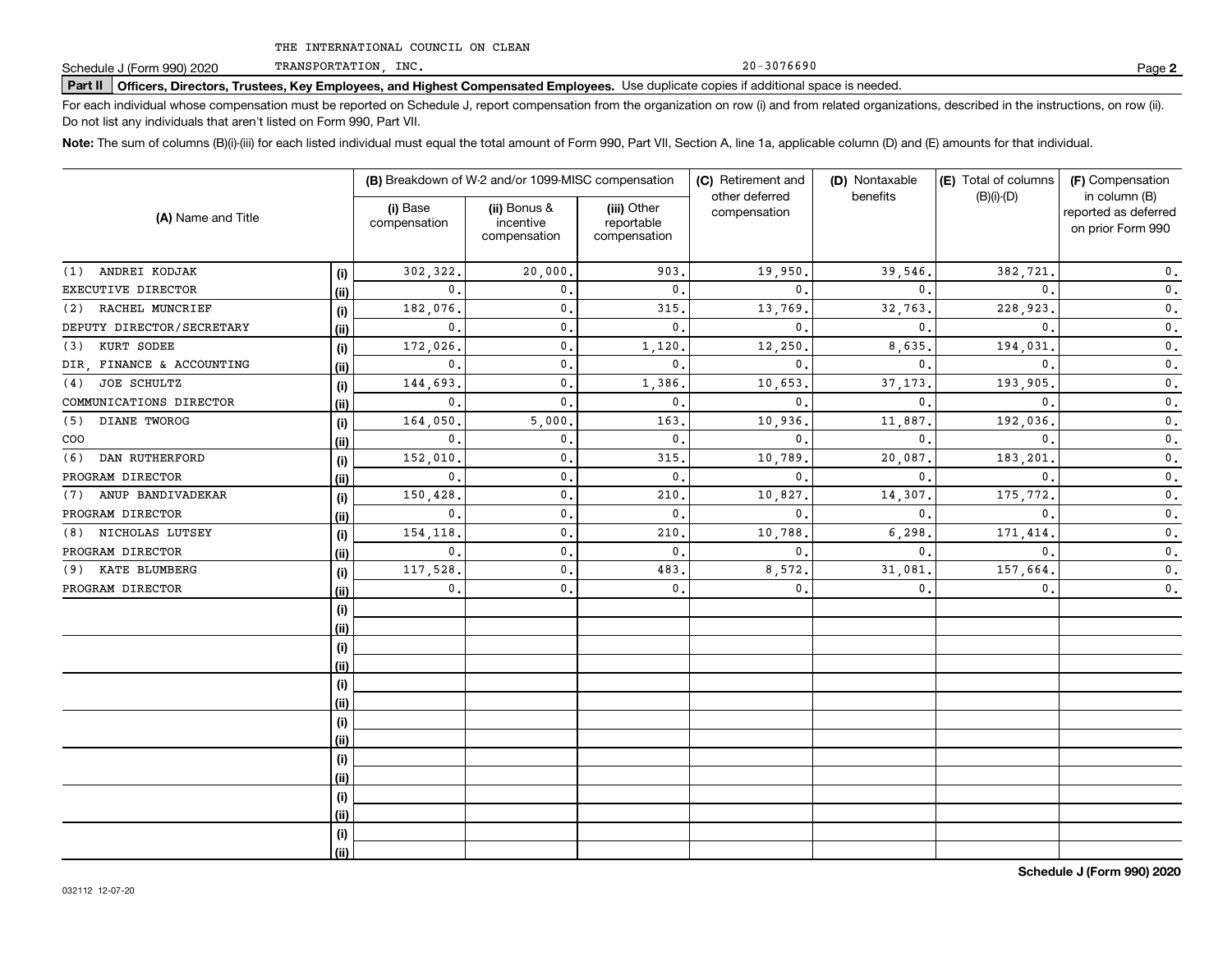Page 3

### **Part III Supplemental Information**

Schedule J (Form 990) 2020 TRANSPORTATION, INC.<br>
Part III Supplemental Information<br>
Provide the information, explanation, or descriptions required for Part I, lines 1a, 1b, 3, 4a, 4b, 4c, 5a, 5b, 6a, 6b, 7, and 8, and for

PART I, LINE 7:

ALL BONUS AMOUNTS REPORTED ARE DISCRETIONARY AND BASED UPON PERFORMANCE.

TRANSPORTATION, INC.

**Schedule J (Form 990) 2020**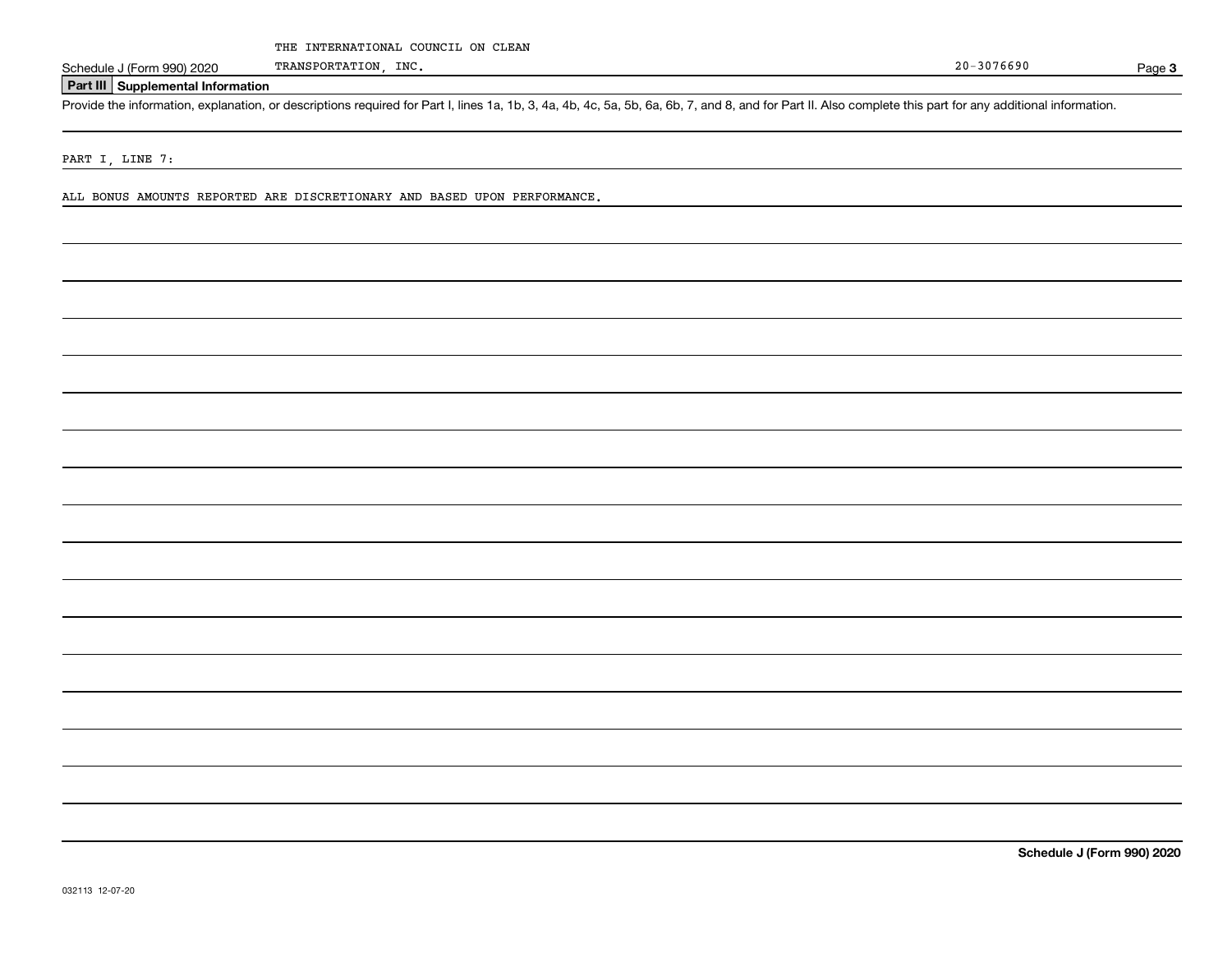| <b>SCHEDULE O</b>                                      |                                                                         | Supplemental Information to Form 990 or 990-EZ                                                                                         | OMB No. 1545-0047                     |
|--------------------------------------------------------|-------------------------------------------------------------------------|----------------------------------------------------------------------------------------------------------------------------------------|---------------------------------------|
| (Form 990 or 990-EZ)                                   |                                                                         | Complete to provide information for responses to specific questions on<br>Form 990 or 990-EZ or to provide any additional information. |                                       |
| Department of the Treasury<br>Internal Revenue Service |                                                                         | Attach to Form 990 or 990-EZ.<br>Go to www.irs.gov/Form990 for the latest information.                                                 | Open to Public<br><b>Inspection</b>   |
| Name of the organization                               | THE INTERNATIONAL COUNCIL ON CLEAN                                      |                                                                                                                                        | <b>Employer identification number</b> |
|                                                        | TRANSPORTATION, INC.                                                    |                                                                                                                                        | $20 - 3076690$                        |
|                                                        | FORM 990, PART I, LINE 1, DESCRIPTION OF ORGANIZATION MISSION:          |                                                                                                                                        |                                       |
|                                                        | CARS TRUCKS AND TRANSPORTATION SYSTEMS THROUGHOUT THE WORLD IN ORDER    |                                                                                                                                        |                                       |
|                                                        | TO PROTECT AND IMPROVE PUBLIC HEALTH AND THE ENVIRONMENT, AND TO CARRY  |                                                                                                                                        |                                       |
|                                                        | ON ANY OTHER CHARITABLE ACTIVITIES AS DETERMINED BY THE BOARD OF        |                                                                                                                                        |                                       |
| DIRECTORS.                                             |                                                                         |                                                                                                                                        |                                       |
|                                                        |                                                                         |                                                                                                                                        |                                       |
|                                                        | FORM 990, PART III, LINE 4A, PROGRAM SERVICE ACCOMPLISHMENTS:           |                                                                                                                                        |                                       |
|                                                        | POLICY ACTION TO EXTEND EFFICIENCY STANDARDS AND COMPLEMENTARY FISCAL   |                                                                                                                                        |                                       |
|                                                        | POLICIES, ENSURE MANUFACTURERS' REAL COOPERATION WITH POLICY GOALS, AND |                                                                                                                                        |                                       |
|                                                        | SUPPORT A TECHNOLOGICAL TRANSITION TO ZERO-EMISSION VEHICLES IS NEEDED  |                                                                                                                                        |                                       |
|                                                        | IF WE ARE TO EFFECTIVELY MANAGE THE FUTURE CLIMATE AND HEALTH EFFECTS   |                                                                                                                                        |                                       |
|                                                        | OF THE LIGHT-DUTY VEHICLE SECTOR. ELECTRIFICATION IS A CORE COMPONENT   |                                                                                                                                        |                                       |
|                                                        | OF ICCT'S PASSENGER VEHICLE PROGRAM. ICCT'S ELECTRIC VEHICLE PROGRAM    |                                                                                                                                        |                                       |
|                                                        | AIMS TO UNDERSTAND AND DESCRIBE WHAT POLICIES AND INCENTIVES ARE MOST   |                                                                                                                                        |                                       |
|                                                        | EFFECTIVE IN THE EARLY GROWTH STAGES FOR THE GLOBAL ELECTRIC VEHICLE    |                                                                                                                                        |                                       |
|                                                        | MARKET. ICCT ANALYZES TRENDS IN ELECTRIC-VEHICLE TECHNOLOGIES AND IN    |                                                                                                                                        |                                       |
|                                                        | VEHICLE MARKETS; EVALUATES HOW REGULATION, TAX INCENTIVES, NON-FISCAL   |                                                                                                                                        |                                       |
|                                                        | PROMOTIONAL POLICIES, AND INFRASTRUCTURE ARE HELPING TO DRIVE THE       |                                                                                                                                        |                                       |
|                                                        | ELECTRIC VEHICLE MARKET; AND COMPARES THE DIFFERENT POLICY APPROACHES   |                                                                                                                                        |                                       |
|                                                        | ACROSS COUNTRIES AND CITIES AROUND THE WORLD TO BETTER UNDERSTAND THE   |                                                                                                                                        |                                       |
|                                                        | EMERGING BEST PRACTICES TO ACCELERATE THE TRANSITION TO ELECTRIC DRIVE. |                                                                                                                                        |                                       |
|                                                        | IN ADDITION TO RESEARCH, ICCT WORKS DIRECTLY WITH GOVERNMENTS,          |                                                                                                                                        |                                       |
|                                                        | PARTICULARLY THROUGH THEZERO-EMISSION VEHICLE ALLIANCE, TO INFORM AND   |                                                                                                                                        |                                       |
|                                                        | SUPPORT PRACTICAL POLICY MAKING THAT CAN FACILITATE THE NECESSARY       |                                                                                                                                        |                                       |
|                                                        | TECHNOLOGICAL TRANSITION TO A ZERO-EMISSION TRANSPORTATION SECTOR.      |                                                                                                                                        |                                       |
|                                                        |                                                                         |                                                                                                                                        |                                       |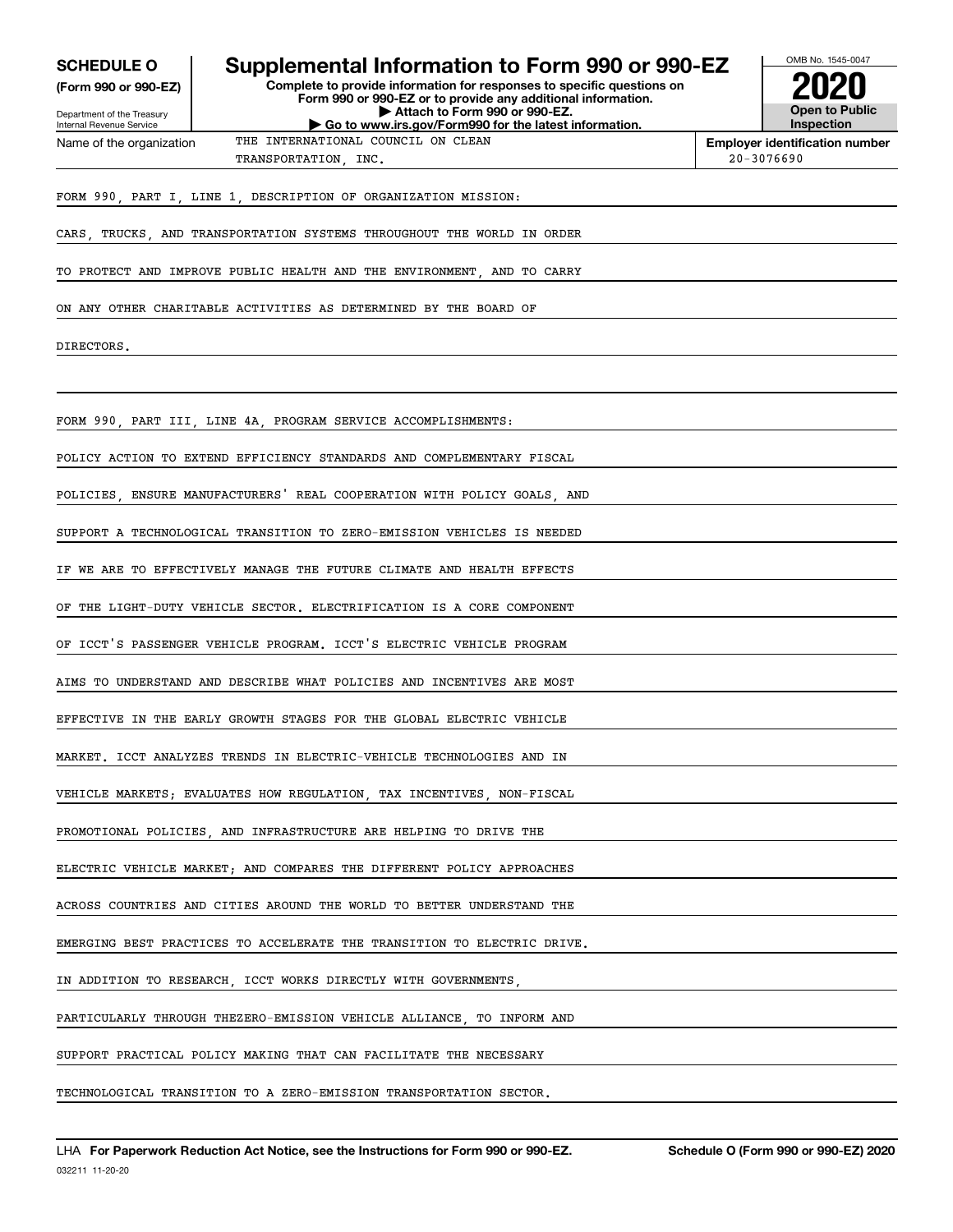| Schedule O (Form 990 or 990-EZ) 2020                                                   | Page 2                                                  |
|----------------------------------------------------------------------------------------|---------------------------------------------------------|
| THE INTERNATIONAL COUNCIL ON CLEAN<br>Name of the organization<br>TRANSPORTATION, INC. | <b>Employer identification number</b><br>$20 - 3076690$ |
| FORM 990, PART III, LINE 4C, PROGRAM SERVICE ACCOMPLISHMENTS:                          |                                                         |
| MINIMIZE THE CARBON FOOTPRINT OF THEIR TRAVEL AND EFFORTS BY INDUSTRY                  |                                                         |
| GROUPS AT THE FOREFRONT OF AVIATION ENVIRONMENTAL PROTECTION.                          |                                                         |
|                                                                                        |                                                         |
| ICCT'S MARINE PROGRAM WORKS TO FURTHER POLICIES THAT ADDRESS THE                       |                                                         |
| AIR-QUALITY AND CLIMATE IMPACTS OF SHIPPING AT THE INTERNATIONAL,                      |                                                         |
| REGIONAL, NATIONAL, AND LOCAL (PORT) LEVELS. ICCT RESEARCH HAS INFORMED                |                                                         |
| THE INTERNATIONAL MARITIME ORGANIZATION'SMARINE ENVIRONMENTAL                          |                                                         |
| PROTECTION COMMITTEE(MEPC) WORK ON POLICIES TO REDUCE AIR POLLUTION AND                |                                                         |
| GREENHOUSE GASES FROM INTERNATIONAL SHIPPING THAT INCLUDE DEVELOPMENT                  |                                                         |
| OF EMISSION CONTROL AREAS (ECAS), ENERGY EFFICIENCY DESIGN INDEX                       |                                                         |
| (EEDI)TARGETS FOR NEW VESSELS, CONTROLS FORBLACK CARBON EMISSIONS, AND                 |                                                         |
| IMO'S COMPREHENSIVE GHG REDUCTION STRATEGY. ICCT'S ONGOING WORK ON AIR                 |                                                         |
| POLLUTION AND HEAVY FUEL OIL (HFO) USE IN ARCTIC SHIPPING IS BUILDING A                |                                                         |
| DATA-DRIVEN ARGUMENT FOR POLICY PROGRESS AT BOTH IMO AND THE ARCTIC                    |                                                         |
| COUNCIL. AND THE CUSTOM EMISSIONS INVENTORY TOOLS ICCT RESEARCHERS HAVE                |                                                         |
| DEVELOPEDFROM SATELLITE AUTOMATIC INFORMATION SYSTEMS (S-AIS)                          |                                                         |
| OPERATIONS DATA ARE FUNDAMENTALLY STRENGTHENING THE EVIDENCE BASE                      |                                                         |
| AVAILABLE TO NATIONAL AND LOCAL POLICYMAKERS COMMITTED TO REDUCING AIR                 |                                                         |
| POLLUTION IN COASTAL AREAS, MOST NOTABLY IN CHINA.                                     |                                                         |
|                                                                                        |                                                         |
| FORM 990, PART III, LINE 4D, OTHER PROGRAM SERVICES:                                   |                                                         |
| COMPLIANCE & ENFORCEMENT:                                                              |                                                         |
| ICCT RESEARCH AND ANALYSES HAVE PLAYED CRUCIAL ROLES IN ILLUMINATING                   |                                                         |
| THE SCALE AND SCOPE OF DISPARITIES BETWEEN VEHICLE-EFFICIENCY TARGETS                  |                                                         |
| OR POLLUTANT EMISSIONS STANDARDS AND "REAL-WORLD" ACHIEVEMENT IN                       |                                                         |

EVERYDAY USE. ICCT ALSO PROVIDES DATA AND EXPERTISE TO EFFORTS BY

GOVERNMENT AGENCIES AND OTHER STAKEHOLDERS ENGAGED IN DESIGNING AND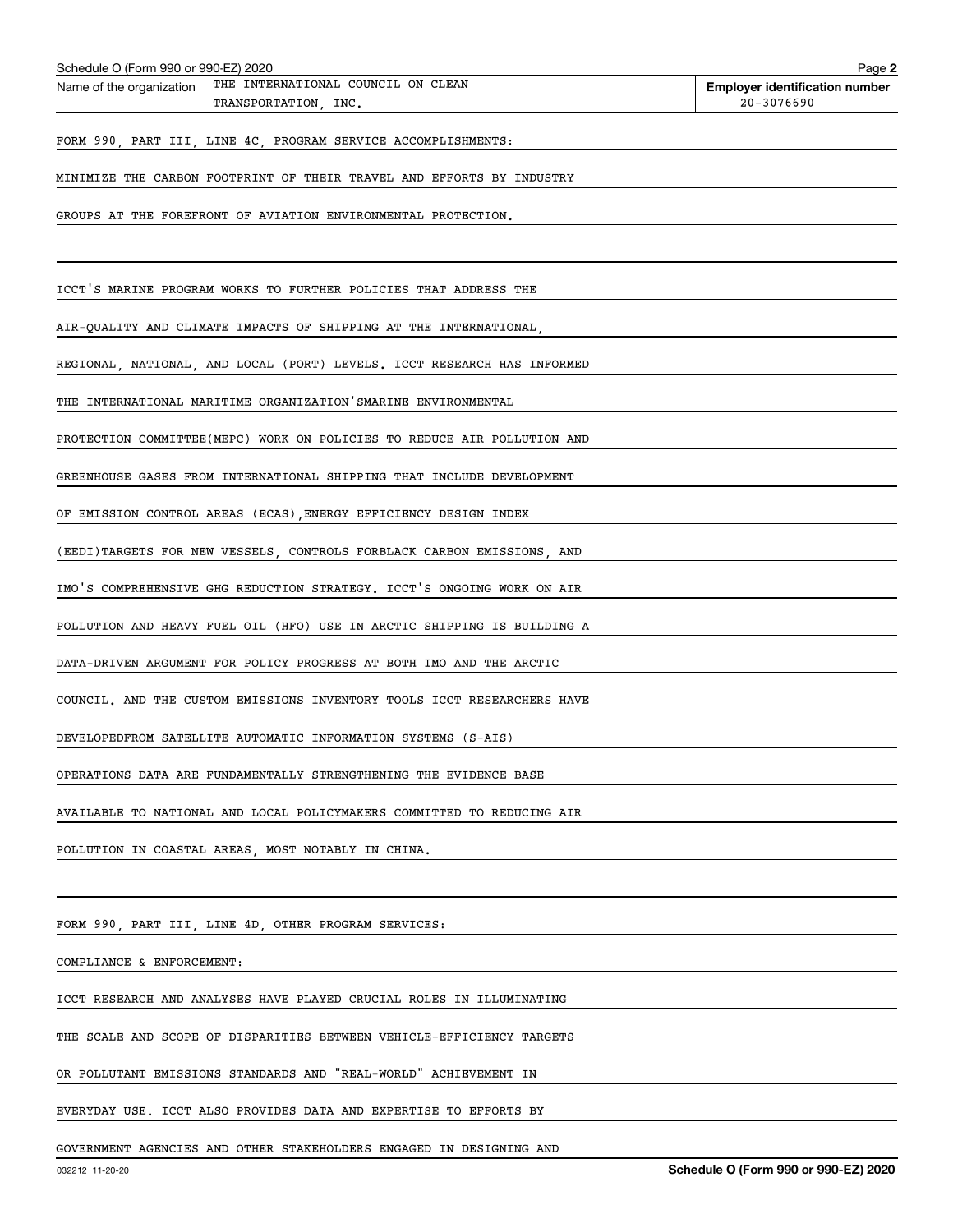| Schedule O (Form 990 or 990-EZ) 2020 |                                                                         | Page 2                                |
|--------------------------------------|-------------------------------------------------------------------------|---------------------------------------|
| Name of the organization             | THE INTERNATIONAL COUNCIL ON CLEAN                                      | <b>Employer identification number</b> |
|                                      | TRANSPORTATION, INC.                                                    | $20 - 3076690$                        |
|                                      | OPERATING PROGRAMS TO MEASURE AND TRACK VEHICLE PERFORMANCE, SPOT       |                                       |
|                                      | PROBLEMS SUCH AS SYSTEMATICALLY HIGH-EMITTING VEHICLE MODELS, AND       |                                       |
|                                      | IDENTIFY WORKABLE AND EFFECTIVE RESOLUTIONS THAT ENSURE THAT EFFICIENCY |                                       |
|                                      | AND POLLUTION STANDARDS ARE MET IN PRACTICE AS WELL AS IN THEORY. IN    |                                       |
|                                      | PARTNERSHIP WITH FIA FOUNDATION, ICCT LEADS THE REAL URBAN EMISSIONS    |                                       |
|                                      | (TRUE) INITIATIVEWHICH COLLECTS AND PUBLISHES REAL WORLD EMISSIONS DATA |                                       |
|                                      | WITH THE OBJECTIVE OF RAISING AWARENESS ABOUT THE MAGNITUDE AND SCOPE   |                                       |
|                                      | OF EXCESS VEHICLE EMISSIONS AND SUPPORTS CITY EFFORTS TO INFORM         |                                       |
|                                      | CONSUMERS WITH TRANSPARENT EMISSIONS DATA, AND TO SUPPORT EFFECTIVE     |                                       |
| POLICY.                              |                                                                         |                                       |
|                                      | EXPENSES \$ 470,927. INCLUDING GRANTS OF \$ 0. REVENUE \$ 0.            |                                       |
|                                      |                                                                         |                                       |
| RENEWABLE FUELS:                     |                                                                         |                                       |
|                                      | ICCT'S FUELS PROGRAM IDENTIFIES THE FUELS THAT OFFER THE GREATEST       |                                       |
|                                      | CARBON REDUCTIONS BASED ON LIFECYCLE ANALYSIS THAT FACTORS IN EMISSIONS |                                       |
|                                      | FROM THE PRODUCTION OF FEEDSTOCK AND FUEL AS WELL AS INDIRECT EFFECTS.  |                                       |
|                                      | DEPENDING ON METHODOLOGY, LIFECYCLE ANALYSES CAN YIELD VARYING RESULTS, |                                       |
|                                      | AND ICCT RESEARCHERS PLAY AN ACTIVE ROLE IN THE RESEARCH COMMUNITY      |                                       |
|                                      | DEVELOPING LIFECYCLE ANALYSIS TECHNIQUES, IN ADDITION TO HELPING POLICY |                                       |
|                                      | MAKERS UNDERSTAND AND USE THE RESULTS. ICCT ALSO WORKS TO SUPPORT THE   |                                       |
|                                      | DESIGN AND IMPLEMENTATION OF EFFECTIVE LOW-CARBON FUEL POLICIES. THE    |                                       |
|                                      | RIGHT INCENTIVES CAN DRIVE REDUCTIONS IN THE CARBON INTENSITY OF THE    |                                       |
|                                      | FUEL MIX WHILE ENCOURAGING INNOVATION AND EFFICIENCY. ICCT WORKS WITH   |                                       |
|                                      | POLICYMAKERS TO ANSWER QUESTIONS SUCH AS HOW TO ENSURE BIOFUEL          |                                       |
|                                      | FEEDSTOCK SUSTAINABILITY, HOW TO ACCOUNT FOR INDIRECT EFFECTS, AND HOW  |                                       |
|                                      | TO SUPPORT THE COMMERCIALIZATION OF EMERGING LOW CARBON TECHNOLOGIES.   |                                       |
|                                      | ICCT'S STRATEGY FOCUSES ON TECHNICAL QUESTIONS THAT ARE NECESSARY TO    |                                       |
|                                      |                                                                         |                                       |

ANSWER IN ORDER TO MAXIMIZE THE GHG SAVINGS FROM ALTERNATIVE FUEL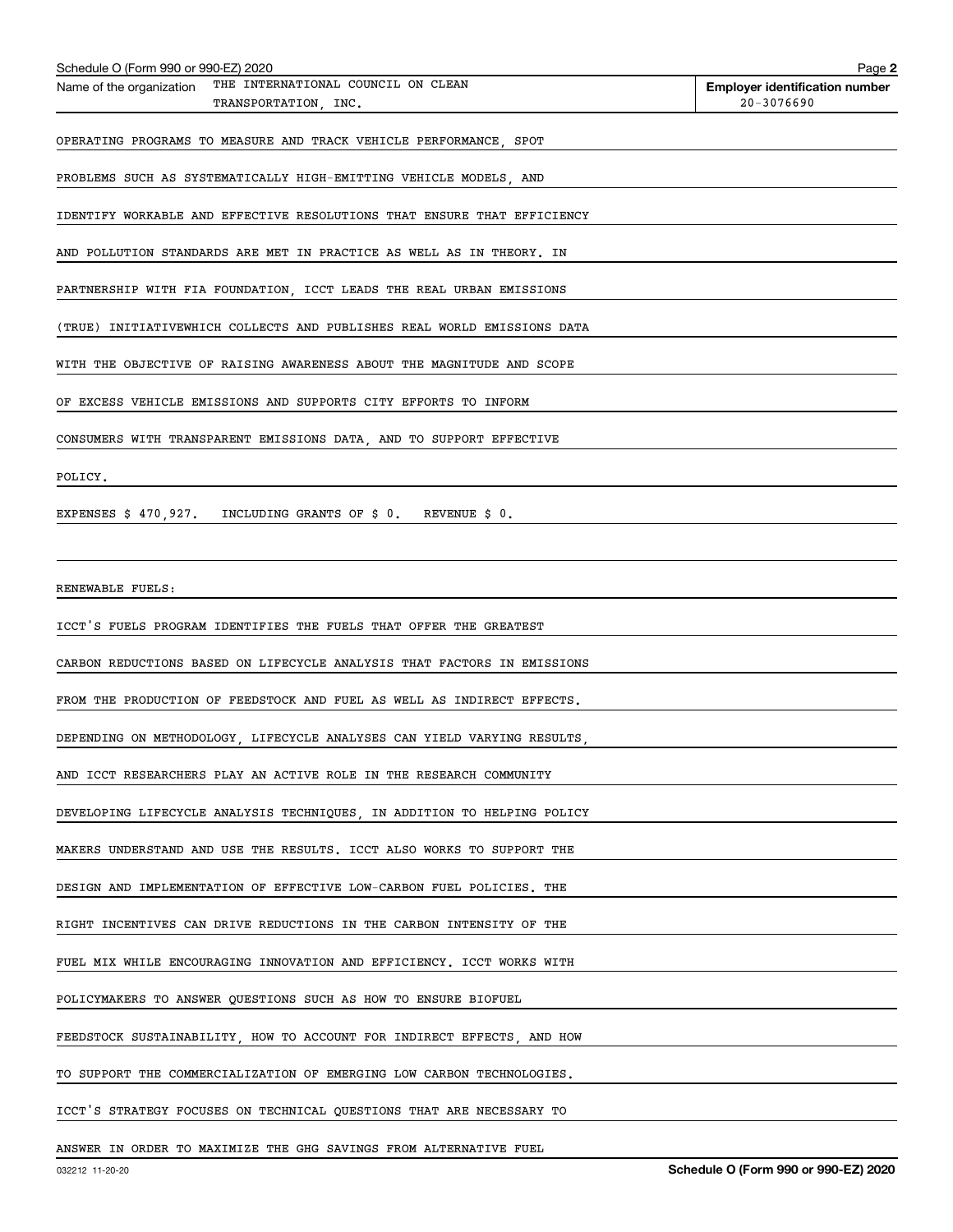| Schedule O (Form 990 or 990-EZ) 2020 |  |  |
|--------------------------------------|--|--|
|                                      |  |  |

Schedule O (Form 990 or 990-EZ) 2020<br>Name of the organization <sup>THE</sup> INTERNATIONAL COUNCIL ON CLEAN **Employer identification number** TRANSPORTATION, INC. 20.3076690

POLICIES.

EXPENSES \$ 715,379. INCLUDING GRANTS OF \$ 0. REVENUE \$ 87,980.

STRATEGIC PLANNING & MODELING:

WELL-VETTED DATA AND ANALYSIS ARE KEYS TO PUTTING TRANSPORTATION AND

ENVIRONMENTAL POLICY ON A SOUND FOUNDATION GLOBALLY. POLICYMAKERS NEED

ACCESS TO ROBUST FINDINGS ON THE COSTS AND BENEFITS OF DIFFERENT POLICY

OPTIONS, AND ON THE IMPACT OF THESE OPTIONS ON PROGRESS GLOBALLY AND

REGIONALLY TOWARD CLIMATE AND HEALTH GOALS. ICCT'S MODELING CENTER

DEVELOPS TOOLS AND RESEARCH TO MEET THAT NEED BY IDENTIFYING PLAUSIBLE

NEAR-TERM STEPS TOWARD REGIONAL, NATIONAL, AND INTERNATIONAL CLIMATE

AND HEALTH TARGETS, INCLUDING VEHICLE FUEL EFFICIENCY AND GREENHOUSE

GAS STANDARDS, VEHICLE AIR POLLUTANT EMISSIONS STANDARDS, FLEET RENEWAL

AND OTHER IN-USE VEHICLE PROGRAMS, LOW-SULFUR AND LOW-CARBON FUELS

FISCAL AND NON-FISCAL INCENTIVES FOR ELECTRIC-DRIVE VEHICLES, AND

POLICIES THAT ENCOURAGE SHIFTS TO CLEANER MODES OF TRANSPORT AND REDUCE

THE NEED FOR TRAVEL.

EXPENSES \$ 71,754. INCLUDING GRANTS OF \$ 0. REVENUE \$ 0.

FORM 990, PART VI, SECTION B, LINE 11B:

THE FORM 990 IS REVIEWED/APPROVED BY THE AUDIT AND FINANCE COMMITTEE FOR

COMPLETENESS AND THEN SUBMITTED TO EACH BOARD MEMBER.

FORM 990, PART VI, SECTION B, LINE 12C:

ALL STAFF AND BOARD MEMBERS MUST SELF REPORT ANY CONFLICT OF INTEREST PER

THE POLICY.ONCE THE CONFLICT IS RECOGNIZED.

FORM 990, PART VI, SECTION B, LINE 15: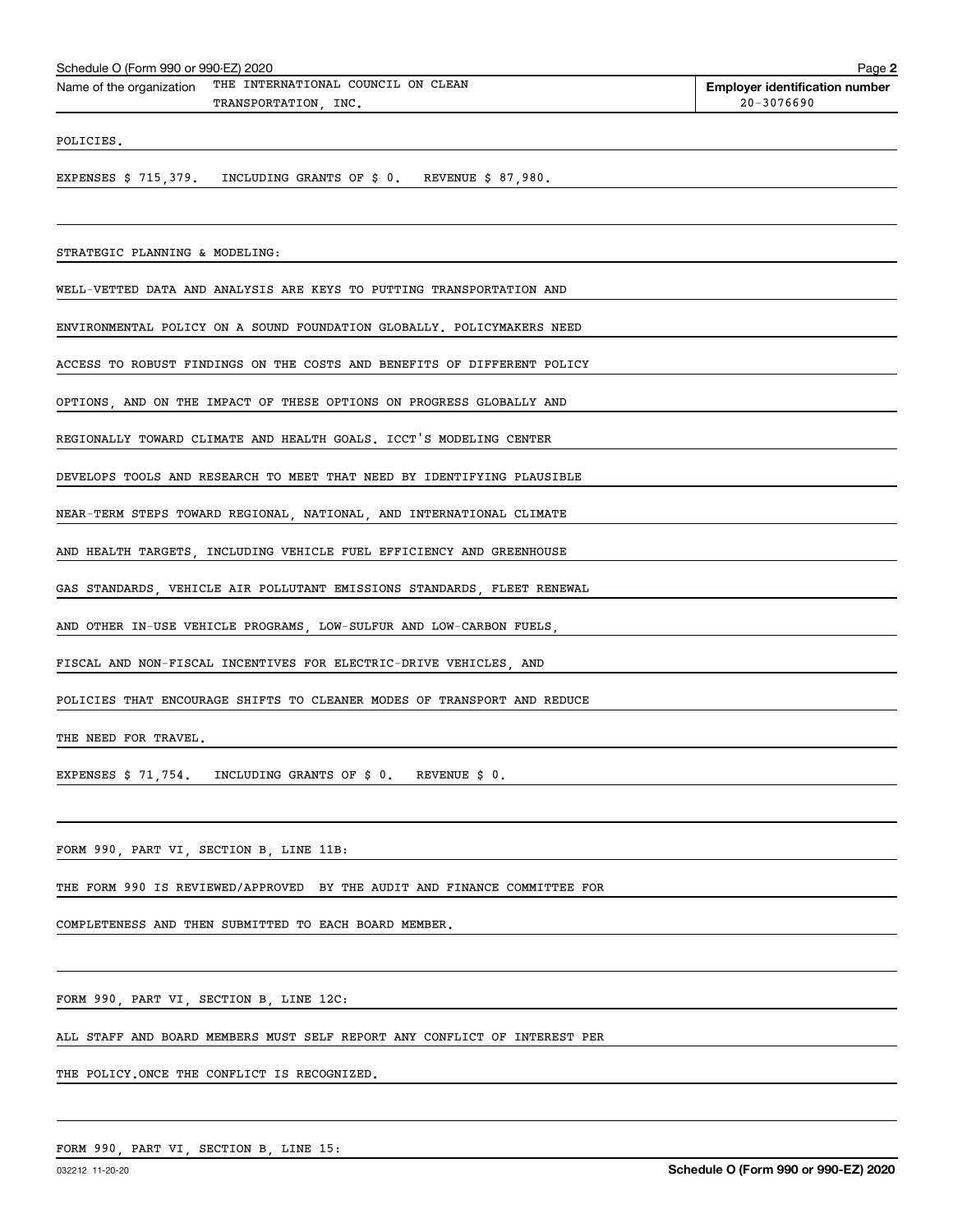| Schedule O (Form 990 or 990-EZ) 2020                                                   |              | Page 2                                              |
|----------------------------------------------------------------------------------------|--------------|-----------------------------------------------------|
| THE INTERNATIONAL COUNCIL ON CLEAN<br>Name of the organization<br>TRANSPORTATION, INC. |              | <b>Employer identification number</b><br>20-3076690 |
|                                                                                        |              |                                                     |
| IN 2019 ICCT HIRED A CONSULTING FIRM TO INDEPENDENTLY REVIEW AND MAKE                  |              |                                                     |
| RECOMMENDATIONS TO THE ICCT SALARY STRUCTURE AND THOSE RECOMMENDATION WERE             |              |                                                     |
| IMPLEMENTED IN 2020. ICCT IS REENGAGING THE CONSULTING FIRM IN 2020 TO                 |              |                                                     |
| REVIEW AND MAKE RECOMMENDATIONS FOR THE 2021 SALARY STRUCTURE                          |              |                                                     |
|                                                                                        |              |                                                     |
|                                                                                        |              |                                                     |
| FORM 990, PART VI, SECTION C, LINE 19:                                                 |              |                                                     |
| THE GOVERNING DOCUMENTS AND CONFLICT OF INTEREST POLICY ARE AVAILABLE TO               |              |                                                     |
| THE PUBLIC UPON REQUEST. FINANCIAL STATEMENTS OF THE ORGANIZATION ARE                  |              |                                                     |
| AVAILABLE ON ICCT'S WEBSITE AND ALSO BY REQUEST.                                       |              |                                                     |
|                                                                                        |              |                                                     |
|                                                                                        |              |                                                     |
| FORM 990, PART IX, LINE 11G, OTHER FEES:                                               |              |                                                     |
| PROGRAM CONSULTANTS:                                                                   |              |                                                     |
| PROGRAM SERVICE EXPENSES                                                               | 2,287,435.   |                                                     |
| MANAGEMENT AND GENERAL EXPENSES                                                        | 46,031.      |                                                     |
| FUNDRAISING EXPENSES                                                                   | 19,200.      |                                                     |
|                                                                                        |              |                                                     |
| <b>TOTAL EXPENSES</b>                                                                  | 2,352,666.   |                                                     |
|                                                                                        |              |                                                     |
| ADMIN CONSULTANTS:                                                                     |              |                                                     |
| PROGRAM SERVICE EXPENSES                                                               | 5,186.       |                                                     |
| MANAGEMENT AND GENERAL EXPENSES                                                        | 110,585.     |                                                     |
| FUNDRAISING EXPENSES                                                                   | 1,436.       |                                                     |
|                                                                                        |              |                                                     |
| <b>TOTAL EXPENSES</b>                                                                  | 117,207.     |                                                     |
| TOTAL OTHER FEES ON FORM 990, PART IX, LINE 11G, COL A                                 | 2,469,873.   |                                                     |
|                                                                                        |              |                                                     |
| FORM 990, PART XI, LINE 9, CHANGES IN NET ASSETS:                                      |              |                                                     |
| NET ASSETS VARIANCE                                                                    | 1, 115, 975. |                                                     |
|                                                                                        |              |                                                     |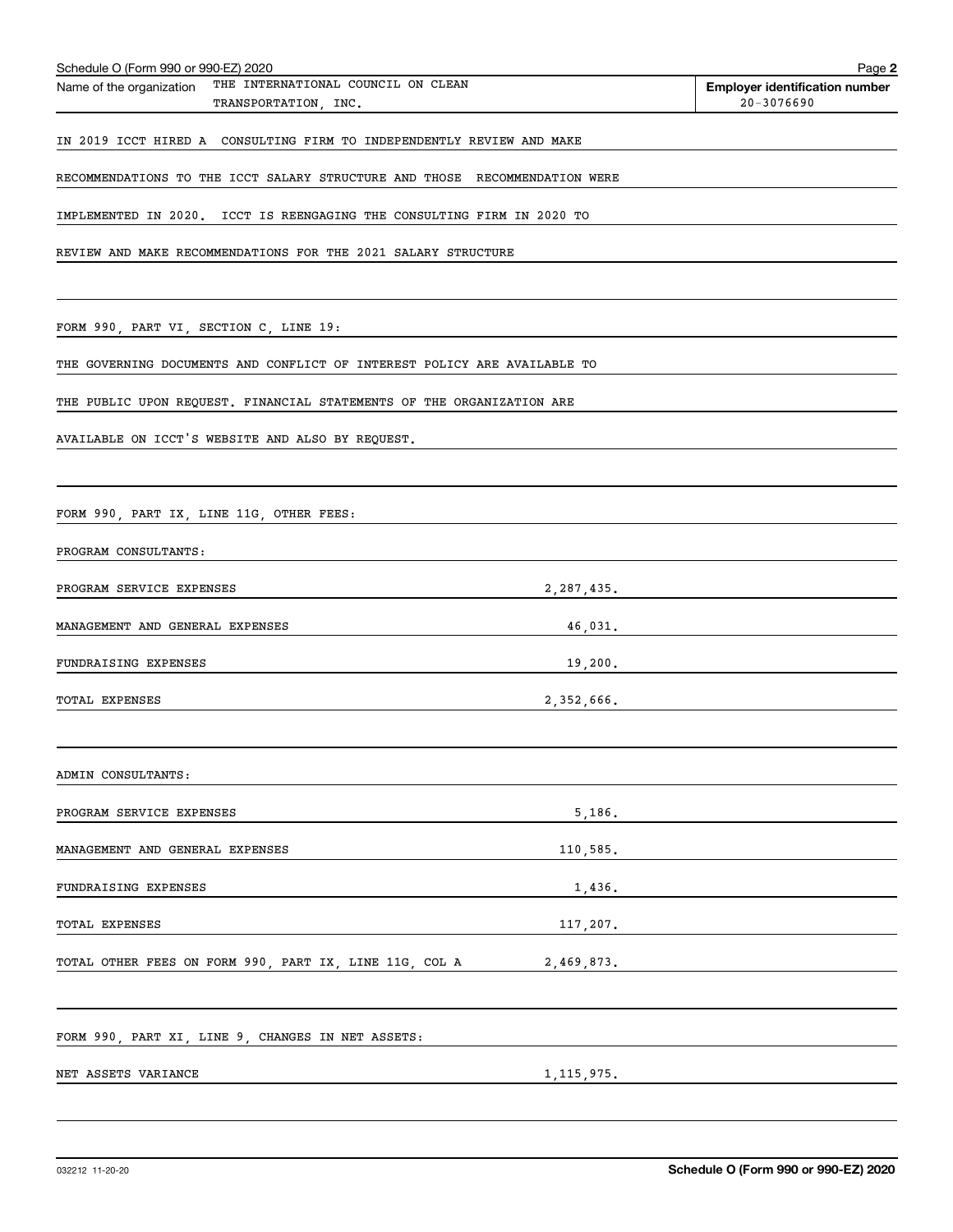| <b>SCHEDULE R</b> |
|-------------------|
|                   |

Department of the Treasury

#### **(Form 990)**

## **Related Organizations and Unrelated Partnerships**

**Complete if the organization answered "Yes" on Form 990, Part IV, line 33, 34, 35b, 36, or 37.** |

**Attach to Form 990.**  |

OMB No. 1545-0047

**Open to Public 2020**

|  |  | , han ta tanna    |  |
|--|--|-------------------|--|
|  |  | <b>Inspection</b> |  |
|  |  |                   |  |

| Internal Revenue Service | $\triangleright$ Go to www.irs.gov/Form990 for instructions and the latest information. |                | Inspection                     |
|--------------------------|-----------------------------------------------------------------------------------------|----------------|--------------------------------|
| Name of the organization | INTERNATIONAL COUNCIL ON CLEAN<br>THE                                                   |                | Emplover identification number |
|                          | INC.<br>TRANSPORTATION                                                                  | $20 - 3076690$ |                                |

**Part I Identification of Disregarded Entities.**  Complete if the organization answered "Yes" on Form 990, Part IV, line 33.

| (a)<br>Name, address, and EIN (if applicable)<br>of disregarded entity | (b)<br>Primary activity | (c)<br>Legal domicile (state or<br>foreign country) | (d)<br>Total income | (e)<br>End-of-year assets | (f)<br>Direct controlling<br>entity |
|------------------------------------------------------------------------|-------------------------|-----------------------------------------------------|---------------------|---------------------------|-------------------------------------|
|                                                                        |                         |                                                     |                     |                           |                                     |
|                                                                        |                         |                                                     |                     |                           |                                     |
|                                                                        |                         |                                                     |                     |                           |                                     |
|                                                                        |                         |                                                     |                     |                           |                                     |

**Identification of Related Tax-Exempt Organizations.** Complete if the organization answered "Yes" on Form 990, Part IV, line 34, because it had one or more related tax-exempt **Part II** organizations during the tax year.

| (a)<br>Name, address, and EIN<br>of related organization | (b)<br>Primary activity | (c)<br>Legal domicile (state or<br>foreign country) | (d)<br>Exempt Code<br>section | (e)<br>Public charity<br>status (if section | (f)<br>Direct controlling<br>entity |     | $(g)$<br>Section 512(b)(13)<br>controlled<br>entity? |
|----------------------------------------------------------|-------------------------|-----------------------------------------------------|-------------------------------|---------------------------------------------|-------------------------------------|-----|------------------------------------------------------|
|                                                          |                         |                                                     |                               | 501(c)(3))                                  |                                     | Yes | No                                                   |
| ICCT EUROPE                                              |                         |                                                     |                               |                                             | THE INTERNATIONAL                   |     |                                                      |
| NEUE PROMENADE 6                                         | CLEAN TRANSPORATION     |                                                     |                               |                                             | COUNCIL ON CLEAN                    |     |                                                      |
| BERLIN, 10178, GERMANY                                   | INITIATIVES             | GERMANY                                             |                               |                                             | TRANSPORTATION                      | X   |                                                      |
| CONSELHO INTERNACIONAL DE TRANSPORTE LIMPO               |                         |                                                     |                               |                                             | THE INTERNATIONAL                   |     |                                                      |
| RUA PURPURINA, 400, SALA 04108                           | CLEAN TRANSPORATION     |                                                     |                               |                                             | COUNCIL ON CLEAN                    |     |                                                      |
| SAO PAULO, BRAZIL                                        | INITIATIVES             | <b>BRAZIL</b>                                       |                               |                                             | TRANSPORTATION                      | X   |                                                      |
|                                                          |                         |                                                     |                               |                                             |                                     |     |                                                      |
|                                                          |                         |                                                     |                               |                                             |                                     |     |                                                      |

**For Paperwork Reduction Act Notice, see the Instructions for Form 990. Schedule R (Form 990) 2020**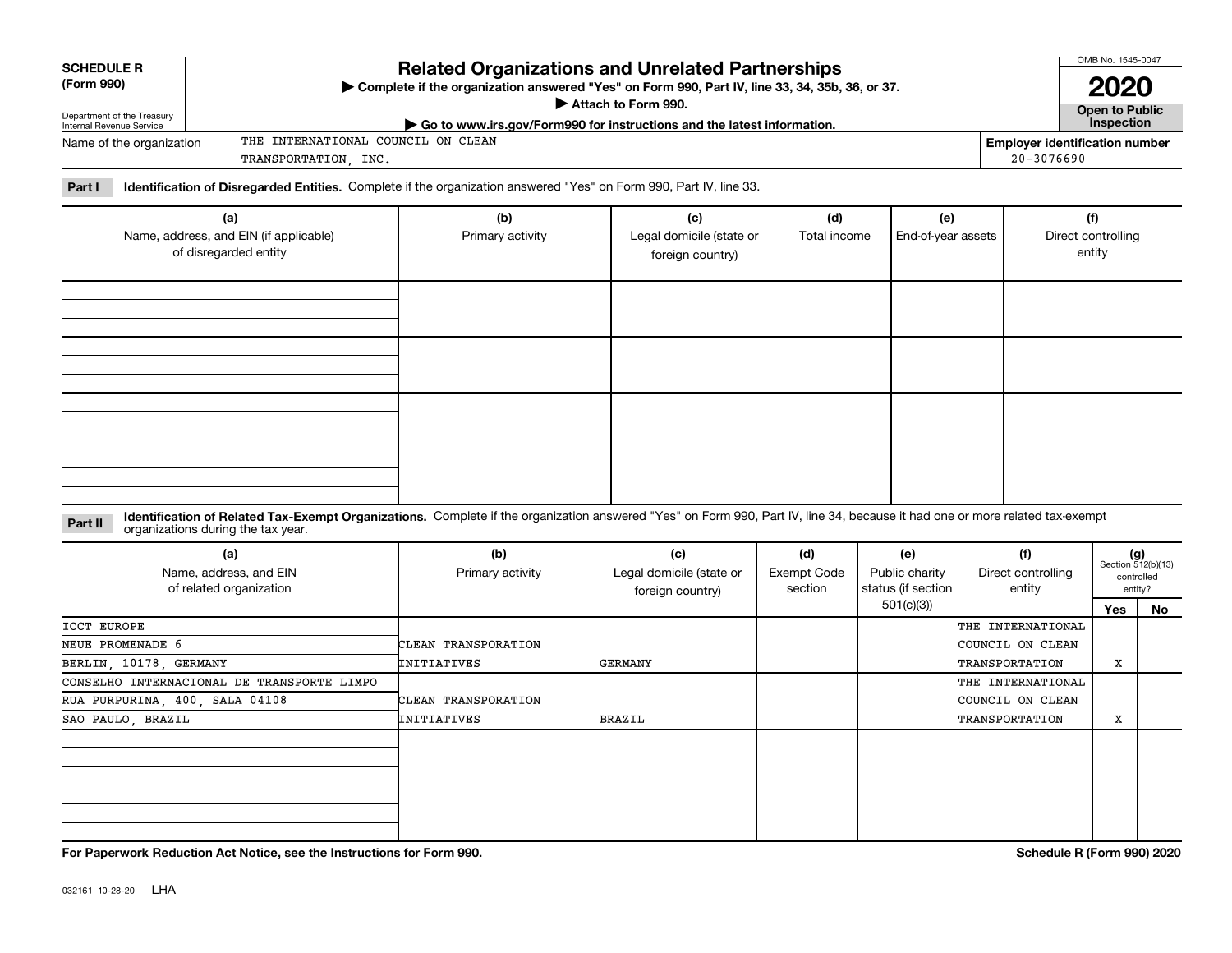Schedule R (Form 990) 2020 TRANSPORTATION, INC. Schedule R (Form 990) 2020 TRANSPORTATION, INC. TRANSPORTATION, INC.

**Part III**

| .4.1.1<br>organizations treated as a partnership during the tax year. |                  |                                           |                              |                                                                                           |                          |                                   |                                  |          |                                               |     |                                             |
|-----------------------------------------------------------------------|------------------|-------------------------------------------|------------------------------|-------------------------------------------------------------------------------------------|--------------------------|-----------------------------------|----------------------------------|----------|-----------------------------------------------|-----|---------------------------------------------|
| (a)                                                                   | (b)              | (c)                                       | (d)                          | (e)                                                                                       | (f)                      | (g)                               | (h)                              |          | (i)                                           | (j) | (k)                                         |
| Name, address, and EIN<br>of related organization                     | Primary activity | Legal<br>domicile<br>(state or<br>foreign | Direct controlling<br>entity | Predominant income<br>related, unrelated,<br>excluded from tax under<br>sections 512-514) | Share of total<br>income | Share of<br>end-of-year<br>assets | Disproportionate<br>allocations? |          | Code V-UBI<br>amount in box<br>20 of Schedule |     | General or Percentage<br>managing ownership |
|                                                                       |                  | country)                                  |                              |                                                                                           |                          |                                   |                                  | Yes   No | $K-1$ (Form 1065) $\sqrt{res}$ No             |     |                                             |
|                                                                       |                  |                                           |                              |                                                                                           |                          |                                   |                                  |          |                                               |     |                                             |
|                                                                       |                  |                                           |                              |                                                                                           |                          |                                   |                                  |          |                                               |     |                                             |
|                                                                       |                  |                                           |                              |                                                                                           |                          |                                   |                                  |          |                                               |     |                                             |
|                                                                       |                  |                                           |                              |                                                                                           |                          |                                   |                                  |          |                                               |     |                                             |
|                                                                       |                  |                                           |                              |                                                                                           |                          |                                   |                                  |          |                                               |     |                                             |
|                                                                       |                  |                                           |                              |                                                                                           |                          |                                   |                                  |          |                                               |     |                                             |
|                                                                       |                  |                                           |                              |                                                                                           |                          |                                   |                                  |          |                                               |     |                                             |
|                                                                       |                  |                                           |                              |                                                                                           |                          |                                   |                                  |          |                                               |     |                                             |
|                                                                       |                  |                                           |                              |                                                                                           |                          |                                   |                                  |          |                                               |     |                                             |
|                                                                       |                  |                                           |                              |                                                                                           |                          |                                   |                                  |          |                                               |     |                                             |
|                                                                       |                  |                                           |                              |                                                                                           |                          |                                   |                                  |          |                                               |     |                                             |
|                                                                       |                  |                                           |                              |                                                                                           |                          |                                   |                                  |          |                                               |     |                                             |
|                                                                       |                  |                                           |                              |                                                                                           |                          |                                   |                                  |          |                                               |     |                                             |
|                                                                       |                  |                                           |                              |                                                                                           |                          |                                   |                                  |          |                                               |     |                                             |
|                                                                       |                  |                                           |                              |                                                                                           |                          |                                   |                                  |          |                                               |     |                                             |
|                                                                       |                  |                                           |                              |                                                                                           |                          |                                   |                                  |          |                                               |     |                                             |

**Identification of Related Organizations Taxable as a Partnership.** Complete if the organization answered "Yes" on Form 990, Part IV, line 34, because it had one or more related

**Identification of Related Organizations Taxable as a Corporation or Trust.** Complete if the organization answered "Yes" on Form 990, Part IV, line 34, because it had one or more related **Part IV** organizations treated as a corporation or trust during the tax year.

| (a)<br>Name, address, and EIN<br>of related organization | (b)<br>Primary activity | (d)<br>(f)<br>(c)<br>(e)<br>Direct controlling<br>Type of entity<br>(C corp, S corp,<br>Legal domicile<br>state or<br>entity<br>foreign<br>or trust) |  |  | Share of total<br>income | (g)<br>Share of<br>end-of-year<br>assets | (h)<br>Percentage<br>ownership | $\begin{array}{c} \textbf{(i)}\\ \text{Section}\\ 512 \text{(b)} \text{(13)}\\ \text{controlled}\end{array}$<br>entity? |  |
|----------------------------------------------------------|-------------------------|------------------------------------------------------------------------------------------------------------------------------------------------------|--|--|--------------------------|------------------------------------------|--------------------------------|-------------------------------------------------------------------------------------------------------------------------|--|
|                                                          |                         | country)                                                                                                                                             |  |  |                          |                                          |                                | Yes No                                                                                                                  |  |
|                                                          |                         |                                                                                                                                                      |  |  |                          |                                          |                                |                                                                                                                         |  |
|                                                          |                         |                                                                                                                                                      |  |  |                          |                                          |                                |                                                                                                                         |  |
|                                                          |                         |                                                                                                                                                      |  |  |                          |                                          |                                |                                                                                                                         |  |
|                                                          |                         |                                                                                                                                                      |  |  |                          |                                          |                                |                                                                                                                         |  |
|                                                          |                         |                                                                                                                                                      |  |  |                          |                                          |                                |                                                                                                                         |  |

**2**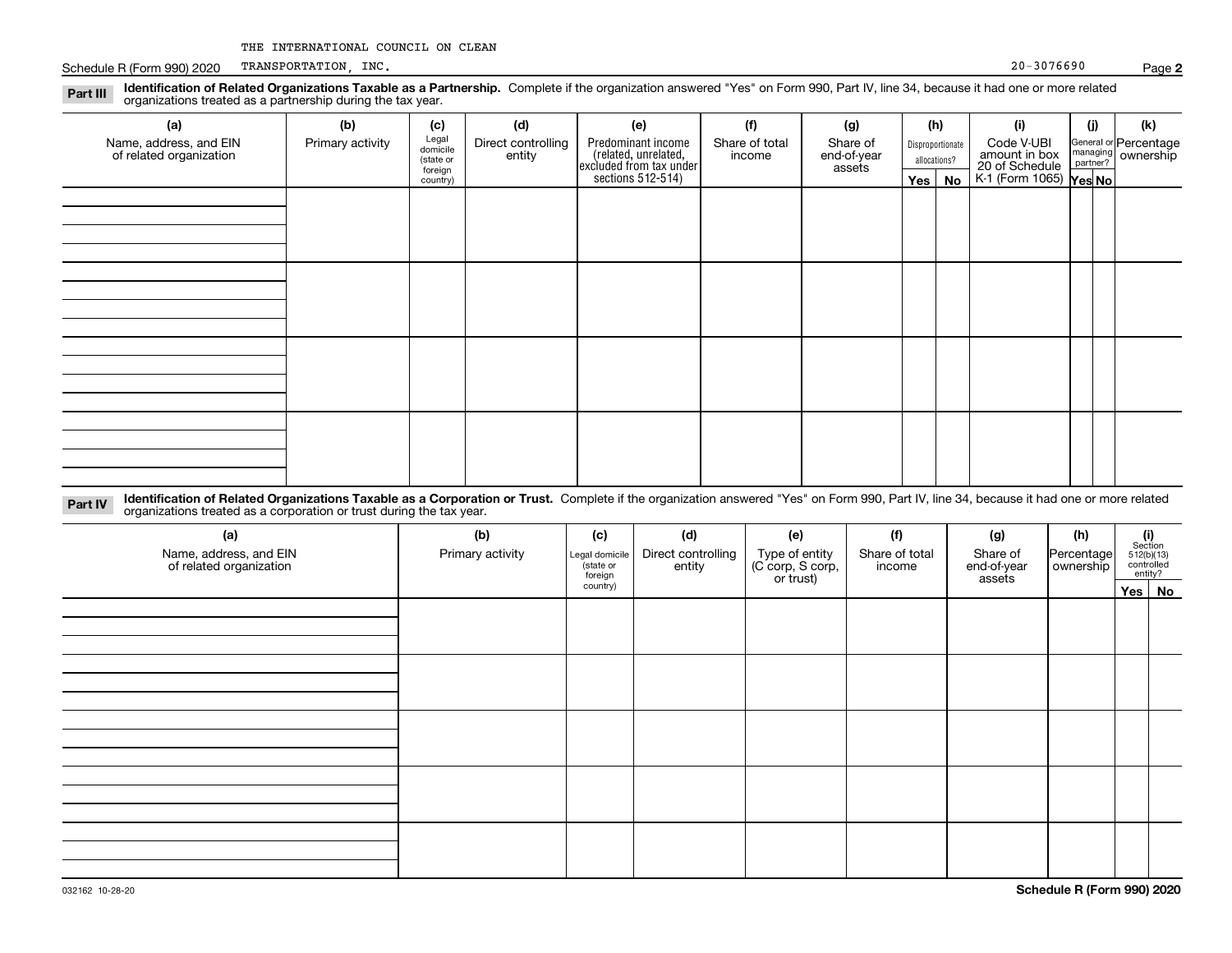Schedule R (Form 990) 2020 TRANSPORTATION, INC. Schedule R (Form 990) 2020 TRANSPORTATION, INC. TRANSPORTATION, INC.

**Part V** T**ransactions With Related Organizations.** Complete if the organization answered "Yes" on Form 990, Part IV, line 34, 35b, or 36.

| Note: Complete line 1 if any entity is listed in Parts II, III, or IV of this schedule.                                                                                                                                        |                | Yes l | No           |
|--------------------------------------------------------------------------------------------------------------------------------------------------------------------------------------------------------------------------------|----------------|-------|--------------|
| During the tax year, did the organization engage in any of the following transactions with one or more related organizations listed in Parts II-IV?                                                                            |                |       |              |
|                                                                                                                                                                                                                                | 1a             |       | X            |
|                                                                                                                                                                                                                                | 1 <sub>b</sub> | X     |              |
| c Gift, grant, or capital contribution from related organization(s) material content and contribution from related organization(s) material content and content and contribution from related organization(s) material content | 1 <sub>c</sub> |       | x            |
|                                                                                                                                                                                                                                | 1d             |       | X            |
|                                                                                                                                                                                                                                | 1e             |       | X            |
|                                                                                                                                                                                                                                |                |       |              |
| Dividends from related organization(s) Encourance and the contract of the contract of the contract of the contract of the contract of the contract of the contract of the contract of the contract of the contract of the cont | 1f             |       | x            |
| g Sale of assets to related organization(s) www.assettion.com/www.assettion.com/www.assettion.com/www.assettion.com/www.assettion.com/www.assettion.com/www.assettion.com/www.assettion.com/www.assettion.com/www.assettion.co | 1a             |       | X            |
| h Purchase of assets from related organization(s) manufactured and content to content the content of assets from related organization(s)                                                                                       | 1 <sub>h</sub> |       | x            |
| Exchange of assets with related organization(s) www.wallen.com/www.wallen.com/www.wallen.com/www.wallen.com/www.wallen.com/www.wallen.com/www.wallen.com/www.wallen.com/www.wallen.com/www.wallen.com/www.wallen.com/www.walle | 1i             |       | x            |
|                                                                                                                                                                                                                                | 11             |       | x            |
|                                                                                                                                                                                                                                |                |       |              |
| k Lease of facilities, equipment, or other assets from related organization(s) manufaction content and content to the assets from related organization(s) manufaction content and content and content and content and content  | 1k             |       | x            |
| Performance of services or membership or fundraising solicitations for related organization(s) manufaction manufaction and the manufaction of the manufacture of services or membership or fundraising solicitations for relat | 11             |       | x            |
| m Performance of services or membership or fundraising solicitations by related organization(s)                                                                                                                                | 1 <sub>m</sub> |       | x            |
|                                                                                                                                                                                                                                | 1n             |       | x            |
| <b>o</b> Sharing of paid employees with related organization(s)                                                                                                                                                                | 1o             | х     |              |
|                                                                                                                                                                                                                                |                |       |              |
| p Reimbursement paid to related organization(s) for expenses [111] resummand content to content the set of the set of the set of the set of the set of the set of the set of the set of the set of the set of the set of the s | 1p             |       | $\mathbf{x}$ |
|                                                                                                                                                                                                                                | 1 <sub>q</sub> | X     |              |
|                                                                                                                                                                                                                                |                |       |              |
| r Other transfer of cash or property to related organization(s)                                                                                                                                                                | 1r             | х     |              |
|                                                                                                                                                                                                                                | 1s             | X     |              |
| 2 If the answer to any of the above is "Yes," see the instructions for information on who must complete this line, including covered relationships and transaction thresholds.                                                 |                |       |              |

| (a)<br>Name of related organization | (b)<br>Transaction<br>type (a-s) | (c)<br>Amount involved | (d)<br>Method of determining amount involved |
|-------------------------------------|----------------------------------|------------------------|----------------------------------------------|
| (1)                                 |                                  |                        |                                              |
| (2)                                 |                                  |                        |                                              |
| (3)                                 |                                  |                        |                                              |
| (4)                                 |                                  |                        |                                              |
| (5)                                 |                                  |                        |                                              |
| (6)                                 |                                  |                        |                                              |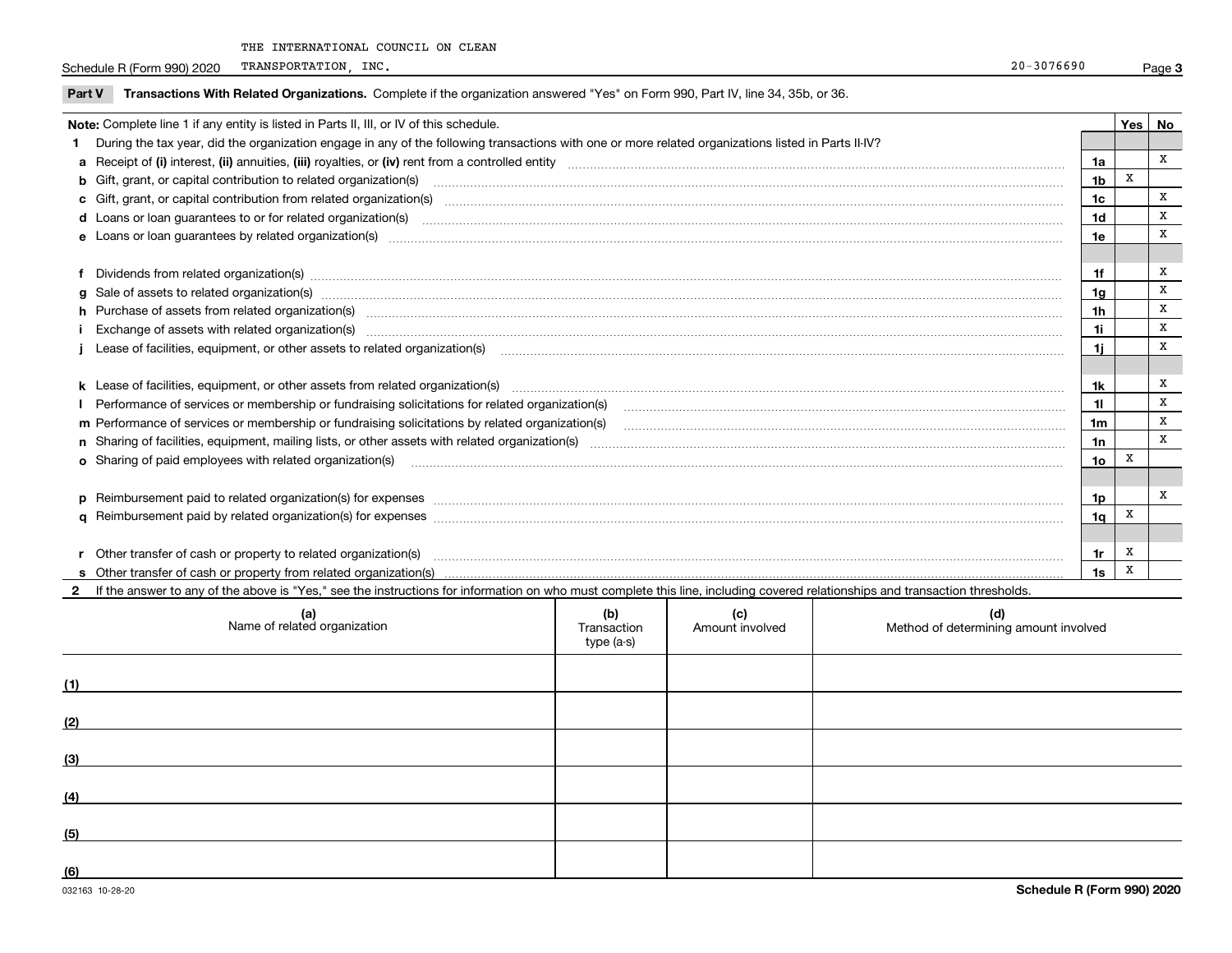Schedule R (Form 990) 2020 TRANSPORTATION, INC. Schedule R (Form 990) 2020 TRANSPORTATION, INC. TRANSPORTATION, INC.

#### **4**

#### **Part VI Unrelated Organizations Taxable as a Partnership. Complete if the organization answered "Yes" on Form 990, Part IV, line 37.**

Provide the following information for each entity taxed as a partnership through which the organization conducted more than five percent of its activities (measured by total assets or gross revenue) that was not a related organization. See instructions regarding exclusion for certain investment partnerships.

| ັ<br>(a)<br>Name, address, and EIN<br>of entity | ັ<br>ັ<br>(b)<br>Primary activity | (c)<br>Legal domicile<br>(state or foreign | and the state of the state<br>(d)<br>Predominant income<br>(related, unrelated,<br>excluded from tax under<br>sections 512-514) | (e)<br>Are all<br>partners sec.<br>$\frac{501(c)(3)}{0rgs.?}$ | (f)<br>Share of<br>total | (g)<br>Share of<br>end-of-year |        | (h)<br>Dispropor-<br>tionate<br>allocations? | (i)<br>Code V-UBI<br>amount in box 20 managing<br>of Schedule K-1<br>(Form 1065)<br>$\overline{Yes}$ No | (i)    | (k) |
|-------------------------------------------------|-----------------------------------|--------------------------------------------|---------------------------------------------------------------------------------------------------------------------------------|---------------------------------------------------------------|--------------------------|--------------------------------|--------|----------------------------------------------|---------------------------------------------------------------------------------------------------------|--------|-----|
|                                                 |                                   | country)                                   |                                                                                                                                 | Yes No                                                        | income                   | assets                         | Yes No |                                              |                                                                                                         | Yes No |     |
|                                                 |                                   |                                            |                                                                                                                                 |                                                               |                          |                                |        |                                              |                                                                                                         |        |     |
|                                                 |                                   |                                            |                                                                                                                                 |                                                               |                          |                                |        |                                              |                                                                                                         |        |     |
|                                                 |                                   |                                            |                                                                                                                                 |                                                               |                          |                                |        |                                              |                                                                                                         |        |     |
|                                                 |                                   |                                            |                                                                                                                                 |                                                               |                          |                                |        |                                              |                                                                                                         |        |     |
|                                                 |                                   |                                            |                                                                                                                                 |                                                               |                          |                                |        |                                              |                                                                                                         |        |     |
|                                                 |                                   |                                            |                                                                                                                                 |                                                               |                          |                                |        |                                              |                                                                                                         |        |     |
|                                                 |                                   |                                            |                                                                                                                                 |                                                               |                          |                                |        |                                              |                                                                                                         |        |     |
|                                                 |                                   |                                            |                                                                                                                                 |                                                               |                          |                                |        |                                              |                                                                                                         |        |     |
|                                                 |                                   |                                            |                                                                                                                                 |                                                               |                          |                                |        |                                              |                                                                                                         |        |     |
|                                                 |                                   |                                            |                                                                                                                                 |                                                               |                          |                                |        |                                              |                                                                                                         |        |     |
|                                                 |                                   |                                            |                                                                                                                                 |                                                               |                          |                                |        |                                              |                                                                                                         |        |     |
|                                                 |                                   |                                            |                                                                                                                                 |                                                               |                          |                                |        |                                              |                                                                                                         |        |     |
|                                                 |                                   |                                            |                                                                                                                                 |                                                               |                          |                                |        |                                              |                                                                                                         |        |     |
|                                                 |                                   |                                            |                                                                                                                                 |                                                               |                          |                                |        |                                              |                                                                                                         |        |     |
|                                                 |                                   |                                            |                                                                                                                                 |                                                               |                          |                                |        |                                              |                                                                                                         |        |     |
|                                                 |                                   |                                            |                                                                                                                                 |                                                               |                          |                                |        |                                              |                                                                                                         |        |     |
|                                                 |                                   |                                            |                                                                                                                                 |                                                               |                          |                                |        |                                              |                                                                                                         |        |     |
|                                                 |                                   |                                            |                                                                                                                                 |                                                               |                          |                                |        |                                              |                                                                                                         |        |     |
|                                                 |                                   |                                            |                                                                                                                                 |                                                               |                          |                                |        |                                              |                                                                                                         |        |     |
|                                                 |                                   |                                            |                                                                                                                                 |                                                               |                          |                                |        |                                              |                                                                                                         |        |     |
|                                                 |                                   |                                            |                                                                                                                                 |                                                               |                          |                                |        |                                              |                                                                                                         |        |     |
|                                                 |                                   |                                            |                                                                                                                                 |                                                               |                          |                                |        |                                              |                                                                                                         |        |     |
|                                                 |                                   |                                            |                                                                                                                                 |                                                               |                          |                                |        |                                              |                                                                                                         |        |     |
|                                                 |                                   |                                            |                                                                                                                                 |                                                               |                          |                                |        |                                              |                                                                                                         |        |     |
|                                                 |                                   |                                            |                                                                                                                                 |                                                               |                          |                                |        |                                              |                                                                                                         |        |     |
|                                                 |                                   |                                            |                                                                                                                                 |                                                               |                          |                                |        |                                              |                                                                                                         |        |     |
|                                                 |                                   |                                            |                                                                                                                                 |                                                               |                          |                                |        |                                              |                                                                                                         |        |     |
|                                                 |                                   |                                            |                                                                                                                                 |                                                               |                          |                                |        |                                              |                                                                                                         |        |     |
|                                                 |                                   |                                            |                                                                                                                                 |                                                               |                          |                                |        |                                              |                                                                                                         |        |     |
|                                                 |                                   |                                            |                                                                                                                                 |                                                               |                          |                                |        |                                              |                                                                                                         |        |     |
|                                                 |                                   |                                            |                                                                                                                                 |                                                               |                          |                                |        |                                              |                                                                                                         |        |     |

**Schedule R (Form 990) 2020**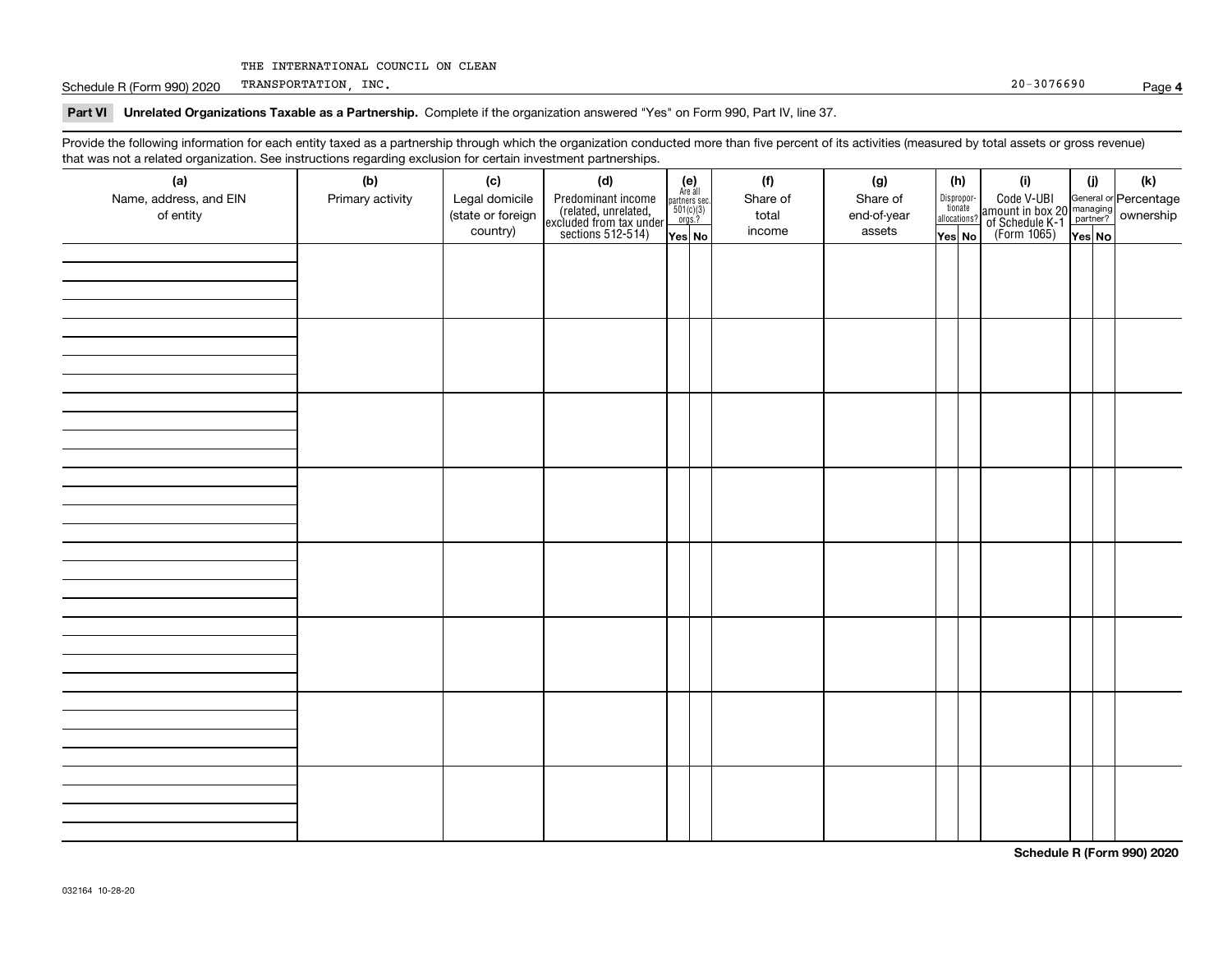## **Part VII Supplemental Information**

Provide additional information for responses to questions on Schedule R. See instructions.